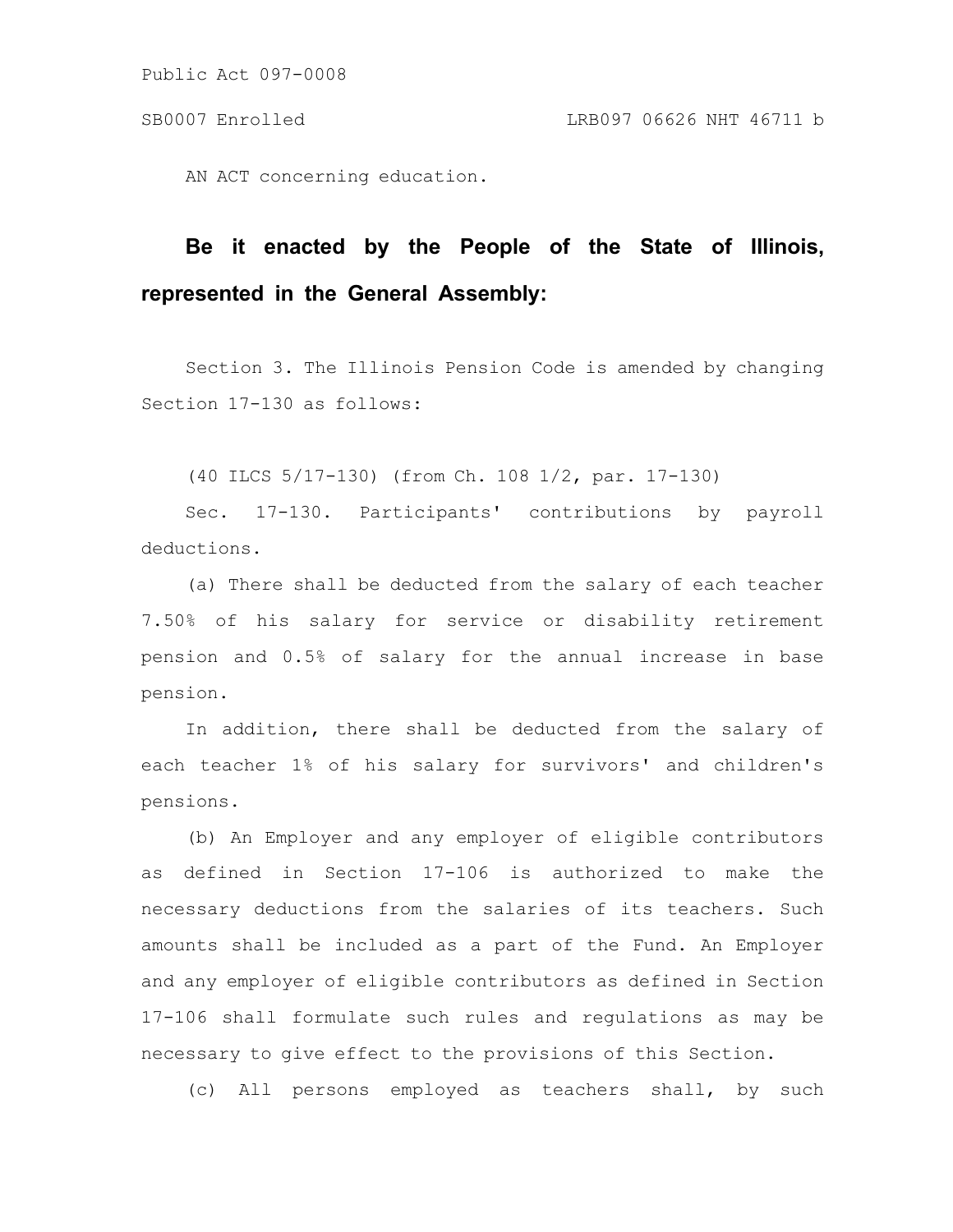Public Act 097-0008

### SB0007 Enrolled LRB097 06626 NHT 46711 b

employment, accept the provisions of this Article and of Sections 34-83 to 34-85 34-85b, inclusive, of "The School Code", approved March 18, 1961, as amended, and thereupon become contributors to the Fund in accordance with the terms thereof. The provisions of this Article and of those Sections shall become a part of the contract of employment.

(d) A person who (i) was a member before July 1, 1998, (ii) retires with more than 34 years of creditable service, and (iii) does not elect to qualify for the augmented rate under Section 17-119.1 shall be entitled, at the time of retirement, to receive a partial refund of contributions made under this Section for service occurring after the later of June 30, 1998 or attainment of 34 years of creditable service, in an amount equal to 1.00% of the salary upon which those contributions were based.

(Source: P.A. 94-1105, eff. 6-1-07.)

Section 5. The School Code is amended by changing Sections 10-22.4, 21-23, 24-11, 24-12, 24-16, 24A-2.5, 24A-5, 34-84, 34-85, and 34-85c and by adding Sections 2-3.153, 10-16a, 24-1.5, and 24-16.5 as follows:

(105 ILCS 5/2-3.153 new)

Sec. 2-3.153. Survey of learning conditions. The State Board of Education shall select for statewide administration an instrument to provide feedback from, at a minimum, students in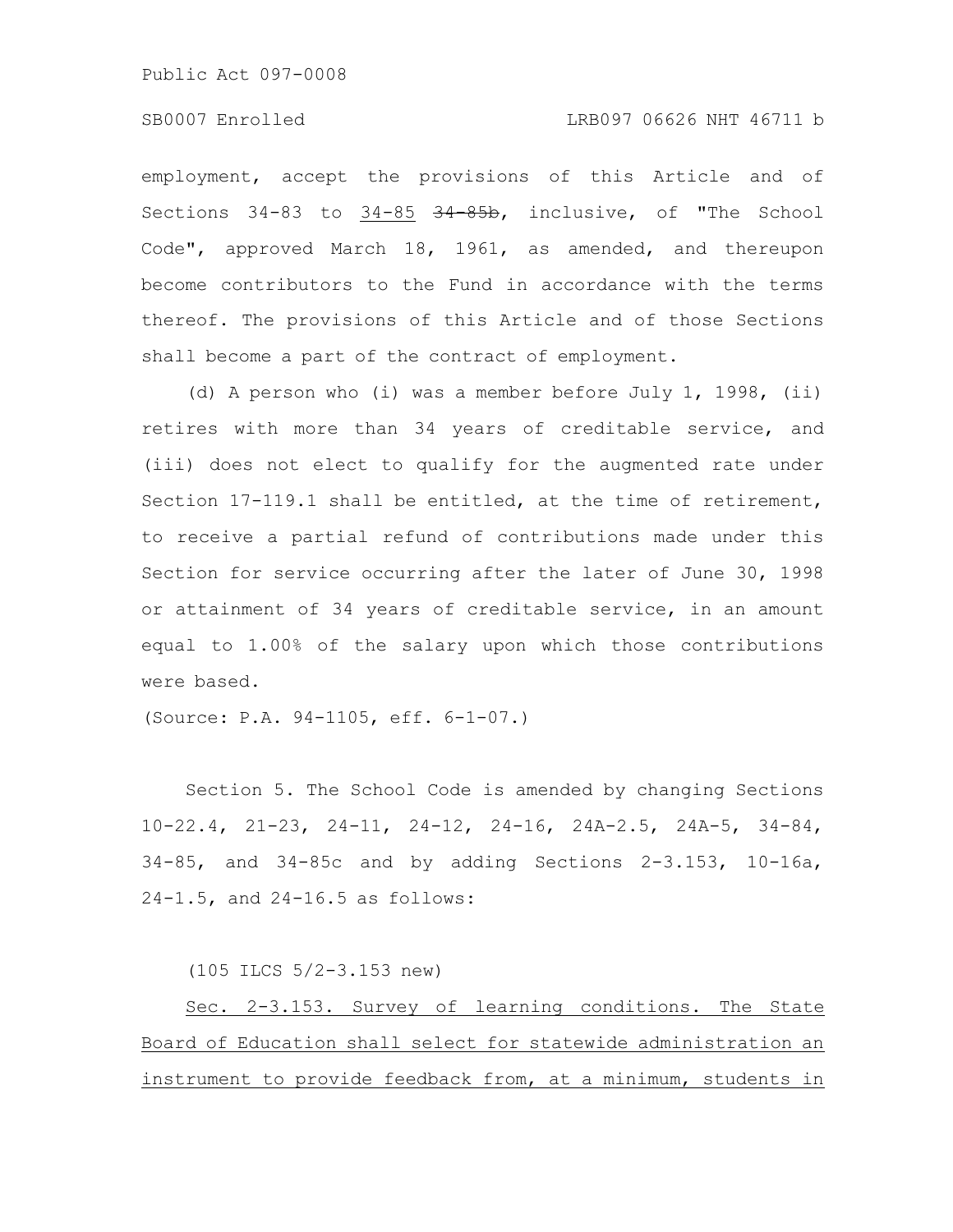grades 6 through 12 and teachers on the instructional environment within a school after giving consideration to the recommendations of the Performance Evaluation Advisory Council made pursuant to subdivision (6) of subsection (a) of Section 24A-20 of this Code. Subject to appropriation to the State Board of Education for the State's cost of development and administration and commencing with the 2012-2013 school year, each school district shall administer, at least biannually, the instrument in every public school attendance center by a date specified by the State Superintendent of Education, and data resulting from the instrument's administration must be provided to the State Board of Education. The survey component that requires completion by the teachers must be administered during teacher meetings or professional development days or at other times that would not interfere with the teachers' regular classroom and direct instructional duties. The State Superintendent, following consultation with teachers, principals, and other appropriate stakeholders, shall publicly report on selected indicators of learning conditions resulting from administration of the instrument at the individual school, district, and State levels and shall identify whether the indicators result from an anonymous administration of the instrument. If in any year the appropriation to the State Board of Education is insufficient for the State's costs associated with statewide administration of the instrument, the State Board of Education shall give priority to districts with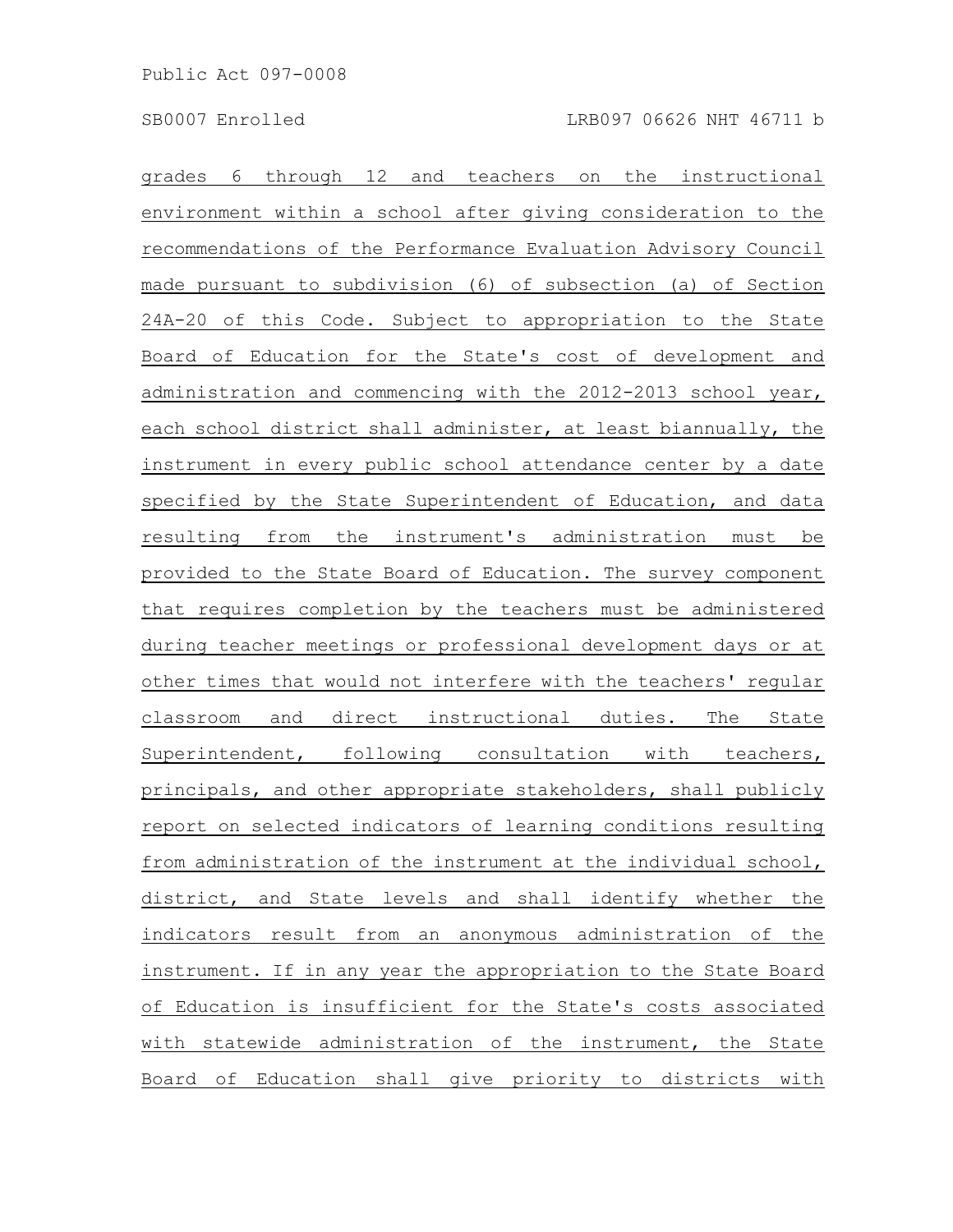low-performing schools and a representative sample of other districts.

(105 ILCS 5/10-16a new)

Sec. 10-16a. School board member's leadership training.

(a) This Section applies to all school board members serving pursuant to Section 10-10 of this Code who have been elected after the effective date of this amendatory Act of the 97th General Assembly or appointed to fill a vacancy of at least one year's duration after the effective date of this amendatory Act of the 97th General Assembly.

(b) Every voting member of a school board of a school district elected or appointed for a term beginning after the effective date of this amendatory Act of the 97th General Assembly, within a year after the effective date of this amendatory Act of the 97th General Assembly or the first year of his or her first term, shall complete a minimum of 4 hours of professional development leadership training covering topics in education and labor law, financial oversight and accountability, and fiduciary responsibilities of a school board member. The school district shall maintain on its Internet website, if any, the names of all voting members of the school board who have successfully completed the training.

(c) The training on financial oversight, accountability, and fiduciary responsibilities may be provided by an association established under this Code for the purpose of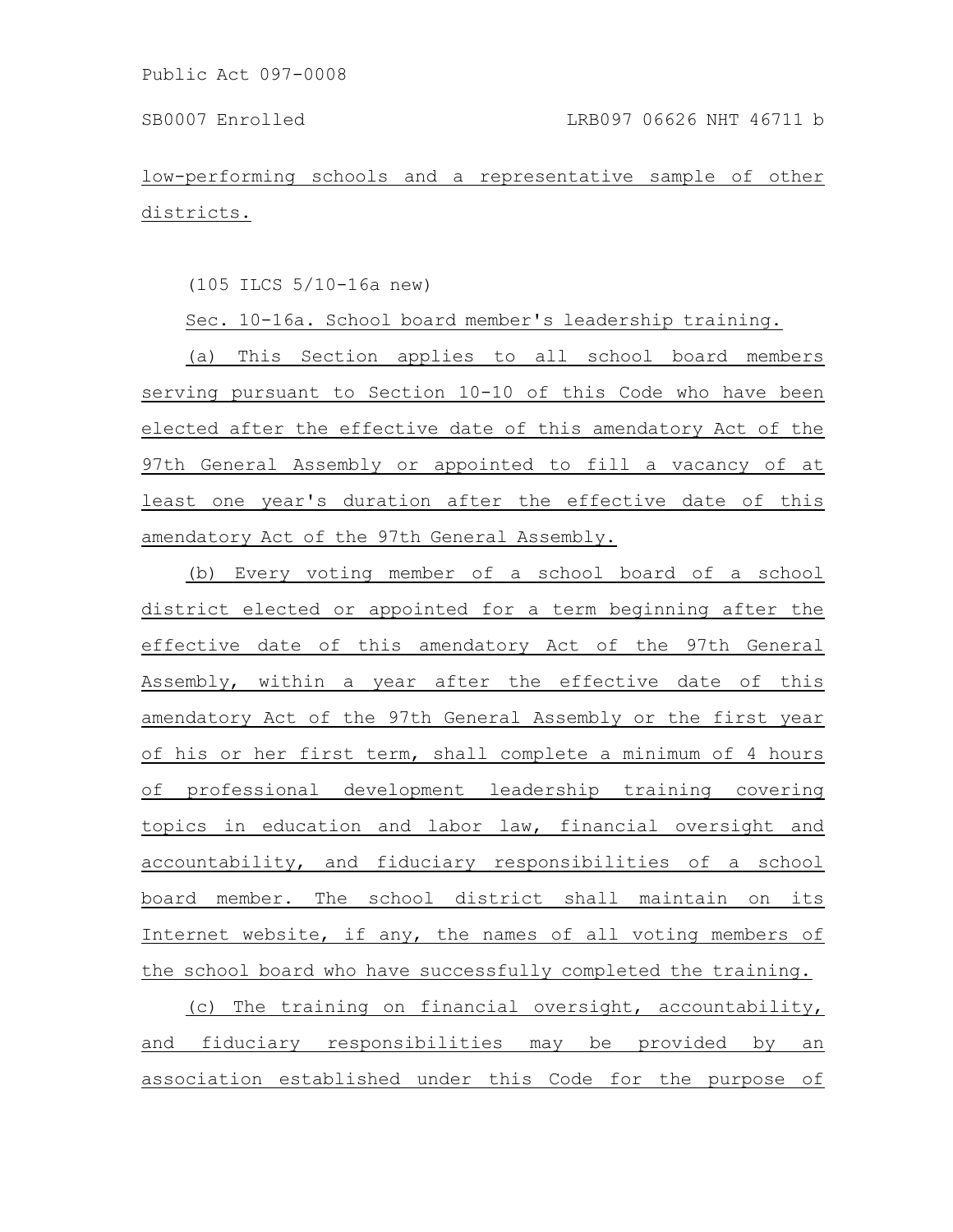training school board members or by other qualified providers approved by the State Board of Education, in consultation with an association so established.

(105 ILCS 5/10-22.4) (from Ch. 122, par. 10-22.4)

Sec. 10-22.4. Dismissal of teachers. To dismiss a teacher for incompetency, cruelty, negligence, immorality or other sufficient cause, to dismiss any teacher on the basis of performance who fails to complete a 1 year remediation plan with a "satisfactory" or better rating and to dismiss any teacher whenever, in its opinion, he is not qualified to teach, or whenever, in its opinion, the interests of the schools require it, subject, however, to the provisions of Sections  $24-10$  to  $24-16.5$   $24-15$ , inclusive. Temporary mental or physical incapacity to perform teaching duties, as found by a medical examination, is not a cause for dismissal. Marriage is not a cause of removal.

(Source: P.A. 85-248.)

(105 ILCS 5/21-23) (from Ch. 122, par. 21-23)

Sec. 21-23. Suspension or revocation of certificate.

(a) The State Superintendent of Education has the exclusive authority, in accordance with this Section and any rules adopted by the State Board of Education, to initiate the suspension of up to 5 calendar years or revocation of any certificate issued pursuant to this Article, including but not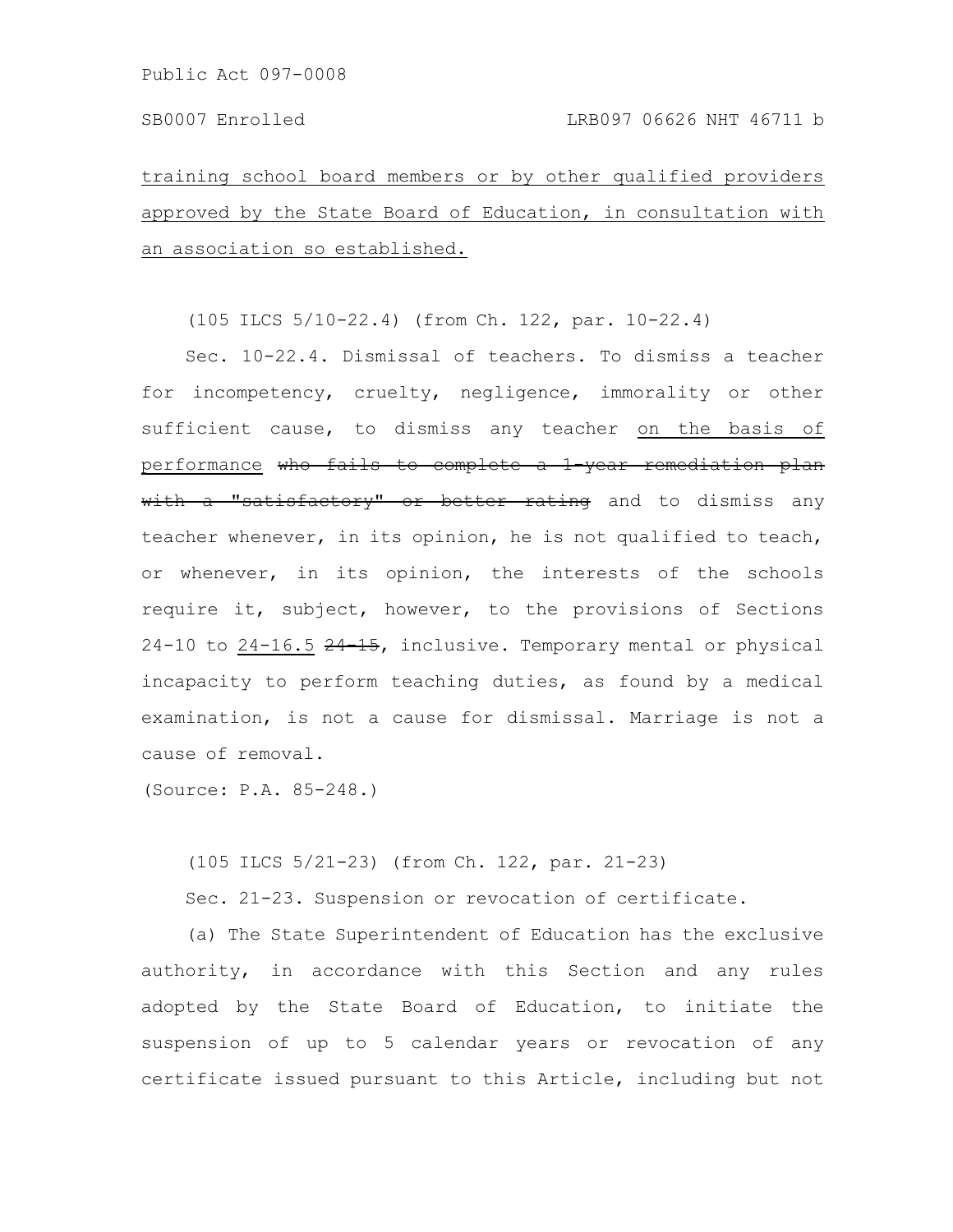limited to any administrative certificate or endorsement, for abuse or neglect of a child, immorality, a condition of health detrimental to the welfare of pupils, incompetency, unprofessional conduct (which includes the failure to disclose on an employment application any previous conviction for a sex offense, as defined in Section 21-23a of this Code, or any other offense committed in any other state or against the laws of the United States that, if committed in this State, would be punishable as a sex offense, as defined in Section 21-23a of this Code), the neglect of any professional duty, willful failure to report an instance of suspected child abuse or neglect as required by the Abused and Neglected Child Reporting Act, failure to establish satisfactory repayment on an educational loan guaranteed by the Illinois Student Assistance Commission, or other just cause. Unprofessional conduct shall include refusal to attend or participate in, institutes, teachers' meetings, professional readings, or to meet other reasonable requirements of the regional superintendent or State Superintendent of Education. Unprofessional conduct also includes conduct that violates the standards, ethics, or rules applicable to the security, administration, monitoring, or scoring of, or the reporting of scores from, any assessment test or the Prairie State Achievement Examination administered under Section 2-3.64 or that is known or intended to produce or report manipulated or artificial, rather than actual, assessment or achievement results or gains from the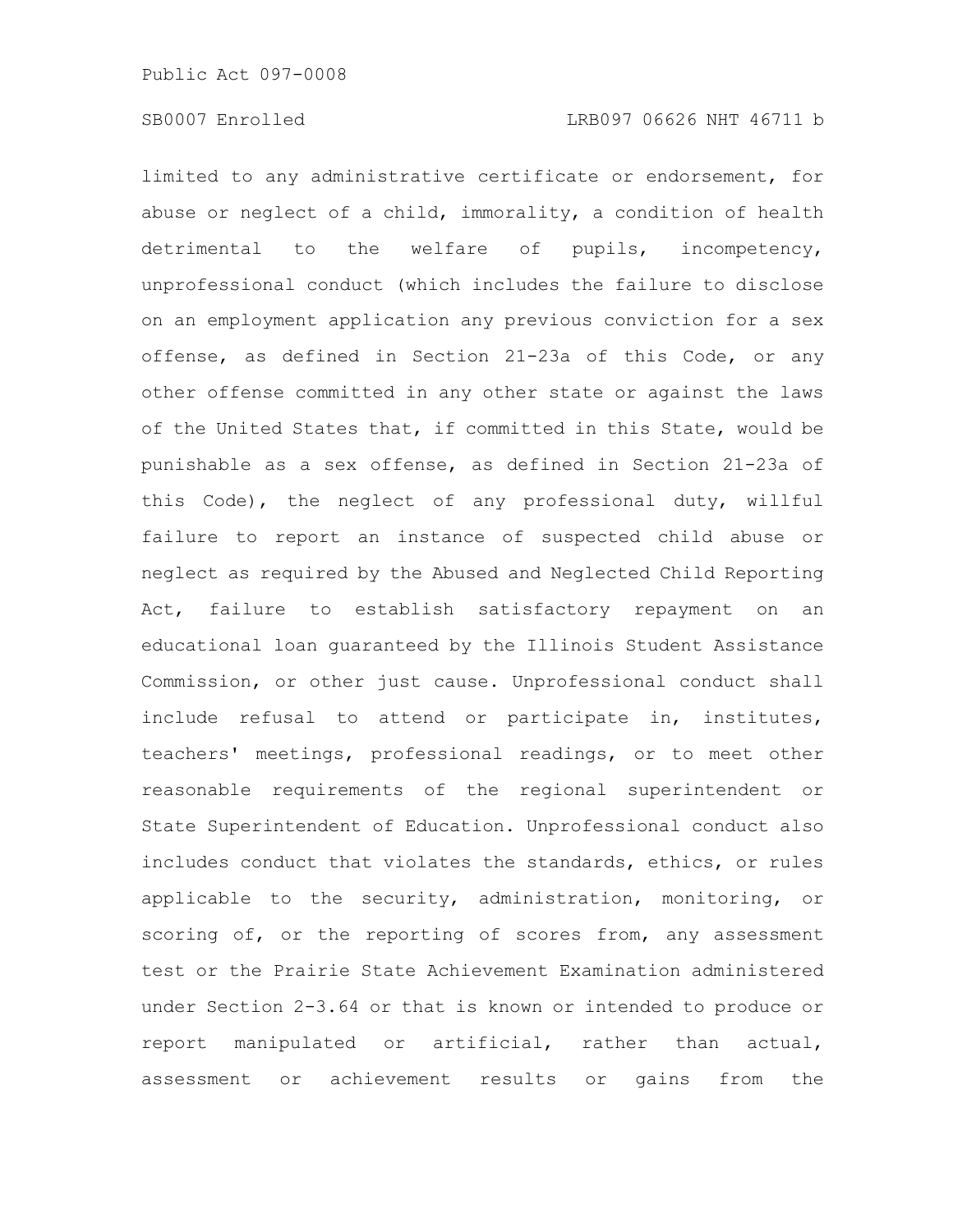administration of those tests or examinations. It shall also include neglect or unnecessary delay in making of statistical and other reports required by school officers. Incompetency shall include, without limitation, 2 or more school terms of service for which the certificate holder has received an unsatisfactory rating on a performance evaluation conducted pursuant to Article 24A of this Code within a period of 7 school terms of service. In determining whether to initiate action against one or more certificates based on incompetency and the recommended sanction for such action, the State Superintendent shall consider factors that include without limitation all of the following:

(1) Whether the unsatisfactory evaluation ratings occurred prior to the effective date of this amendatory Act of the 97th General Assembly.

(2) Whether the unsatisfactory evaluation ratings occurred prior to or after the implementation date, as defined in Section 24A-2.5 of this Code, of an evaluation system for teachers in a school district.

(3) Whether the evaluator or evaluators who performed an unsatisfactory evaluation met the pre-certification and training requirements set forth in Section 24A-3 of this Code.

(4) The time between the unsatisfactory evaluation ratings.

(5) The quality of the remediation plans associated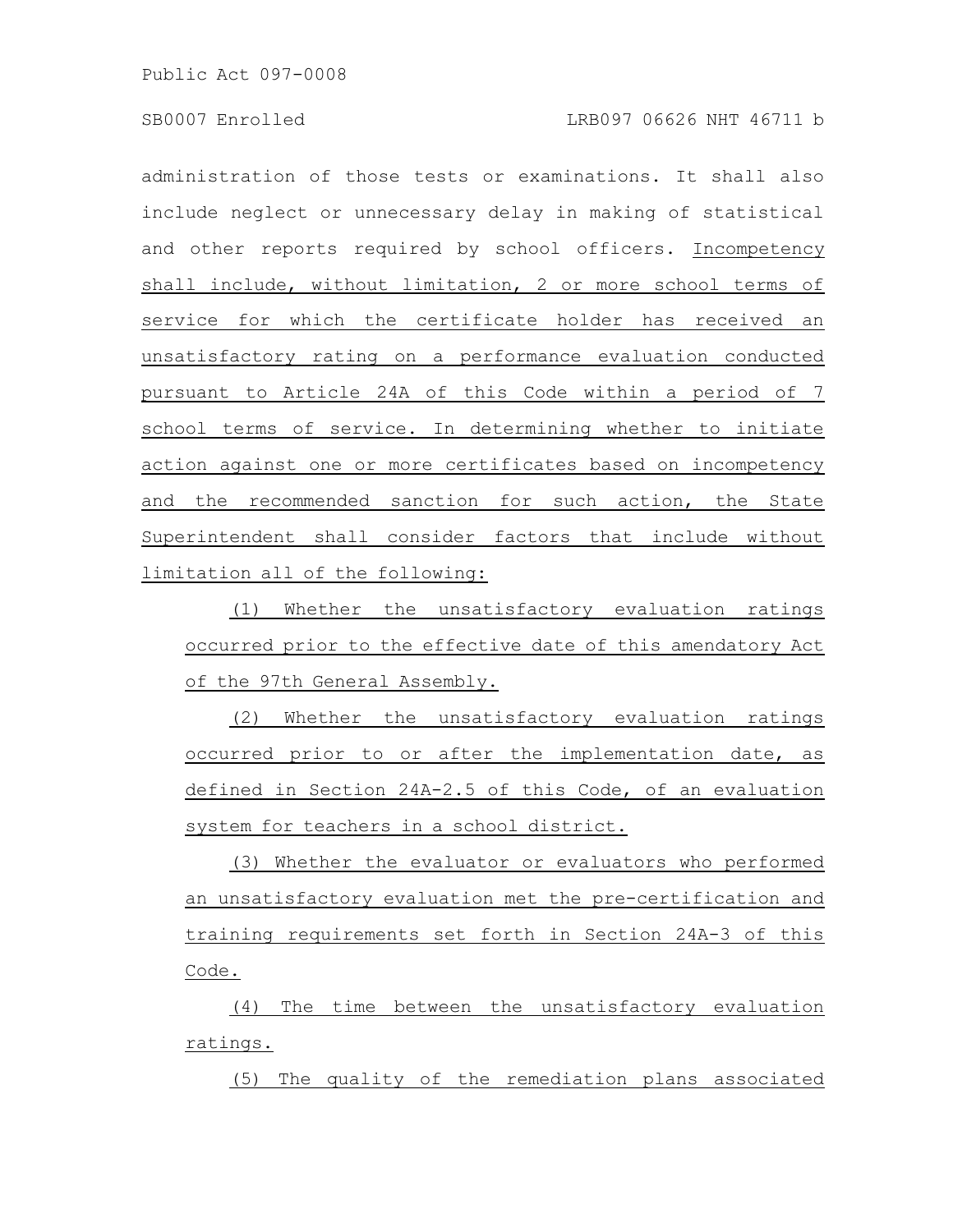with the unsatisfactory evaluation ratings and whether the certificate holder successfully completed the remediation plans.

(6) Whether the unsatisfactory evaluation ratings were related to the same or different assignments performed by the certificate holder.

(7) Whether one or more of the unsatisfactory evaluation ratings occurred in the first year of a teaching or administrative assignment.

When initiating an action against one or more certificates, the State Superintendent may seek required professional development as a sanction in lieu of or in addition to suspension or revocation. Any such required professional development must be at the expense of the certificate holder, who may use, if available and applicable to the requirements established by administrative or court order, training, coursework, or other professional development funds in accordance with the terms of an applicable collective bargaining agreement entered into after the effective date of this amendatory Act of the 97th General Assembly, unless that agreement specifically precludes use of funds for such purpose.

(a-5) The State Superintendent of Education shall, upon receipt of evidence of abuse or neglect of a child, immorality, a condition of health detrimental to the welfare of pupils, incompetency (subject to subsection (a) of this Section), unprofessional conduct, the neglect of any professional duty or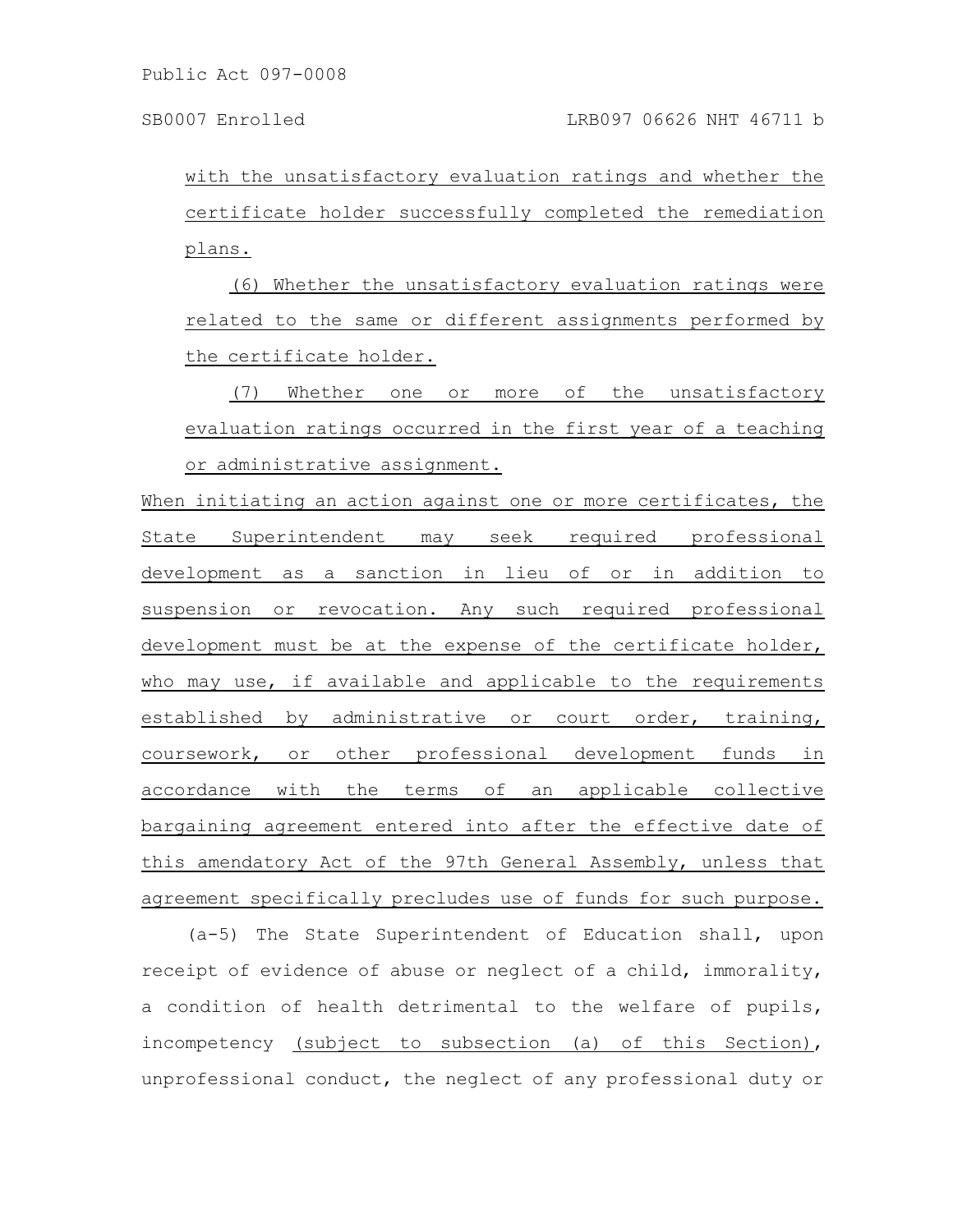other just cause, further investigate and, if and as appropriate, serve written notice to the individual and afford the individual opportunity for a hearing prior to suspension, or revocation, or other sanction; provided that the State Superintendent is under no obligation to initiate such an investigation if the Department of Children and Family Services is investigating the same or substantially similar allegations and its child protective service unit has not made its determination as required under Section 7.12 of the Abused and Neglected Child Reporting Act. If the State Superintendent of Education does not receive from an individual a request for a hearing within 10 days after the individual receives notice, the suspension, or revocation, or other sanction shall immediately take effect in accordance with the notice. If a hearing is requested within 10 days of notice of opportunity for hearing, it shall act as a stay of proceedings until the State Teacher Certification Board issues a decision. Any hearing shall take place in the educational service region wherein the educator is or was last employed and in accordance with rules adopted by the State Board of Education, in consultation with the State Teacher Certification Board, which rules shall include without limitation provisions for discovery and the sharing of information between parties prior to the hearing. The standard of proof for any administrative hearing held pursuant to this Section shall be by the preponderance of the evidence. The decision of the State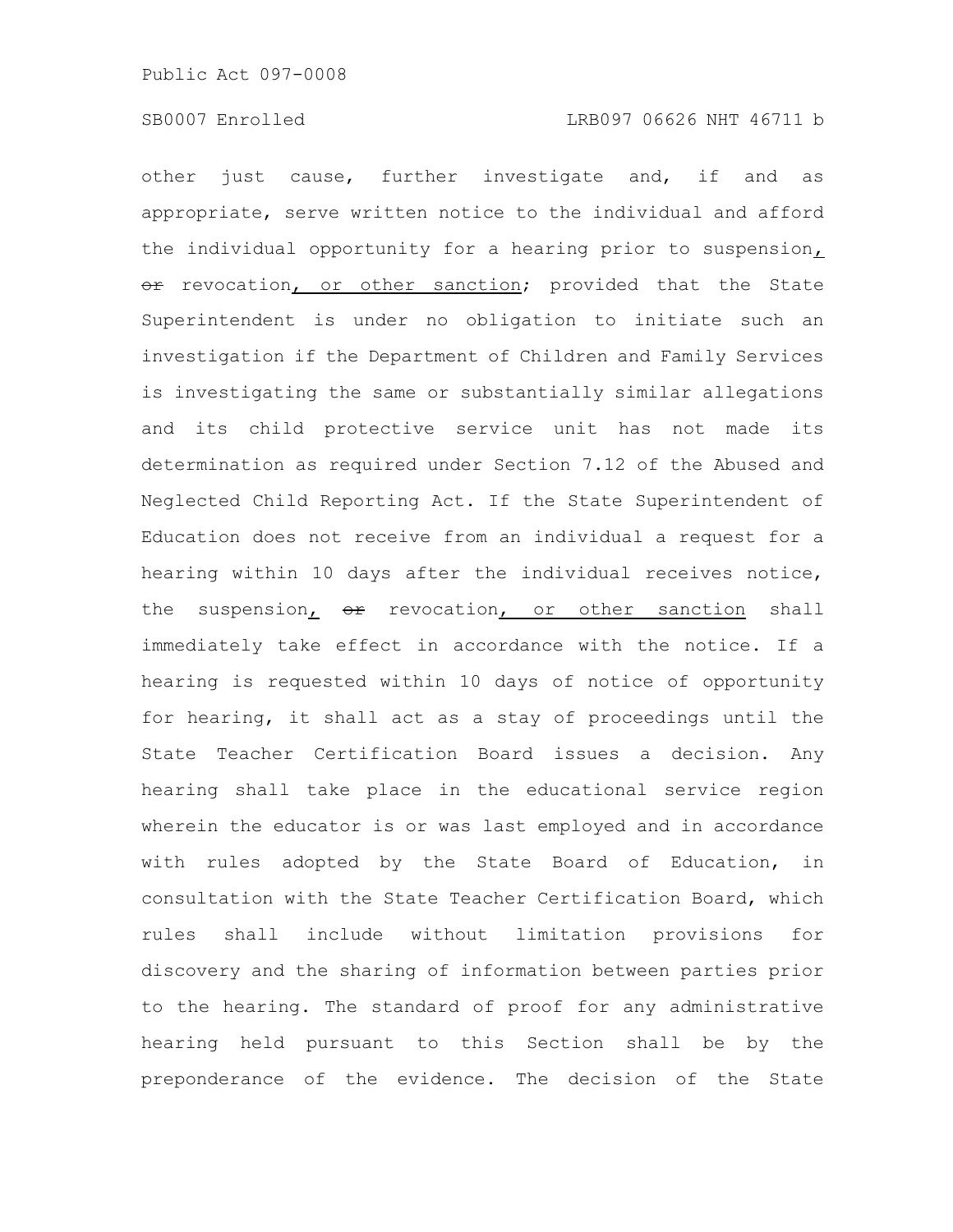## SB0007 Enrolled LRB097 06626 NHT 46711 b

Teacher Certification Board is a final administrative decision and is subject to judicial review by appeal of either party.

The State Board may refuse to issue or may suspend the certificate of any person who fails to file a return, or to pay the tax, penalty or interest shown in a filed return, or to pay any final assessment of tax, penalty or interest, as required by any tax Act administered by the Illinois Department of Revenue, until such time as the requirements of any such tax Act are satisfied.

The exclusive authority of the State Superintendent of Education to initiate suspension or revocation of a certificate pursuant to this Section does not preclude a regional superintendent of schools from cooperating with the State Superintendent or a State's Attorney with respect to an investigation of alleged misconduct.

(b) (Blank).

(b-5) The State Superintendent of Education or his or her designee may initiate and conduct such investigations as may be reasonably necessary to establish the existence of any alleged misconduct. At any stage of the investigation, the State Superintendent may issue a subpoena requiring the attendance and testimony of a witness, including the certificate holder, and the production of any evidence, including files, records, correspondence, or documents, relating to any matter in question in the investigation. The subpoena shall require a witness to appear at the State Board of Education at a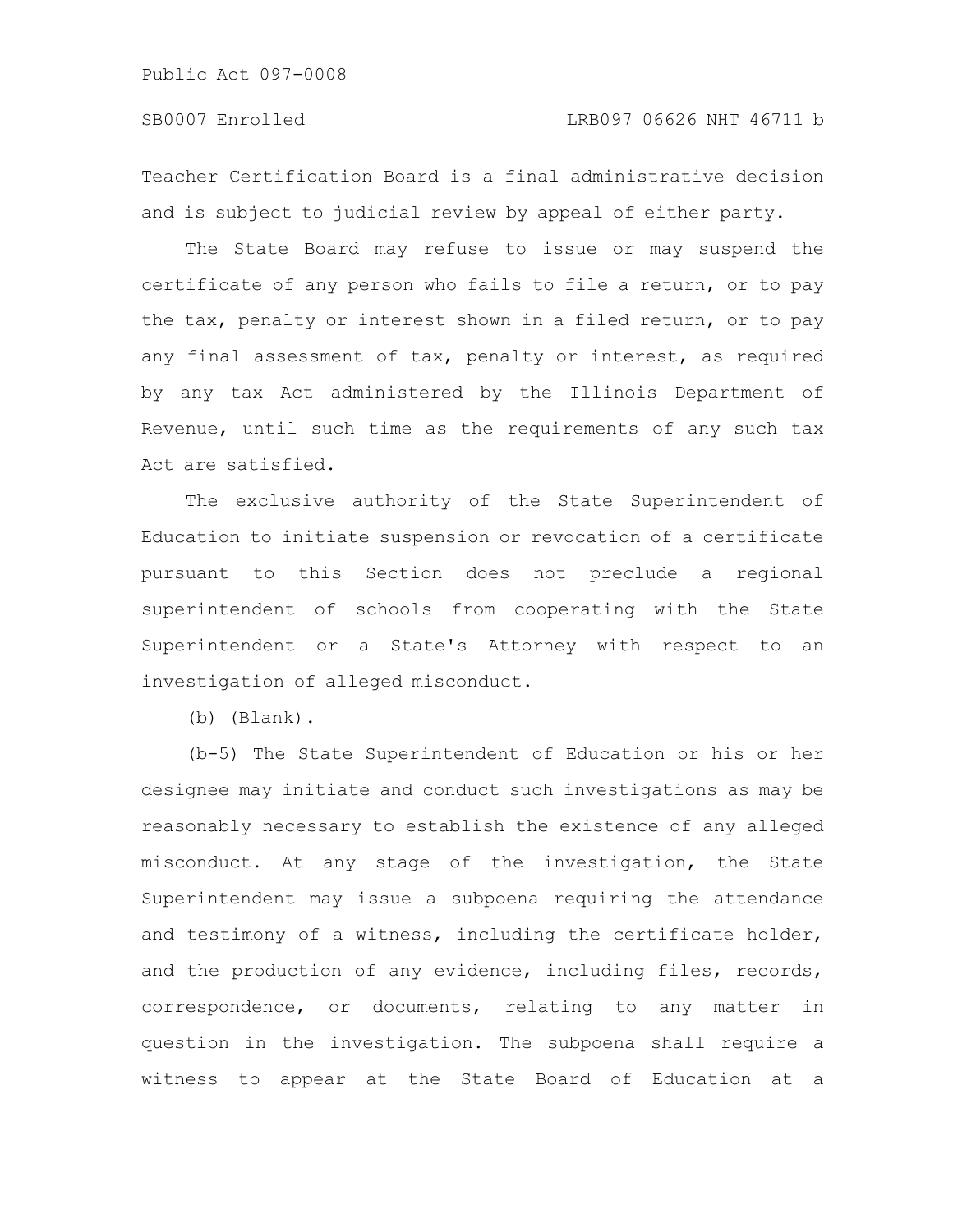specified date and time and shall specify any evidence to be produced. The certificate holder is not entitled to be present, but the State Superintendent shall provide the certificate holder with a copy of any recorded testimony prior to a hearing under this Section. Such recorded testimony must not be used as evidence at a hearing, unless the certificate holder has adequate notice of the testimony and the opportunity to cross-examine the witness. Failure of a certificate holder to comply with a duly-issued, investigatory subpoena may be grounds for revocation, suspension, or denial of a certificate.

(b-10) All correspondence, documentation, and other information so received by the regional superintendent of schools, the State Superintendent of Education, the State Board of Education, or the State Teacher Certification Board under this Section is confidential and must not be disclosed to third parties, except (i) as necessary for the State Superintendent of Education or his or her designee to investigate and prosecute pursuant to this Article, (ii) pursuant to a court order, (iii) for disclosure to the certificate holder or his or her representative, or (iv) as otherwise required in this Article and provided that any such information admitted into evidence in a hearing shall be exempt from this confidentiality and non-disclosure requirement.

(c) The State Superintendent of Education or a person designated by him shall have the power to administer oaths to witnesses at any hearing conducted before the State Teacher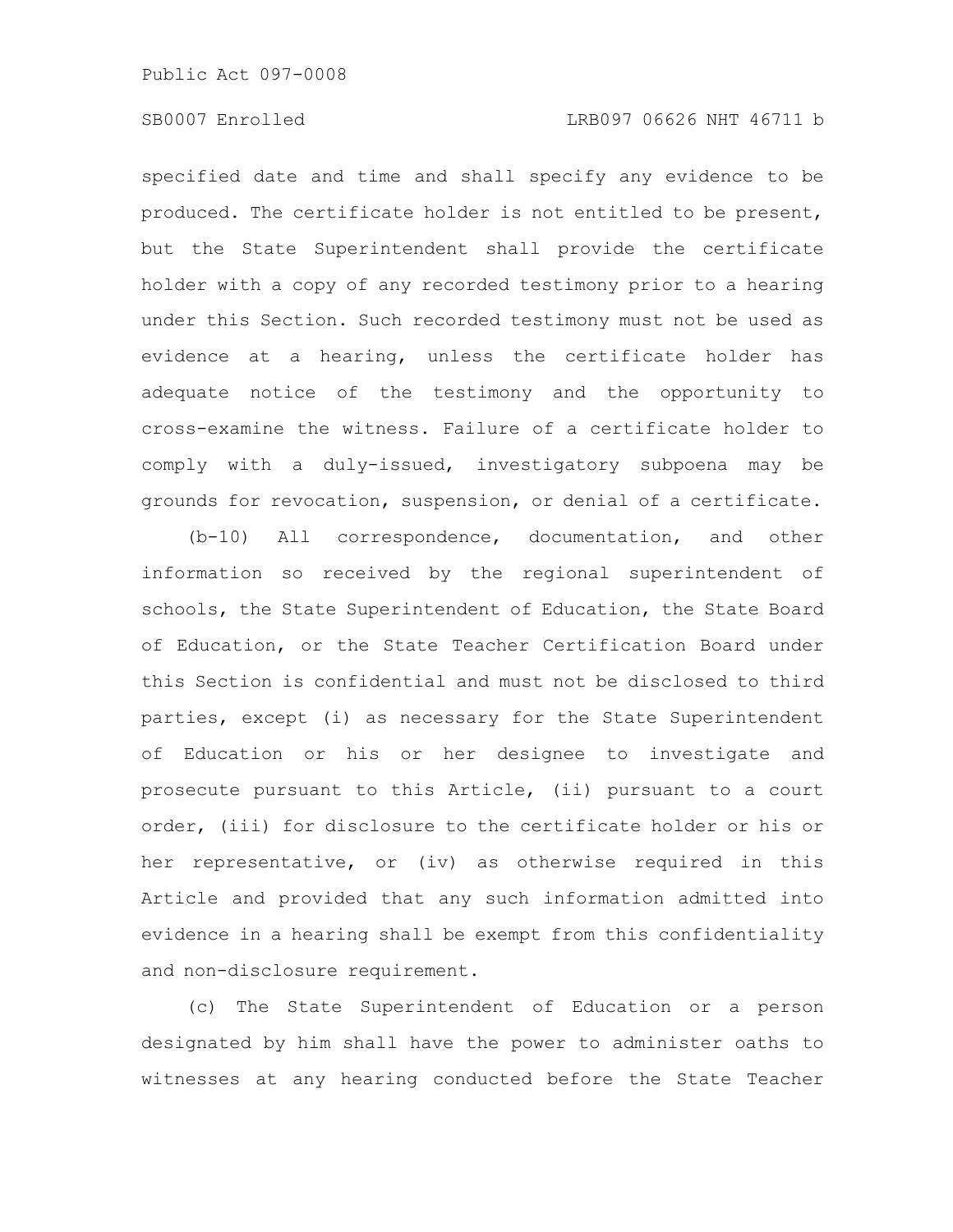Public Act 097-0008

## SB0007 Enrolled LRB097 06626 NHT 46711 b

Certification Board pursuant to this Section. The State Superintendent of Education or a person designated by him is authorized to subpoena and bring before the State Teacher Certification Board any person in this State and to take testimony either orally or by deposition or by exhibit, with the same fees and mileage and in the same manner as prescribed by law in judicial proceedings in the civil cases in circuit courts of this State.

(c-5) Any circuit court, upon the application of the State Superintendent of Education or the certificate holder, may, by order duly entered, require the attendance of witnesses and the production of relevant books and papers as part of any investigation or at any hearing the State Teacher Certification Board is authorized to conduct pursuant to this Section, and the court may compel obedience to its orders by proceedings for contempt.

(c-10) The State Board of Education shall receive an annual line item appropriation to cover fees associated with the investigation and prosecution of alleged educator misconduct and hearings related thereto.

(d) As used in this Section, "teacher" means any school district employee regularly required to be certified, as provided in this Article, in order to teach or supervise in the public schools.

(Source: P.A. 96-431, eff. 8-13-09.)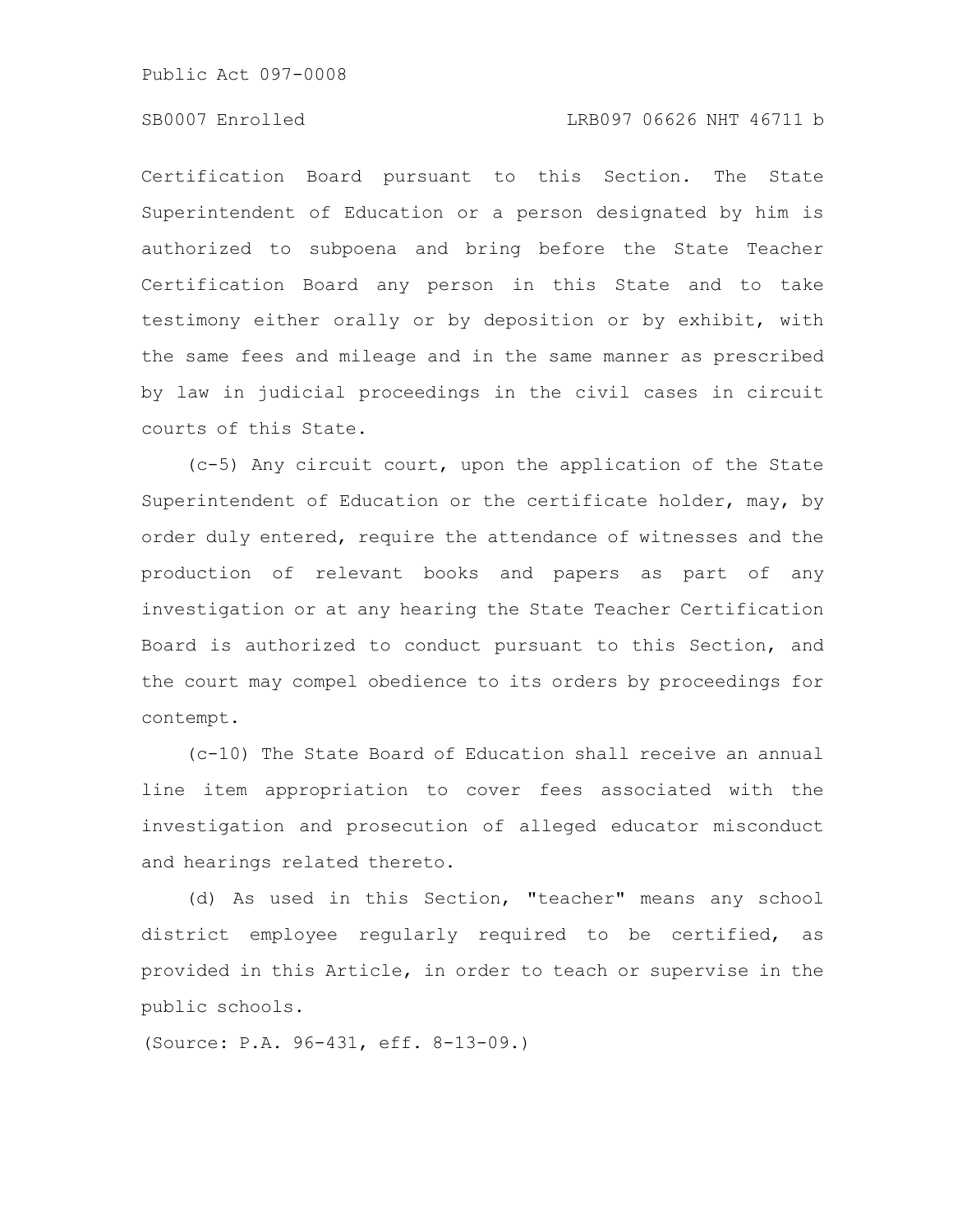(105 ILCS 5/24-1.5 new)

Sec. 24-1.5. New or vacant teaching positions. A school district's selection of a candidate for a new or vacant teaching position not otherwise required to be filled pursuant to Section 24-12 of this Code must be based upon the consideration of factors that include without limitation certifications, qualifications, merit and ability (including performance evaluations, if available), and relevant experience, provided that the length of continuing service with the school district must not be considered as a factor, unless all other factors are determined by the school district to be equal. A school district's decision to select a particular candidate to fill a new or vacant position is not subject to review under grievance resolution procedures adopted pursuant to subsection (c) of Section 10 of the Illinois Educational Labor Relations Act, provided that, in making such a decision, the district does not fail to adhere to procedural requirements in a collective bargaining agreement relating to the filling of new or vacant teaching positions. Provisions regarding the filling of new and vacant positions in a collective bargaining agreement between a school district and the exclusive bargaining representative of its teachers in existence on the effective date of this amendatory Act of the 97th General Assembly shall remain in full force and effect for the term of the agreement, unless terminated by mutual agreement.

Nothing in this amendatory Act of the 97th General Assembly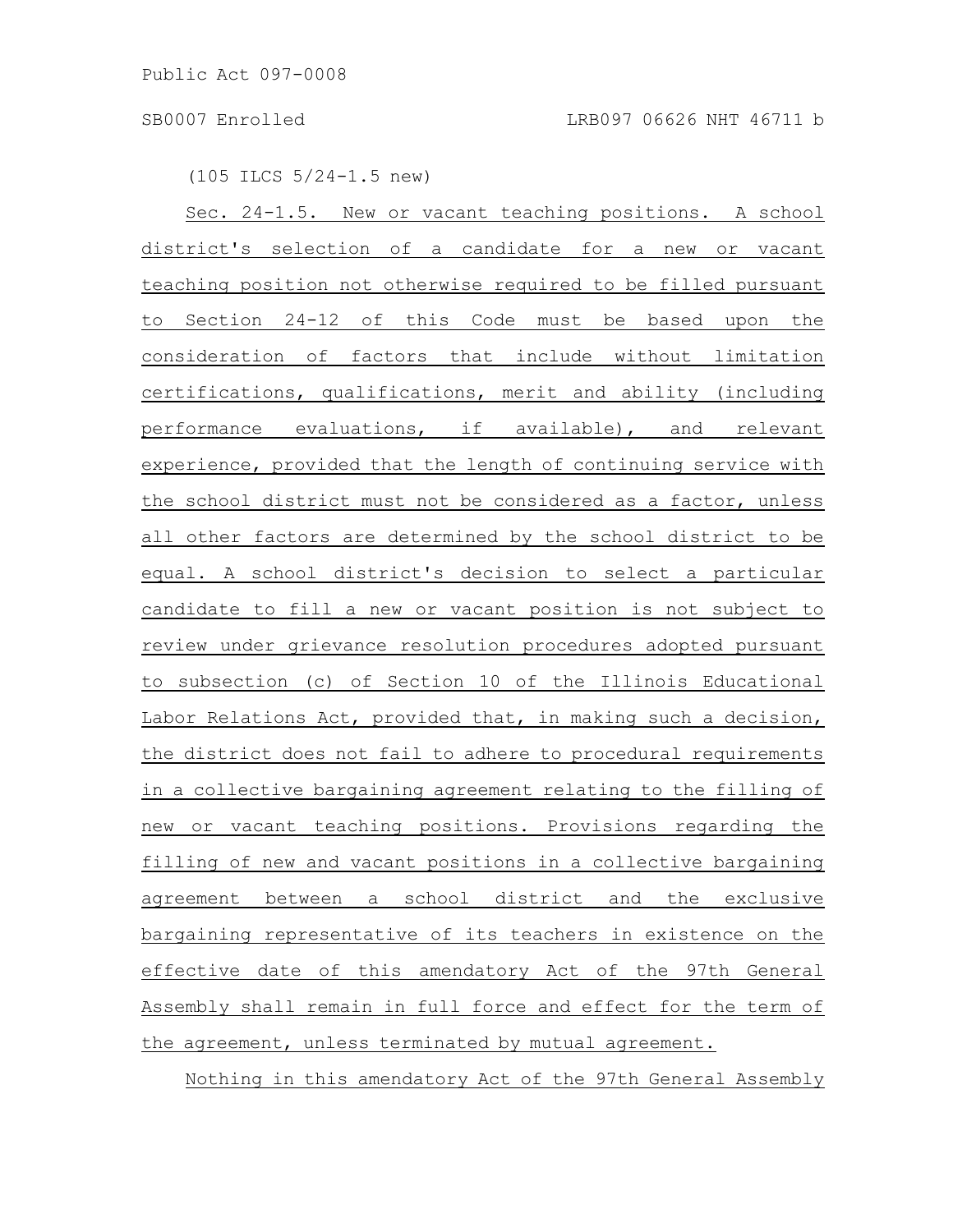(i) limits or otherwise impacts school districts' management right to hire new employees, (ii) affects what currently is or may be a mandatory subject of bargaining under the Illinois Educational Labor Relations Act, or (iii) creates a statutory cause of action for a candidate or a candidate's representative to challenge a school district's selection decision based on the school district's failure to adhere to the requirements of this Section.

(105 ILCS 5/24-11) (from Ch. 122, par. 24-11)

Sec. 24-11. Boards of Education - Boards of School Inspectors - Contractual continued service.

(a) As used in this and the succeeding Sections of this Article:

"Teacher" means any or all school district employees regularly required to be certified under laws relating to the certification of teachers.

"Board" means board of directors, board of education, or board of school inspectors, as the case may be.

"School term" means that portion of the school year, July 1 to the following June 30, when school is in actual session.

"Program" means a program of a special education joint agreement.

"Program of a special education joint agreement" means instructional, consultative, supervisory, administrative, diagnostic, and related services that are managed by a special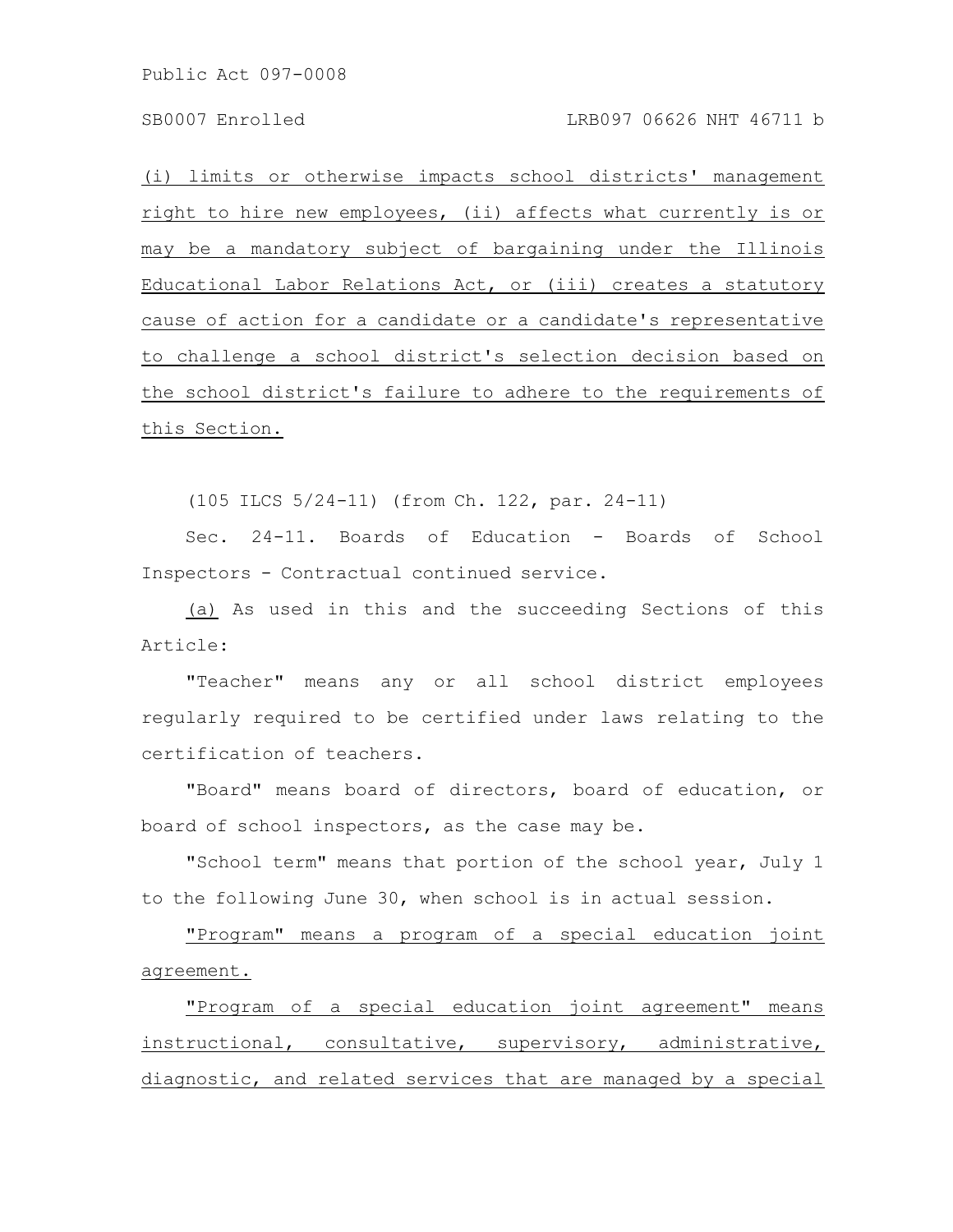educational joint agreement designed to service 2 or more school districts that are members of the joint agreement.

"PERA implementation date" means the implementation date of an evaluation system for teachers as specified by Section 24A-2.5 of this Code for all schools within a school district or all programs of a special education joint agreement.

(b) This Section and Sections 24-12 through 24-16 of this Article apply only to school districts having less than 500,000 inhabitants.

(c) Any teacher who is first employed as a full-time teacher in a school district or program prior to the PERA implementation date and Any teacher who is has been employed in that any district or program as a full-time teacher for a probationary period of 4 2 consecutive school terms shall enter upon contractual continued service in the district or in all of the programs that the teacher is legally qualified to hold, unless the teacher is given written notice of dismissal stating the specific reason therefor, by certified mail, return receipt requested, by the employing board at least 45 days before the end of any school term within such period; except that for a teacher who is first employed as a full-time teacher school district on or after January 1, 1998 and who has not before that date already entered upon contractual  $\tt{in}$  that district, the probationary period shall consecutive school terms before the teacher shall enter ntractual continued service. For the purpose of determi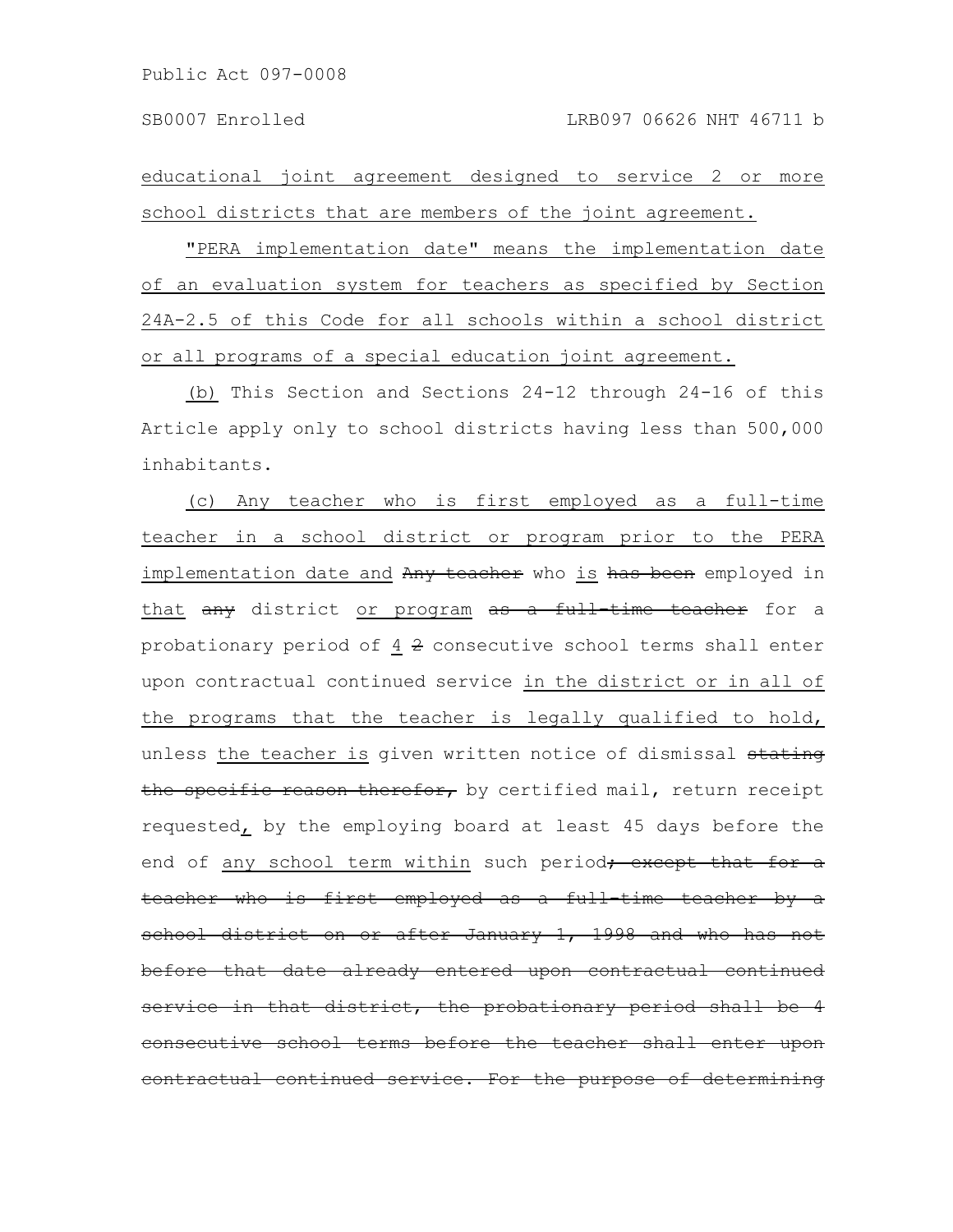contractual continued service, the first probationary shall be any full-time employment from a date before through the end of the school year.

(d) For any teacher who is first employed as a full-time teacher in a school district or program on or after the PERA implementation date, the probationary period shall be one of the following periods, based upon the teacher's school terms of service and performance, before the teacher shall enter upon contractual continued service in the district or in all of the programs that the teacher is legally qualified to hold, unless the teacher is given written notice of dismissal by certified mail, return receipt requested, by the employing board at least 45 days before the end of any school term within such period:

(1) 4 consecutive school terms of service in which the teacher receives overall annual evaluation ratings of at least "Proficient" in the last school term and at least "Proficient" in either the second or third school term;

(2) 3 consecutive school terms of service in which the teacher receives 3 overall annual evaluations of "Excellent"; or

(3) 2 consecutive school terms of service in which the teacher receives 2 overall annual evaluations of "Excellent" service, but only if the teacher (i) previously attained contractual continued service in a different school district or program in this State, (ii) voluntarily departed or was honorably dismissed from that school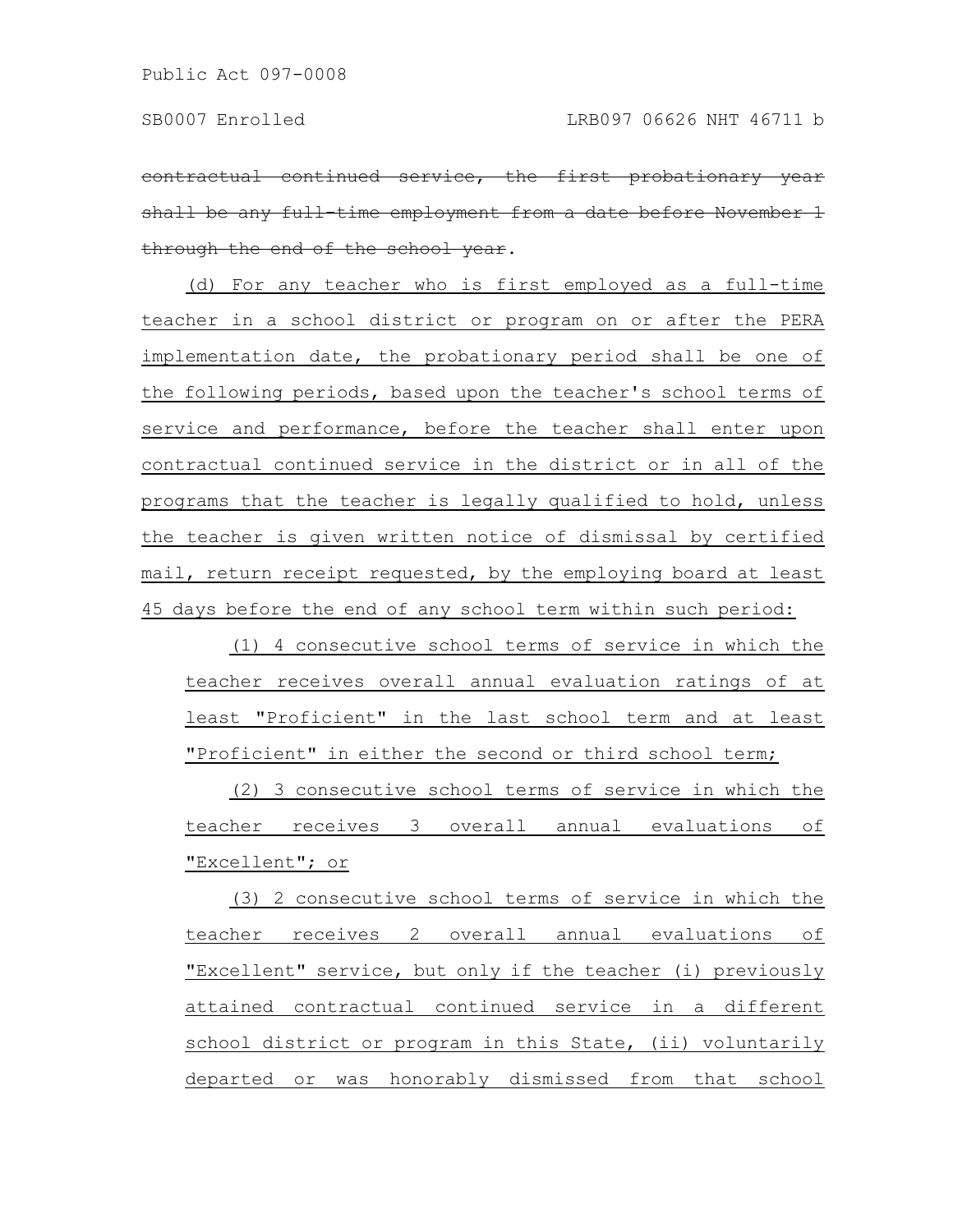district or program in the school term immediately prior to the teacher's first school term of service applicable to the attainment of contractual continued service under this subdivision (3), and (iii) received, in his or her 2 most recent overall annual or biannual evaluations from the prior school district or program, ratings of "Proficient", with both such ratings occurring after the school district's or program's PERA implementation date.

If the teacher does not receive overall annual evaluations of "Excellent" in the school terms necessary for eligibility to achieve accelerated contractual continued service in subdivisions (2) and (3) of this subsection (d), the teacher shall be eligible for contractual continued service pursuant to subdivision (1) of this subsection (d). If, at the conclusion of 4 consecutive school terms of service that count toward attainment of contractual continued service, the teacher's performance does not qualify the teacher for contractual continued service under subdivision (1) of this subsection (d), then the teacher shall not enter upon contractual continued service and shall be dismissed. If a performance evaluation is not conducted for any school term when such evaluation is required to be conducted under Section 24A-5 of this Code, then the teacher's performance evaluation rating for such school term for purposes of determining the attainment of contractual continued service shall be deemed "Proficient".

(e) For the purposes of determining contractual continued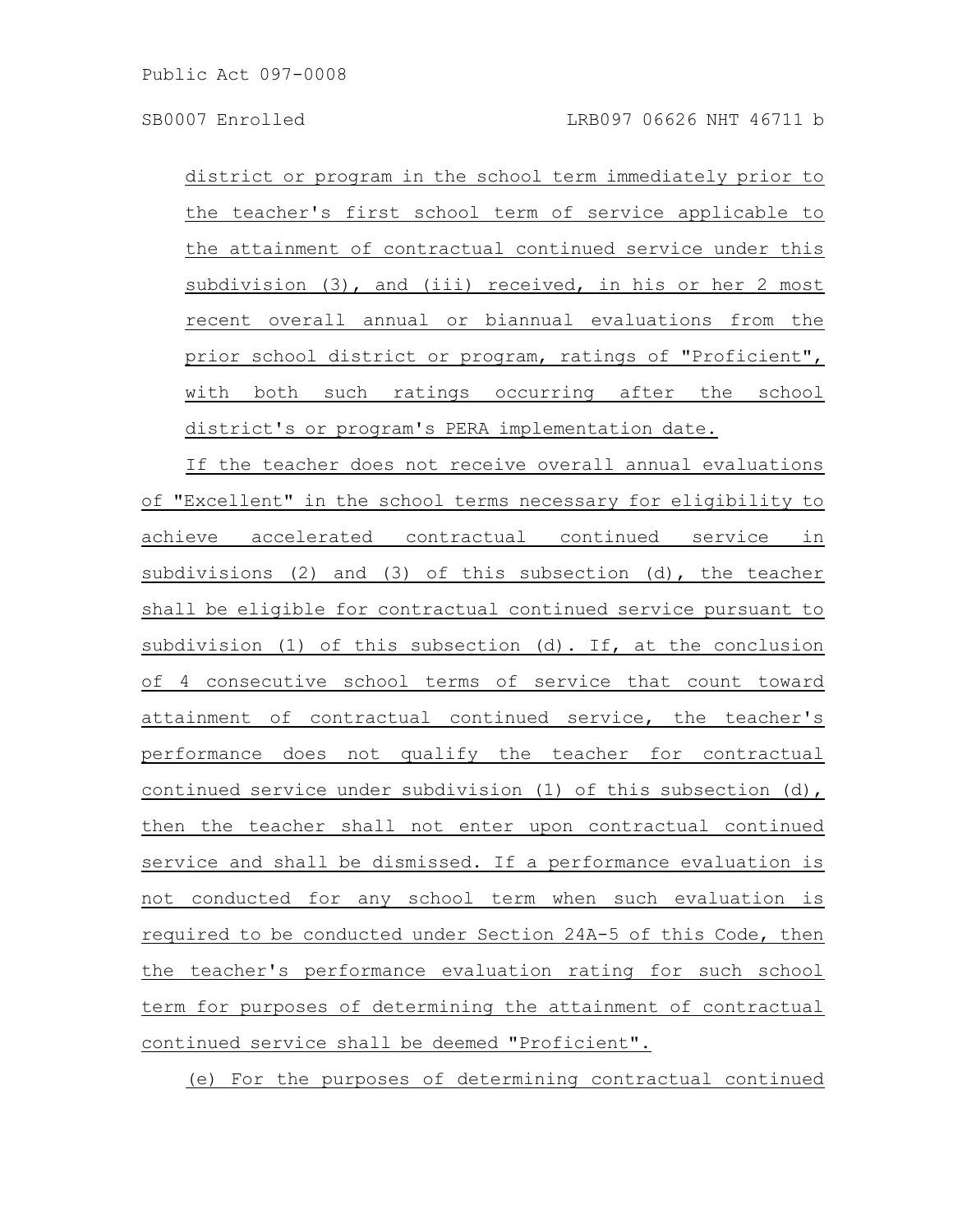service, a school term shall be counted only toward attainment of contractual continued service if the teacher actually teaches or is otherwise present and participating in the district's or program's educational program for 120 days or more, provided that the days of leave under the federal Family Medical Leave Act that the teacher is required to take until the end of the school term shall be considered days of teaching or participation in the district's or program's educational program. A school term that is not counted toward attainment of contractual continued service shall not be considered a break in service for purposes of determining whether a teacher has been employed for 4 consecutive school terms, provided that the teacher actually teaches or is otherwise present and participating in the district's or program's educational program in the following school term.

(f) If the employing board determines to dismiss the teacher in the last year of the probationary period as provided in subsection (c) of this Section or subdivision (1) or (2) of subsection (d) of this Section, but not subdivision (3) of subsection (d) of this Section, the written notice of dismissal provided by the employing board must contain specific reasons for dismissal. Any full-time teacher who does not receive written notice from the employing board at least 45 days before the end of any school term as provided in this Section and whose performance does not require dismissal after the fourth probationary year pursuant to subsection (d) of this Section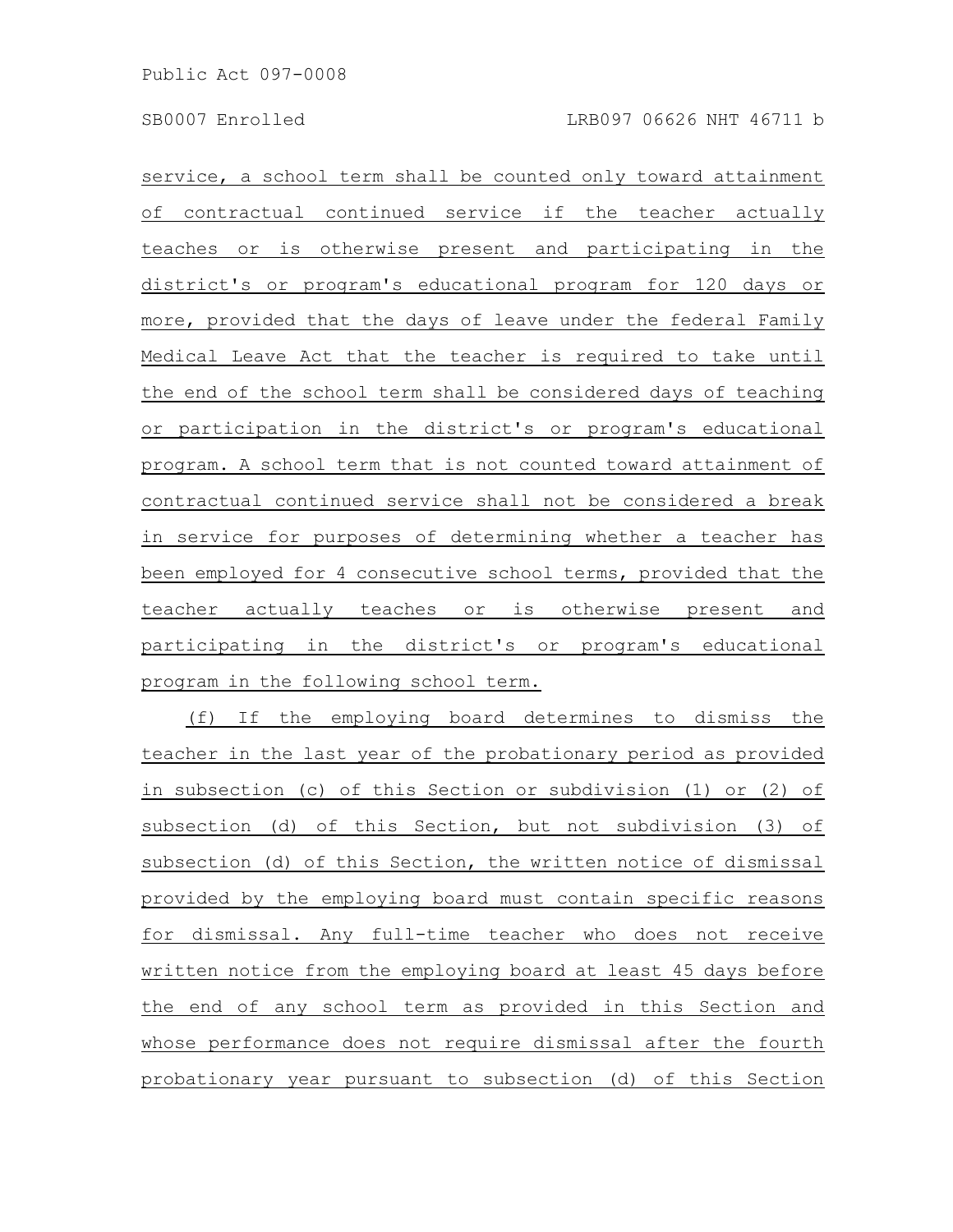shall be re-employed for the following school term.

If, however, a teacher who was first employed prior to January 1, 1998 has not had one school term of full-time teaching experience before the beginning of a probationary period of 2 consecutive school terms, the employing board may at its option extend the probationary period for one additional school term by giving the teacher written notice by certified mail, return receipt requested, at least 45 days before the end of the second school term of the period of 2 consecutive school terms referred to above. This notice must state the reasons for the one year extension and must outline the corrective actions that the teacher must take to satisfactorily complete probation. The changes made by this amendatory Act of 1998 are declaratory of existing law.

Any full-time teacher who is not completing the last year of the probationary period described in the preceding paragraph, or any teacher employed on a full time basis not later than January 1 of the school term, shall receive written notice from the employing board at least 45 days before the end of any school term whether or not he will be re-employed for the following school term. If the board fails to give such notice, the employee shall be deemed reemployed, and not later than the close of the then current school term the board shall issue a regular contract to the employee as though the board had reemployed him in the usual manner.

(g) Contractual continued service shall continue in effect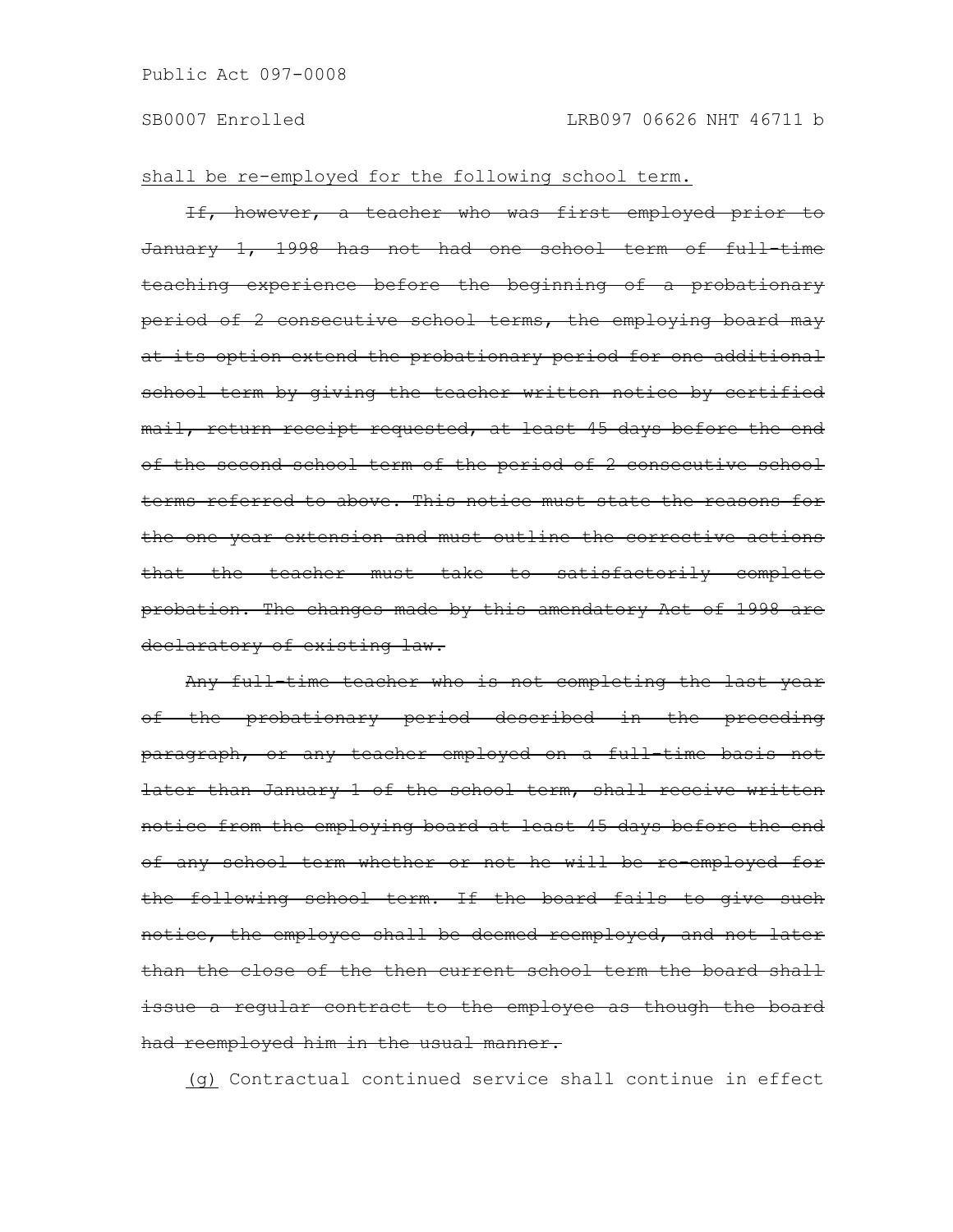# SB0007 Enrolled LRB097 06626 NHT 46711 b

the terms and provisions of the contract with the teacher during the last school term of the probationary period, subject to this Act and the lawful regulations of the employing board. This Section and succeeding Sections do not modify any existing power of the board except with respect to the procedure of the discharge of a teacher and reductions in salary as hereinafter provided. Contractual continued service status shall not restrict the power of the board to transfer a teacher to a position which the teacher is qualified to fill or to make such salary adjustments as it deems desirable, but unless reductions in salary are uniform or based upon some reasonable classification, any teacher whose salary is reduced shall be entitled to a notice and a hearing as hereinafter provided in the case of certain dismissals or removals.

(h) If, by reason of any change in the boundaries of school districts or by reason of the creation of a new school district, the position held by any teacher having a contractual continued service status is transferred from one board to the control of a new or different board, then the contractual continued service status of the teacher is not thereby lost, and such new or different board is subject to this Code with respect to the teacher in the same manner as if the teacher were its employee and had been its employee during the time the teacher was actually employed by the board from whose control the position was transferred.

(i) The employment of any teacher in a program of a special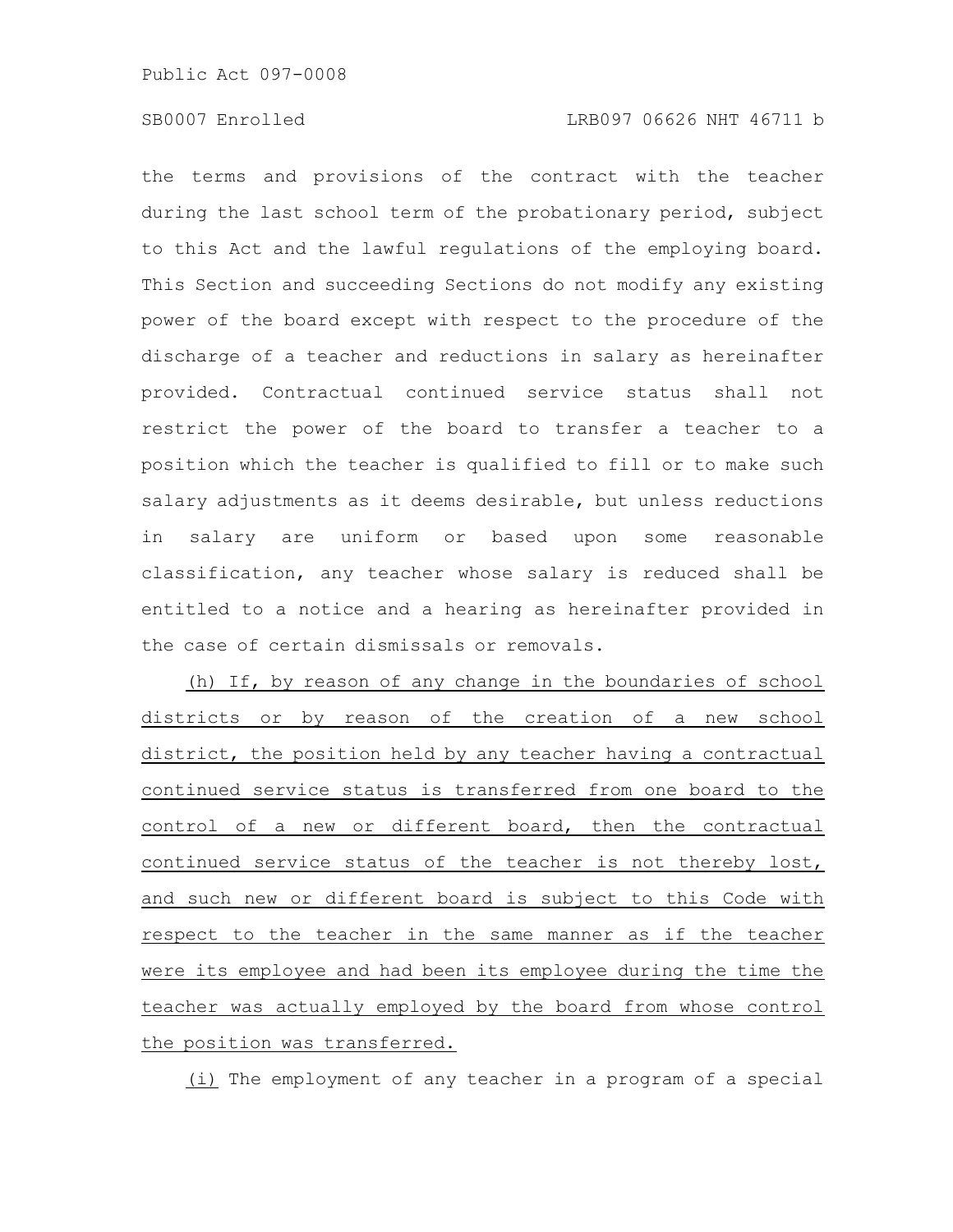Public Act 097-0008

education joint agreement established under Section 3-15.14, 10-22.31 or 10-22.31a shall be governed by under this and succeeding Sections of this Article. For purposes of attaining and maintaining contractual continued service and computing length of continuing service as referred to in this Section and Section 24-12, employment in a special educational joint program shall be deemed a continuation of all previous certificated employment of such teacher for such joint agreement whether the employer of the teacher was the joint agreement, the regional superintendent, or one of the participating districts in the joint agreement.

(j) For any teacher employed after July 1, 1987 as a full-time teacher in a program of a special education joint agreement, whether the program is operated by the joint agreement or a member district on behalf of the joint agreement, in the event of a reduction in the number of programs or positions in the joint agreement in which the notice of dismissal is provided on or before the end of the 2010-2011 school term, the teacher in contractual continued service is eligible for employment in the joint agreement programs for which the teacher is legally qualified in order of greater length of continuing service in the joint agreement, unless an alternative method of determining the sequence of dismissal is established in a collective bargaining agreement. For any teacher employed after July 1, 1987 as a full-time teacher in a program of a special education joint agreement,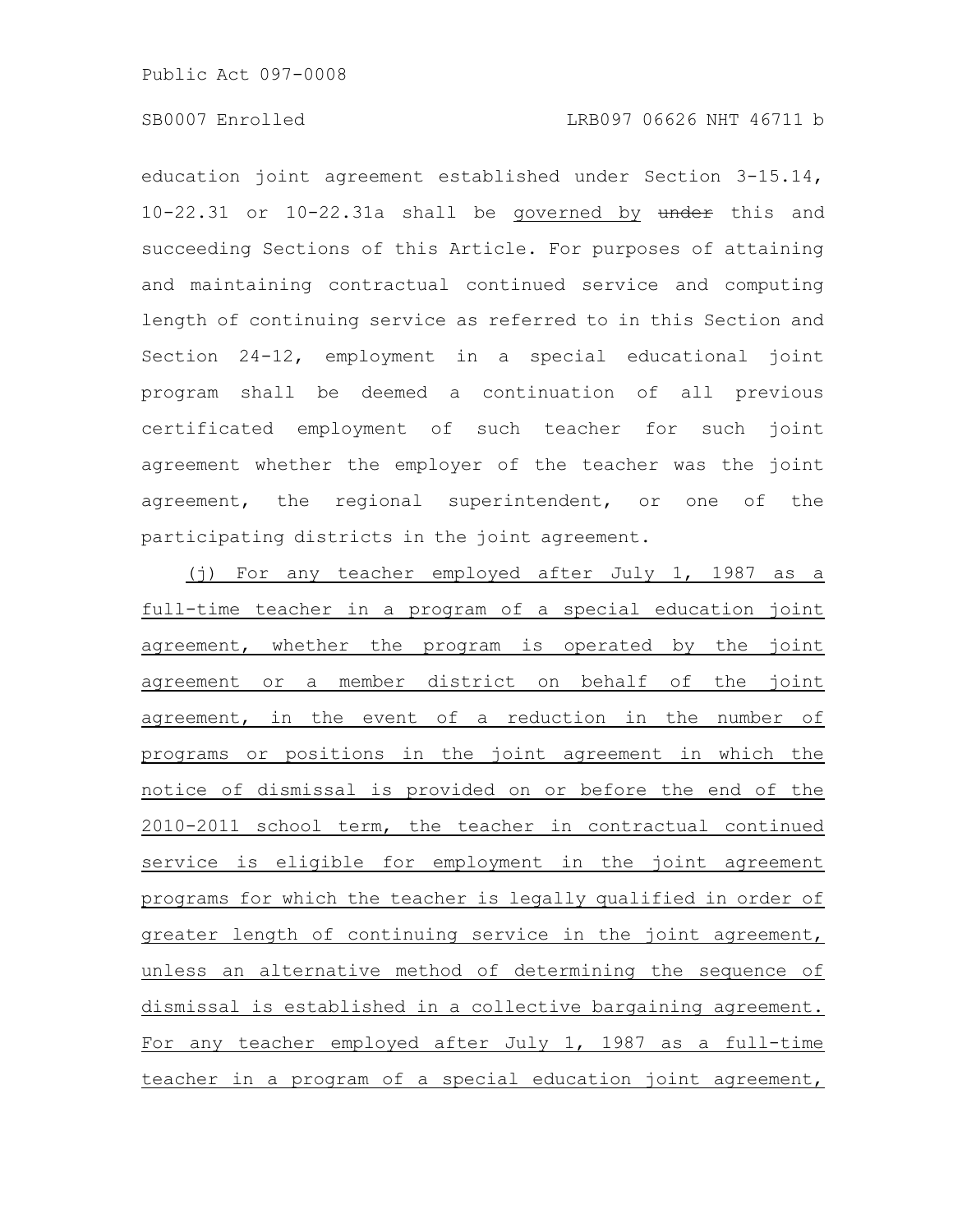whether the program is operated by the joint agreement or a member district on behalf of the joint agreement, in the event of a reduction in the number of programs or positions in the joint agreement in which the notice of dismissal is provided during the 2011-2012 school term or a subsequent school term, the teacher shall be included on the honorable dismissal lists of all joint agreement programs for positions for which the teacher is qualified and is eligible for employment in such programs in accordance with subsections (b) and (c) of Section 24-12 of this Code and the applicable honorable dismissal policies of the joint agreement.

(k) For any teacher employed after July 1, 1987 as a full-time teacher in a program of a special education joint agreement, whether the program is operated by the joint agreement or a member district on behalf of the joint agreement, in the event of the dissolution of a joint agreement, in which the notice to teachers of the dissolution is provided during the 2010-2011 school term, the teacher in contractual continued service who is legally qualified shall be assigned to any comparable position in a member district currently held by a teacher who has not entered upon contractual continued service or held by a teacher who has entered upon contractual continued service with a shorter length of contractual continued service. Any teacher employed after July 1, 1987 as a full-time teacher in a program of a special education joint agreement, whether the program is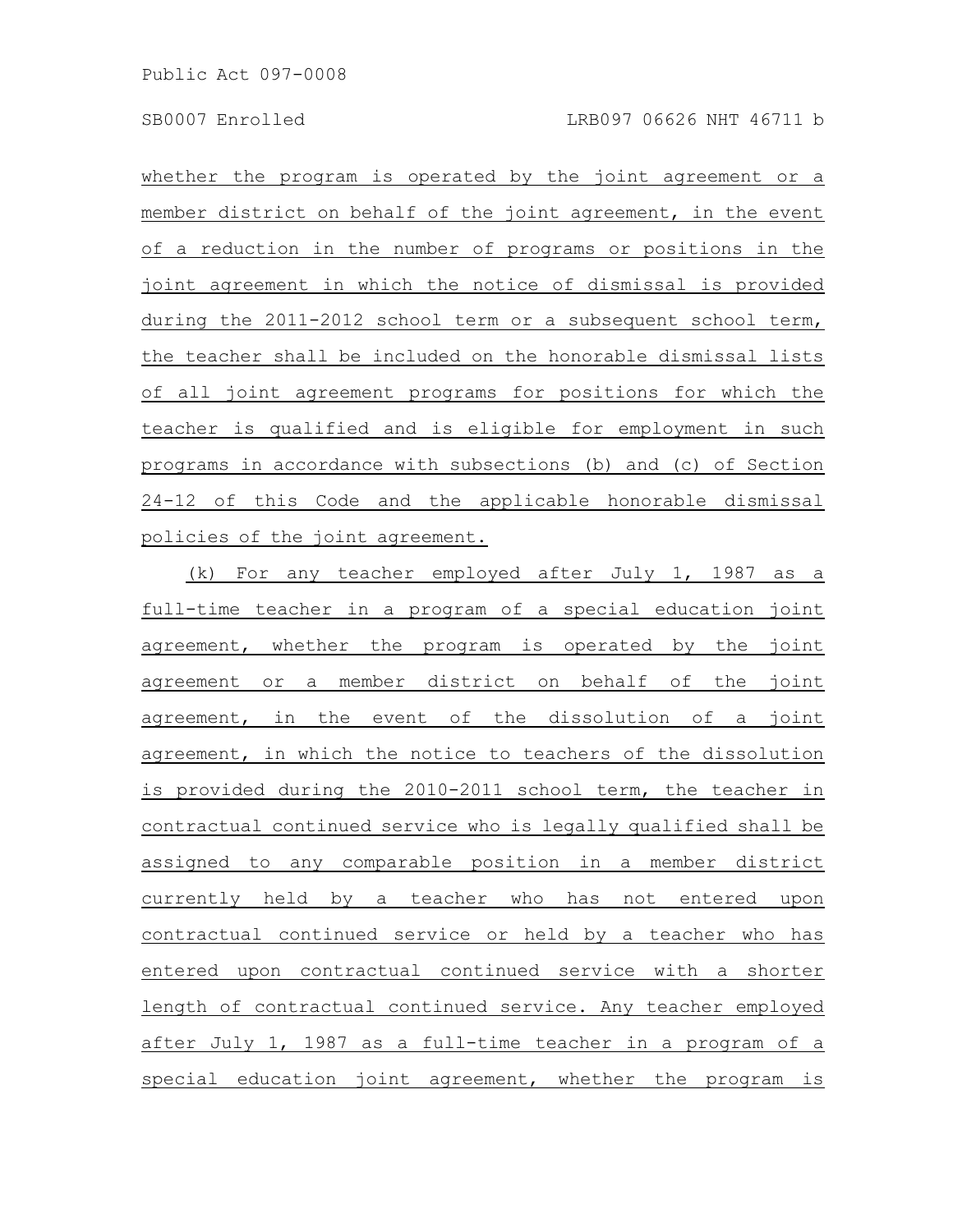operated by the joint agreement or a member district on behalf of the joint agreement, in the event of the dissolution of a joint agreement in which the notice to teachers of the dissolution is provided during the 2011-2012 school term or a subsequent school term, the teacher who is qualified shall be included on the order of honorable dismissal lists of each member district and shall be assigned to any comparable position in any such district in accordance with subsections (b) and (c) of Section 24-12 of this Code and the applicable honorable dismissal policies of each member district.

Any teacher employed after July 1, 1987 as a full-time teacher in a program of a special education joint agreement, whether the program is operated by the joint agreement member district on behalf of the joint agreement, for probationary period of two consecutive years shall enter contractual continued service in all of the programs by such joint agreement which the teacher is legally qualified to hold; except that for a teacher who is first employed after January 1, 1998 in a program of a special education joint agreement and who has not before that date already entered contractual continued service in all of the programs by the joint agreement that the teacher is legally qualified hold, the probationary period shall be 4 consecutive before the teacher enters upon contractual continued service all of those programs. In the event of a reduction number of programs or positions in the joint agreement,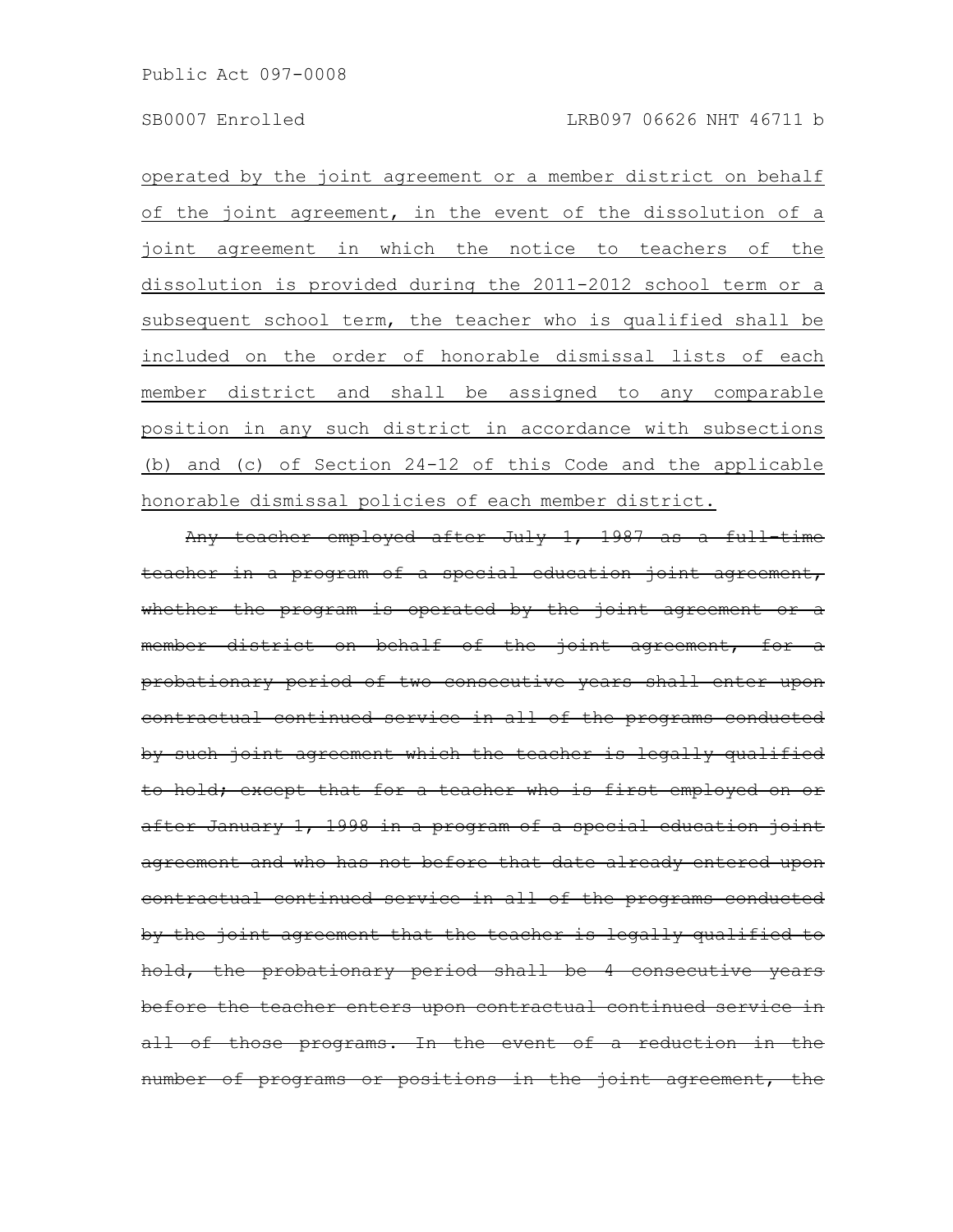teacher on contractual continued service shall be eligible for employment in the joint agreement programs for which the teacher is legally qualified in order of greater length of continuing service in the joint agreement unless an alternat method of determining the sequence of dismissal is established in a collective bargaining agreement. In the event of the dissolution of a joint agreement, the teacher on contractual continued service who is legally qualified shall be assigned to any comparable position in a member district currently held by a teacher who has not entered upon contractual continued service or held by a teacher who has entered upon contractual continued service with shorter length of contractual continued service.

(l) The governing board of the joint agreement, or the administrative district, if so authorized by the articles of agreement of the joint agreement, rather than the board of education of a school district, may carry out employment and termination actions including dismissals under this Section and Section 24-12.

For purposes of this and succeeding Sections of this Article, a program of a special educational joint agreement shall be defined as instructional, consultative, supervisory, administrative, diagnostic, and related services which managed by the special educational joint agreement designed to service two or more districts which are members of the joint agreement.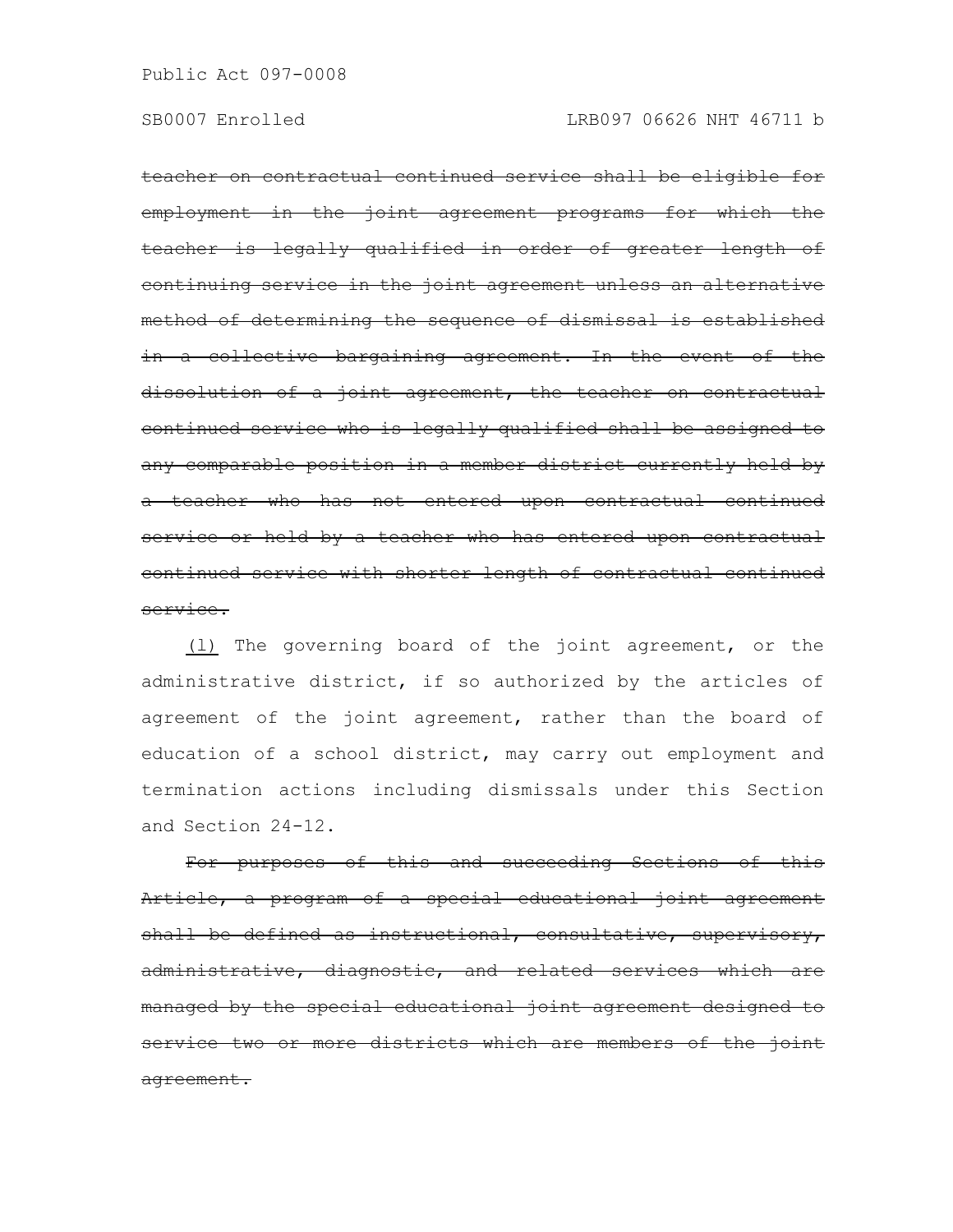Each joint agreement shall be required to post by February a list of all its employees in order of length of continuing rvice in the joint agreement, unless an alternat termining a sequence of dismissal applicable collective bargaining agreement.

(m) The employment of any teacher in a special education program authorized by Section 14-1.01 through 14-14.01, or a joint educational program established under Section 10-22.31a, shall be under this and the succeeding Sections of this Article, and such employment shall be deemed a continuation of the previous employment of such teacher in any of the participating districts, regardless of the participation of other districts in the program.

(n) Any teacher employed as a full-time teacher in a special education program prior to September 23, 1987 in which 2 or more school districts participate for a probationary period of 2 consecutive years shall enter upon contractual continued service in each of the participating districts, subject to this and the succeeding Sections of this Article, and, notwithstanding Section 24-1.5 of this Code, in the event of the termination of the program shall be eligible for any vacant position in any of such districts for which such teacher is qualified.

(Source: P.A. 90-548, eff. 1-1-98; 90-653, eff. 7-29-98.)

(105 ILCS 5/24-12) (from Ch. 122, par. 24-12)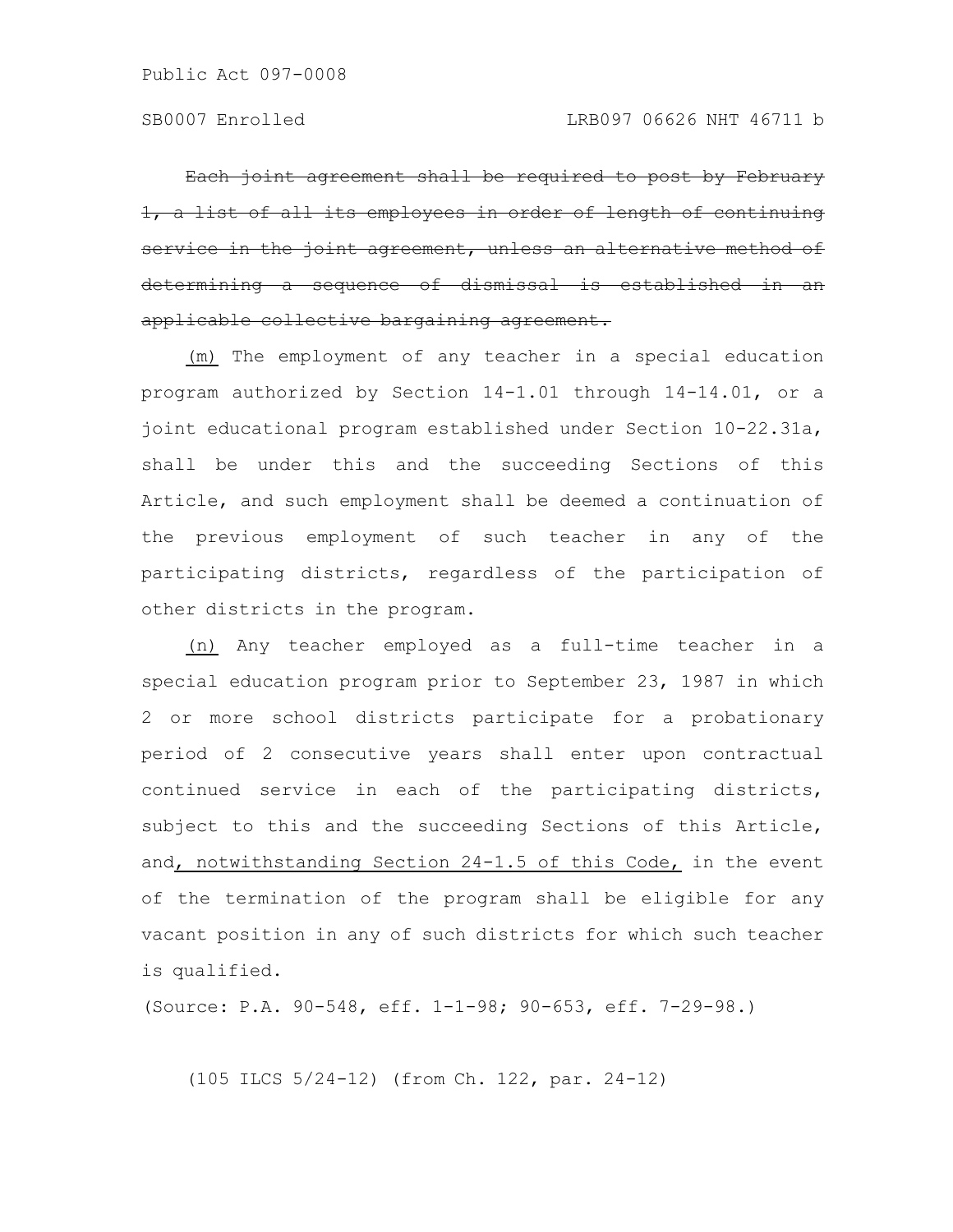Sec. 24-12. Removal or dismissal of teachers in contractual continued service.

(a) This subsection (a) applies only to honorable dismissals and recalls in which the notice of dismissal is provided on or before the end of the 2010-2011 school term. If a teacher in contractual continued service is removed or dismissed as a result of a decision of the board to decrease the number of teachers employed by the board or to discontinue some particular type of teaching service, written notice shall be mailed to the teacher and also given the teacher either by certified mail, return receipt requested or personal delivery with receipt at least 60 days before the end of the school term, together with a statement of honorable dismissal and the reason therefor, and in all such cases the board shall first remove or dismiss all teachers who have not entered upon contractual continued service before removing or dismissing any teacher who has entered upon contractual continued service and who is legally qualified to hold a position currently held by a teacher who has not entered upon contractual continued service.

As between teachers who have entered upon contractual continued service, the teacher or teachers with the shorter length of continuing service with the district shall be dismissed first unless an alternative method of determining the sequence of dismissal is established in a collective bargaining agreement or contract between the board and a professional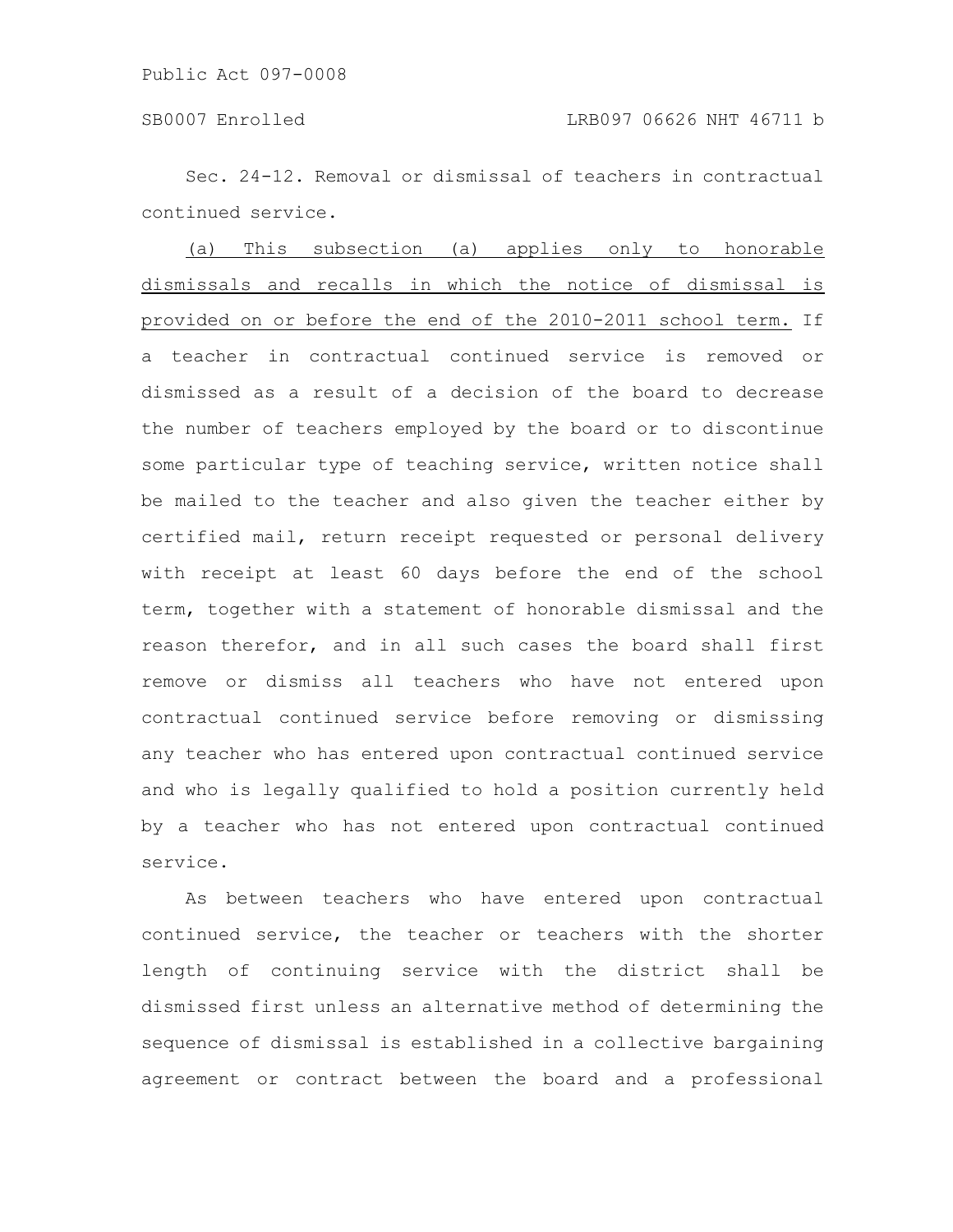Public Act 097-0008

# SB0007 Enrolled LRB097 06626 NHT 46711 b

faculty members' organization and except that this provision shall not impair the operation of any affirmative action program in the district, regardless of whether it exists by operation of law or is conducted on a voluntary basis by the board. Any teacher dismissed as a result of such decrease or discontinuance shall be paid all earned compensation on or before the third business day following the last day of pupil attendance in the regular school term.

If the board has any vacancies for the following school term or within one calendar year from the beginning of the following school term, the positions thereby becoming available shall be tendered to the teachers so removed or dismissed so far as they are legally qualified to hold such positions; provided, however, that if the number of honorable dismissal notices based on economic necessity exceeds 15% of the number of full time equivalent positions filled by certified employees (excluding principals and administrative personnel) during the preceding school year, then if the board has any vacancies for the following school term or within 2 calendar years from the beginning of the following school term, the positions so becoming available shall be tendered to the teachers who were so notified and removed or dismissed whenever they are legally qualified to hold such positions. Each board shall, in consultation with any exclusive employee representatives, each year establish a list, categorized by positions, showing the length of continuing service of each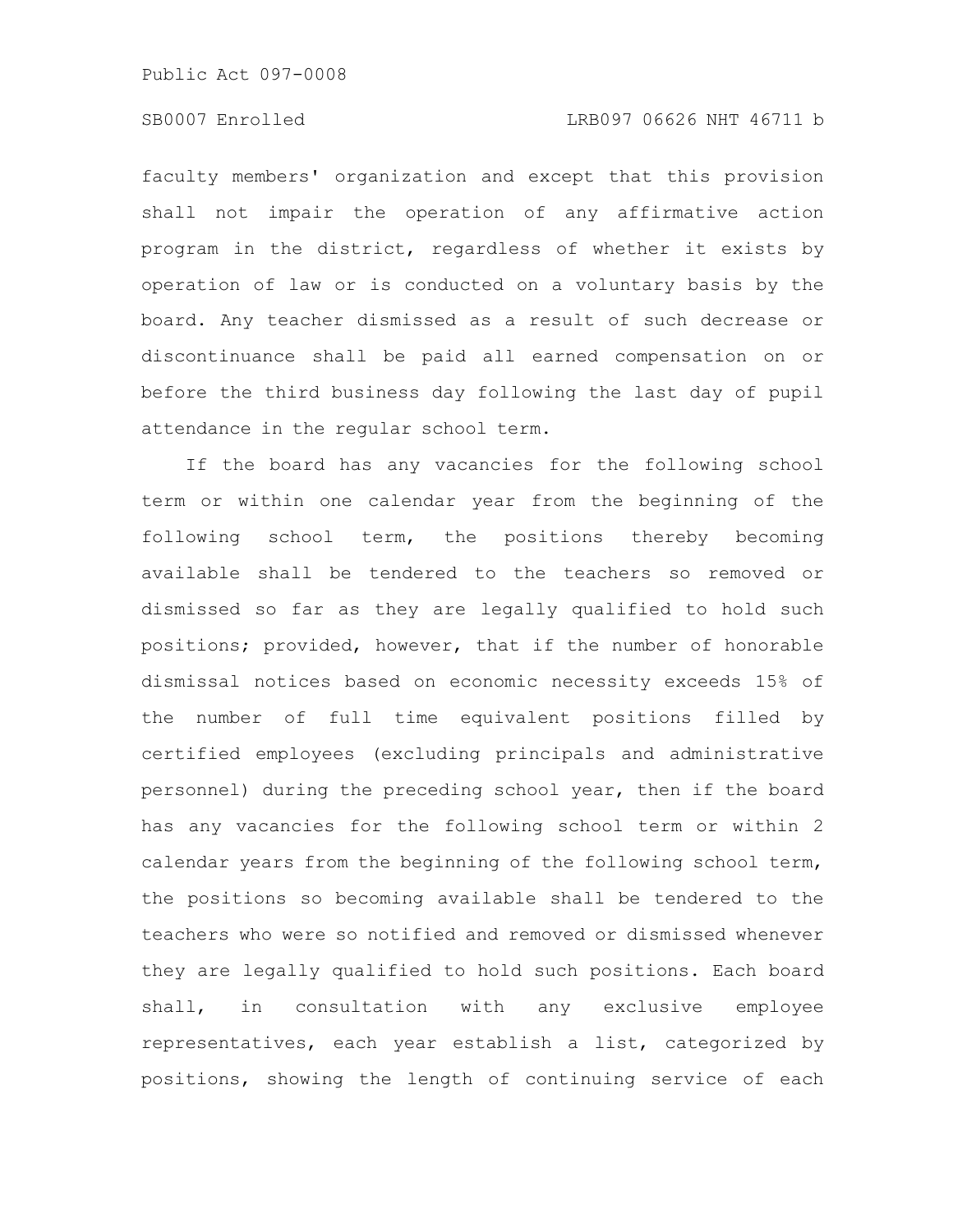teacher who is qualified to hold any such positions, unless an alternative method of determining a sequence of dismissal is established as provided for in this Section, in which case a list shall be made in accordance with the alternative method. Copies of the list shall be distributed to the exclusive employee representative on or before February 1 of each year. Whenever the number of honorable dismissal notices based upon economic necessity exceeds 5, or 150% of the average number of teachers honorably dismissed in the preceding 3 years, whichever is more, then the board also shall hold a public hearing on the question of the dismissals. Following the hearing and board review the action to approve any such reduction shall require a majority vote of the board members.

(b) This subsection (b) applies only to honorable dismissals and recalls in which the notice of dismissal is provided during the 2011-2012 school term or a subsequent school term. If any teacher, whether or not in contractual continued service, is removed or dismissed as a result of a decision of a school board to decrease the number of teachers employed by the board, a decision of a school board to discontinue some particular type of teaching service, or a reduction in the number of programs or positions in a special education joint agreement, then written notice must be mailed to the teacher and also given to the teacher either by certified mail, return receipt requested, or personal delivery with receipt at least 45 days before the end of the school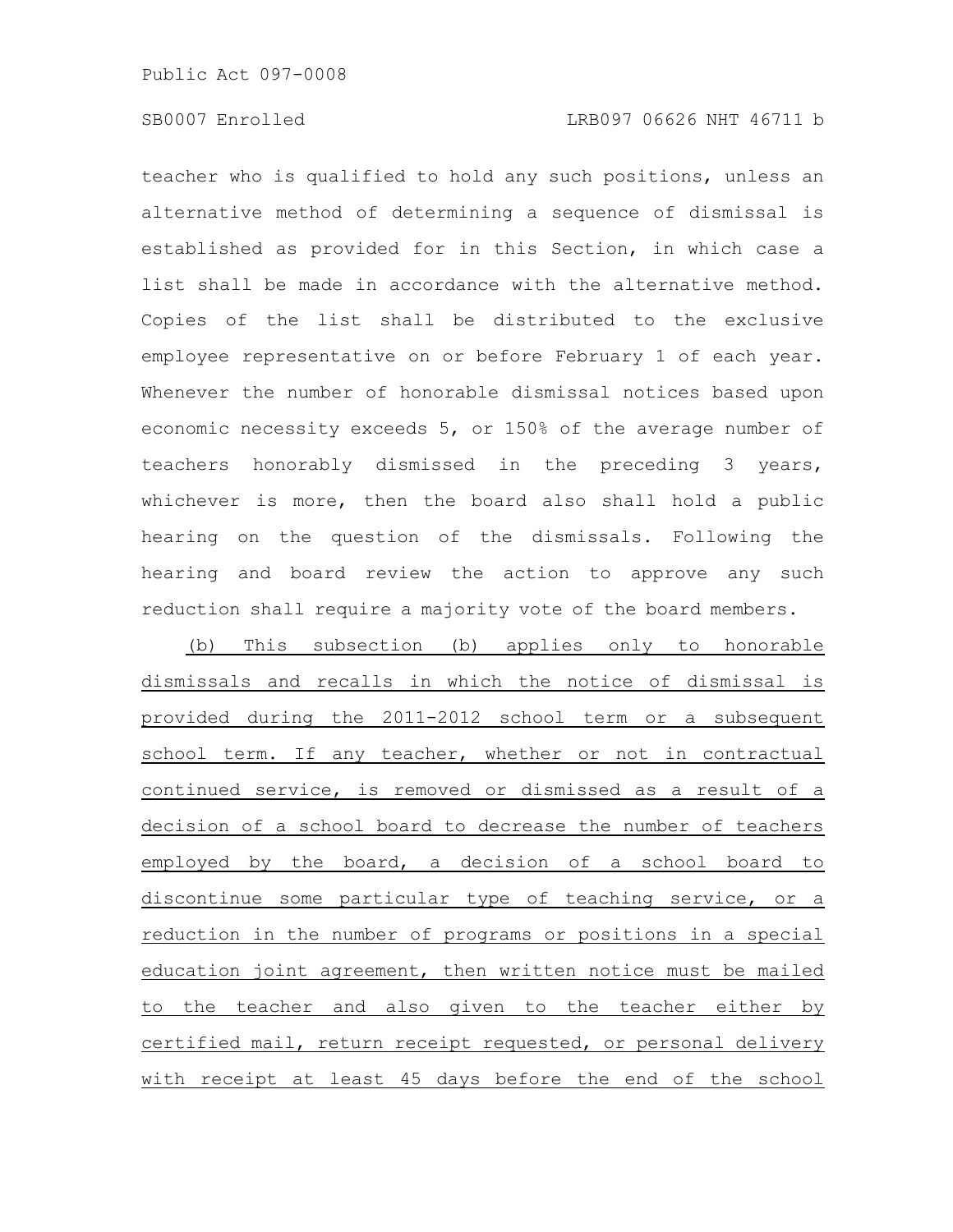term, together with a statement of honorable dismissal and the reason therefor, and in all such cases the sequence of dismissal shall occur in accordance with this subsection (b); except that this subsection (b) shall not impair the operation of any affirmative action program in the school district, regardless of whether it exists by operation of law or is conducted on a voluntary basis by the board.

Each teacher must be categorized into one or more positions for which the teacher is qualified to hold, based upon legal qualifications and any other qualifications established in a district or joint agreement job description, on or before the May 10 prior to the school year during which the sequence of dismissal is determined. Within each position and subject to agreements made by the joint committee on honorable dismissals that are authorized by subsection (c) of this Section, the school district or joint agreement must establish 4 groupings of teachers qualified to hold the position as follows:

(1) Grouping one shall consist of each teacher not in contractual continued service who has not received a performance evaluation rating.

(2) Grouping 2 shall consist of each teacher with a Needs Improvement or Unsatisfactory performance evaluation rating on either of the teacher's last 2 performance evaluation ratings.

(3) Grouping 3 shall consist of each teacher with a performance evaluation rating of at least Satisfactory or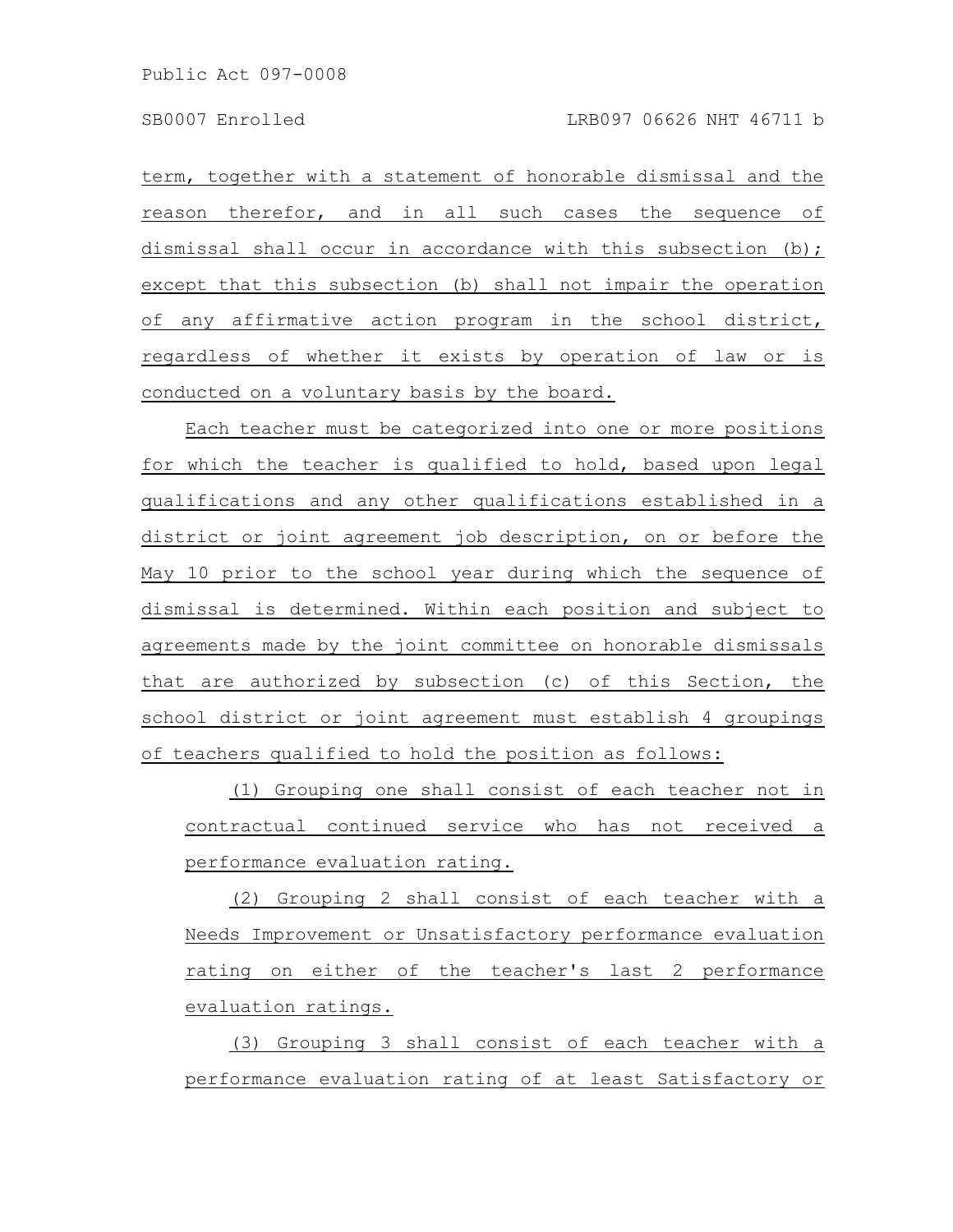Proficient on both of the teacher's last 2 performance evaluation ratings, if 2 ratings are available, or on the teacher's last performance evaluation rating, if only one rating is available, unless the teacher qualifies for placement into grouping 4.

(4) Grouping 4 shall consist of each teacher whose last 2 performance evaluation ratings are Excellent and each teacher with 2 Excellent performance evaluation ratings out of the teacher's last 3 performance evaluation ratings with a third rating of Satisfactory or Proficient.

Among teachers qualified to hold a position, teachers must be dismissed in the order of their groupings, with teachers in grouping one dismissed first and teachers in grouping 4 dismissed last.

Within grouping one, the sequence of dismissal must be at the discretion of the school district or joint agreement. Within grouping 2, the sequence of dismissal must be based upon average performance evaluation ratings, with the teacher or teachers with the lowest average performance evaluation rating dismissed first. A teacher's average performance evaluation rating must be calculated using the average of the teacher's last 2 performance evaluation ratings, if 2 ratings are available, or the teacher's last performance evaluation rating, if only one rating is available, using the following numerical values: 4 for Excellent; 3 for Proficient or Satisfactory; 2 for Needs Improvement; and 1 for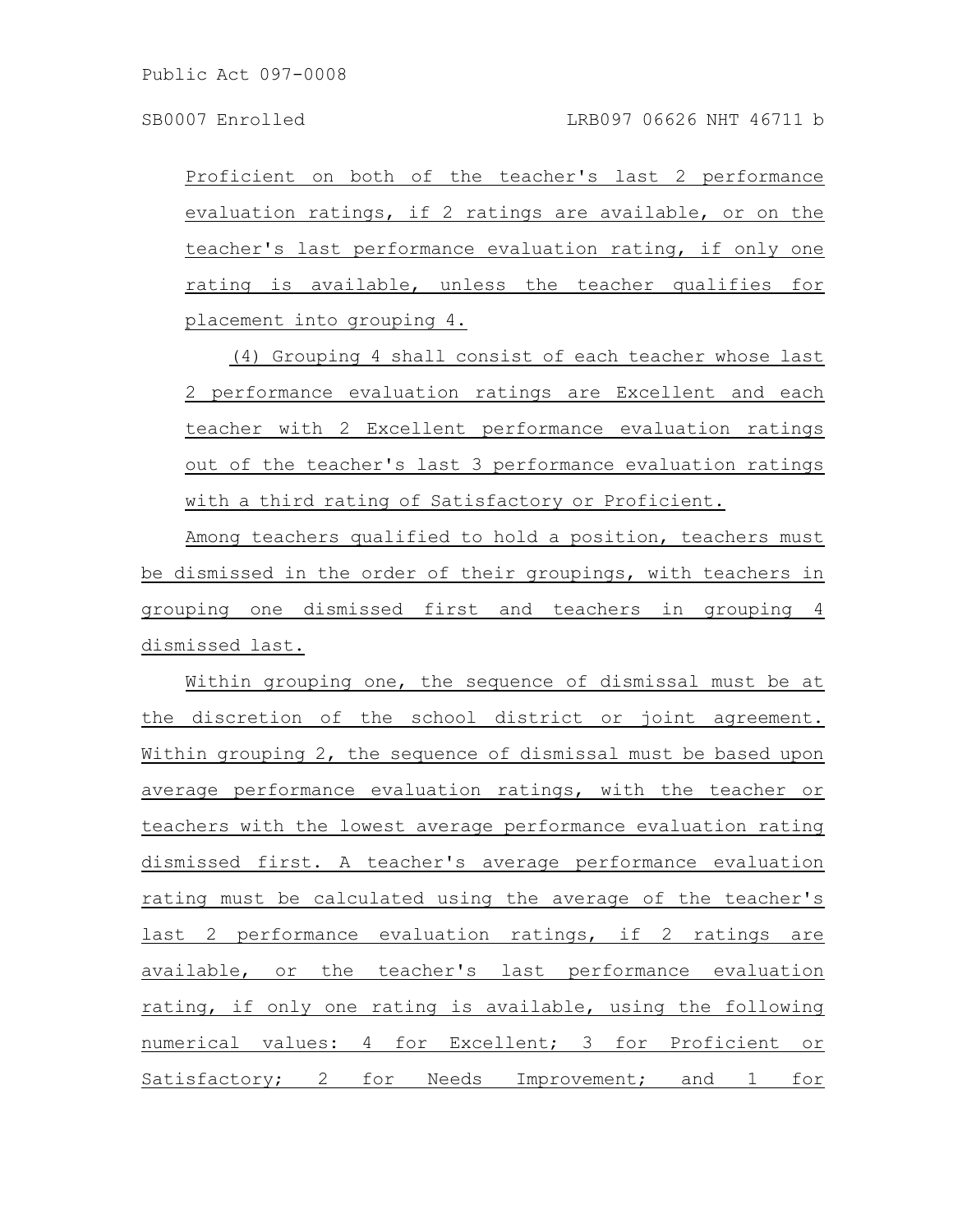Unsatisfactory. As between or among teachers in grouping 2 with the same average performance evaluation rating and within each of groupings 3 and 4, the teacher or teachers with the shorter length of continuing service with the school district or joint agreement must be dismissed first unless an alternative method of determining the sequence of dismissal is established in a collective bargaining agreement or contract between the board and a professional faculty members' organization.

Each board, including the governing board of a joint agreement, shall, in consultation with any exclusive employee representatives, each year establish a sequence of honorable dismissal list categorized by positions and the groupings defined in this subsection (b). Copies of the list must be distributed to the exclusive bargaining representative at least 75 days before the end of the school term, provided that the school district or joint agreement may, with notice to any exclusive employee representatives, move teachers from grouping one into another grouping during the period of time from 75 days until 45 days before the end of the school term.

Any teacher dismissed as a result of such decrease or discontinuance must be paid all earned compensation on or before the third business day following the last day of pupil attendance in the regular school term.

If the board or joint agreement has any vacancies for the following school term or within one calendar year from the beginning of the following school term, the positions thereby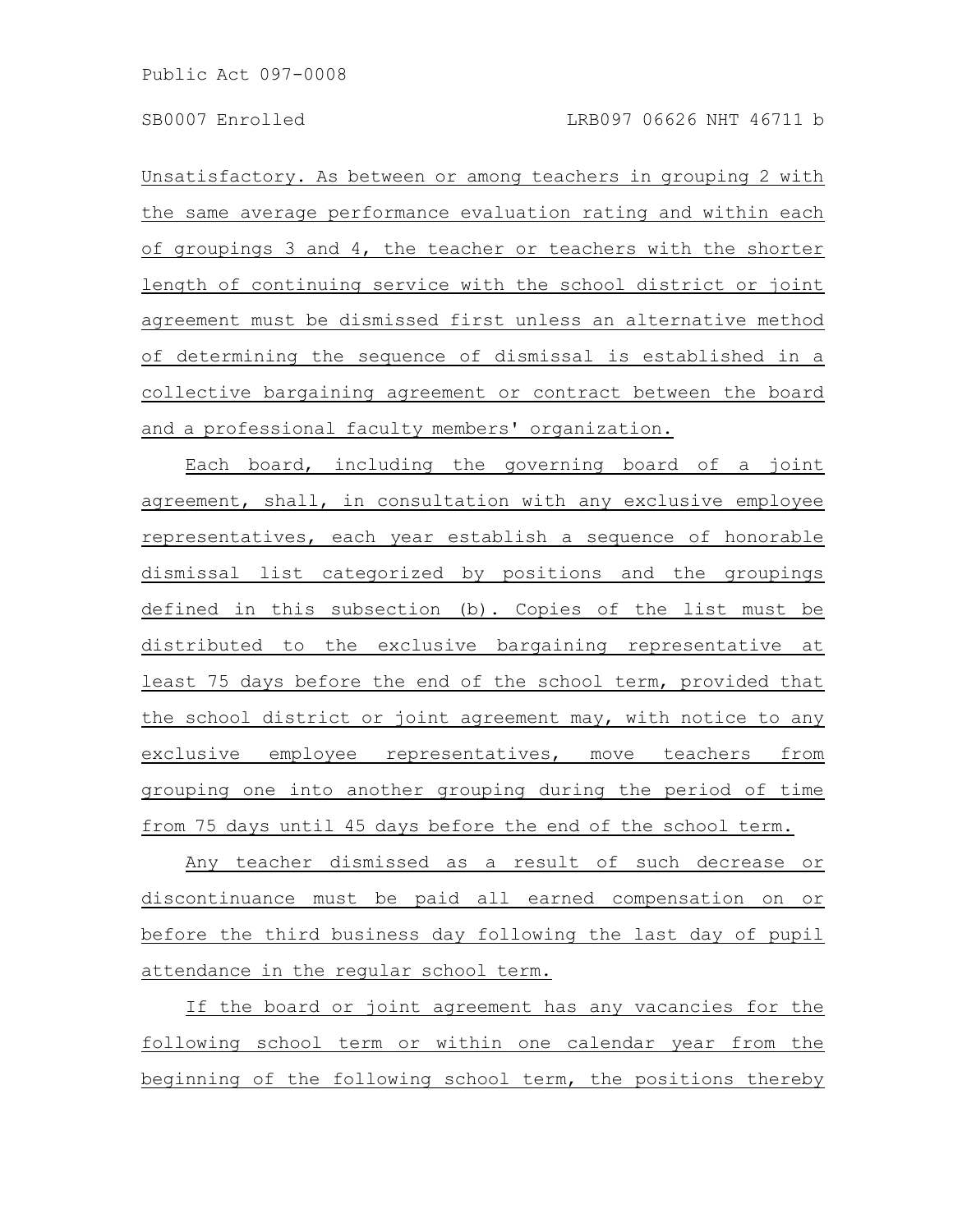becoming available must be tendered to the teachers so removed or dismissed who were in groupings 3 or 4 of the sequence of dismissal and are qualified to hold the positions, based upon legal qualifications and any other qualifications established in a district or joint agreement job description, on or before the May 10 prior to the date of the positions becoming available, provided that if the number of honorable dismissal notices based on economic necessity exceeds 15% of the number of full-time equivalent positions filled by certified employees (excluding principals and administrative personnel) during the preceding school year, then the recall period is for the following school term or within 2 calendar years from the beginning of the following school term. Among teachers eligible for recall pursuant to the preceding sentence, the order of recall must be in inverse order of dismissal, unless an alternative order of recall is established in a collective bargaining agreement or contract between the board and a professional faculty members' organization. Whenever the number of honorable dismissal notices based upon economic necessity exceeds 5 notices or 150% of the average number of teachers honorably dismissed in the preceding 3 years, whichever is more, then the school board or governing board of a joint agreement, as applicable, shall also hold a public hearing on the question of the dismissals. Following the hearing and board review, the action to approve any such reduction shall require a majority vote of the board members.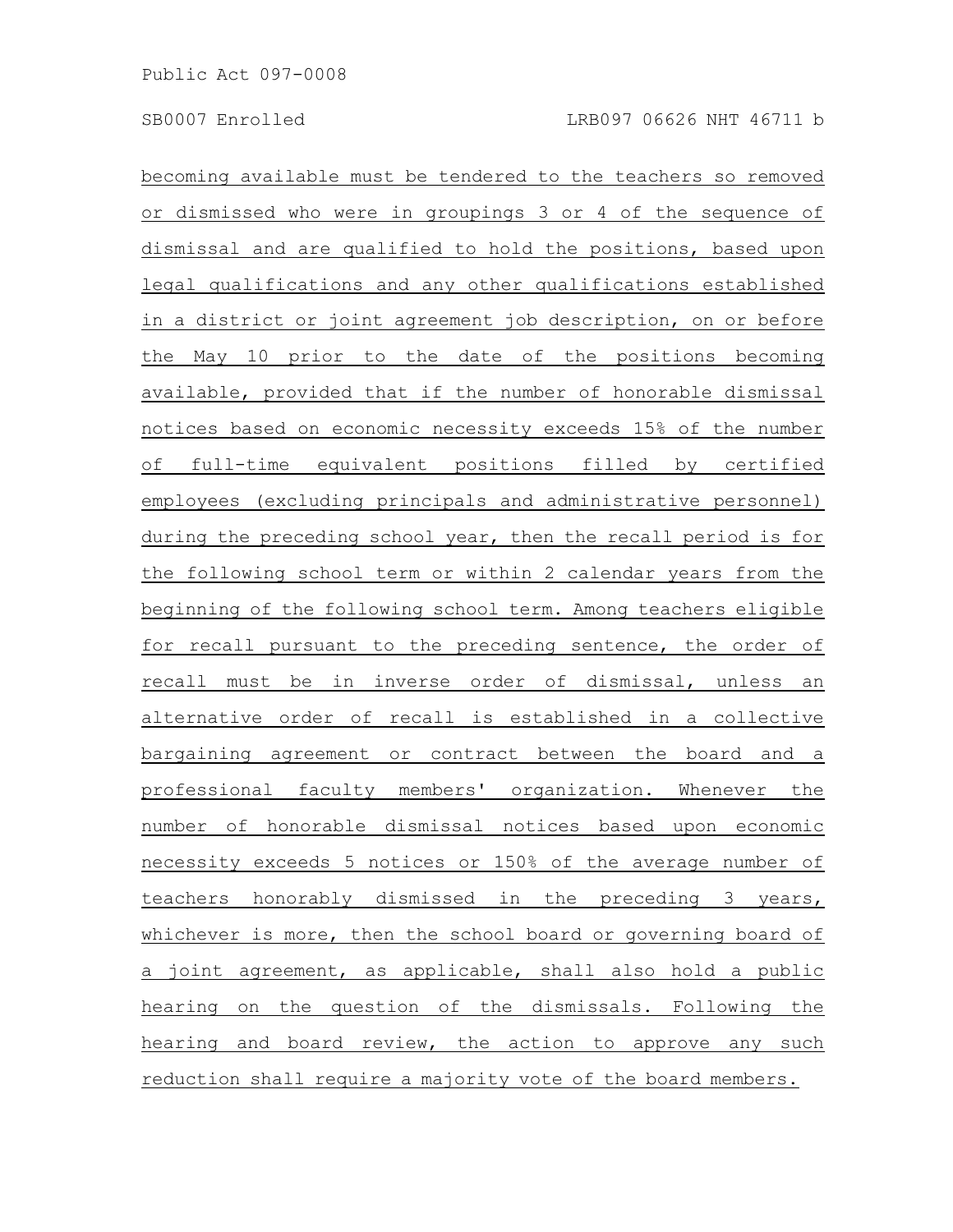For purposes of this subsection (b), subject to agreement on an alternative definition reached by the joint committee described in subsection (c) of this Section, a teacher's performance evaluation rating means the overall performance evaluation rating resulting from an annual or biannual performance evaluation conducted pursuant to Article 24A of this Code by the school district or joint agreement determining the sequence of dismissal, not including any performance evaluation conducted during or at the end of a remediation period. For performance evaluation ratings determined prior to September 1, 2012, any school district or joint agreement with a performance evaluation rating system that does not use either of the rating category systems specified in subsection (d) of Section 24A-5 of this Code for all teachers must establish a basis for assigning each teacher a rating that complies with subsection (d) of Section 24A-5 of this Code for all of the performance evaluation ratings that are to be used to determine the sequence of dismissal. A teacher's grouping and ranking on a sequence of honorable dismissal shall be deemed a part of the teacher's performance evaluation, and that information may be disclosed to the exclusive bargaining representative as part of a sequence of honorable dismissal list, notwithstanding any laws prohibiting disclosure of such information. A performance evaluation rating may be used to determine the sequence of dismissal, notwithstanding the pendency of any grievance resolution or arbitration procedures relating to the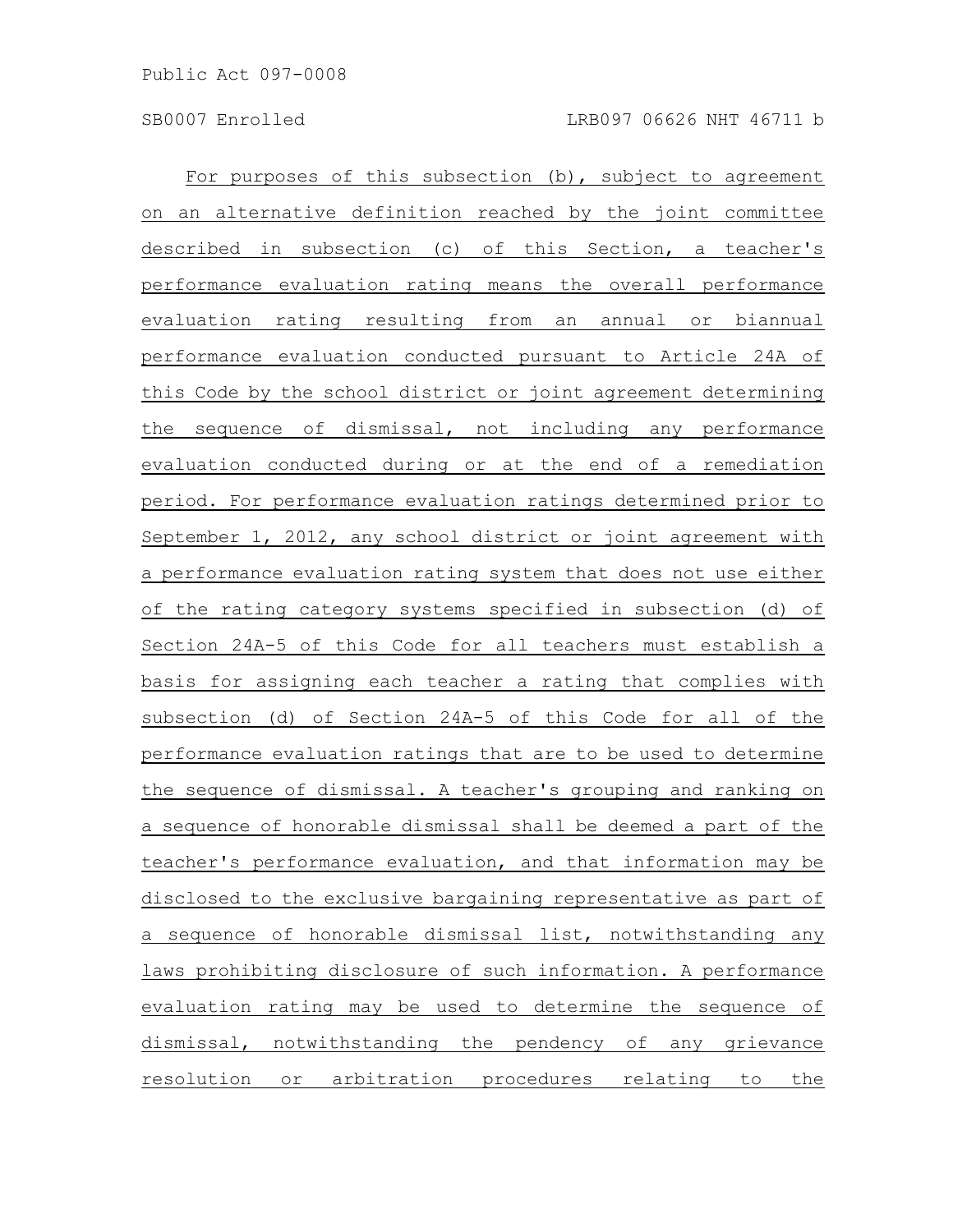performance evaluation. If a teacher has received at least one performance evaluation rating conducted by the school district or joint agreement determining the sequence of dismissal and a subsequent performance evaluation is not conducted in any school year in which such evaluation is required to be conducted under Section 24A-5 of this Code, the teacher's performance evaluation rating for that school year for purposes of determining the sequence of dismissal is deemed Proficient. If a performance evaluation rating is nullified as the result of an arbitration determination, then the school district or joint agreement is deemed to have conducted a performance evaluation for that school year, but the performance evaluation rating may not be used in determining the sequence of dismissal.

Nothing in this subsection (b) shall be construed as limiting the right of a school board or governing board of a joint agreement to dismiss a teacher not in contractual continued service in accordance with Section 24-11 of this Code.

Any provisions regarding the sequence of honorable dismissals and recall of honorably dismissed teachers in a collective bargaining agreement entered into on or before January 1, 2011 and in effect on the effective date of this amendatory Act of the 97th General Assembly that may conflict with this amendatory Act of the 97th General Assembly shall remain in effect through the expiration of such agreement or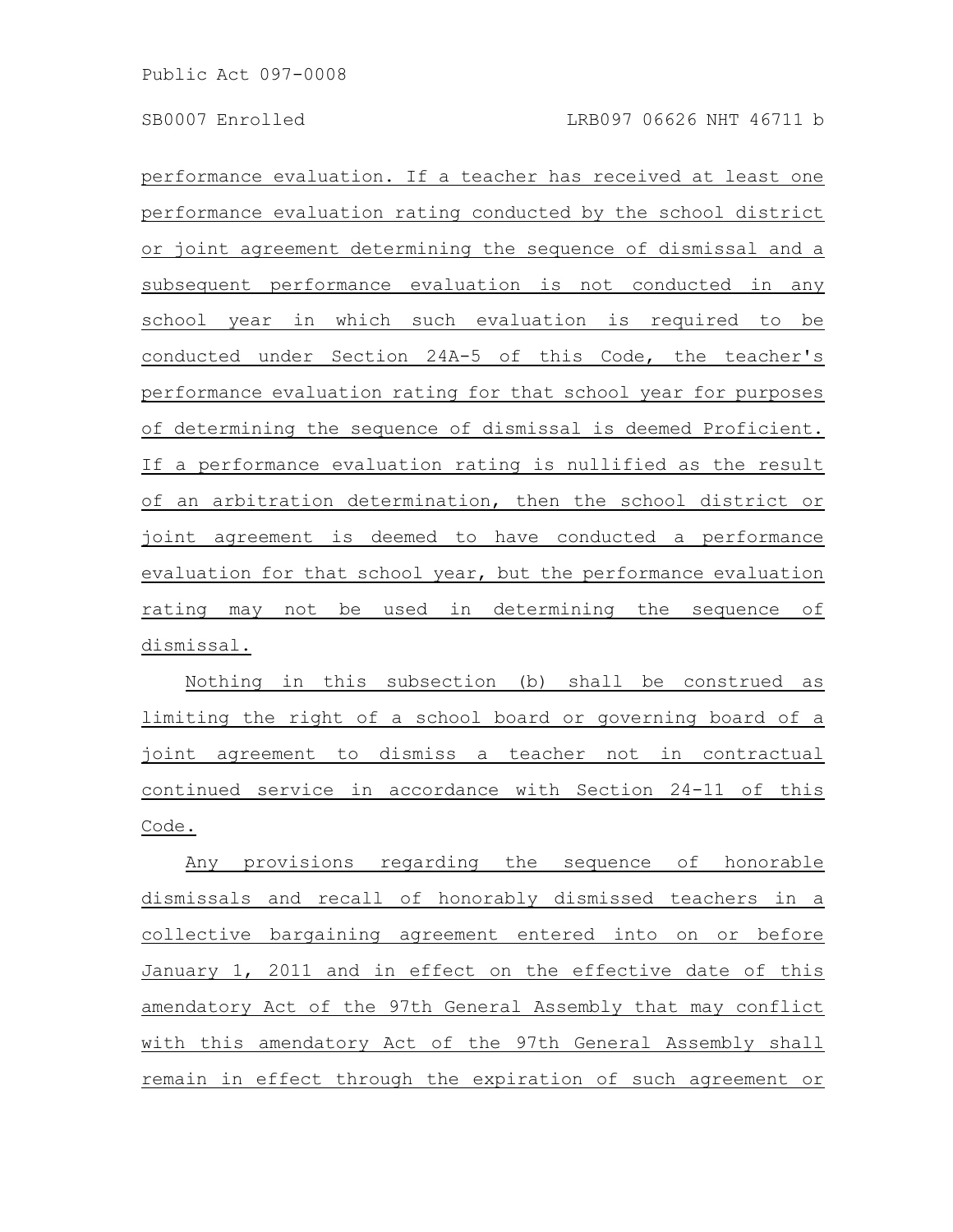June 30, 2013, whichever is earlier.

(c) Each school district and special education joint agreement must use a joint committee composed of equal representation selected by the school board and its teachers or, if applicable, the exclusive bargaining representative of its teachers, to address the matters described in paragraphs (1) through (5) of this subsection (c) pertaining to honorable dismissals under subsection (b) of this Section.

(1) The joint committee must consider and may agree to criteria for excluding from grouping 2 and placing into grouping 3 a teacher whose last 2 performance evaluations include a Needs Improvement and either a Proficient or Excellent.

(2) The joint committee must consider and may agree to an alternative definition for grouping 4, which definition must take into account prior performance evaluation ratings and may take into account other factors that relate to the school district's or program's educational objectives. An alternative definition for grouping 4 may not permit the inclusion of a teacher in the grouping with a Needs Improvement or Unsatisfactory performance evaluation rating on either of the teacher's last 2 performance evaluation ratings.

(3) The joint committee may agree to including within the definition of a performance evaluation rating a performance evaluation rating administered by a school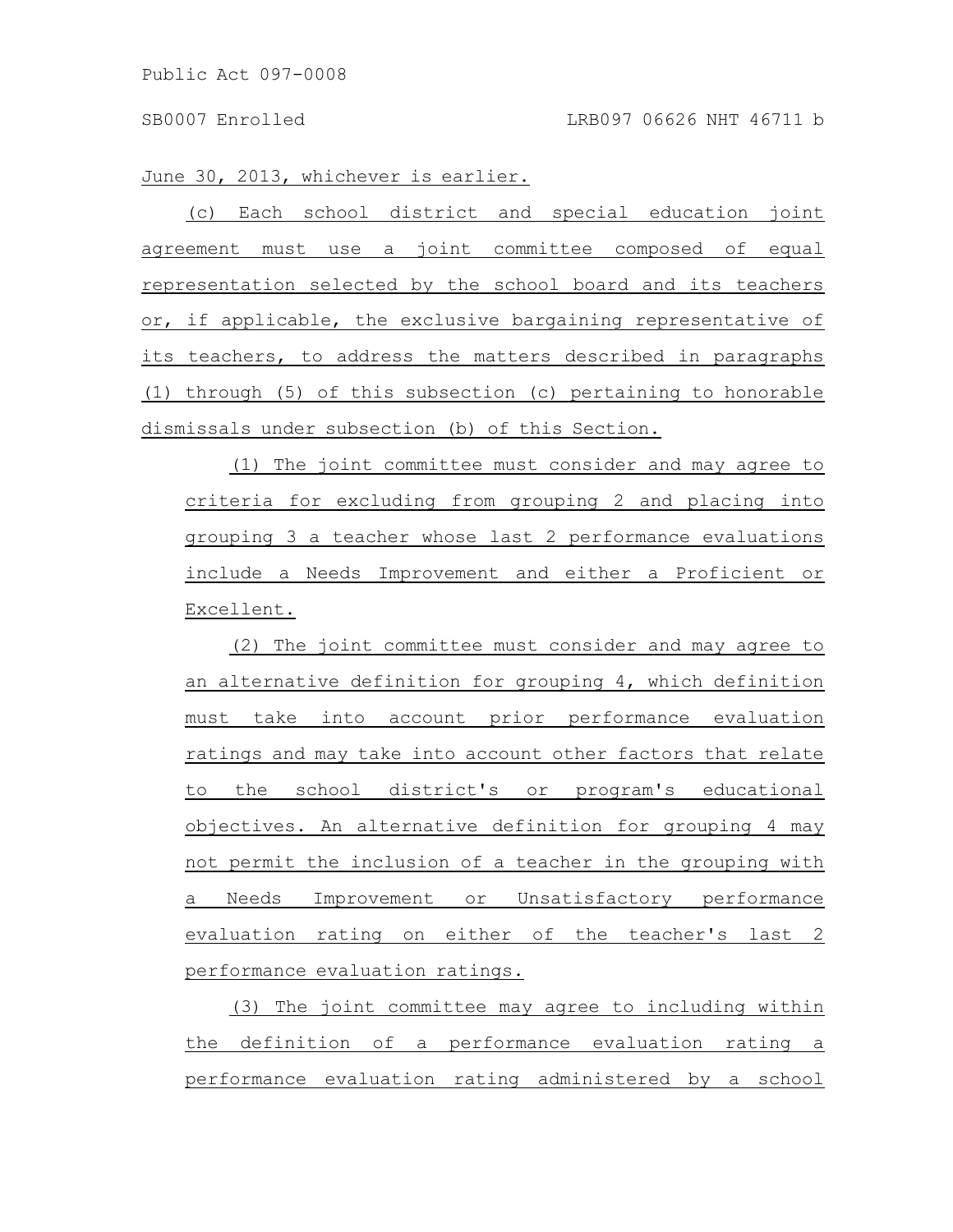district or joint agreement other than the school district or joint agreement determining the sequence of dismissal.

(4) For each school district or joint agreement that administers performance evaluation ratings that are inconsistent with either of the rating category systems specified in subsection (d) of Section 24A-5 of this Code, the school district or joint agreement must consult with the joint committee on the basis for assigning a rating that complies with subsection (d) of Section 24A-5 of this Code to each performance evaluation rating that will be used in a sequence of dismissal.

(5) Upon request by a joint committee member submitted to the employing board by no later than 10 days after the distribution of the sequence of honorable dismissal list, a representative of the employing board shall, within 5 days after the request, provide to members of the joint committee a list showing the most recent and prior performance evaluation ratings of each teacher identified only by length of continuing service in the district or joint agreement and not by name. If, after review of this list, a member of the joint committee has a good faith belief that a disproportionate number of teachers with greater length of continuing service with the district or joint agreement have received a recent performance evaluation rating lower than the prior rating, the member may request that the joint committee review the list to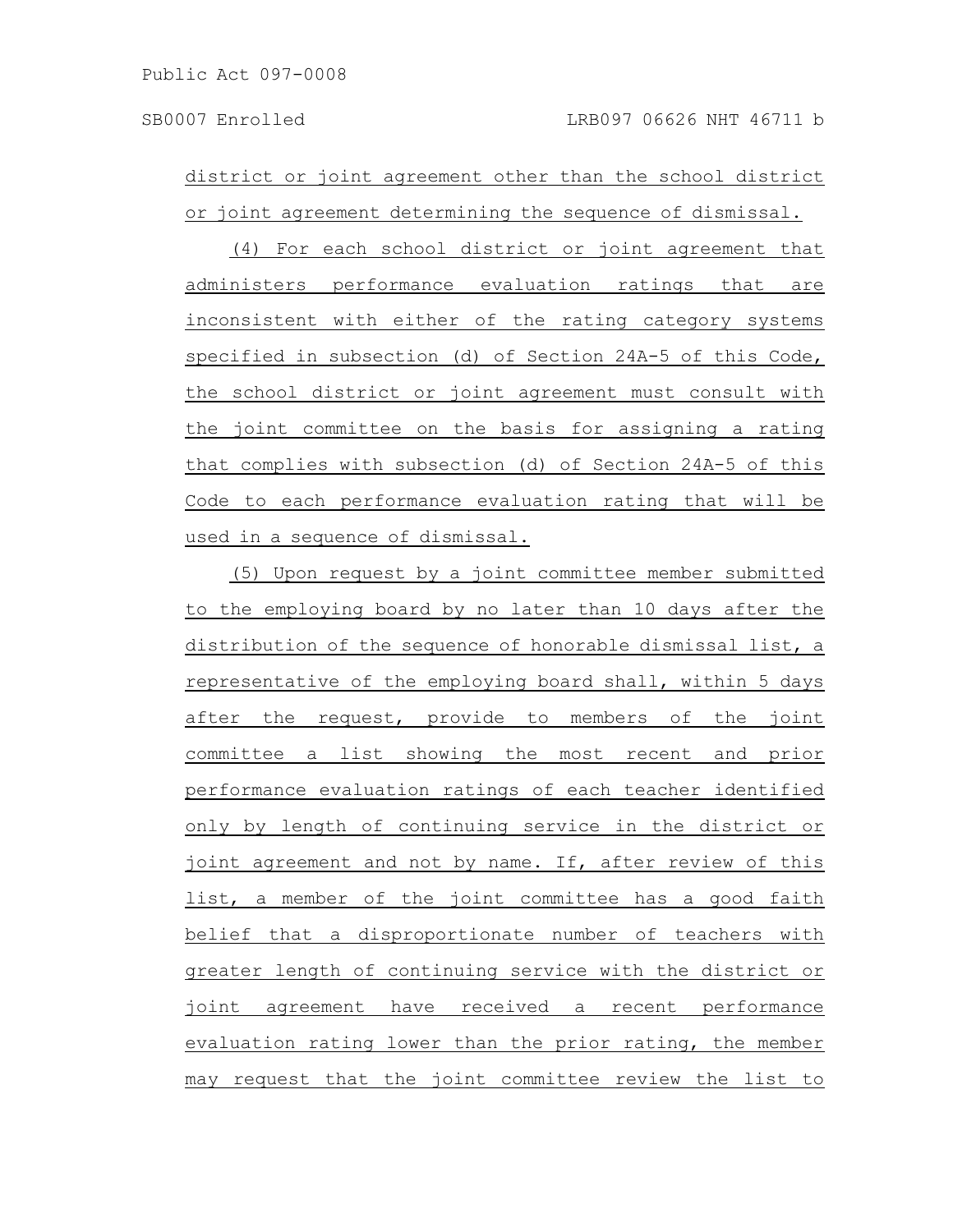assess whether such a trend may exist. Following the joint committee's review, but by no later than the end of the applicable school term, the joint committee or any member or members of the joint committee may submit a report of the review to the employing board and exclusive bargaining representative, if any. Nothing in this paragraph (5) shall impact the order of honorable dismissal or a school district's or joint agreement's authority to carry out a dismissal in accordance with subsection (b) of this Section.

Agreement by the joint committee as to a matter requires the majority vote of all committee members, and if the joint committee does not reach agreement on a matter, then the otherwise applicable requirements of subsection (b) of this Section shall apply. Except as explicitly set forth in this subsection  $(c)$ , a joint committee has no authority to agree to any further modifications to the requirements for honorable dismissals set forth in subsection (a) of this Section. The joint committee must be established and the first meeting of the joint committee must occur on or before December 1, 2011 or 30 days after the effective date of this amendatory Act of the 97th General Assembly, whichever is later.

The joint committee must reach agreement on a matter on or before February 1 of a school year in order for the agreement of the joint committee to apply to the sequence of dismissal determined during that school year. Subject to the February 1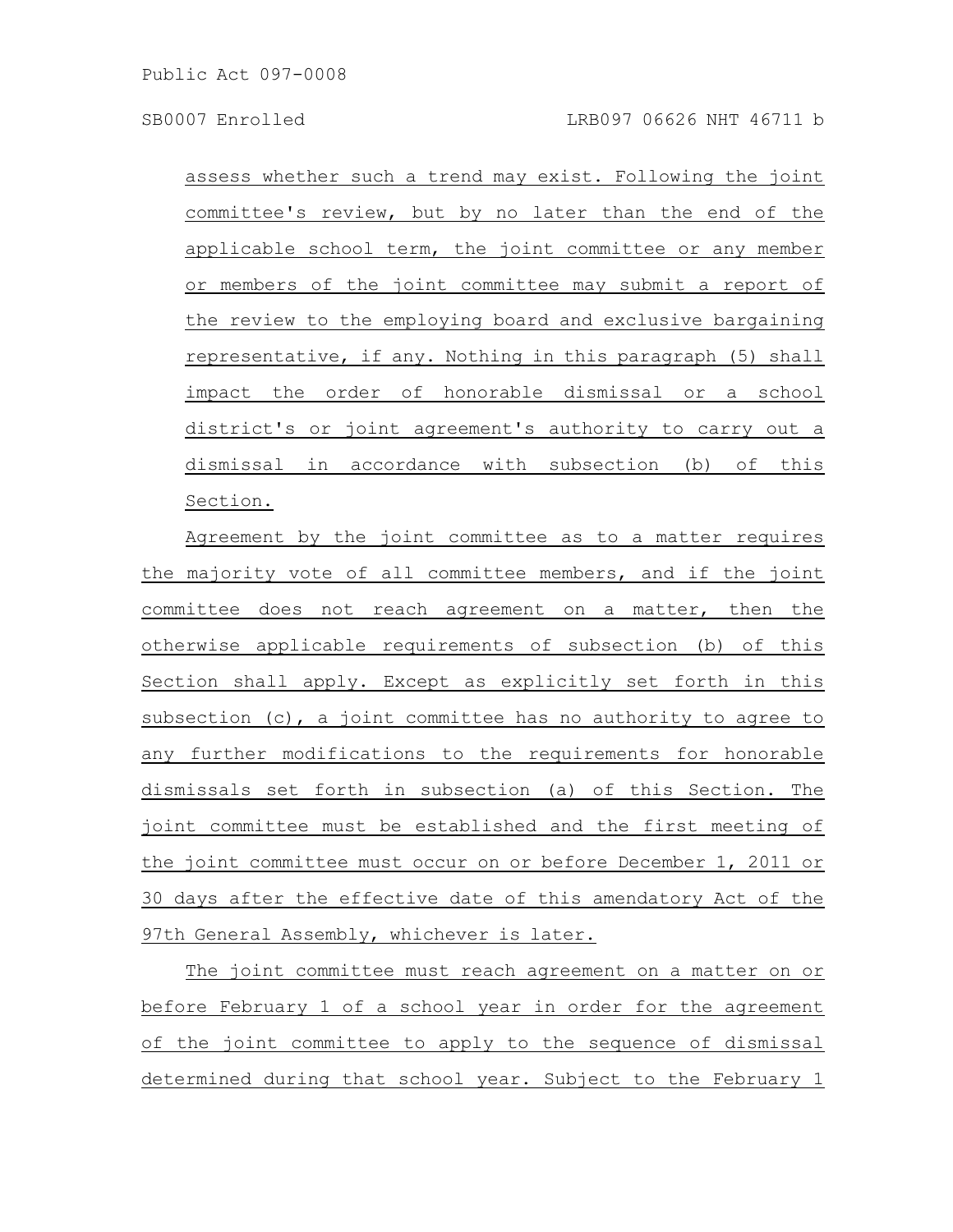deadline for agreements, the agreement of a joint committee on a matter shall apply to the sequence of dismissal until the agreement is amended or terminated by the joint committee.

(d) Notwithstanding anything to the contrary in this subsection (d), the requirements and dismissal procedures of Section 24-16.5 of this Code shall apply to any dismissal sought under Section 24-16.5 of this Code.

(1) If a dismissal of a teacher in contractual continued service or removal is sought for any other reason or cause other than an honorable dismissal under subsections (a) or (b) of this Section or a dismissal sought under Section 24-16.5 of this Code, including those under Section 10-22.4, the board must first approve a motion containing specific charges by a majority vote of all its members. Written notice of such charges, including a bill of particulars and the teacher's right to request a hearing, must be mailed to the teacher and also given to the teacher either by certified mail, return receipt requested, or personal delivery with receipt shall be served upon the teacher within 5 days of the adoption of the motion. Any written notice sent on or after July 1, 2012 shall inform the teacher of the right to request a hearing before a mutually selected hearing officer, with the cost of the hearing officer split equally between the teacher and the board, or a hearing before a board-selected hearing officer, with the cost of the hearing officer paid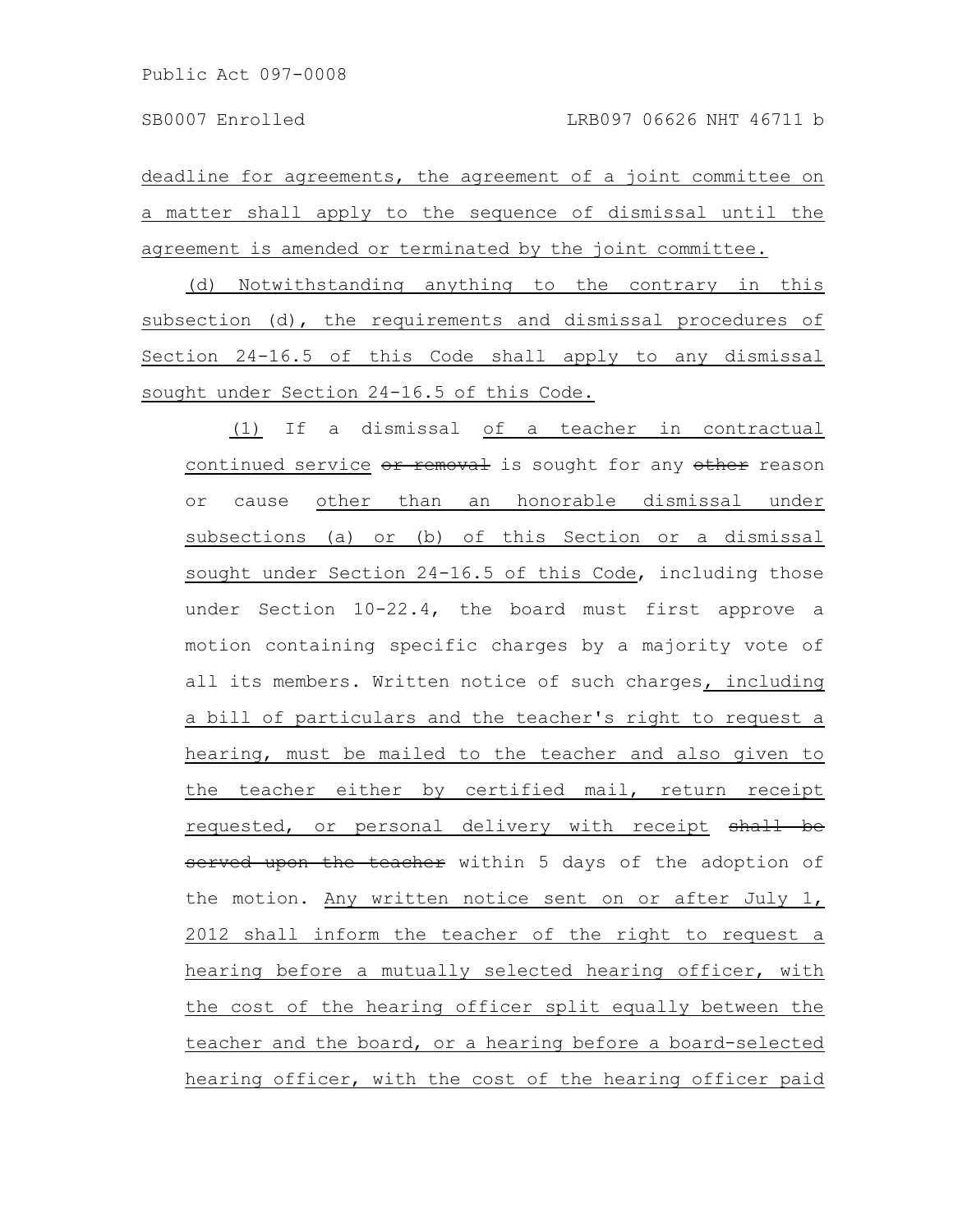by the board. Such notice shall particulars.

Before setting a hearing on charges stemming from causes that are considered remediable, a board must give the teacher reasonable warning in writing, stating specifically the causes that, if not removed, may result in charges; however, no such written warning is required if the causes have been the subject of a remediation plan pursuant to Article 24A of this Code.

If, in the opinion of the board, the interests of the school require it, the board may suspend the teacher without pay, pending the hearing, but if the board's dismissal or removal is not sustained, the teacher shall not suffer the loss of any salary or benefits by reason of the suspension.

(2) No hearing upon the charges is required unless the teacher within 17  $\pm$ 0 days after receiving notice requests in writing of the board that a hearing be scheduled before a mutually selected hearing officer or a hearing officer selected by the board  $r$  in which case the board shall schedule a hearing on those charges before a disinterested hearing officer on a date no less than 15 nor more than 30 days after the enactment of the motion. The secretary of the school board shall forward a copy of the notice to the State Board of Education.

(3) Within 5 business days after receiving a this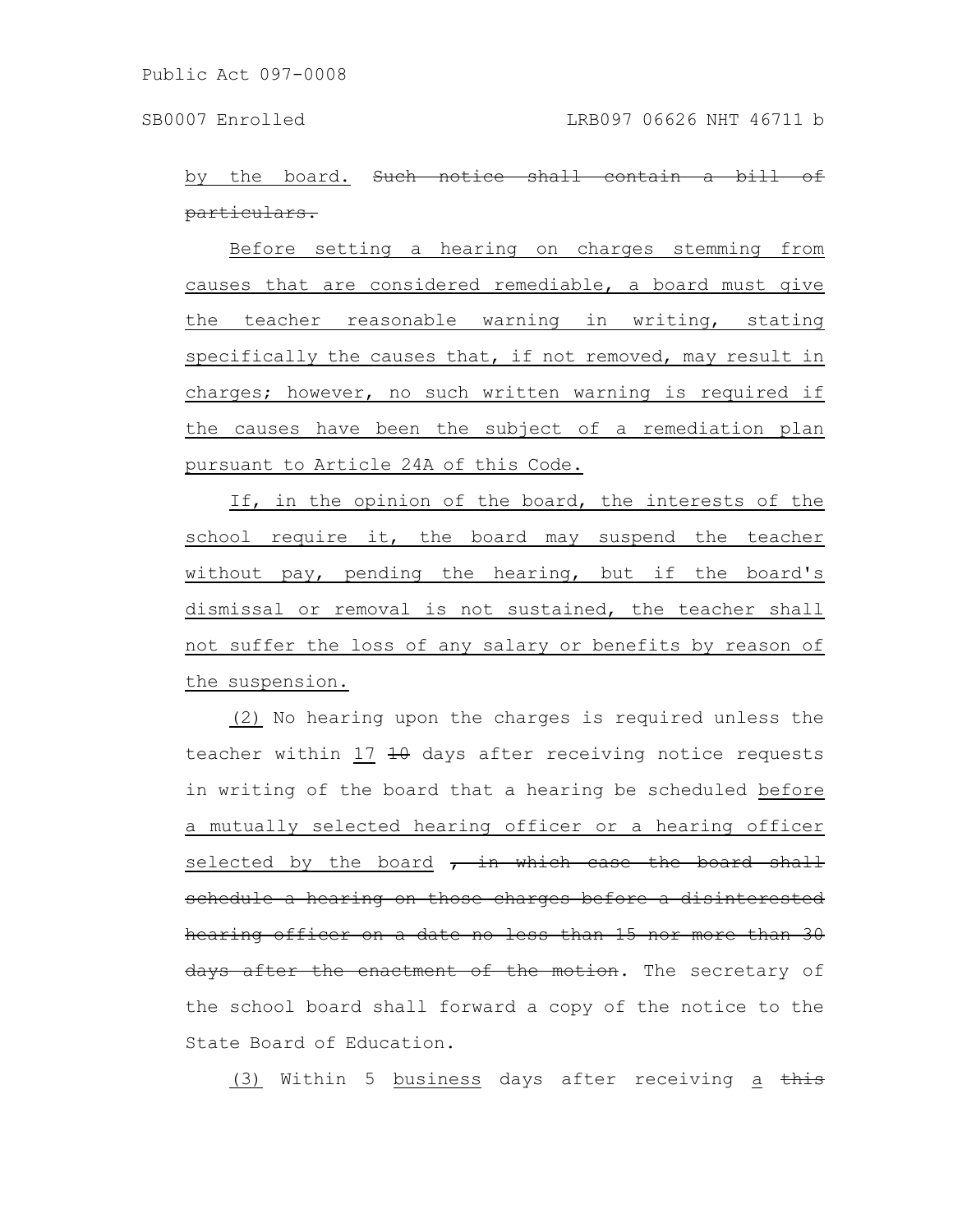notice of hearing in which either notice to the teacher was sent before July 1, 2012 or, if the notice was sent on or after July 1, 2012, the teacher has requested a hearing before a mutually selected hearing officer, the State Board of Education shall provide a list of 5 prospective, impartial hearing officers from the master list of qualified, impartial hearing officers maintained by the State Board of Education. Each person on the master list must (i) be accredited by a national arbitration organization and have had a minimum of 5 years of experience directly related to labor and employment relations matters between educational employers and educational employees or their exclusive bargaining representatives and (ii) beginning September 1, 2012, have participated in training provided or approved by the State Board of Education for teacher dismissal hearing officers so that he or she is familiar with issues generally involved in evaluative and non-evaluative dismissals.

If notice to the teacher was sent before July 1, 2012 or, if the notice was sent on or after July 1, 2012, the teacher has requested a hearing before a mutually selected hearing officer, the board . No one on the list may be a resident of the school district. The Board and the teacher or their legal representatives within 3 business days shall alternately strike one name from the list provided by the State Board of Education until only one name remains.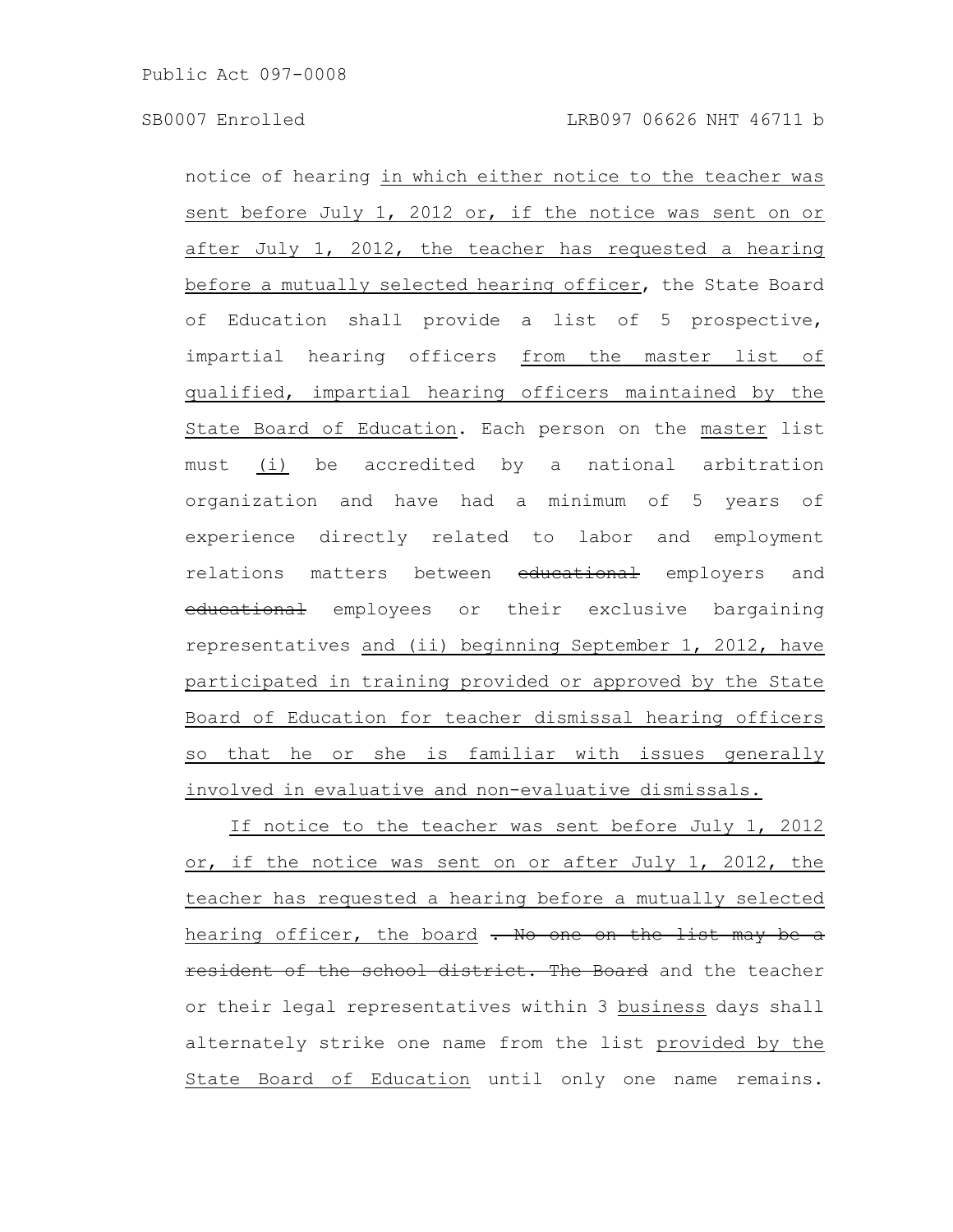Unless waived by the teacher, the teacher shall have the right to proceed first with the striking. Within 3 business days of receipt of the first list provided by the State Board of Education, the board and the teacher or their legal representatives shall each have the right to reject all prospective hearing officers named on the first list and notify the State Board of Education of such rejection to require the State Board of Education to provide a second list of 5 prospective, impartial hearing officers, none of whom were named on the first list. Within 3 business 5 days after receiving this notification request for a second Hist, the State Board of Education shall appoint a qualified person from the master list who did not appear on the list sent to the parties to serve as the hearing officer, unless the parties notify it that they have chosen to alternatively select a hearing officer under paragraph (4) of this subsection (d) provide the second list of 5 prospective, impartial hearing officers. The procedure selecting a hearing officer from the second list shall be the same as the procedure for the first list.

If the teacher has requested a hearing before a hearing officer selected by the board, the board shall select one name from the master list of qualified impartial hearing officers maintained by the State Board of Education within 3 business days after receipt and shall notify the State Board of Education of its selection.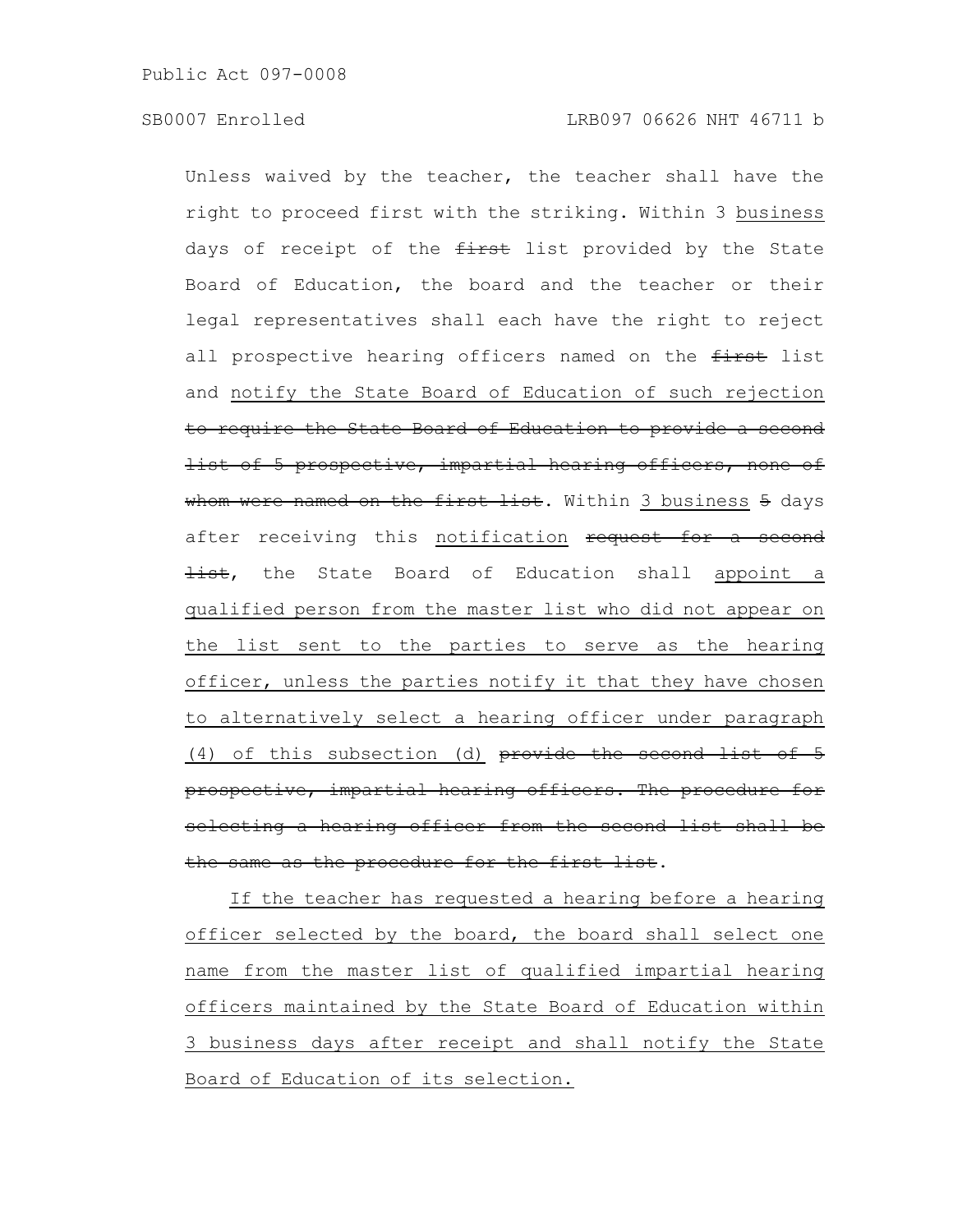A hearing officer mutually selected by the parties, selected by the board, or selected through an alternative selection process under paragraph (4) of this subsection (d) (A) must not be a resident of the school district, (B) must be available to commence the hearing within 75 days and conclude the hearing within 120 days after being selected as the hearing officer, and (C) must issue a decision as to whether the teacher must be dismissed and give a copy of that decision to both the teacher and the board within 30 days from the conclusion of the hearing or closure of the record, whichever is later.

(4) In the alternative to selecting a hearing officer from the first or second list received from the State Board of Education accepting the appointment of a hearing officer by the State Board of Education or if the State Board of Education cannot provide a list or appoint a hearing officer that meets the foregoing requirements, the board and the teacher or their legal representatives may mutually agree to select an impartial hearing officer who is not on the master a list received from the State Board of Education either by direct appointment by the parties or by using procedures for the appointment of an arbitrator established by the Federal Mediation and Conciliation Service or the American Arbitration Association. The parties shall notify the State Board of Education of their intent to select a hearing officer using an alternative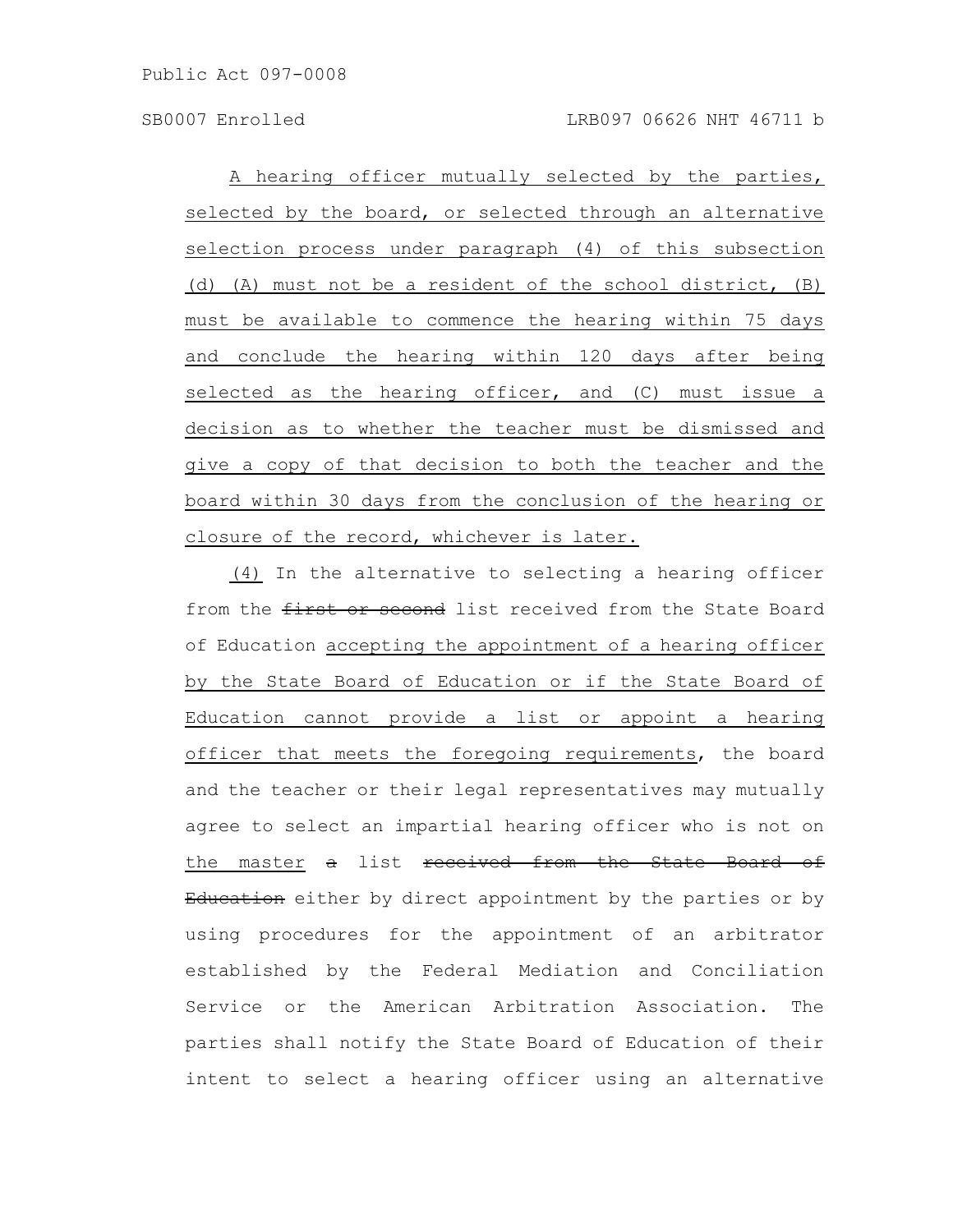procedure within 3 business days of receipt of a list of prospective hearing officers provided by the State Board of Education, notice of appointment of a hearing officer by the State Board of Education, or receipt of notice from the State Board of Education that it cannot provide a list that meets the foregoing requirements, whichever is later.

(5) If the notice of dismissal was sent to the teacher before July 1, 2012, the fees and costs for the hearing officer must be paid by the State Board of Education. If the notice of dismissal was sent to the teacher on or after July 1, 2012, the hearing officer's fees and costs must be paid as follows in this paragraph (5). The fees and permissible costs for the hearing officer must be determined by the State Board of Education. If the board and the teacher or their legal representatives mutually agree to select an impartial hearing officer who is not on a list received from the State Board of Education, they may agree to supplement the fees determined by the State Board to the hearing officer, at a rate consistent with the hearing officer's published professional fees. If the hearing officer is mutually selected by the parties, then the board and the teacher or their legal representatives shall each pay 50% of the fees and costs and any supplemental allowance to which they agree. If the hearing officer is selected by the board, then the board shall pay 100% of the hearing officer's fees and costs. The fees and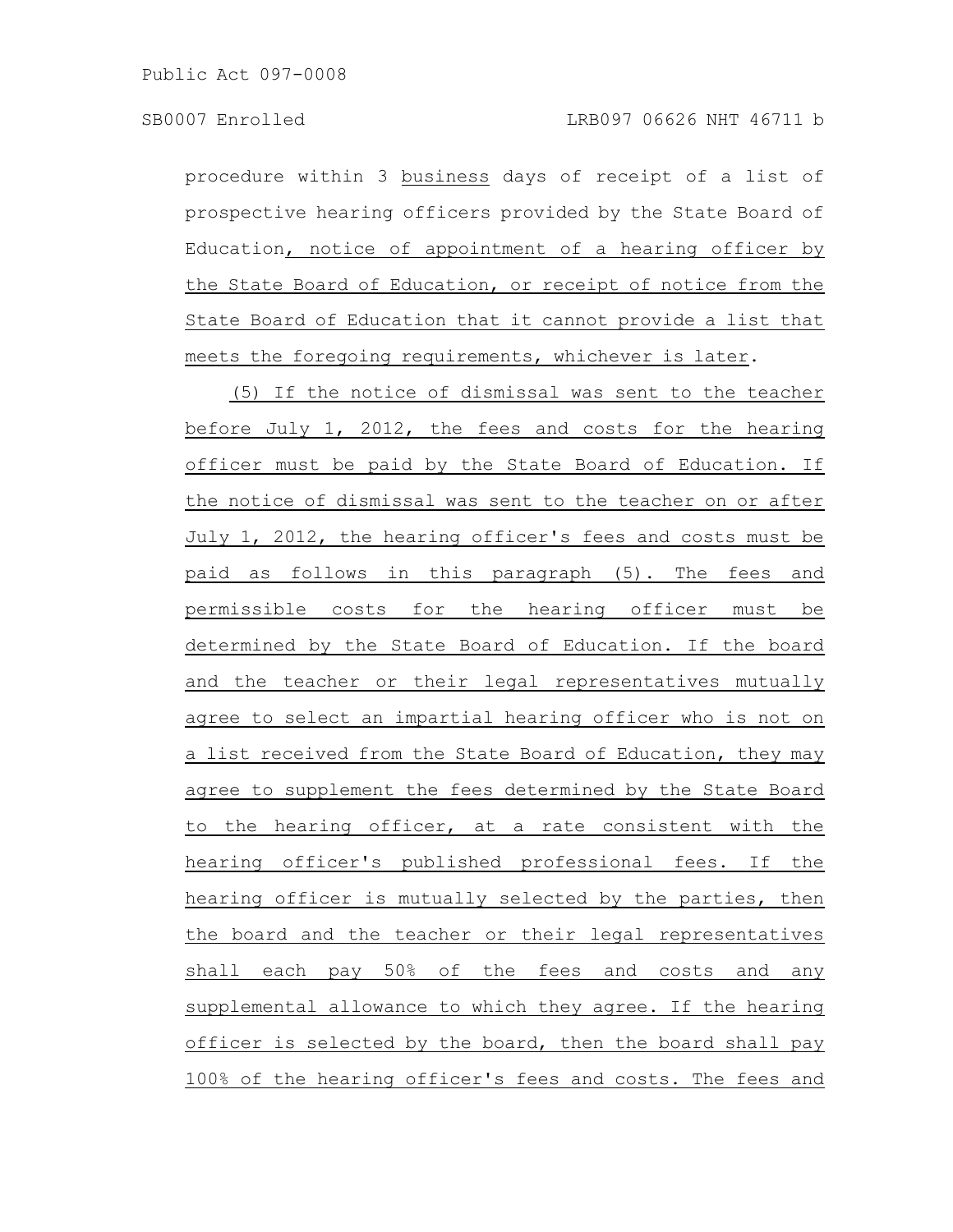costs must be paid to the hearing officer within 14 days after the board and the teacher or their legal representatives receive the hearing officer's decision set forth in paragraph (7) of this subsection (d).

(6) The teacher is required to answer the bill of particulars and aver affirmative matters in his or her defense, and the time for initially doing so and the time for updating such answer and defenses after pre-hearing discovery must be set by the hearing officer. Any person selected by the parties under this alternative procedure for the selection of a hearing officer shall not be a resident of the school district and shall have the same qualifications and authority as a hearing officer selected from a list provided by the State Board of Education. The State Board of Education shall promulgate uniform standards and rules so that each party has a fair opportunity to present its case and to ensure that the dismissal process proceeds in a fair and expeditious manner of procedure for such hearings. These rules shall address, without limitation, discovery and hearing scheduling conferences; the teacher's initial answer and affirmative defenses to the bill of particulars and the updating of that information after pre-hearing discovery; provision for written interrogatories and requests for production of documents; the requirement that each party initially disclose to the other party and then update the disclosure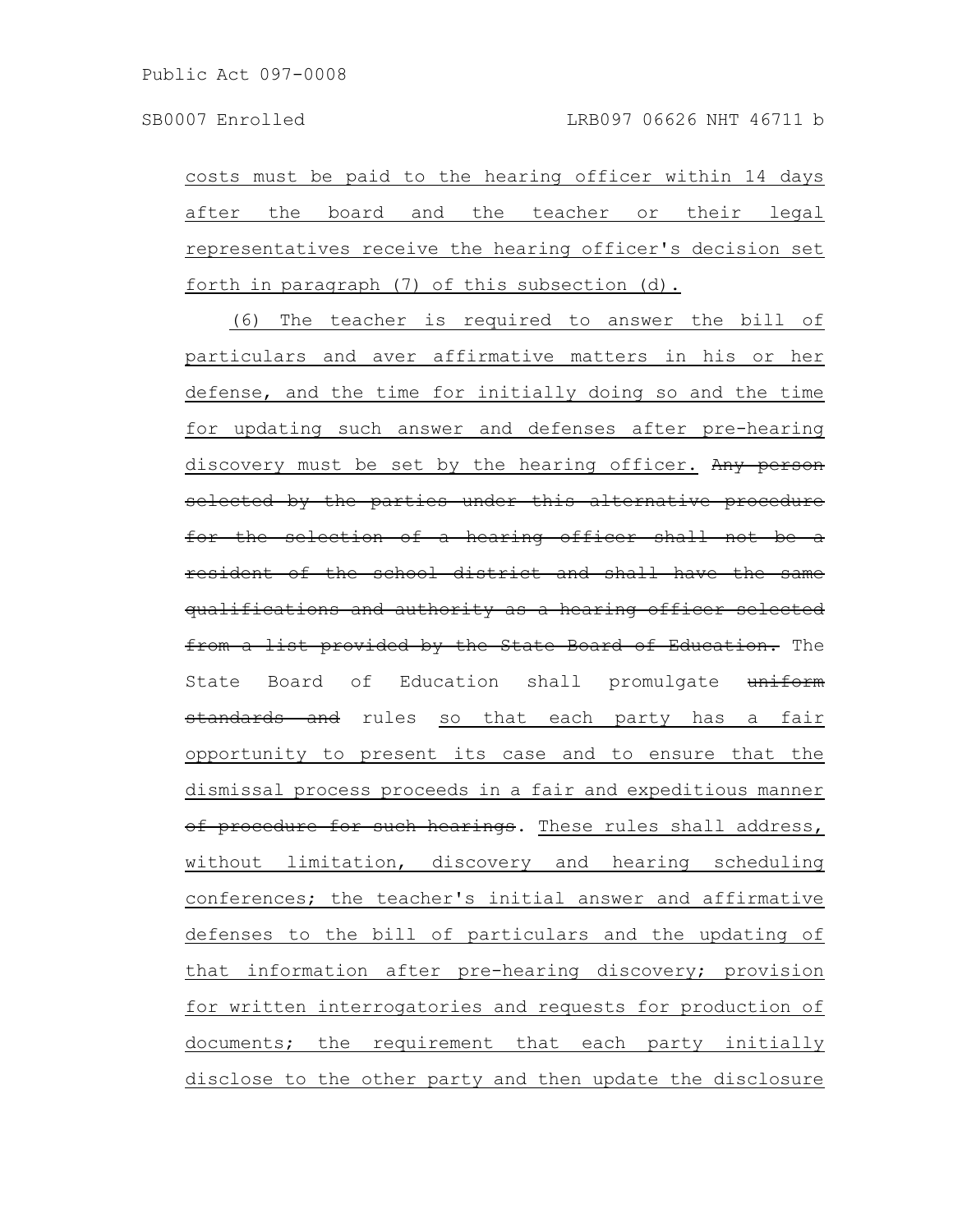no later than 10 calendar days prior to the commencement of the hearing, the As to prehearing discovery, such rules and regulations shall, at a minimum, allow for: (1) discovery  $\theta$  names and addresses of persons who may be called as expert witnesses at the hearing, a summary of the facts or opinions each witness will testify to, and all other the omission of any such name to result in a preclusion of the testimony of such witness in the absence of a showing of good cause and the express permission of the hearing officer; (2) bills of particulars; (3) written interrogatories; and (4) production of relevant documents and materials, including information maintained electronically, relevant to its own as well as the other party's case (the hearing officer may exclude witnesses and exhibits not identified and shared, except those offered in rebuttal for which the party could not reasonably have anticipated prior to the hearing); pre-hearing discovery and preparation, including provision for written interrogatories and requests for production of documents, provided that discovery depositions are prohibited; the conduct of the hearing; the right of each party to be represented by counsel, the offer of evidence and witnesses and the cross-examination of witnesses; the authority of the hearing officer to issue subpoenas and subpoenas duces tecum, provided that the hearing officer may limit the number of witnesses to be subpoenaed on behalf of each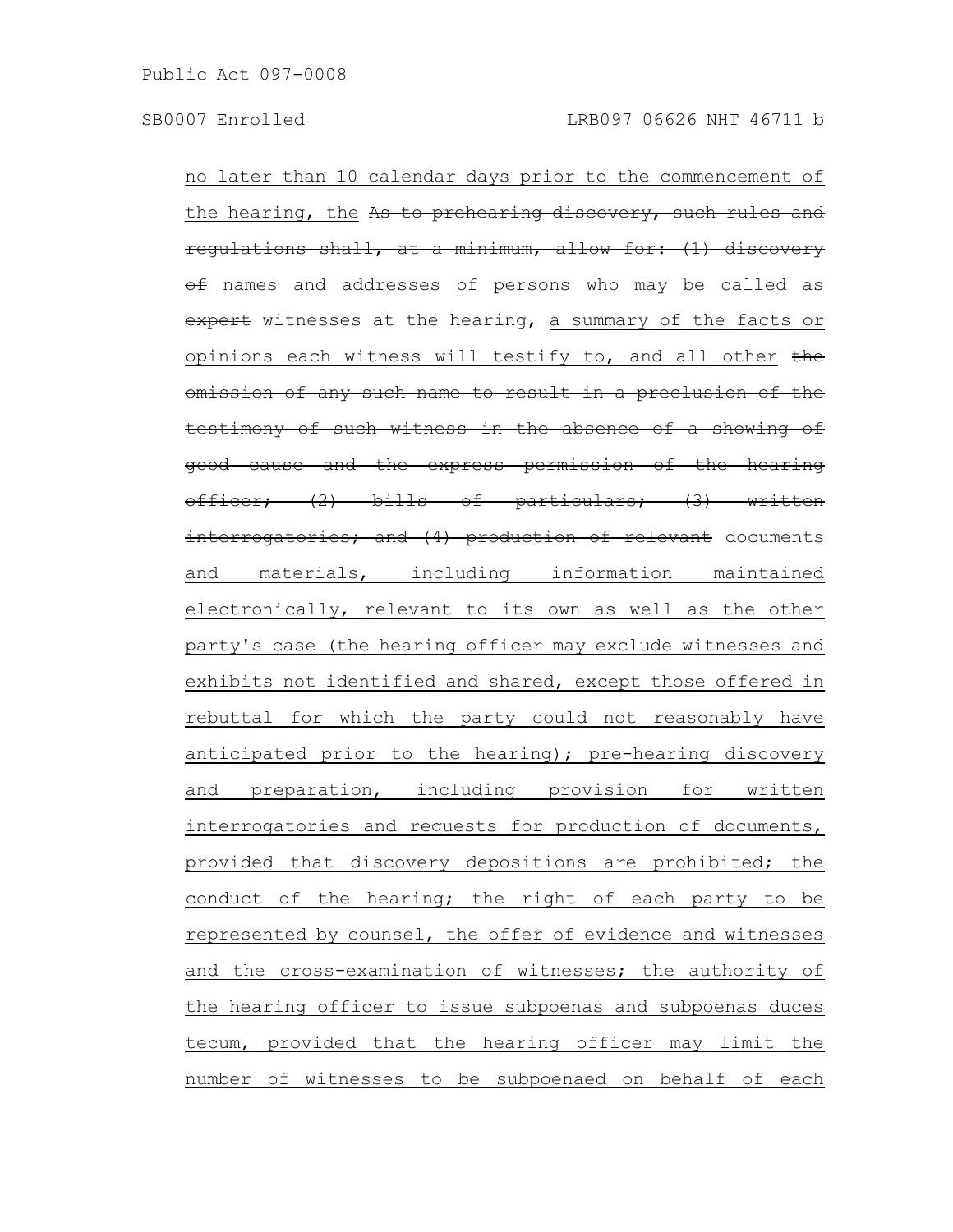party to no more than 7; the length of post-hearing briefs; and the form, length, and content of hearing officers' decisions. The per diem allowance for the hearing officer shall be determined and paid by the State Board of Education. The hearing officer shall hold a hearing and render a final decision for dismissal pursuant to Article 24A of this Code or shall report to the school board findings of fact and a recommendation as to whether or not the teacher must be dismissed for conduct. The hearing officer shall commence the hearing within 75 days and conclude the hearing within 120 days after being selected as the hearing officer, provided that the hearing officer may modify these timelines upon the showing of good cause or mutual agreement of the parties. Good cause for the purpose of this subsection (d) shall mean the illness or otherwise unavoidable emergency of the teacher, district representative, their legal representatives, the hearing officer, or an essential witness as indicated in each party's pre-hearing submission. In a dismissal hearing pursuant to Article 24A of this Code, the hearing officer shall consider and give weight to all of the teacher's evaluations written pursuant to Article 24A that are relevant to the issues in the hearing.

Each party shall have no more than 3 days to present its case, unless extended by the hearing officer to enable a party to present adequate evidence and testimony,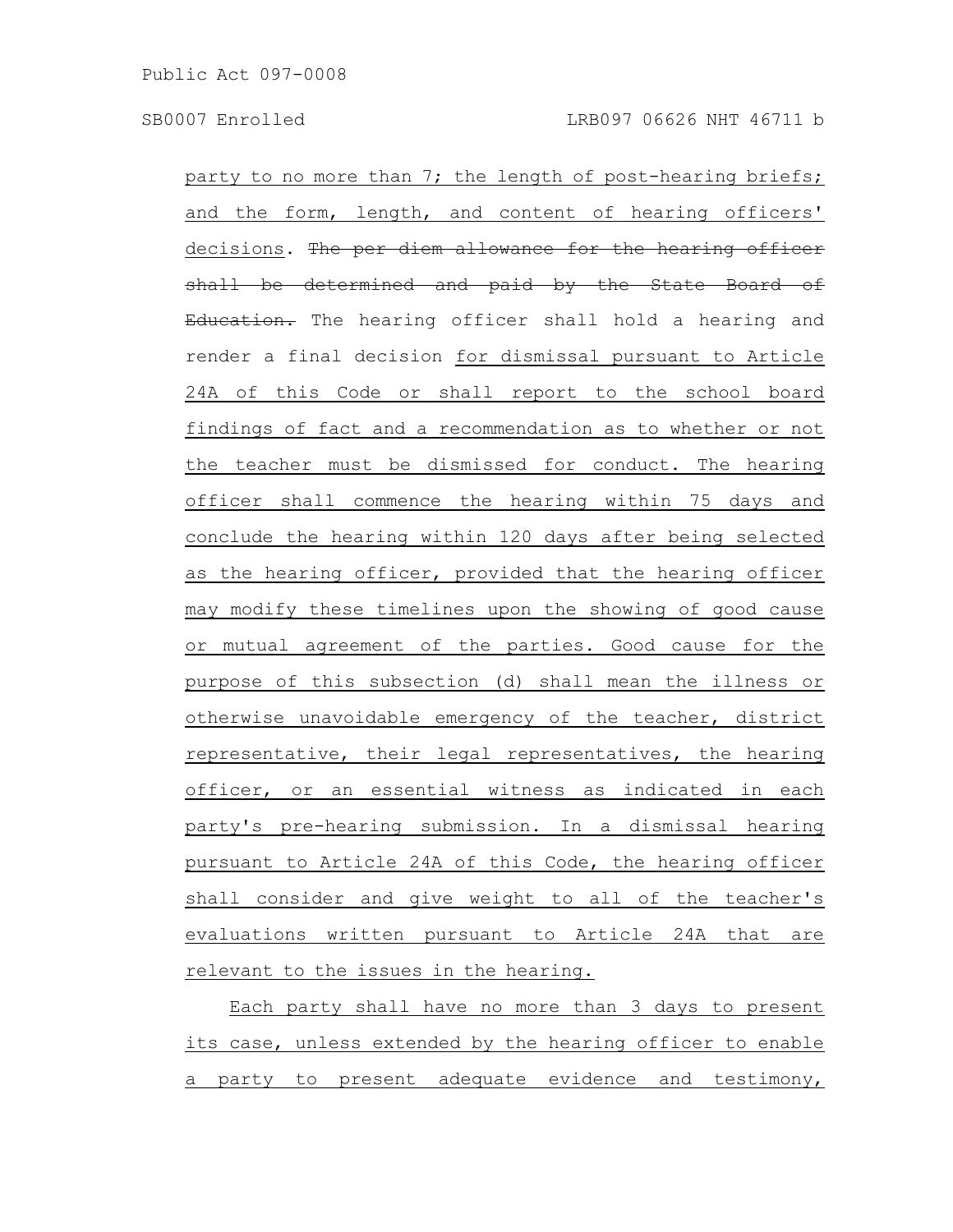including due to the other party's cross-examination of the party's witnesses, for good cause or by mutual agreement of the parties. The State Board of Education shall define in rules the meaning of "day" for such purposes. The teacher has the privilege of being present at the hearing with counsel and of cross-examining witnesses and may offer evidence and witnesses and present defenses to the charges. The hearing officer may issue subpoenas and subpoenas duces tecum requiring the attendance of witnesses and, at the request of the teacher against whom a charge is made or the board, shall issue such subpoenas, but the hearing officer may limit the number of witnesses to be subpoenaed chalf of the teacher or the board to not more than 10. All testimony at the hearing shall be taken under oath administered by the hearing officer. The hearing officer shall cause a record of the proceedings to be kept and shall employ a competent reporter to take stenographic or stenotype notes of all the testimony. The costs of the reporter's attendance and services at the hearing shall be paid by the party or parties who are responsible for paying the fees and costs of the hearing officer State Board of Education. Either party desiring a transcript of the hearing shall pay for the cost thereof. Any post-hearing briefs must be submitted by the parties by no later than 21 days after a party's receipt of the transcript of the hearing, unless extended by the hearing officer for good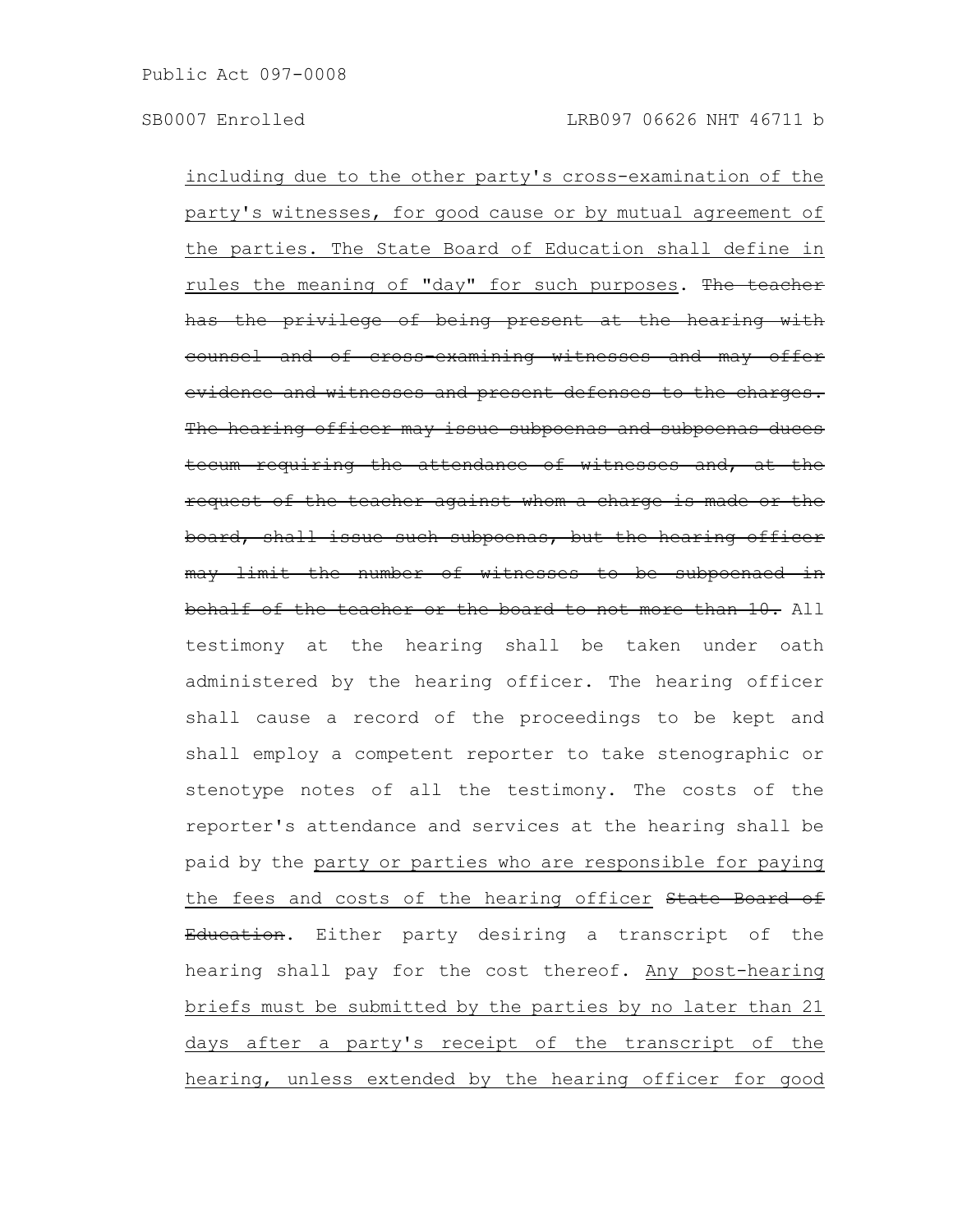cause or by mutual agreement of the parties.

(7) If in the opinion of the board the interests of the school require it, the board may suspend the teacher pending the hearing, but if acquitted the teacher shall suffer the loss of any salary by reason of the suspension.

Before setting a hearing on charges stemming from causes that are considered remediable, a board must give the teacher reasonable warning in writing, stating specifically the causes which, if not removed, may result in charges; however, no such written warning shall be required if the causes have been the subject remediation plan pursuant to Article 24A. The hearing officer shall consider and give weight to all of the teacher's evaluations written pursuant to Article 24A.The hearing officer shall, within 30 days from the conclusion of the hearing or closure of the record, whichever is later, make a decision as to whether or not the teacher shall be dismissed pursuant to Article 24A of this Code or report to the school board findings of fact and a recommendation as to whether or not the teacher shall be dismissed for cause and shall give a copy of the decision or findings of fact and recommendation to both the teacher and the school board. If the hearing officer fails render a decision within 30 days, the State Board of Education shall communicate with the hearing officer to determine the date that the parties can reasonably expect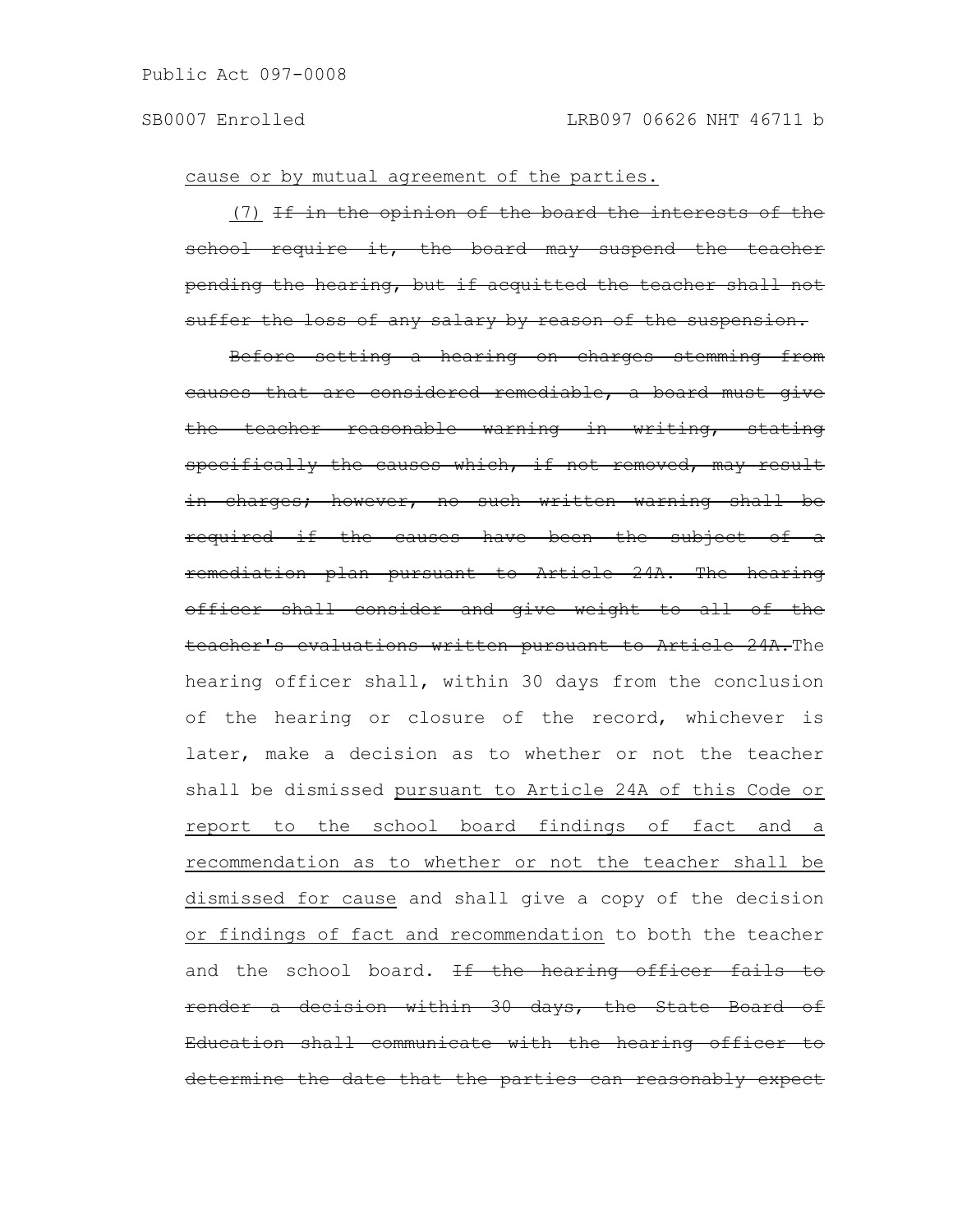to receive the decision. The State Board of Education shall provide copies of all such communications to the parties. the event the hearing officer fails without good cause make a decision within the 30 day period, the name of such hearing officer shall be struck for a period of not more than 24 months from the master list of hearing officers maintained by the State Board of Education. If a hearing officer fails without good cause, specifically provided in writing to both parties and the State Board of Education, to render a decision or findings of fact and recommendation within 30 days 3 months after the hearing is concluded or the record is closed, whichever is later, the State Board of Education shall provide the parties with a new list of prospective, impartial hearing officers, with the same qualifications provided herein, one of whom shall be selected, as provided in this Section, to review the record and render a decision. The parties may mutually agree to select a hearing officer pursuant to the alternative procedure, as provided in this Section, to rehear the charges heard by the hearing officer who failed to render a decision or findings of fact and recommendation or to review the record and render a decision. If any the hearing officer fails without good cause, specifically provided in writing to both parties and the State Board of Education, to render a decision or findings of fact and recommendation within 30 days 3 months after the hearing is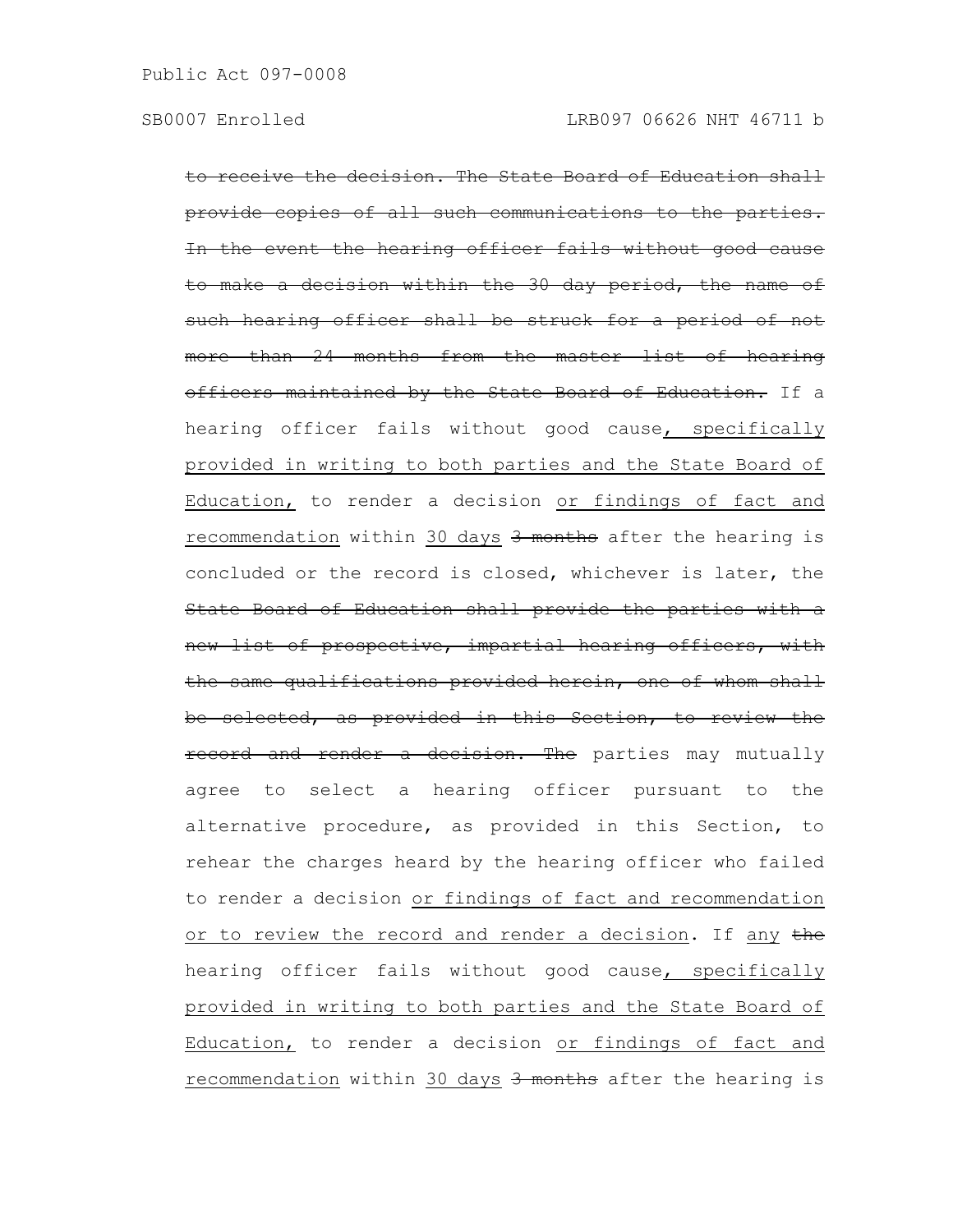concluded or the record is closed, whichever is later, the hearing officer shall be removed from the master list of hearing officers maintained by the State Board of Education for not more than 24 months. The parties and the State Board of Education may also take such other actions as it deems appropriate, including recovering, reducing, or withholding any fees paid or to be paid to the hearing officer. If any hearing officer repeats such failure, he or she must be permanently removed from the master list maintained by the State Board of Education and may not be selected by parties through the alternative selection process under this paragraph (7) or paragraph (4) of this subsection (d). The board shall not lose jurisdiction to discharge a teacher if the hearing officer fails to render a decision or findings of fact and recommendation within the time specified in this Section. If the decision of the hearing officer for dismissal pursuant to Article 24A of this Code or of the school board for dismissal for cause is in favor of the teacher, then the hearing officer or school board shall order reinstatement to the same or substantially equivalent position and shall determine the amount for which the school board is liable, including, but not limited to, loss of income and benefits.

(8) The school board, within 45 days after receipt of the hearing officer's findings of fact and recommendation as to whether (i) the conduct at issue occurred, (ii) the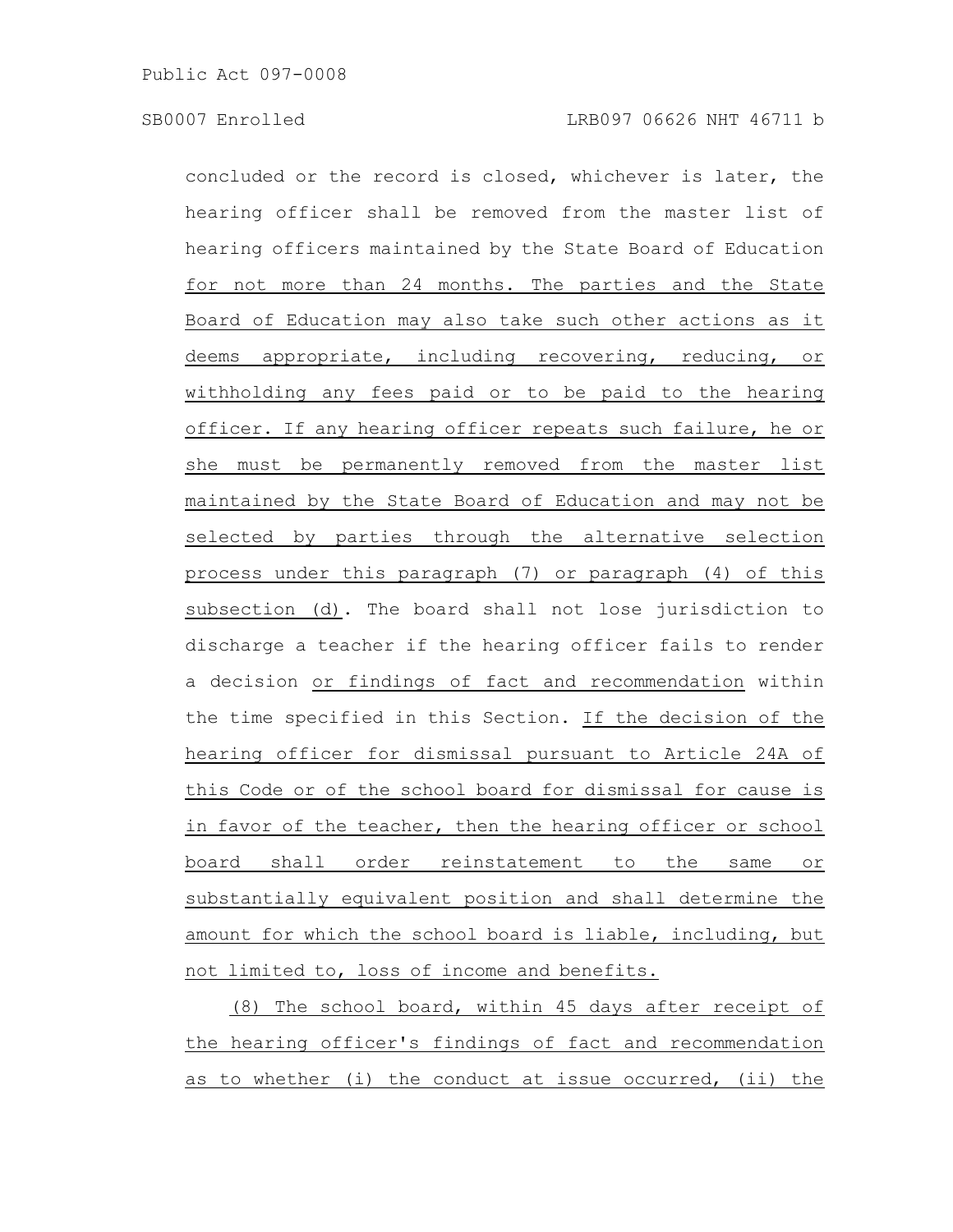conduct that did occur was remediable, and (iii) the proposed dismissal should be sustained, shall issue a written order as to whether the teacher must be retained or dismissed for cause from its employ. The school board's written order shall incorporate the hearing officer's findings of fact, except that the school board may modify or supplement the findings of fact if, in its opinion, the findings of fact are against the manifest weight of the evidence.

If the school board dismisses the teacher notwithstanding the hearing officer's findings of fact and recommendation, the school board shall make a conclusion in its written order, giving its reasons therefor, and such conclusion and reasons must be included in its written order. The failure of the school board to strictly adhere to the timelines contained in this Section shall not render it without jurisdiction to dismiss the teacher. The school board shall not lose jurisdiction to discharge the teacher for cause if the hearing officer fails to render a recommendation within the time specified in this Section. The decision of the school board is final, unless reviewed as provided in paragraph (9) of this subsection (d).

If the school board retains the teacher, the school board shall enter a written order stating the amount of back pay and lost benefits, less mitigation, to be paid to the teacher, within 45 days after its retention order.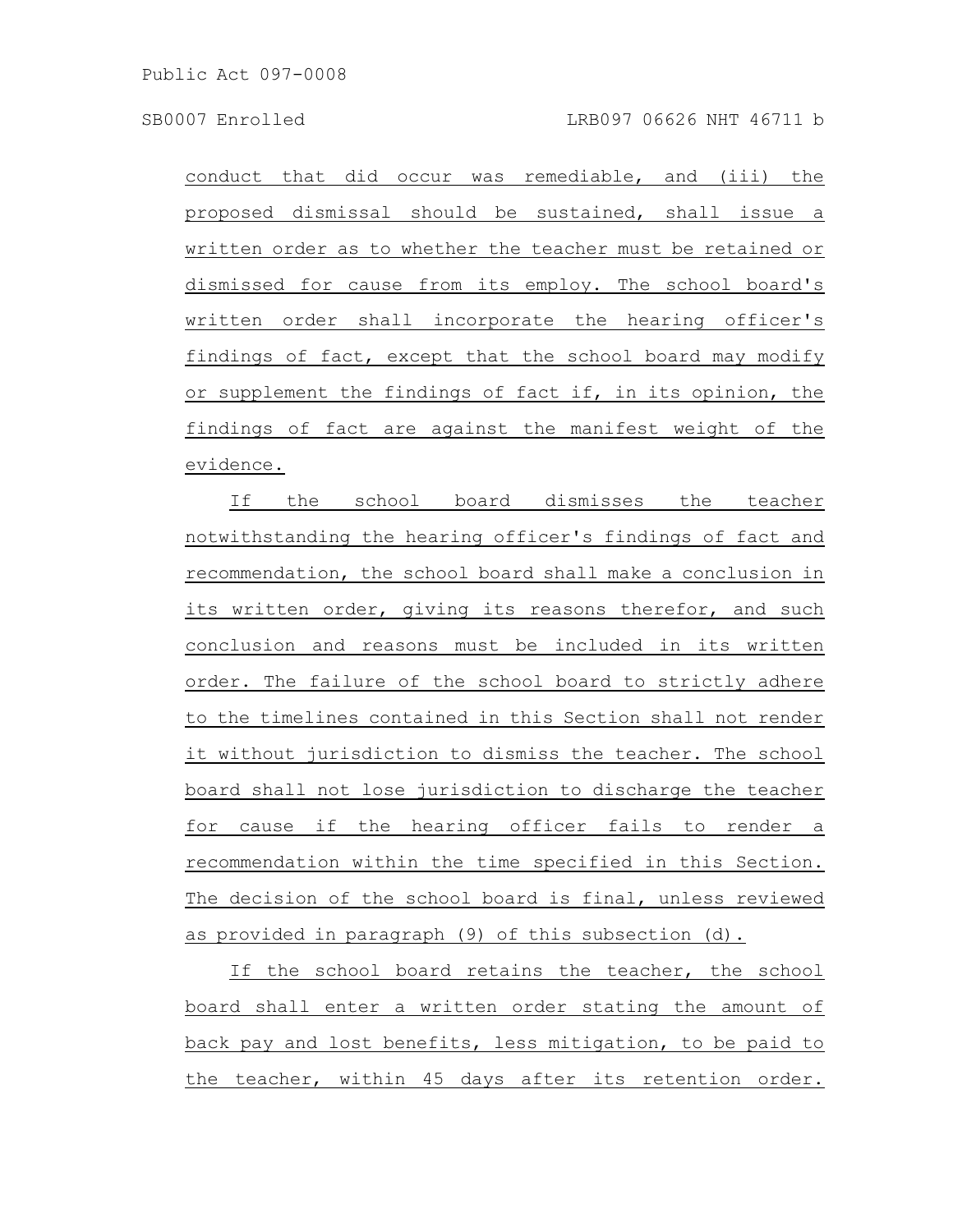Should the teacher object to the amount of the back pay and lost benefits or amount mitigated, the teacher shall give written objections to the amount within 21 days. If the parties fail to reach resolution within 7 days, the dispute shall be referred to the hearing officer, who shall consider the school board's written order and teacher's written objection and determine the amount to which the school board is liable. The costs of the hearing officer's review and determination must be paid by the board.

(9) The decision of the hearing officer pursuant to Article 24A of this Code or of the school board's decision to dismiss for cause is final unless reviewed as provided in Section 24-16 of this Act. If the school board's decision to dismiss for cause is contrary to the hearing officer's recommendation, the court on review shall give consideration to the school board's decision and its supplemental findings of fact, if applicable, and the hearing officer's findings of fact and recommendation in making its decision. In the event such review is instituted, the school board shall be responsible for any eosts of preparing and filing the record of proceedings, and such costs associated therewith must be divided equally between the parties shall be paid by the board.

(10) If a decision of the hearing officer for dismissal pursuant to Article 24A of this Code or of the school board for dismissal for cause is adjudicated upon review or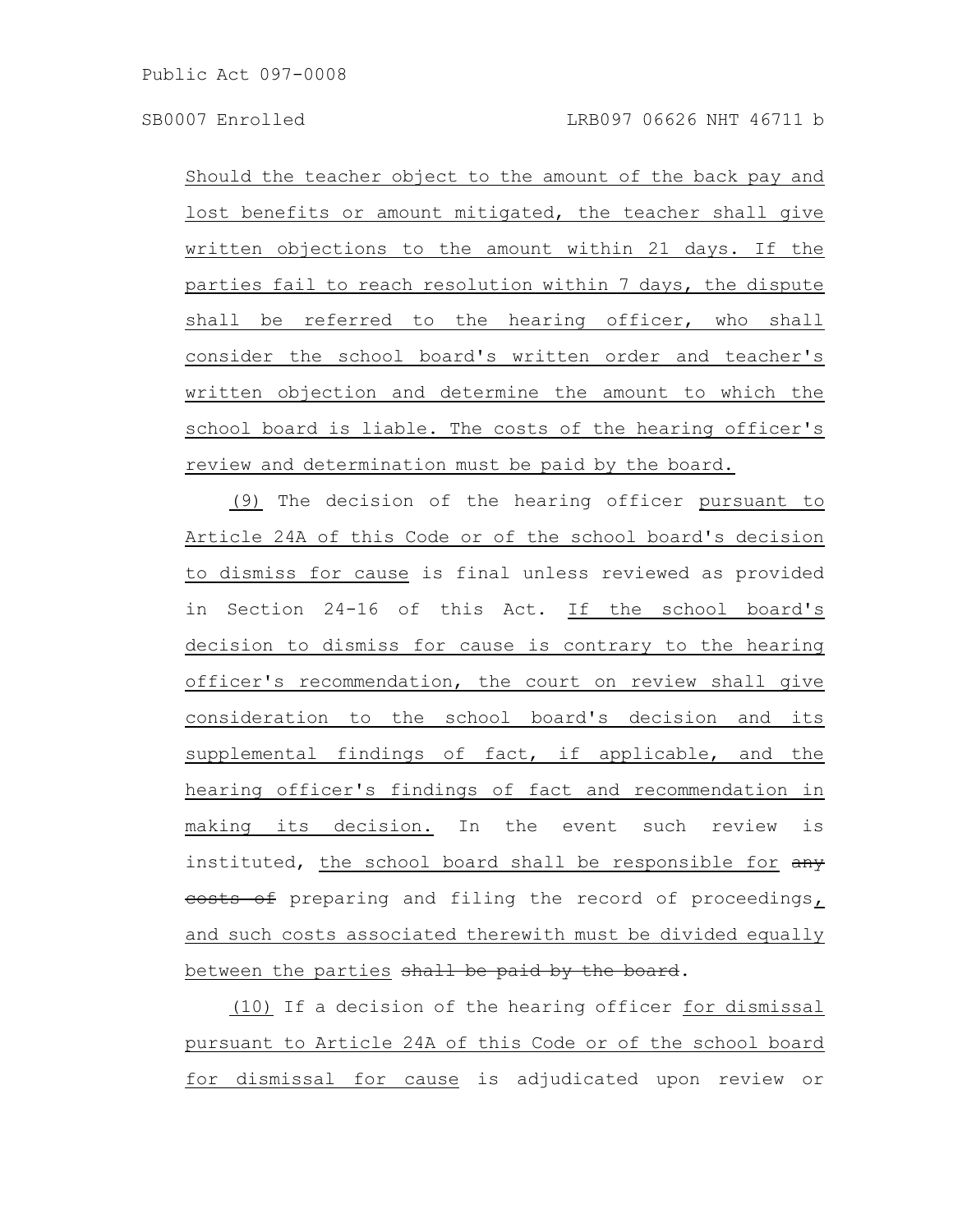appeal in favor of the teacher, then the trial court shall order reinstatement and shall remand the matter to determine the amount for which the school board with direction for entry of an order setting the amount of back pay, lost benefits, and costs, less mitigation. The teacher may challenge the school board's order setting the amount of back pay, lost benefits, and costs, less mitigation, through an expedited arbitration procedure, with the costs of the arbitrator borne by the school board is liable including but not limited to loss of income and costs incurred therein.

Any teacher who is reinstated by any hearing or adjudication brought under this Section shall be assigned by the board to a position substantially similar to the one which that teacher held prior to that teacher's suspension or dismissal.

(11) The changes made by this amendatory Act of the 97th General Assembly shall apply to dismissals instituted on or after September 1, 2011 or the effective date of this amendatory Act of the 97th General Assembly, whichever is later. Any dismissal instituted prior to the effective date of these changes must be carried out in accordance with the requirements of this Section prior to amendment by this amendatory Act of 97th General Assembly.

If, by reason of any change in the boundaries of school stricts, or by reason of the creation of a new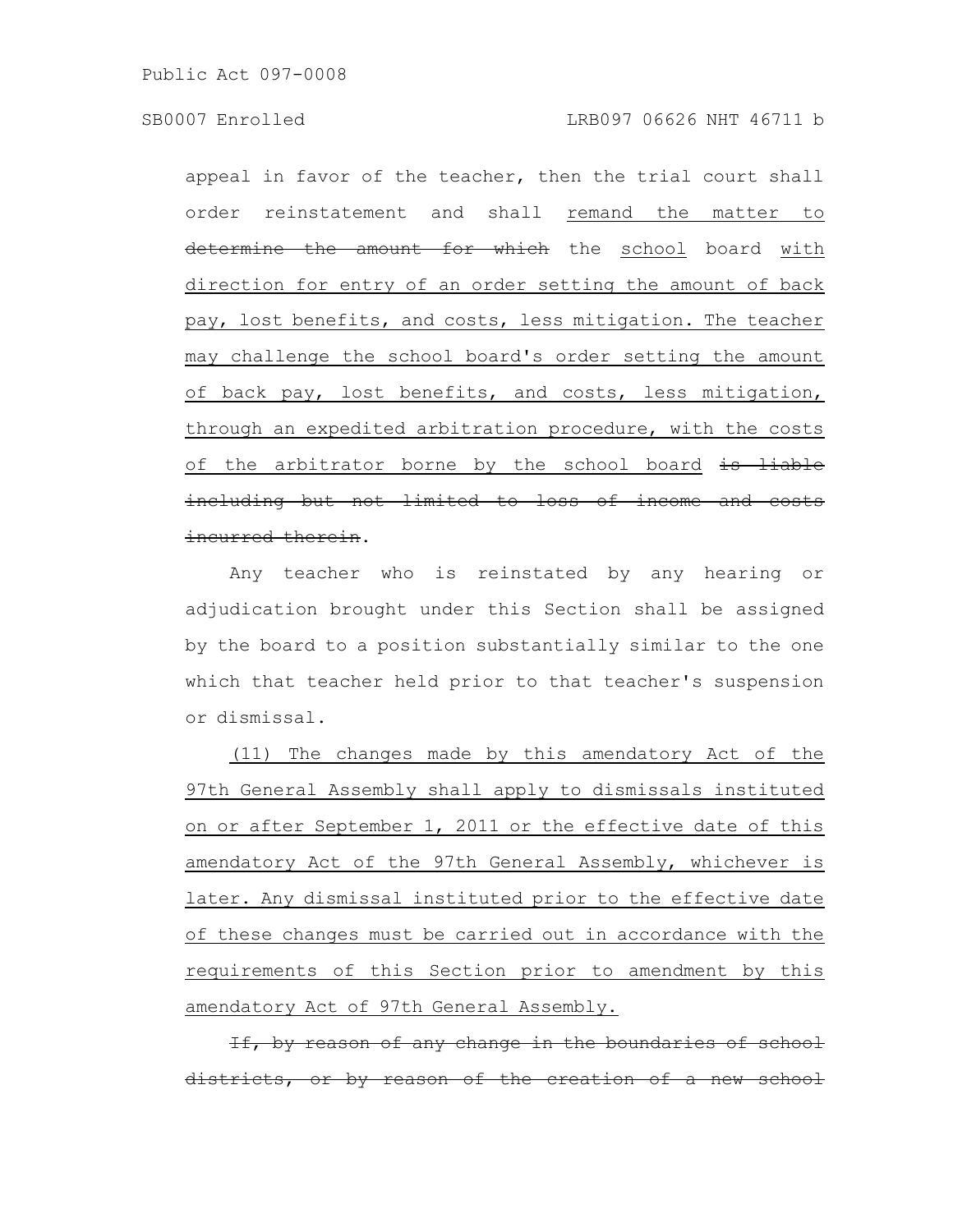district, the position held by any teacher contractual continued service status is transferred board to the control of a new or different board, ontractual continued service status of such thereby lost, and such new or different board is subject to this Act with respect to such teacher in the same manner if such teacher were its employee and had been its employee during the time such teacher was actually employed by board from whose control the position was transferred.

(Source: P.A. 89-618, eff. 8-9-96; 90-224, eff. 7-25-97.)

(105 ILCS 5/24-16) (from Ch. 122, par. 24-16)

Sec. 24-16. Judicial review of administrative decision. The provisions of the Administrative Review Law, and all amendments and modifications thereof and the rules adopted pursuant thereto, shall apply to and govern all proceedings instituted for the judicial review of final administrative decisions of the a hearing officer for dismissals pursuant to Article 24A of this Code or of a school board for dismissal for cause under Section 24-12 of this Article. The term "administrative decision" is defined as in Section 3-101 of the Code of Civil Procedure.

(Source: P.A. 82-783.)

(105 ILCS 5/24-16.5 new) Sec. 24-16.5. Optional alternative evaluative dismissal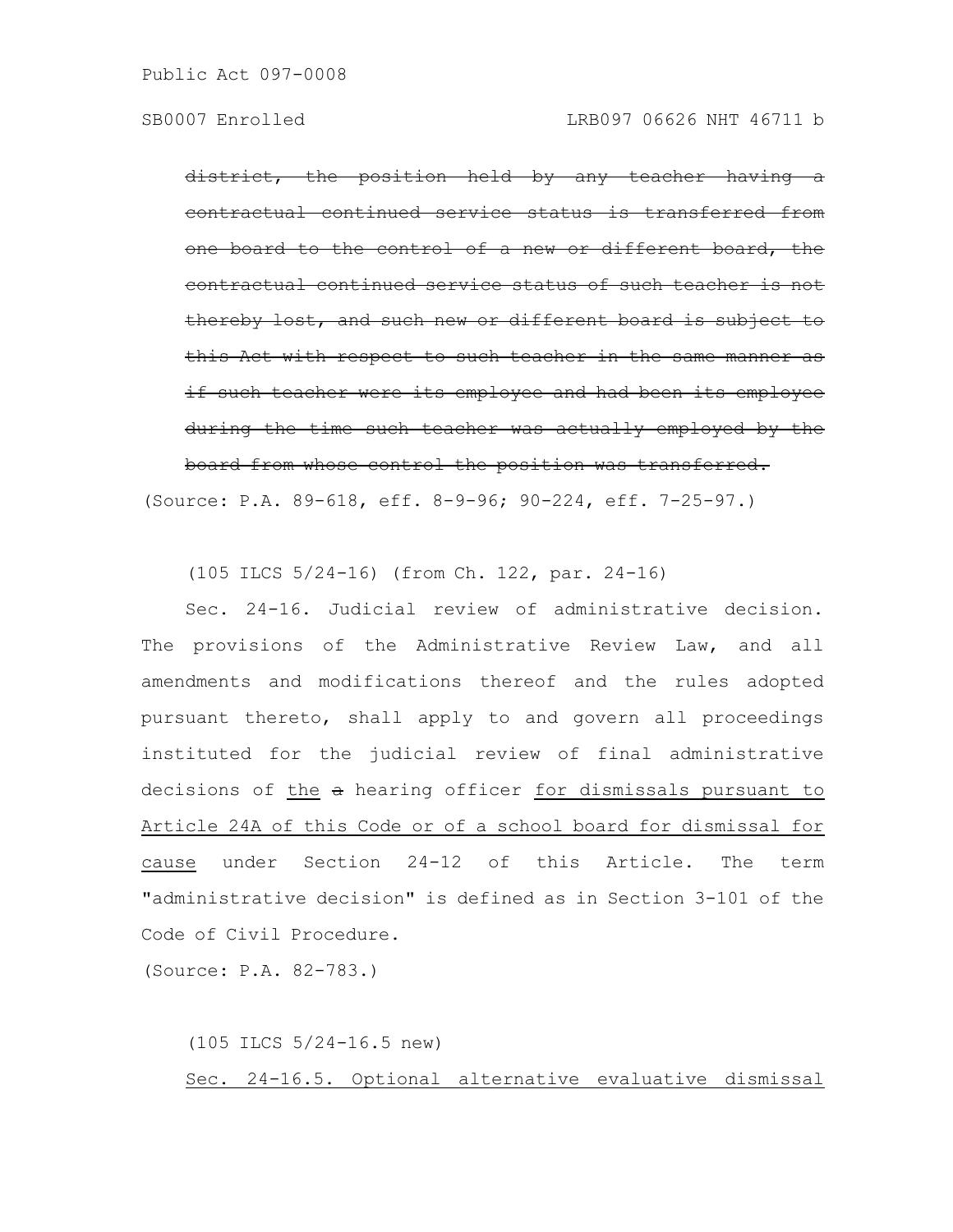# process for PERA evaluations.

### (a) As used in this Section:

"Applicable hearing requirements" means, for any school district having less than 500,000 inhabitants or a program of a special education joint agreement, those procedures and requirements relating to a teacher's request for a hearing, selection of a hearing officer, pre-hearing and hearing procedures, and post-hearing briefs set forth in paragraphs (1) through (6) of subsection (d) of Section 24-12 of this Code.

"Board" means, for a school district having less than 500,000 inhabitants or a program of a special education joint agreement, the board of directors, board of education, or board of school inspectors, as the case may be. For a school district having 500,000 inhabitants or more, "board" means the Chicago Board of Education.

"Evaluator" means an evaluator, as defined in Section 24A-2.5 of this Code, who has successfully completed the pre-qualification program described in subsection (b) of Section 24A-3 of this Code.

"Hearing procedures" means, for a school district having 500,000 inhabitants or more, those procedures and requirements relating to a teacher's request for a hearing, selection of a hearing officer, pre-hearing and hearing procedures, and post-hearing briefs set forth in paragraphs (1) through (5) of subsection (a) of Section 34-85 of this Code.

"PERA-trained board member" means a member of a board that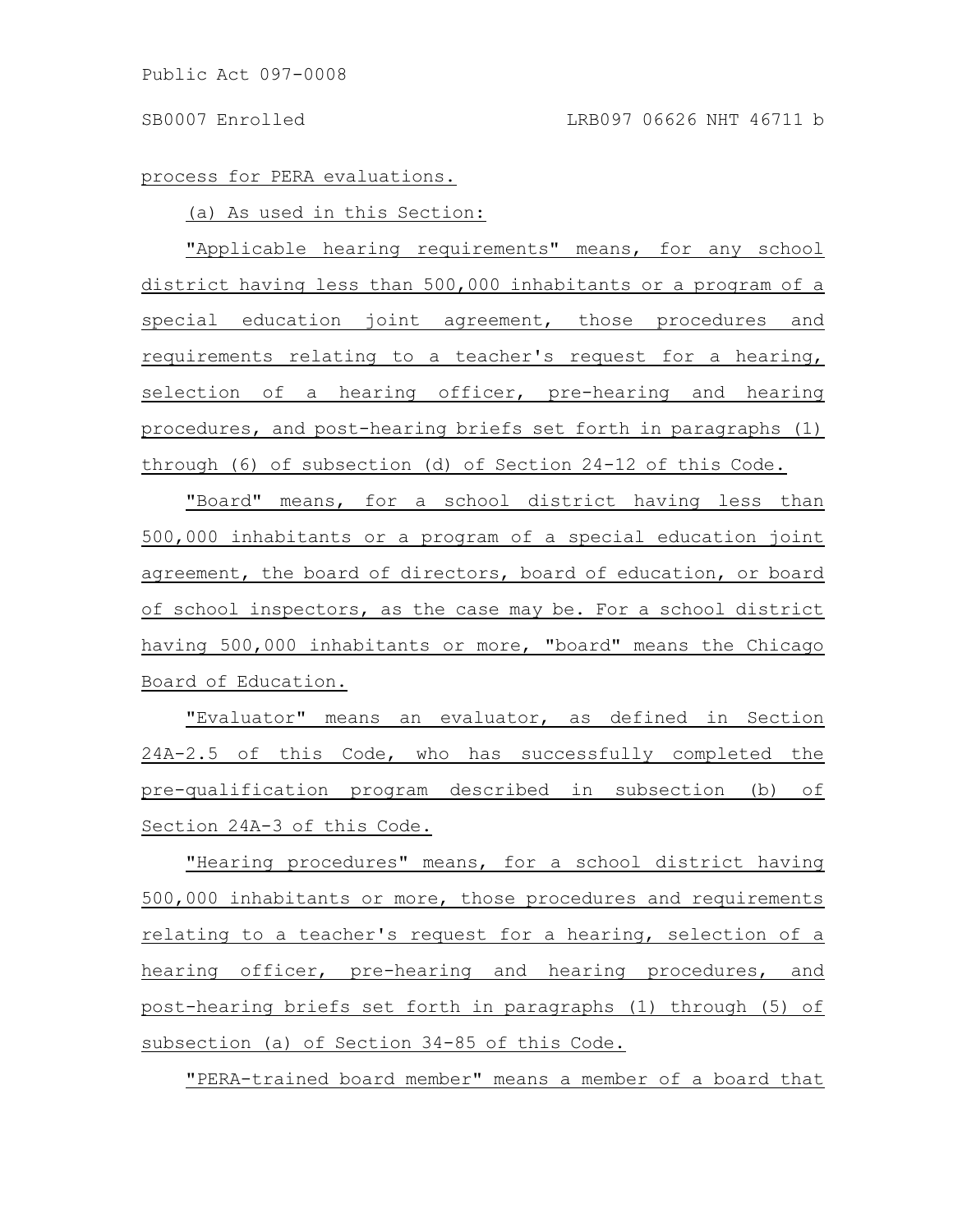has completed a training program on PERA evaluations either administered or approved by the State Board of Education.

"PERA evaluation" means a performance evaluation of a teacher after the implementation date of an evaluation system for teachers, as specified by Section 24A-2.5 of this Code, using a performance evaluation instrument and process that meets the minimum requirements for teacher evaluation instruments and processes set forth in rules adopted by the State Board of Education to implement Public Act 96-861.

"Remediation" means the remediation plan, mid-point and final evaluations, and related processes and requirements set forth in subdivisions (i), (j), and  $(k)$  of Section 24A-5 of this Code.

"School district" means a school district or a program of a special education joint agreement.

"Second evaluator" means an evaluator who either conducts the mid-point and final remediation evaluation or conducts an independent assessment of whether the teacher completed the remediation plan with a rating equal to or better than a "Proficient" rating, all in accordance with subdivision (c) of this Section.

"Student growth components" means the components of a performance evaluation plan described in subdivision (c) of Section 24A-5 of this Code, as may be supplemented by administrative rules adopted by the State Board of Education.

"Teacher practice components" means the components of a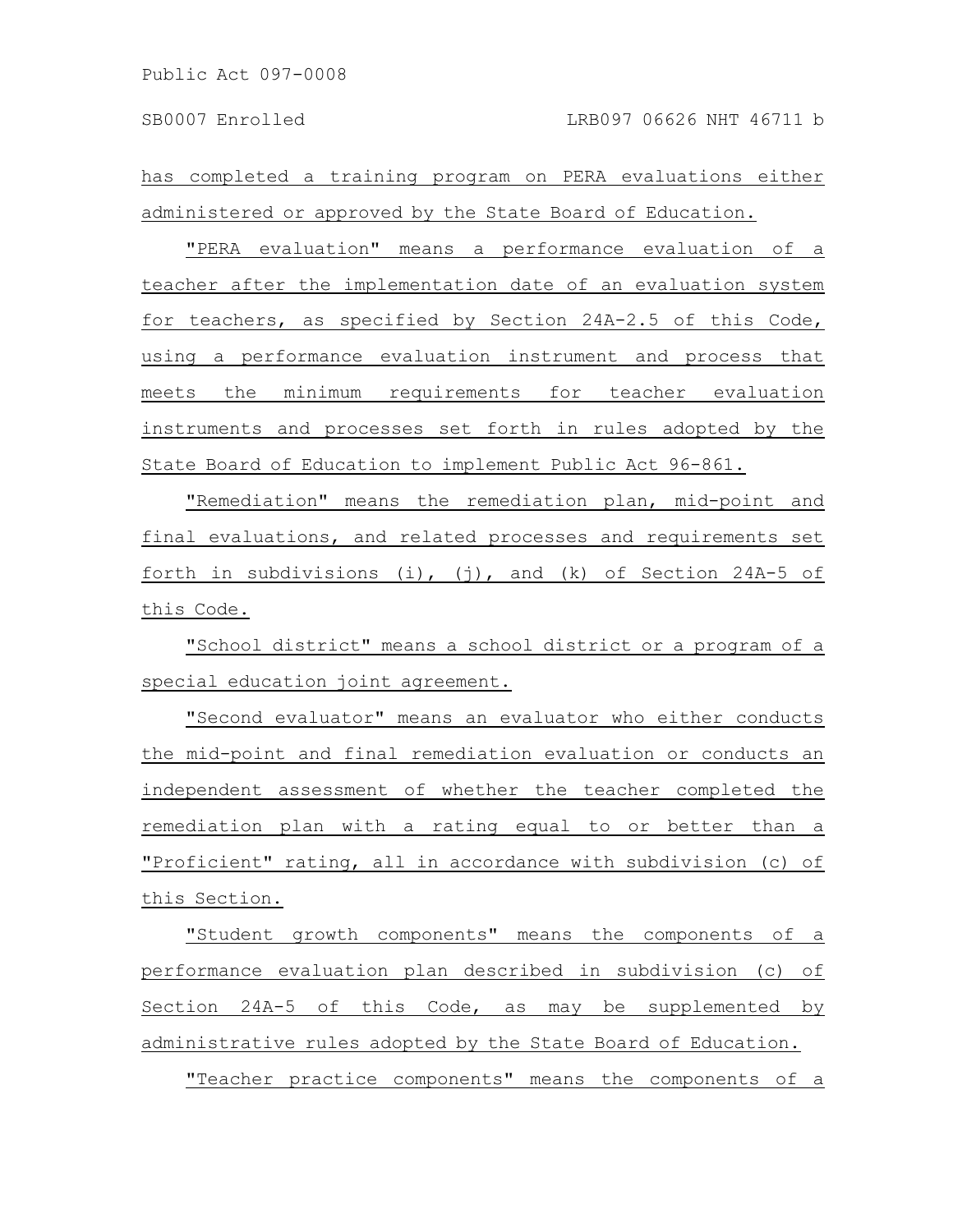performance evaluation plan described in subdivisions (a) and (b) of Section 24A-5 of this Code, as may be supplemented by administrative rules adopted by the State Board of Education.

"Teacher representatives" means the exclusive bargaining representative of a school district's teachers or, if no exclusive bargaining representatives exists, a representative committee selected by teachers.

(b) This Section applies to all school districts, including those having 500,000 or more inhabitants. The optional dismissal process set forth in this Section is an alternative to those set forth in Sections 24-12 and 34-85 of this Code. Nothing in this Section is intended to change the existing practices or precedents under Section 24-12 or 34-85 of this Code, nor shall this Section be interpreted as implying standards and procedures that should or must be used as part of a remediation that precedes a dismissal sought under Section 24-12 or 34-85 of this Code.

A board may dismiss a teacher who has entered upon contractual continued service under this Section if the following are met:

(1) the cause of dismissal is that the teacher has failed to complete a remediation plan with a rating equal to or better than a "Proficient" rating;

(2) the "Unsatisfactory" performance evaluation rating that preceded remediation resulted from a PERA evaluation; and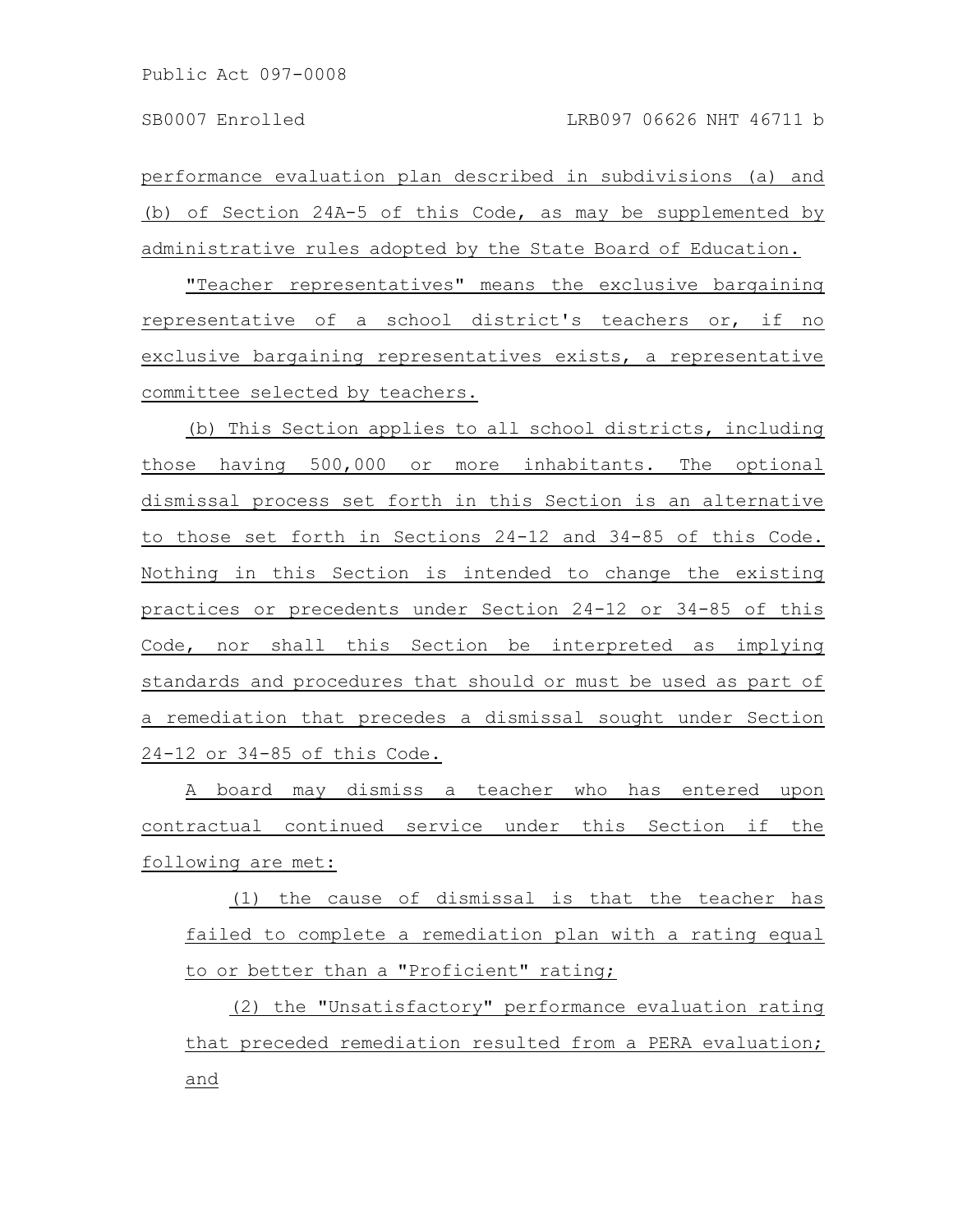Public Act 097-0008

(3) the school district has complied with subsection (c) of this Section.

A school district may not, through agreement with a teacher or its teacher representatives, waive its right to dismiss a teacher under this Section.

(c) Each school district electing to use the dismissal process set forth in this Section must comply with the pre-remediation and remediation activities and requirements set forth in this subsection (c).

(1) Before a school district's first remediation relating to a dismissal under this Section, the school district must create and establish a list of at least 2 evaluators who will be available to serve as second evaluators under this Section. The school district shall provide its teacher representatives with an opportunity to submit additional names of teacher evaluators who will be available to serve as second evaluators and who will be added to the list created and established by the school district, provided that, unless otherwise agreed to by the school district, the teacher representatives may not submit more teacher evaluators for inclusion on the list than the number of evaluators submitted by the school district. Each teacher evaluator must either have (i) National Board of Professional Teaching Standards certification, with no "Unsatisfactory" or "Needs Improvement" performance evaluating ratings in his or her 2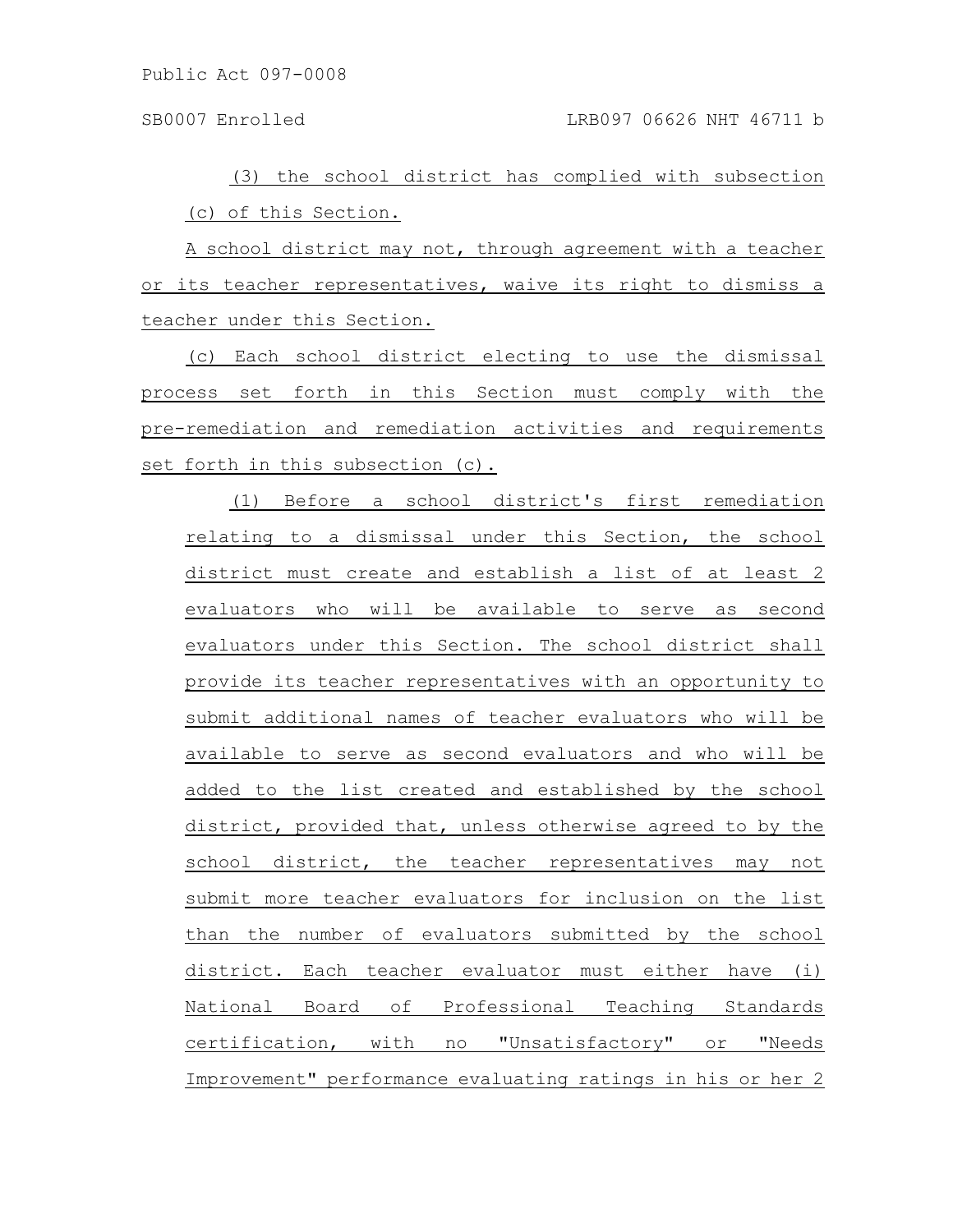most recent performance evaluation ratings; or (ii) "Excellent" performance evaluation ratings in 2 of his or her 3 most recent performance evaluations, with no "Needs Improvement" or "Unsatisfactory" performance evaluation ratings in his or her last 3 ratings. If the teacher representatives do not submit a list of teacher evaluators within 21 days after the school district's request, the school district may proceed with a remediation using a list that includes only the school district's selections. Either the school district or the teacher representatives may revise or add to their selections for the list at any time with notice to the other party, subject to the limitations set forth in this paragraph (1).

(2) Before a school district's first remediation relating to a dismissal under this Section, the school district shall, in good faith cooperation with its teacher representatives, establish a process for the selection of a second evaluator from the list created pursuant to paragraph (1) of this subsection (c). Such process may be amended at any time in good faith cooperation with the teacher representatives. If the teacher representatives are given an opportunity to cooperate with the school district and elect not to do so, the school district may, at its discretion, establish or amend the process for selection. Before the hearing officer and as part of any judicial review of a dismissal under this Section, a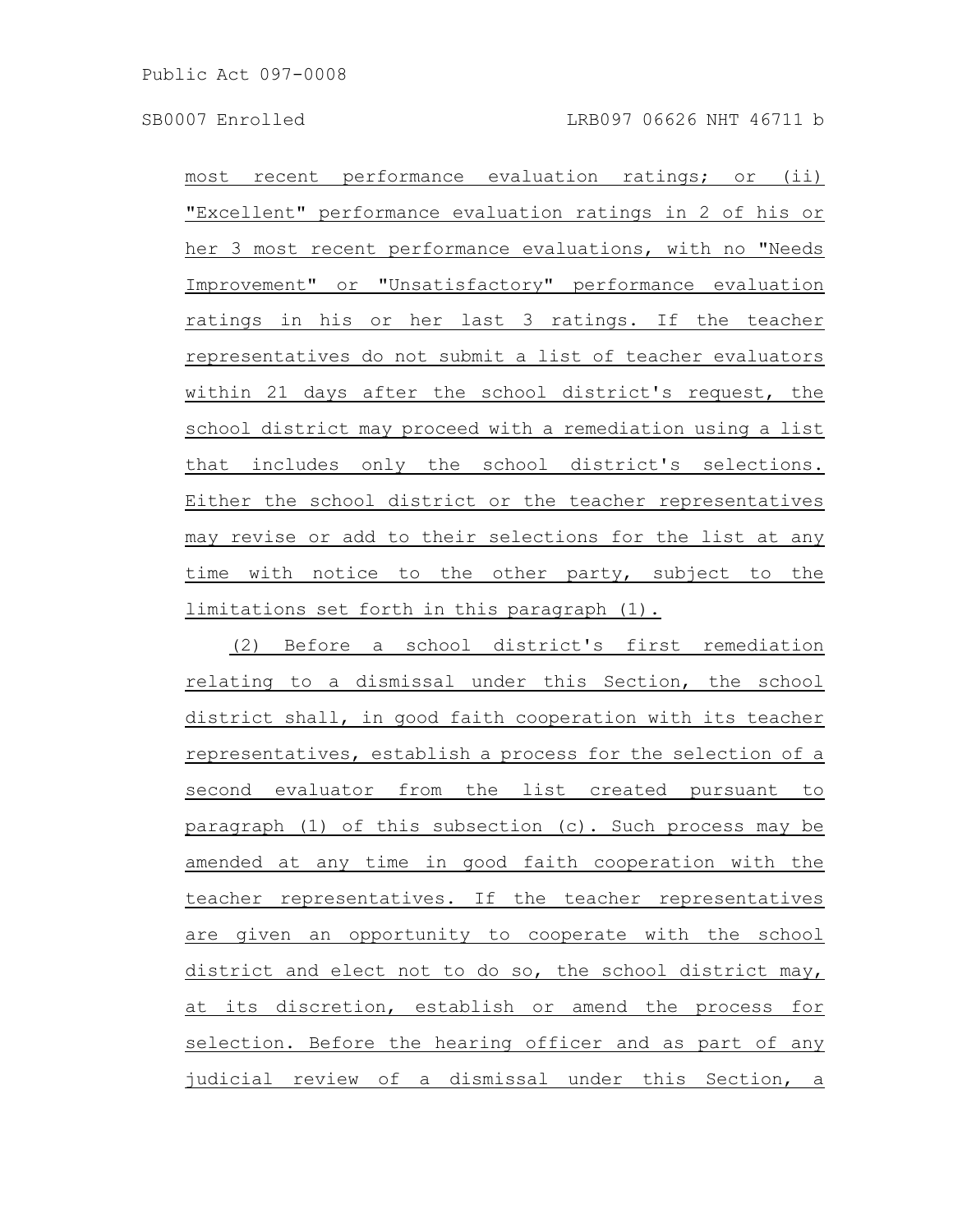teacher may not challenge a remediation or dismissal on the grounds that the process used by the school district to select a second evaluator was not established in good faith cooperation with its teacher representatives.

(3) For each remediation preceding a dismissal under this Section, the school district shall select a second evaluator from the list of second evaluators created pursuant to paragraph (1) of this subsection (c), using the selection process established pursuant to paragraph (2) of this subsection (c). The selected second evaluator may not be the same individual who determined the teacher's "Unsatisfactory" performance evaluation rating preceding remediation, and, if the second evaluator is an administrator, may not be a direct report to the individual who determined the teacher's "Unsatisfactory" performance evaluation rating preceding remediation. The school district's authority to select a second evaluator from the list of second evaluators must not be delegated or limited through any agreement with the teacher representatives, provided that nothing shall prohibit a school district and its teacher representatives from agreeing to a formal peer evaluation process as permitted under Article 24A of this Code that could be used to meet the requirements for the selection of second evaluators under this subsection (c).

(4) The second evaluator selected pursuant to paragraph (3) of this subsection (c) must either (i)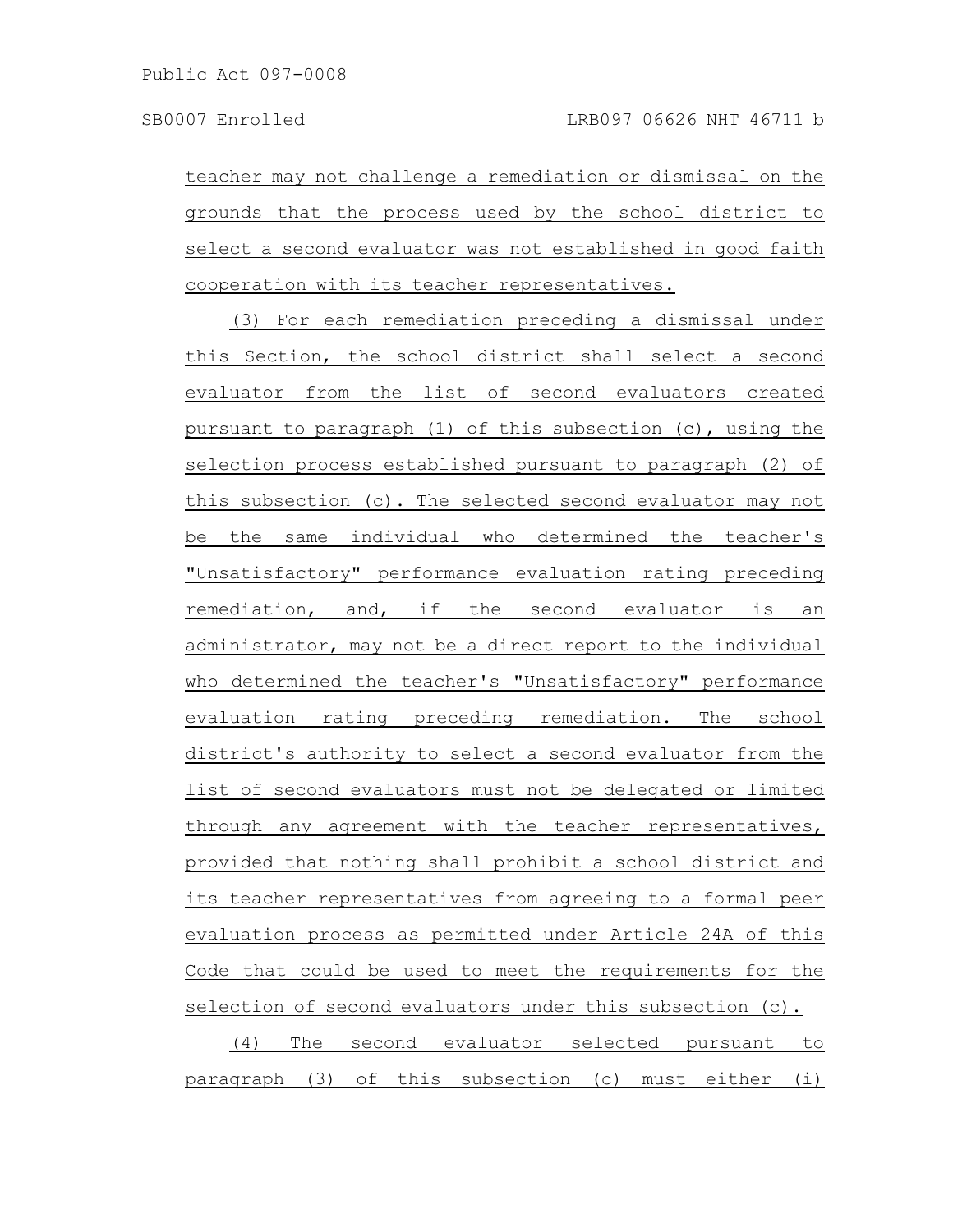conduct the mid-point and final evaluation during remediation or (ii) conduct an independent assessment of whether the teacher completed the remediation plan with a rating equal to or better than a "Proficient" rating, which independent assessment shall include, but is not limited to, personal or video-recorded observations of the teacher that relate to the teacher practice components of the remediation plan. Nothing in this subsection (c) shall be construed to limit or preclude the participation of the evaluator who rated a teacher as "Unsatisfactory" in remediation.

(d) To institute a dismissal proceeding under this Section, the board must first provide written notice to the teacher within 30 days after the completion of the final remediation evaluation. The notice shall comply with the applicable hearing requirements and, in addition, must specify that dismissal is sought under this Section and include a copy of each performance evaluation relating to the scope of the hearing as described in this subsection (d).

The applicable hearing requirements shall apply to the teacher's request for a hearing, the selection and qualifications of the hearing officer, and pre-hearing and hearing procedures, except that all of the following must be met:

(1) The hearing officer must, in addition to meeting the qualifications set forth in the applicable hearing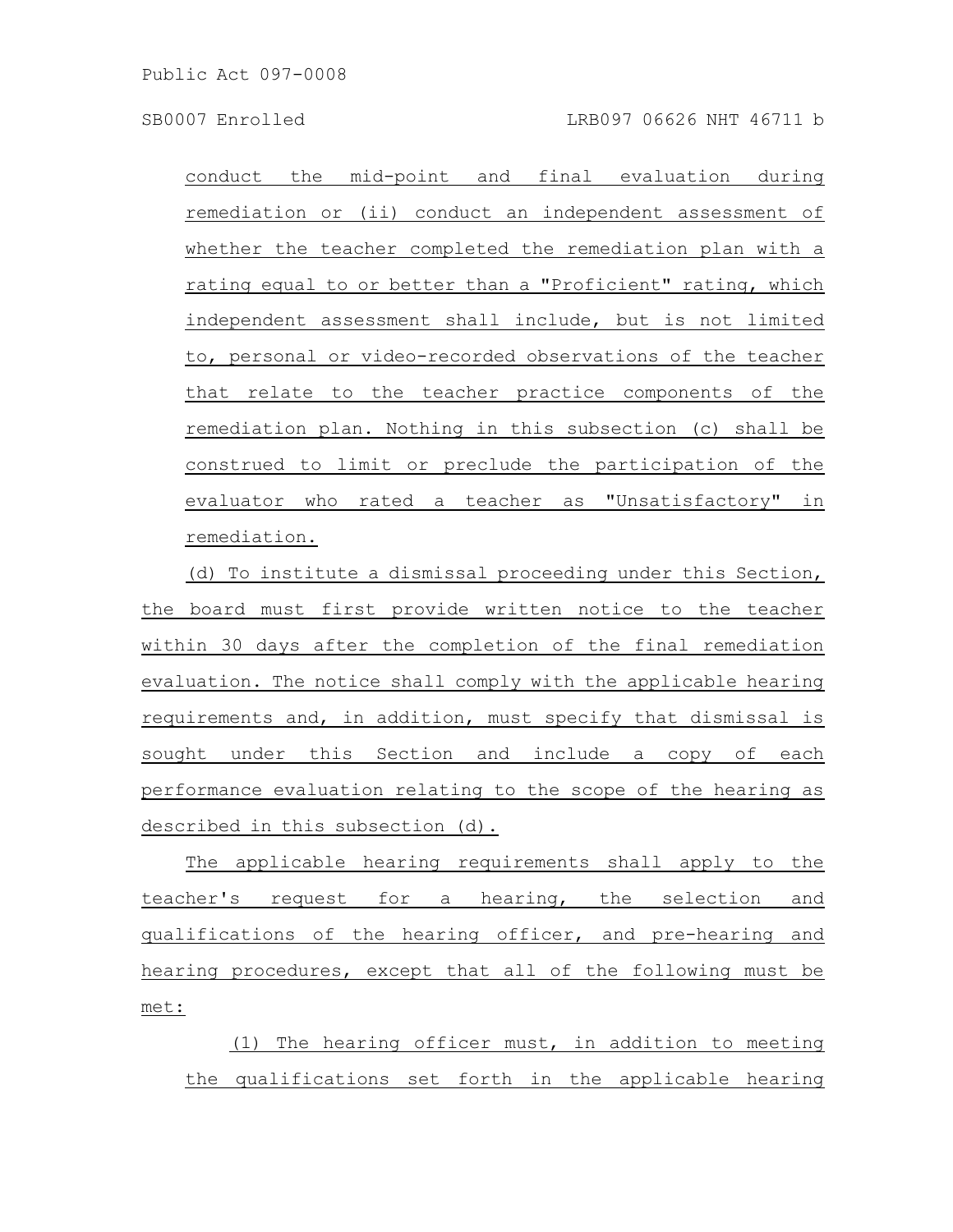Public Act 097-0008

requirements, have successfully completed the pre-qualification program described in subsection (b) of Section 24A-3 of this Code, unless the State Board of Education waives this requirement to provide an adequate pool of hearing officers for consideration.

(2) The scope of the hearing must be limited as follows:

(A) The school district must demonstrate the following:

(i) that the "Unsatisfactory" performance evaluation rating that preceded remediation applied the teacher practice components and student growth components and determined an overall evaluation rating of "Unsatisfactory" in accordance with the standards and requirements of the school district's evaluation plan;

(ii) that the remediation plan complied with the requirements of Section 24A-5 of this Code;

(iii) that the teacher failed to complete the remediation plan with a performance evaluation rating equal to or better than a "Proficient" rating, based upon a final remediation evaluation meeting the applicable standards and requirements of the school district's evaluation plan; and

(iv) that if the second evaluator selected pursuant to paragraph (3) of subsection (c) of this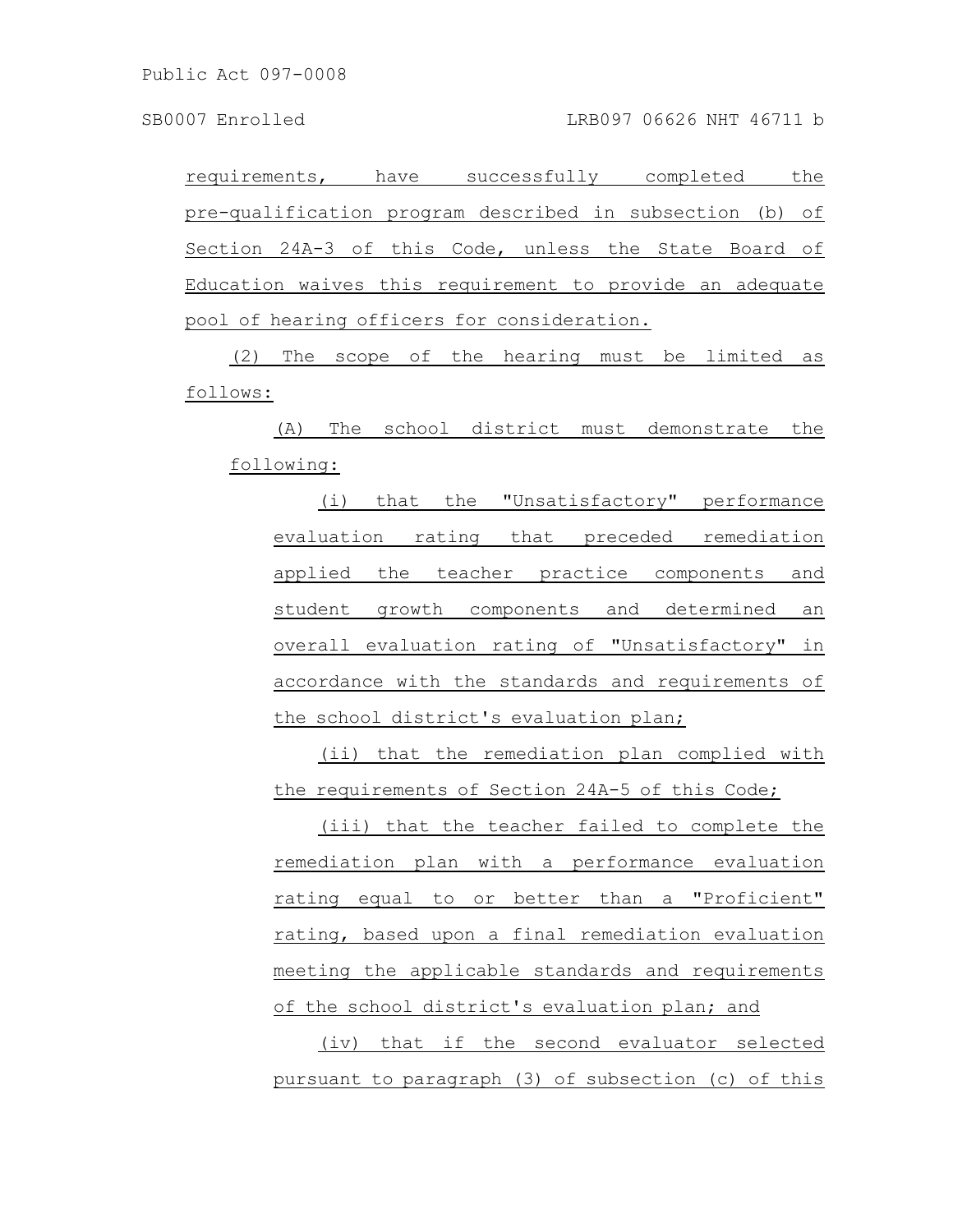SB0007 Enrolled LRB097 06626 NHT 46711 b

Section does not conduct the mid-point and final evaluation and makes an independent assessment that the teacher completed the remediation plan with a rating equal to or better than a "Proficient" rating, the school district must demonstrate that the final remediation evaluation is a more valid assessment of the teacher's performance than the assessment made by the second evaluator.

(B) The teacher may only challenge the substantive and procedural aspects of (i) the "Unsatisfactory" performance evaluation rating that led to the remediation, (ii) the remediation plan, and (iii) the final remediation evaluation. To the extent the teacher challenges procedural aspects, including any in applicable collective bargaining agreement provisions, of a relevant performance evaluation rating or the remediation plan, the teacher must demonstrate how an alleged procedural defect materially affected the teacher's ability to demonstrate a level of performance necessary to avoid remediation or dismissal or successfully complete the remediation plan. Without any such material effect, a procedural defect shall not impact the assessment by the hearing officer, board, or reviewing court of the validity of a performance evaluation or a remediation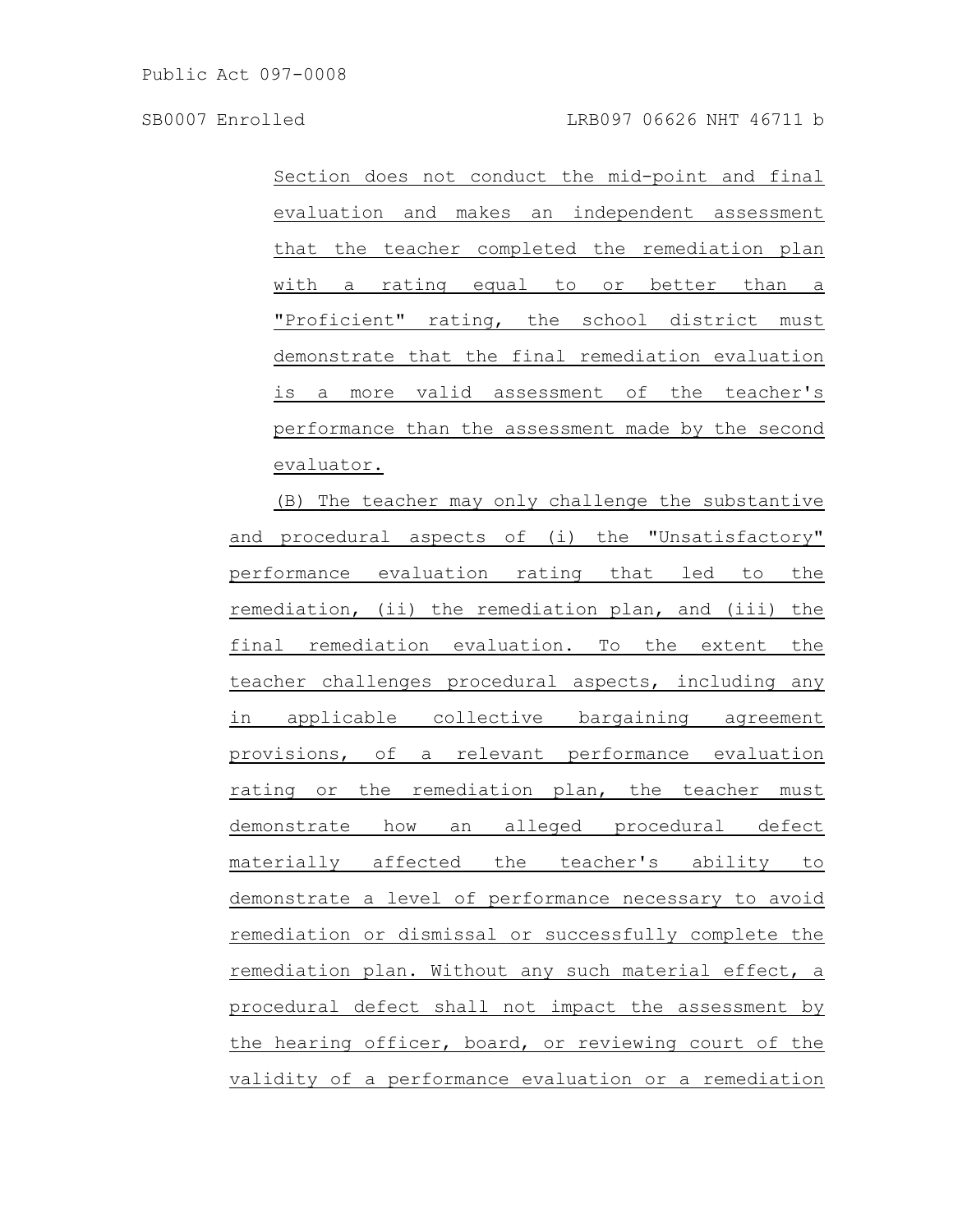plan.

(C) The hearing officer shall only consider and give weight to performance evaluations relevant to the scope of the hearing as described in clauses (A) and (B) of this subdivision (2).

(3) Each party shall be given only 2 days to present evidence and testimony relating to the scope of the hearing, unless a longer period is mutually agreed to by the parties or deemed necessary by the hearing officer to enable a party to present adequate evidence and testimony to address the scope of the hearing, including due to the other party's cross-examination of the party's witnesses.

(e) The provisions of Sections 24-12 and 34-85 pertaining to the decision or recommendation of the hearing officer do not apply to dismissal proceedings under this Section. For any dismissal proceedings under this Section, the hearing officer shall not issue a decision, and shall issue only findings of fact and a recommendation, including the reasons therefor, to the board to either retain or dismiss the teacher and shall give a copy of the report to both the teacher and the superintendent of the school district. The hearing officer's findings of fact and recommendation must be issued within 30 days from the close of the record of the hearing.

The State Board of Education shall adopt rules regarding the length of the hearing officer's findings of fact and recommendation. If a hearing officer fails without good cause,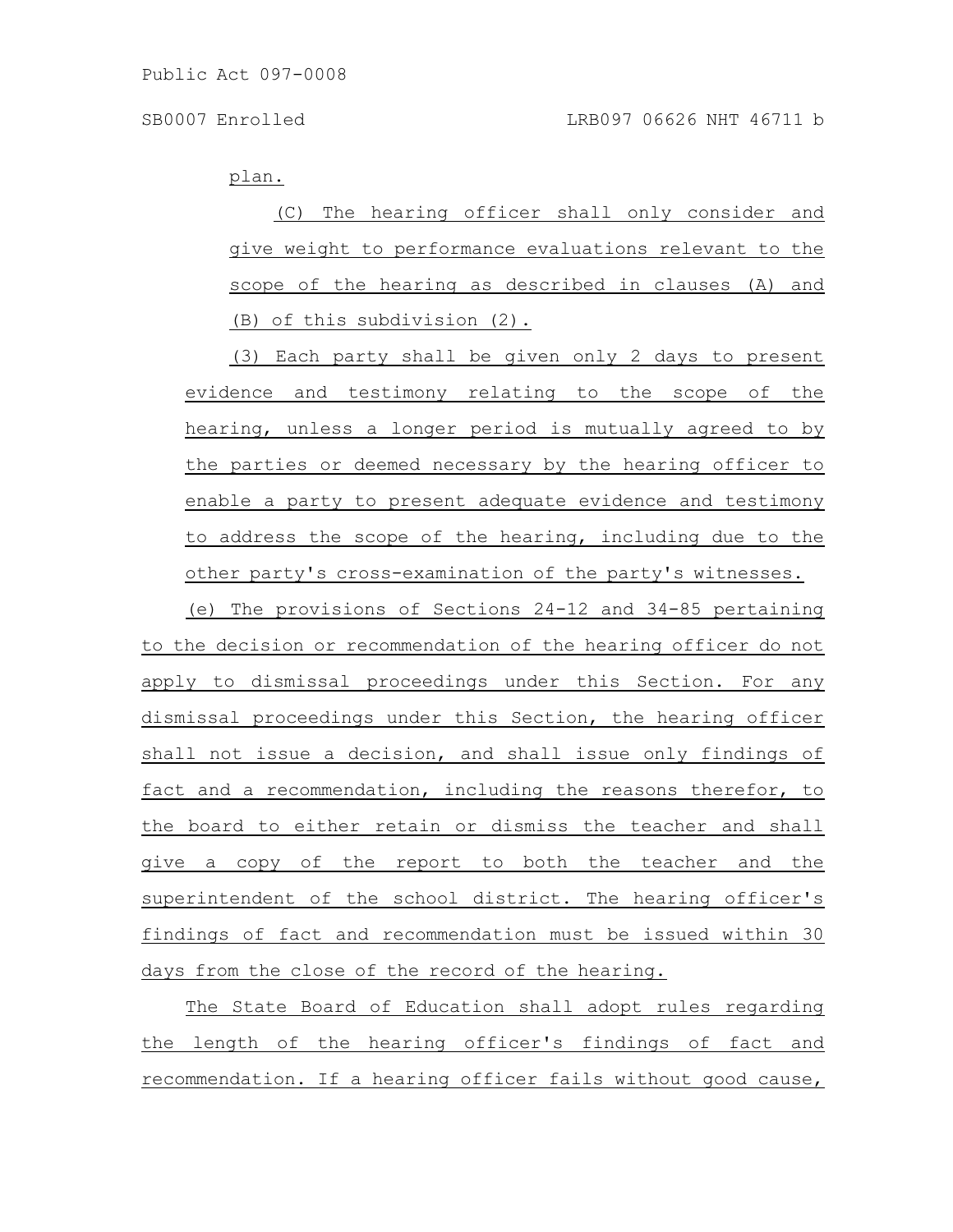specifically provided in writing to both parties and the State Board of Education, to render a recommendation within 30 days after the hearing is concluded or the record is closed, whichever is later, the parties may mutually agree to select a hearing officer pursuant to the alternative procedure, as provided in Section 24-12 or 34-85, to rehear the charges heard by the hearing officer who failed to render a recommendation or to review the record and render a recommendation. If any hearing officer fails without good cause, specifically provided in writing to both parties and the State Board of Education, to render a recommendation within 30 days after the hearing is concluded or the record is closed, whichever is later, the hearing officer shall be removed from the master list of hearing officers maintained by the State Board of Education for not more than 24 months. The parties and the State Board of Education may also take such other actions as it deems appropriate, including recovering, reducing, or withholding any fees paid or to be paid to the hearing officer. If any hearing officer repeats such failure, he or she shall be permanently removed from the master list of hearing officers maintained by the State Board of Education.

(f) The board, within 45 days after receipt of the hearing officer's findings of fact and recommendation, shall decide, through adoption of a written order, whether the teacher must be dismissed from its employ or retained, provided that only PERA-trained board members may participate in the vote with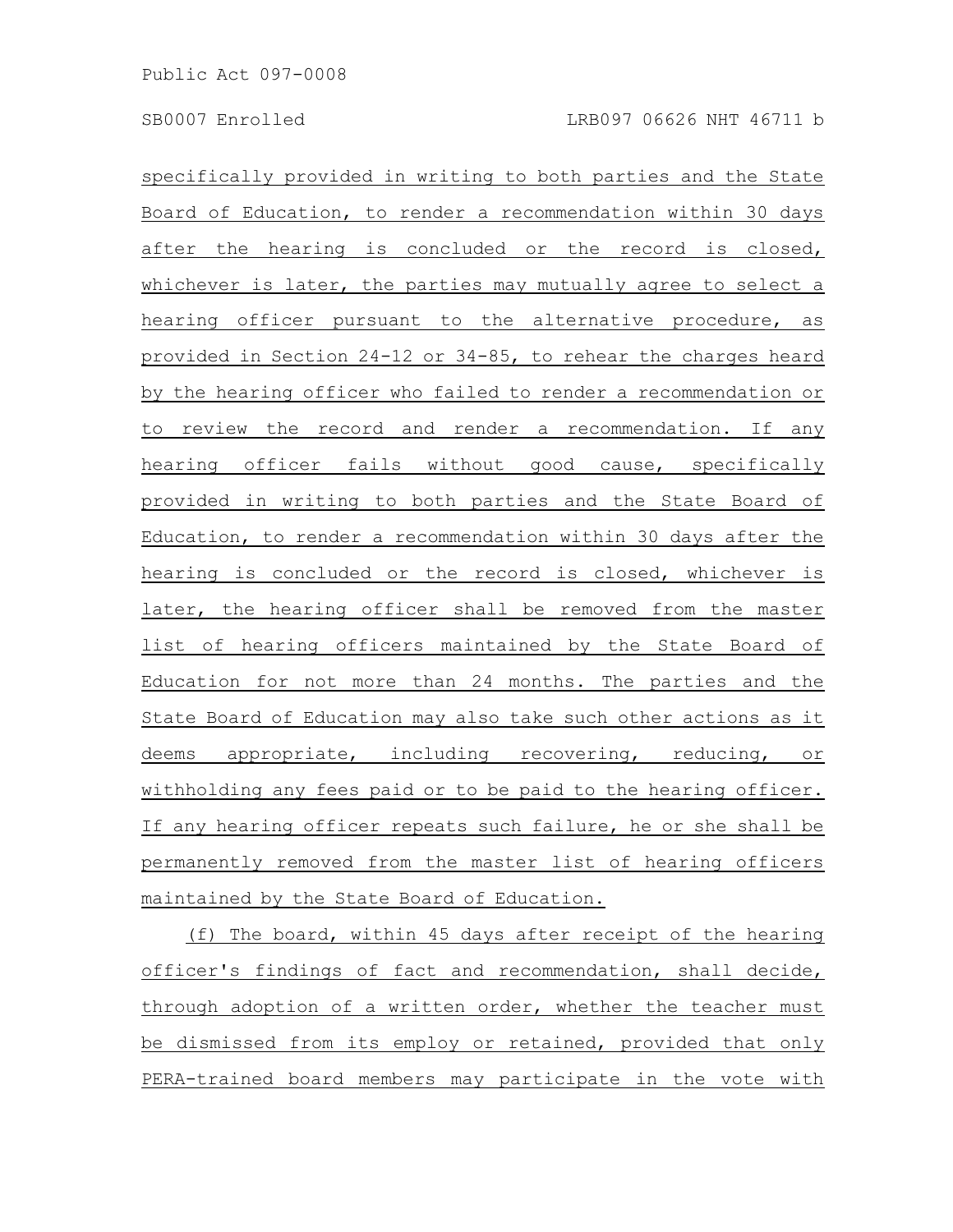# respect to the decision.

If the board dismisses the teacher notwithstanding the hearing officer's recommendation of retention, the board shall make a conclusion, giving its reasons therefor, and such conclusion and reasons must be included in its written order. The failure of the board to strictly adhere to the timelines contained in this Section does not render it without jurisdiction to dismiss the teacher. The board shall not lose jurisdiction to discharge the teacher if the hearing officer fails to render a recommendation within the time specified in this Section. The decision of the board is final, unless reviewed as provided in subsection (g) of this Section.

If the board retains the teacher, the board shall enter a written order stating the amount of back pay and lost benefits, less mitigation, to be paid to the teacher, within 45 days of its retention order.

(g) A teacher dismissed under this Section may apply for and obtain judicial review of a decision of the board in accordance with the provisions of the Administrative Review Law, except as follows:

(1) for a teacher dismissed by a school district having 500,000 inhabitants or more, such judicial review must be taken directly to the appellate court of the judicial district in which the board maintains its primary administrative office, and any direct appeal to the appellate court must be filed within 35 days from the date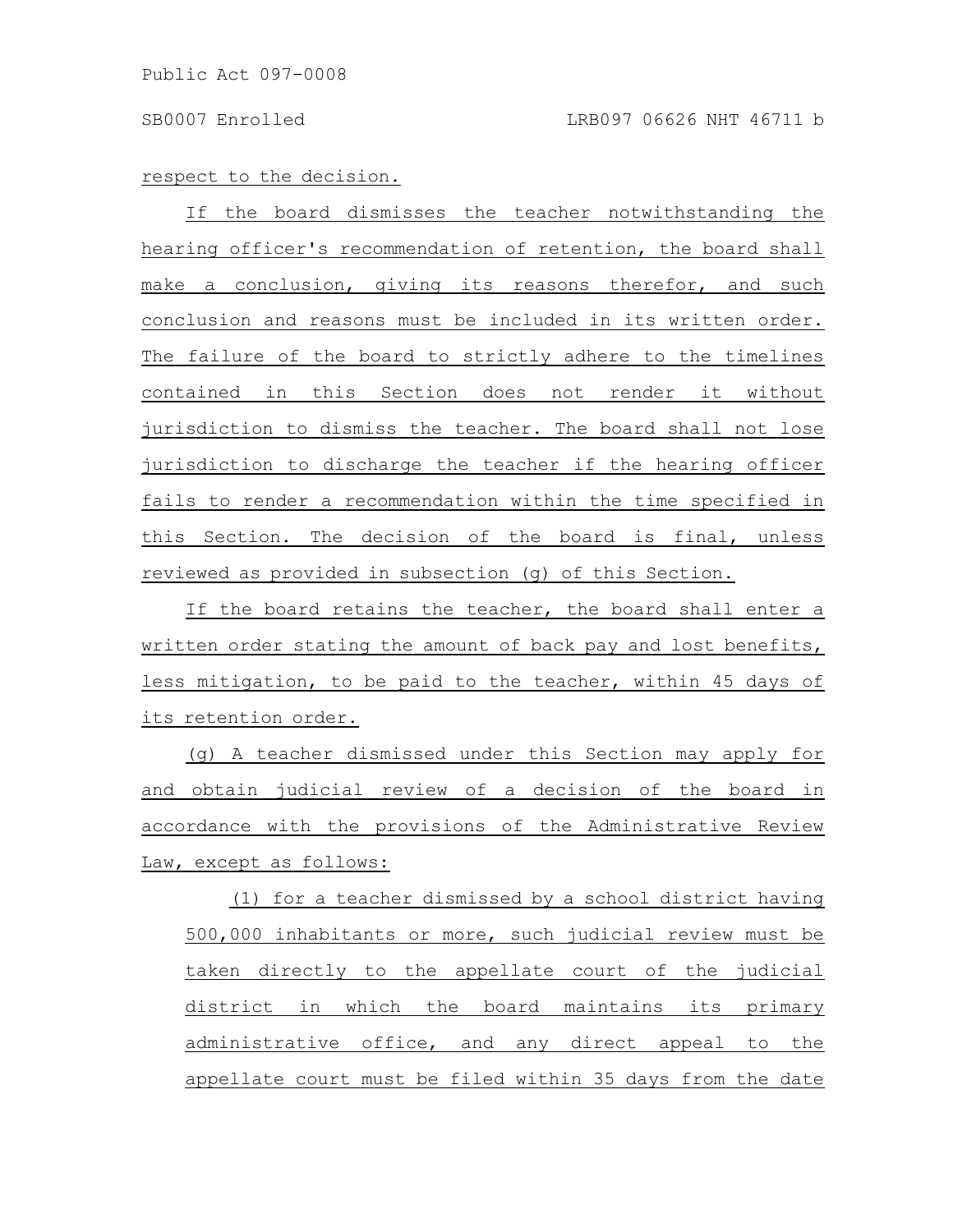that a copy of the decision sought to be reviewed was served upon the teacher;

(2) for a teacher dismissed by a school district having less than 500,000 inhabitants after the hearing officer recommended dismissal, such judicial review must be taken directly to the appellate court of the judicial district in which the board maintains its primary administrative office, and any direct appeal to the appellate court must be filed within 35 days from the date that a copy of the decision sought to be reviewed was served upon the teacher; and

(3) for all school districts, if the hearing officer recommended dismissal, the decision of the board may be reversed only if it is found to be arbitrary, capricious, an abuse of discretion, or not in accordance with law.

In the event judicial review is instituted by a teacher, any costs of preparing and filing the record of proceedings must be paid by the teacher. If a decision of the board is adjudicated upon judicial review in favor of the teacher, then the court shall remand the matter to the board with direction for entry of an order setting the amount of back pay, lost benefits, and costs, less mitigation. The teacher may challenge the board's order setting the amount of back pay, lost benefits, and costs, less mitigation, through an expedited arbitration procedure with the costs of the arbitrator borne by the board.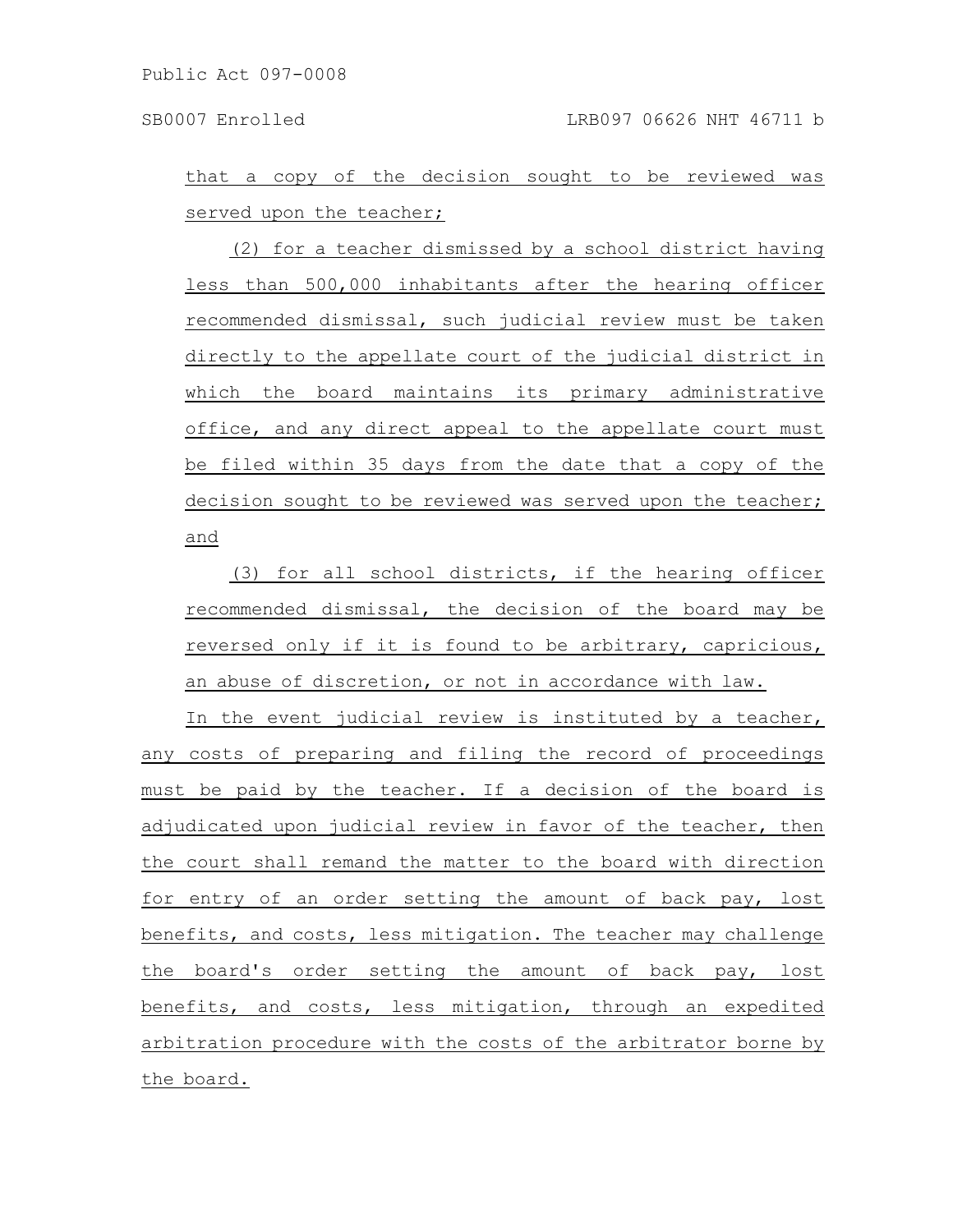# SB0007 Enrolled LRB097 06626 NHT 46711 b

```
(105 ILCS 5/24A-2.5)
```
Sec. 24A-2.5. Definitions. In this Article:

"Evaluator" means:

(1) an administrator qualified under Section 24A-3; or

(2) other individuals qualified under Section 24A-3, provided that, if such other individuals are in the bargaining unit of a district's teachers, the district and the exclusive bargaining representative of that unit must agree to those individuals evaluating other bargaining unit members.

Notwithstanding anything to the contrary in item (2) of this definition, a school district operating under Article 34 of this Code may require department chairs qualified under Section 24A-3 to evaluate teachers in their department or departments, provided that the school district shall bargain with the bargaining representative of its teachers over the impact and effects on department chairs of such a requirement.

"Implementation date" means, unless otherwise specified and provided that the requirements set forth in subsection (d) of Section 24A-20 have been met:

(1) For school districts having 500,000 or more inhabitants, in at least 300 schools by September 1, 2012 and in the remaining schools by September 1, 2013.

(2) For school districts having less than 500,000 inhabitants and receiving a Race to the Top Grant or School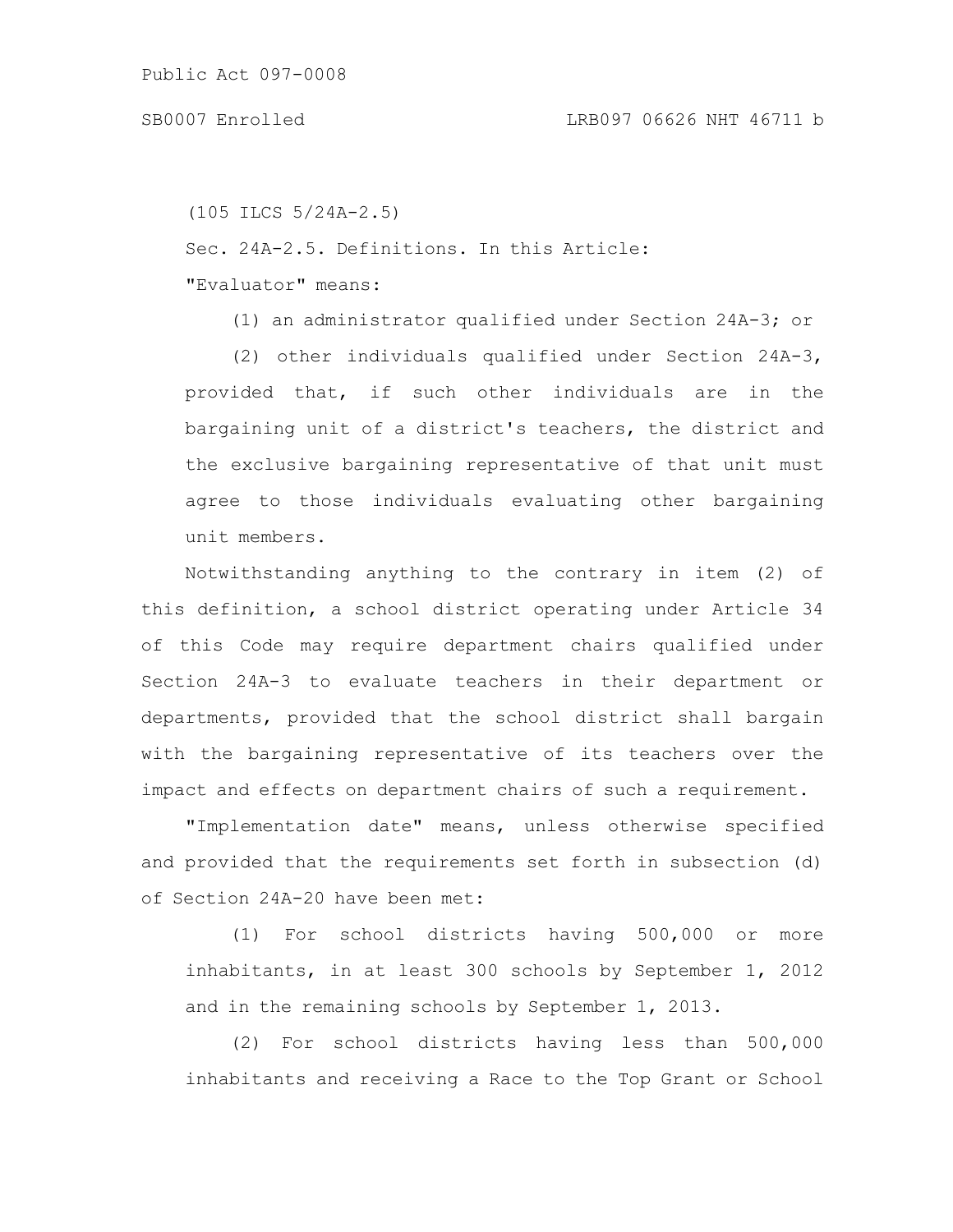Improvement Grant after the effective date of this amendatory Act of the 96th General Assembly, the date specified in those grants for implementing an evaluation system for teachers and principals incorporating student growth as a significant factor.

(3) For the lowest performing 20% percent of remaining school districts having less than 500,000 inhabitants (with the measure of and school year or years used for school district performance to be determined by the State Superintendent of Education at a time determined by the State Superintendent), September 1, 2015.

(4) For all other school districts having less than 500,000 inhabitants, September 1, 2016.

Notwithstanding items (3) and (4) of this definition, a school district and the exclusive bargaining representative of its teachers may jointly agree in writing to an earlier implementation date, provided that such date must not be earlier than September 1, 2013. The written agreement of the district and the exclusive bargaining representative must be transmitted to the State Board of Education.

"Race to the Top Grant" means a grant made by the Secretary of the U.S. Department of Education for the program first funded pursuant to paragraph (2) of Section 14006(a) of the American Recovery and Reinvestment Act of 2009.

"School Improvement Grant" means a grant made by the Secretary of the U.S. Department of Education pursuant to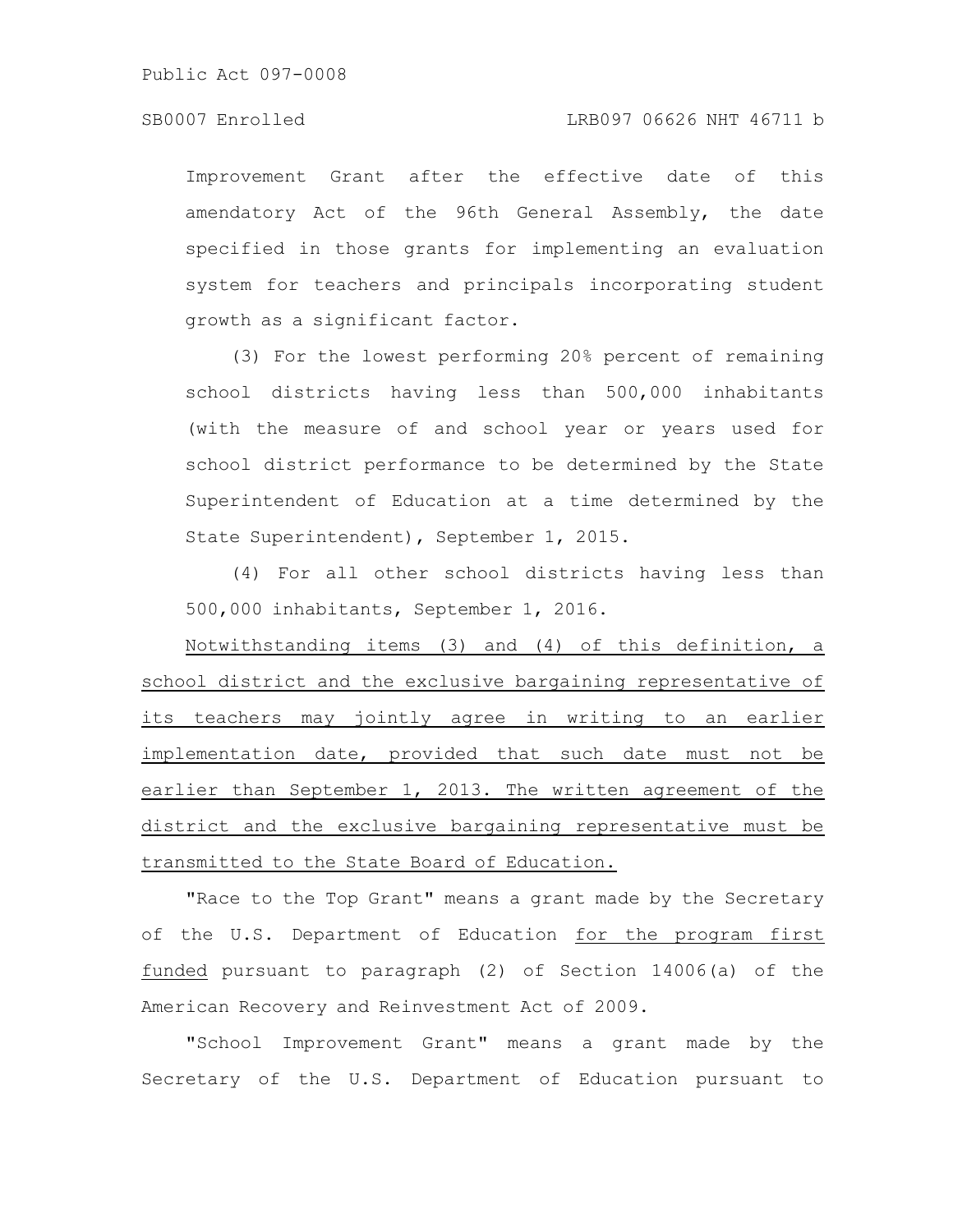Public Act 097-0008

Section 1003(g) of the Elementary and Secondary Education Act. (Source: P.A. 96-861, eff. 1-15-10.)

(105 ILCS 5/24A-5) (from Ch. 122, par. 24A-5)

Sec. 24A-5. Content of evaluation plans. This Section does not apply to teachers assigned to schools identified in an agreement entered into between the board of a school district operating under Article 34 of this Code and the exclusive representative of the district's teachers in accordance with Section 34-85c of this Code.

Each school district to which this Article applies shall establish a teacher evaluation plan which ensures that each teacher in contractual continued service is evaluated at least once in the course of every 2 school years.

By no later than September 1, 2012, each school district shall establish a teacher evaluation plan that ensures that:

(1) each teacher not in contractual continued service is evaluated at least once every school year; and

(2) each teacher in contractual continued service is evaluated at least once in the course of every 2 school years. However, any teacher in contractual continued service whose performance is rated as either "needs improvement" or "unsatisfactory" must be evaluated at least once in the school year following the receipt of such rating.

Notwithstanding anything to the contrary in this Section or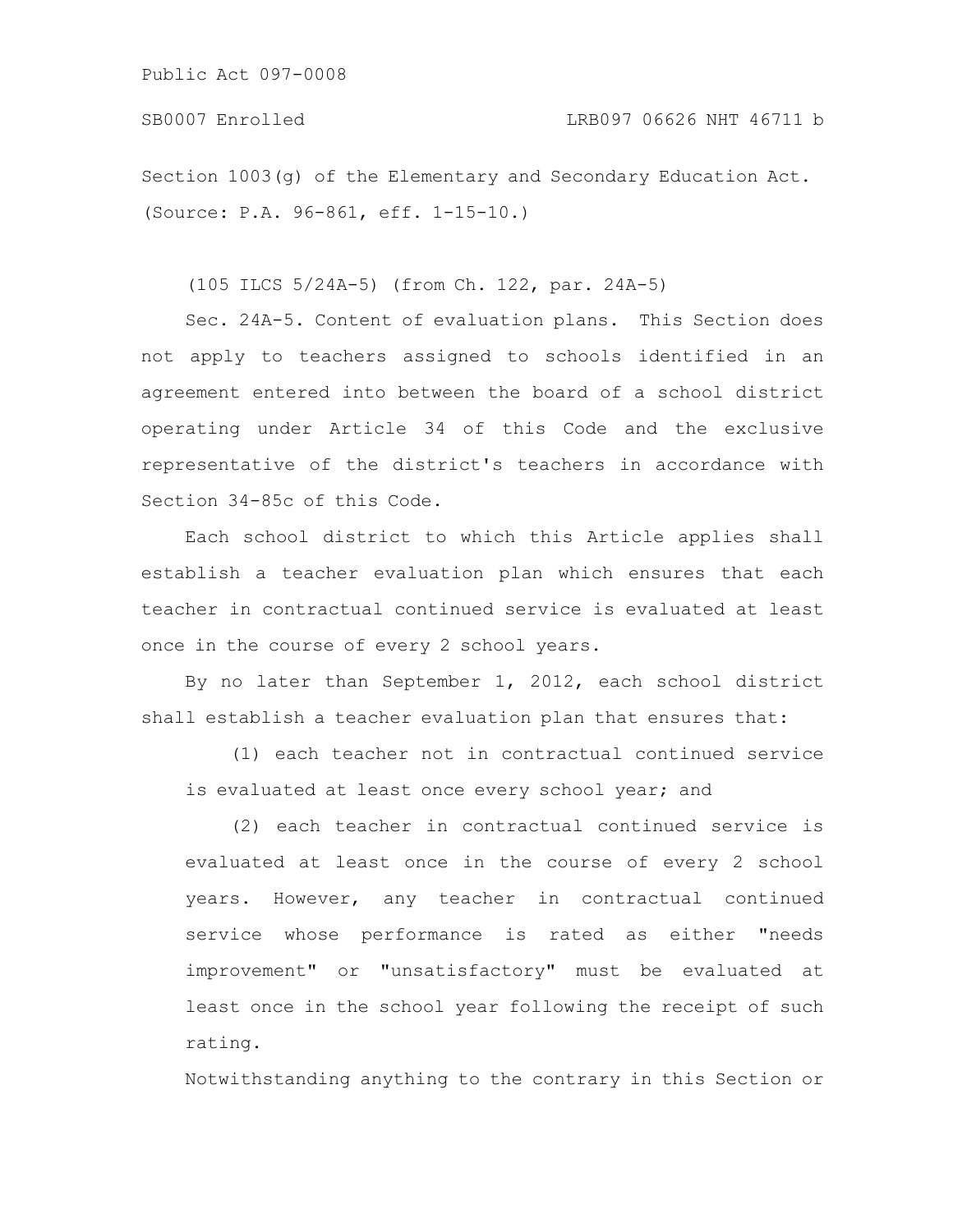Public Act 097-0008

any other Section of the School Code, a principal shall not be prohibited from evaluating any teachers within a school during his or her first year as principal of such school.

The evaluation plan shall comply with the requirements of this Section and of any rules adopted by the State Board of Education pursuant to this Section.

The plan shall include a description of each teacher's duties and responsibilities and of the standards to which that teacher is expected to conform, and shall include at least the following components:

(a) personal observation of the teacher in the classroom by the evaluator, unless the teacher has no classroom duties.

(b) consideration of the teacher's attendance, planning, instructional methods, classroom management, where relevant, and competency in the subject matter taught.

(c) by no later than the applicable implementation date, consideration of student growth as a significant factor in the rating of the teacher's performance.

(d) prior to September 1, 2012, rating of the performance of teachers in contractual continued service as either:

(i) "excellent", "satisfactory" or "unsatisfactory"; or

(ii) "excellent", "proficient", "needs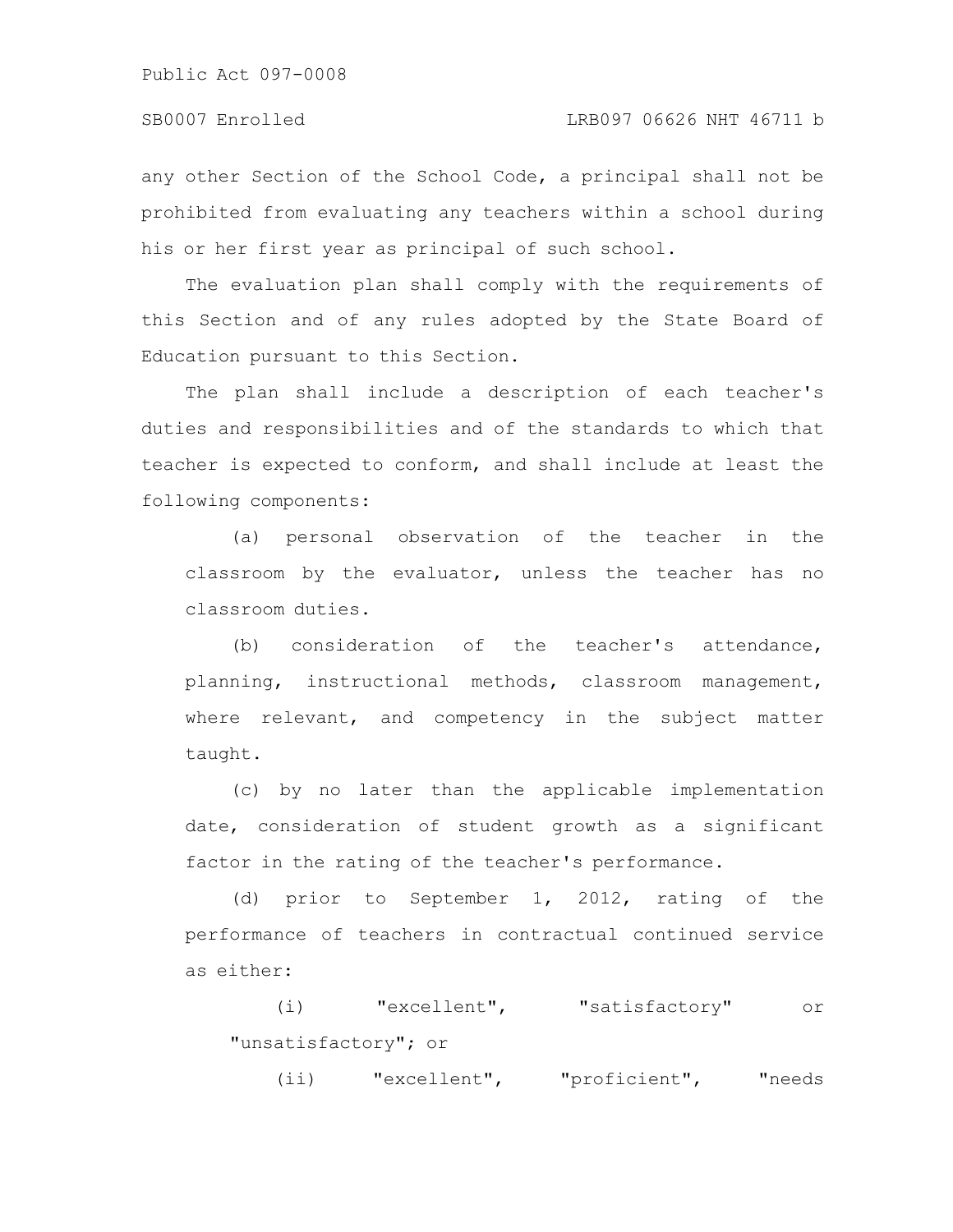improvement" or "unsatisfactory".

(e) on and after September 1, 2012, rating of the performance of all teachers in contractual continued service as "excellent", "proficient", "needs improvement" or "unsatisfactory".

(f) specification as to the teacher's strengths and weaknesses, with supporting reasons for the comments made.

(g) inclusion of a copy of the evaluation in the teacher's personnel file and provision of a copy to the teacher.

(h) within 30 school days after the completion of an evaluation rating a teacher in contractual continued service as "needs improvement", development by the evaluator, in consultation with the teacher, and taking into account the teacher's on-going professional responsibilities including his or her regular teaching assignments, of a professional development plan directed to the areas that need improvement and any supports that the district will provide to address the areas identified as needing improvement.

(i) within 30 school days after completion of an evaluation rating a teacher in contractual continued service as "unsatisfactory", development and commencement by the district of a remediation plan designed to correct deficiencies cited, provided the deficiencies are deemed remediable. In all school districts the remediation plan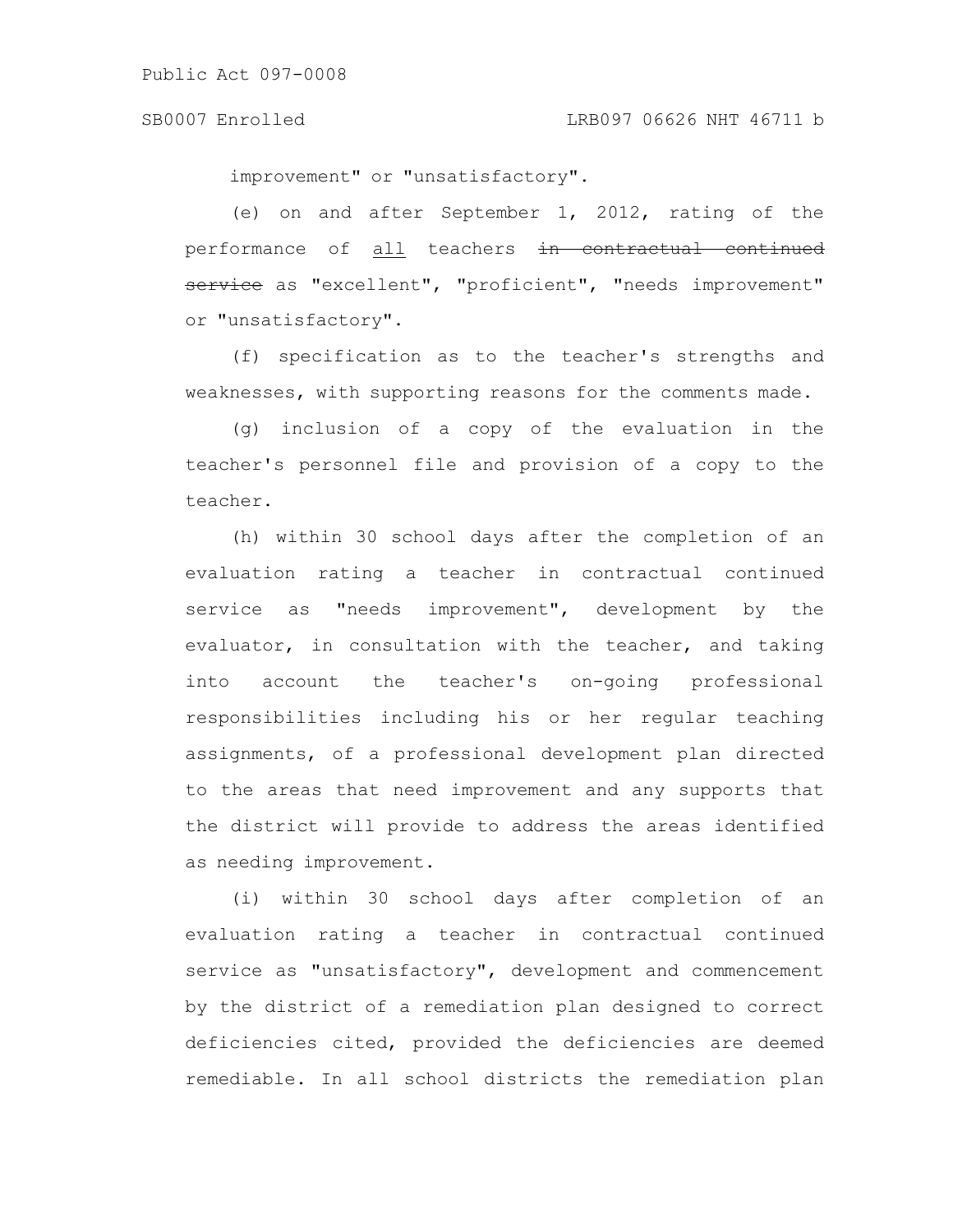# SB0007 Enrolled LRB097 06626 NHT 46711 b

for unsatisfactory, tenured teachers shall provide for 90 school days of remediation within the classroom, unless an applicable collective bargaining agreement provides for a shorter duration. In all school districts evaluations issued pursuant to this Section shall be issued within 10 days after the conclusion of the respective remediation plan. However, the school board or other governing authority of the district shall not lose jurisdiction to discharge a teacher in the event the evaluation is not issued within 10 days after the conclusion of the respective remediation plan.

(j) participation in the remediation plan by the teacher in contractual continued service rated "unsatisfactory", an evaluator and a consulting teacher selected by the evaluator of the teacher who was rated "unsatisfactory", which consulting teacher is an educational employee as defined in the Educational Labor Relations Act, has at least 5 years' teaching experience, and a reasonable familiarity with the assignment of the teacher being evaluated, and who received an "excellent" rating on his or her most recent evaluation. Where no teachers who meet these criteria are available within the district, the district shall request and the applicable regional office of education shall supply, to participate in the remediation process, an individual who meets these criteria.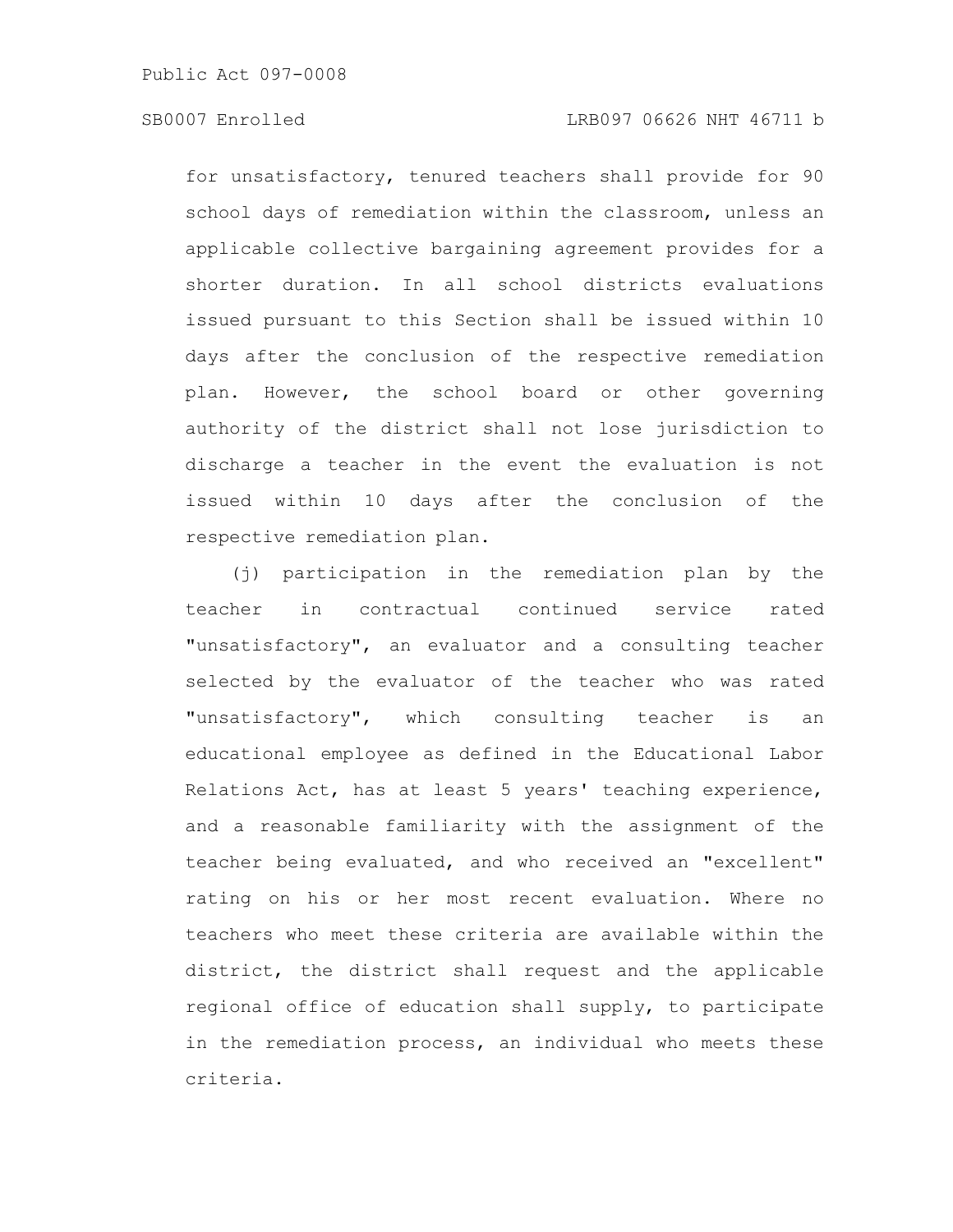# SB0007 Enrolled LRB097 06626 NHT 46711 b

In a district having a population of less than 500,000 with an exclusive bargaining agent, the bargaining agent may, if it so chooses, supply a roster of qualified teachers from whom the consulting teacher is to be selected. That roster shall, however, contain the names of at least 5 teachers, each of whom meets the criteria for consulting teacher with regard to the teacher being evaluated, or the names of all teachers so qualified if that number is less than 5. In the event of a dispute as to qualification, the State Board shall determine qualification.

(k) a mid-point and final evaluation by an evaluator during and at the end of the remediation period, immediately following receipt of a remediation plan provided for under subsections (i) and (j) of this Section. Each evaluation shall assess the teacher's performance during the time period since the prior evaluation; provided that the last evaluation shall also include an overall evaluation of the teacher's performance during the remediation period. A written copy of the evaluations and ratings, in which any deficiencies in performance and recommendations for correction are identified, shall be provided to and discussed with the teacher within 10 school days after the date of the evaluation, unless an applicable collective bargaining agreement provides to the contrary. These subsequent evaluations shall be conducted by an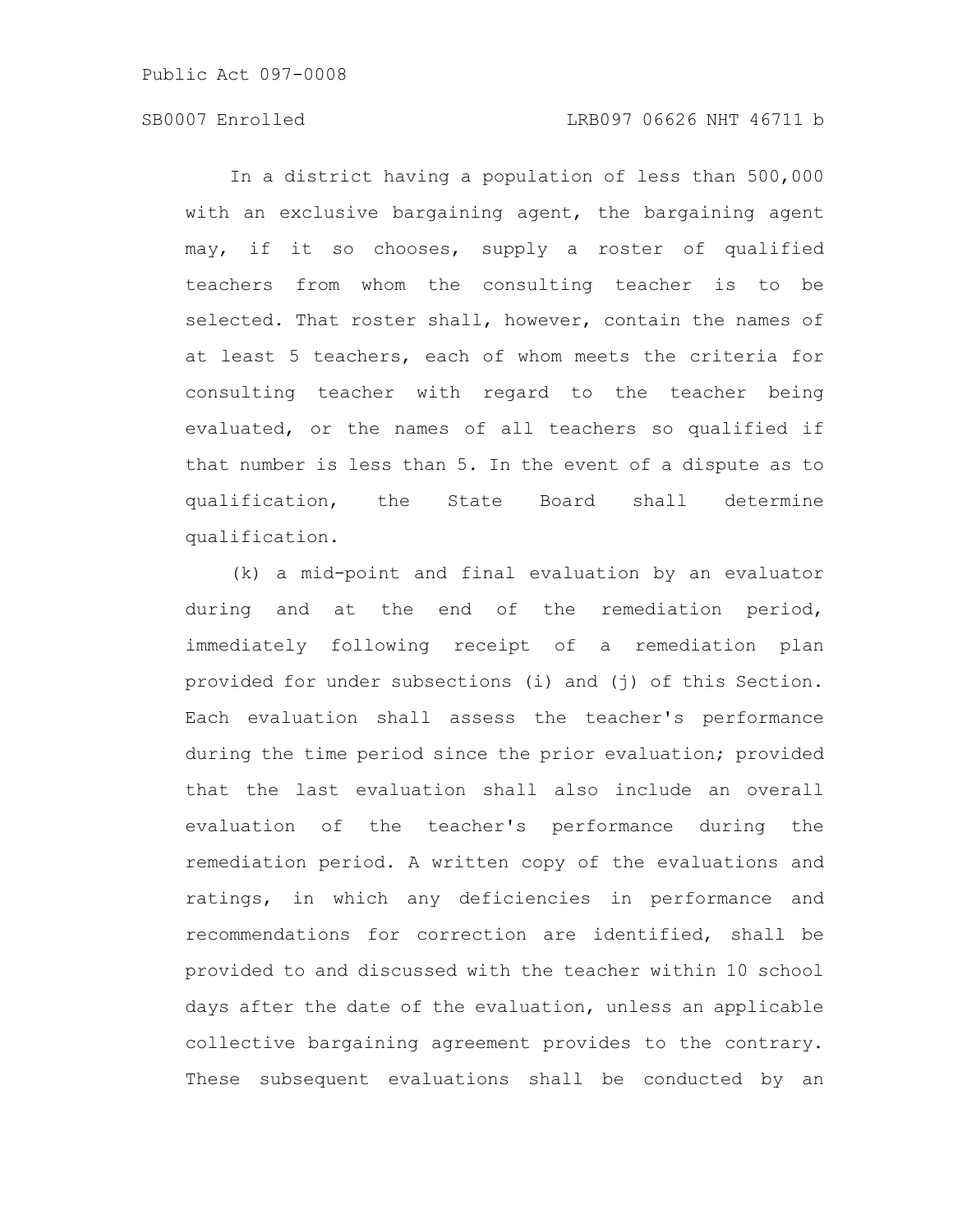evaluator. The consulting teacher shall provide advice to the teacher rated "unsatisfactory" on how to improve teaching skills and to successfully complete the remediation plan. The consulting teacher shall participate in developing the remediation plan, but the final decision as to the evaluation shall be done solely by the evaluator, unless an applicable collective bargaining agreement provides to the contrary. Evaluations at the conclusion of the remediation process shall be separate and distinct from the required annual evaluations of teachers and shall not be subject to the guidelines and procedures relating to those annual evaluations. The evaluator may but is not required to use the forms provided for the annual evaluation of teachers in the district's evaluation plan.

(l) reinstatement to the evaluation schedule set forth in the district's evaluation plan for any teacher in contractual continued service who achieves a rating equal to or better than "satisfactory" or "proficient" in the school year following a rating of "needs improvement" or "unsatisfactory".

(m) dismissal in accordance with subsection (d) of Section 24-12 or Section 24-16.5 or 34-85 of this the School Code of any teacher who fails to complete any applicable remediation plan with a rating equal to or better than a "satisfactory" or "proficient" rating. Districts and teachers subject to dismissal hearings are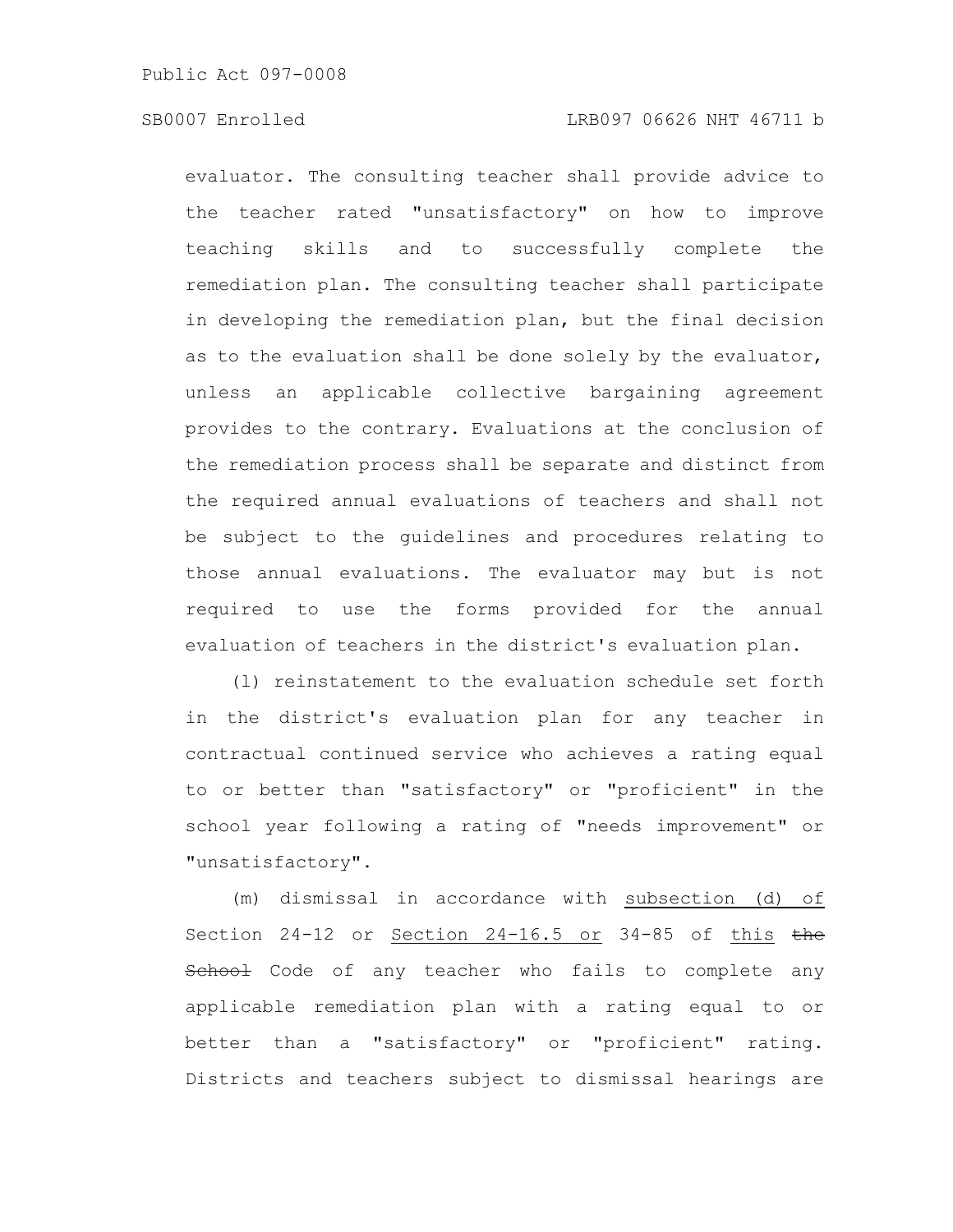precluded from compelling the testimony of consulting teachers at such hearings under subsection (d) of Section 24-12 or Section 24-16.5 or 34-85 of this Code, either as to the rating process or for opinions of performances by teachers under remediation.

(n) After the implementation date of an evaluation system for teachers in a district as specified in Section 24A-2.5 of this Code, if a teacher in contractual continued service successfully completes a remediation plan following a rating of "unsatisfactory" and receives a subsequent rating of "unsatisfactory" in any of the teacher's annual or biannual overall performance evaluation ratings received during the 36-month period following the teacher's completion of the remediation plan, then the school district may forego remediation and seek dismissal in accordance with subsection (d) of Section 24-12 or Section 34-85 of this Code.

Nothing in this Section or Section 24A-4 shall be construed as preventing immediate dismissal of a teacher for deficiencies which are deemed irremediable or for actions which are injurious to or endanger the health or person of students in the classroom or school, or preventing the dismissal or non-renewal of teachers not in contractual continued service for any reason not prohibited by applicable employment, labor, and civil rights laws. Failure to strictly comply with the time requirements contained in Section 24A-5 shall not invalidate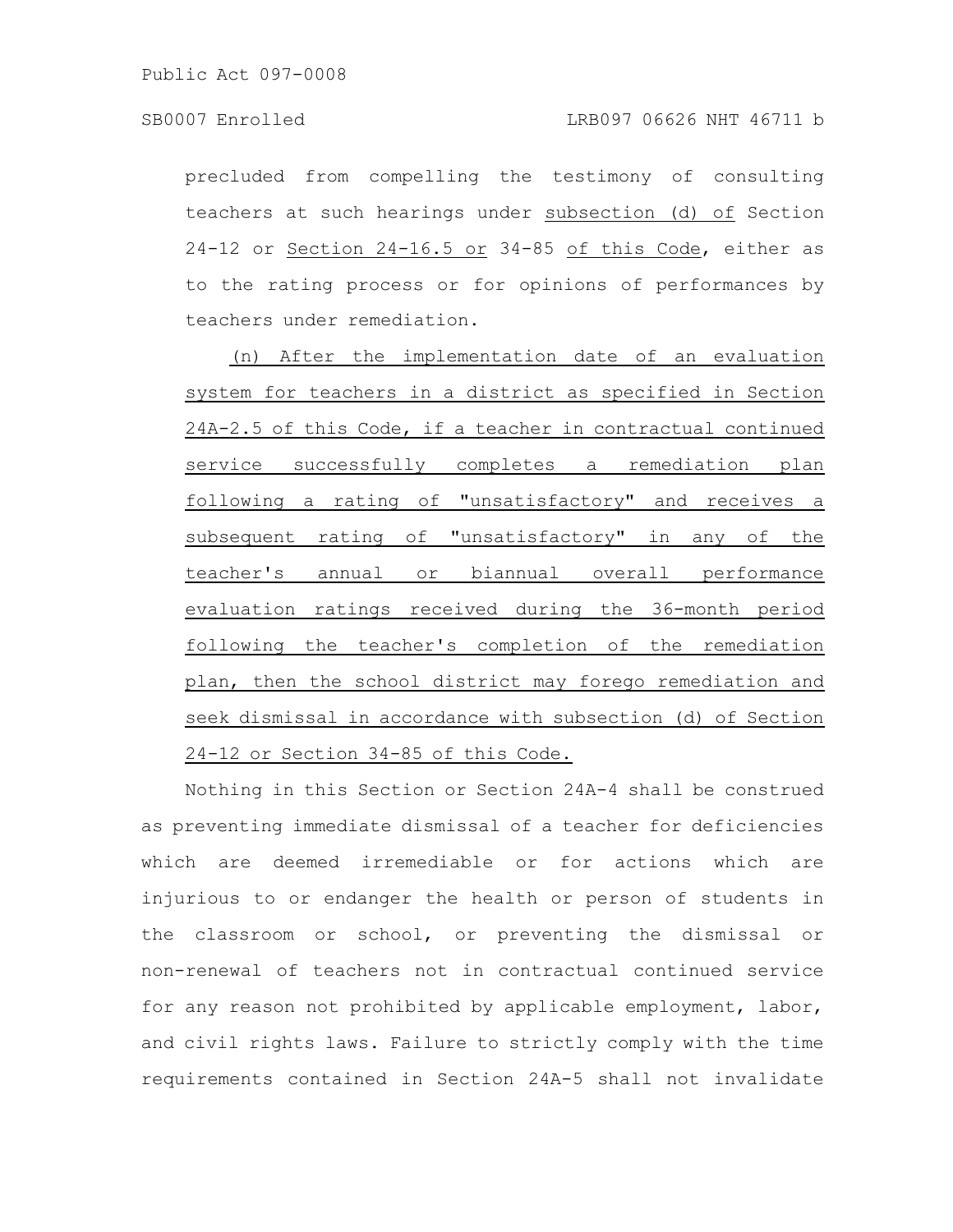#### SB0007 Enrolled LRB097 06626 NHT 46711 b

the results of the remediation plan.

(Source: P.A. 95-510, eff. 8-28-07; 96-861, eff. 1-15-10; 96-1423, eff. 8-3-10.)

(105 ILCS 5/34-84) (from Ch. 122, par. 34-84)

Sec. 34-84. Appointments and promotions of teachers. Appointments and promotions of teachers shall be made for merit only, and after satisfactory service for a probationary period of 3 years with respect to probationary employees employed as full-time teachers in the public school system of the district before January 1, 1998 and 4 years with respect to probationary employees who are first employed as full-time teachers in the public school system of the district on or after January 1, 1998, (during which period the board may dismiss or discharge any such probationary employee upon the recommendation, accompanied by the written reasons therefor, of the general superintendent of schools and after which period+ appointments of teachers shall become permanent, subject to removal for cause in the manner provided by Section 34-85.

For a probationary-appointed teacher in full-time service who is appointed on or after July 1, 2013 and who receives ratings of "excellent" during his or her first 3 school terms of full-time service, the probationary period shall be 3 school terms of full-time service. For a probationary-appointed teacher in full-time service who is appointed on or after July 1, 2013 and who had previously entered into contractual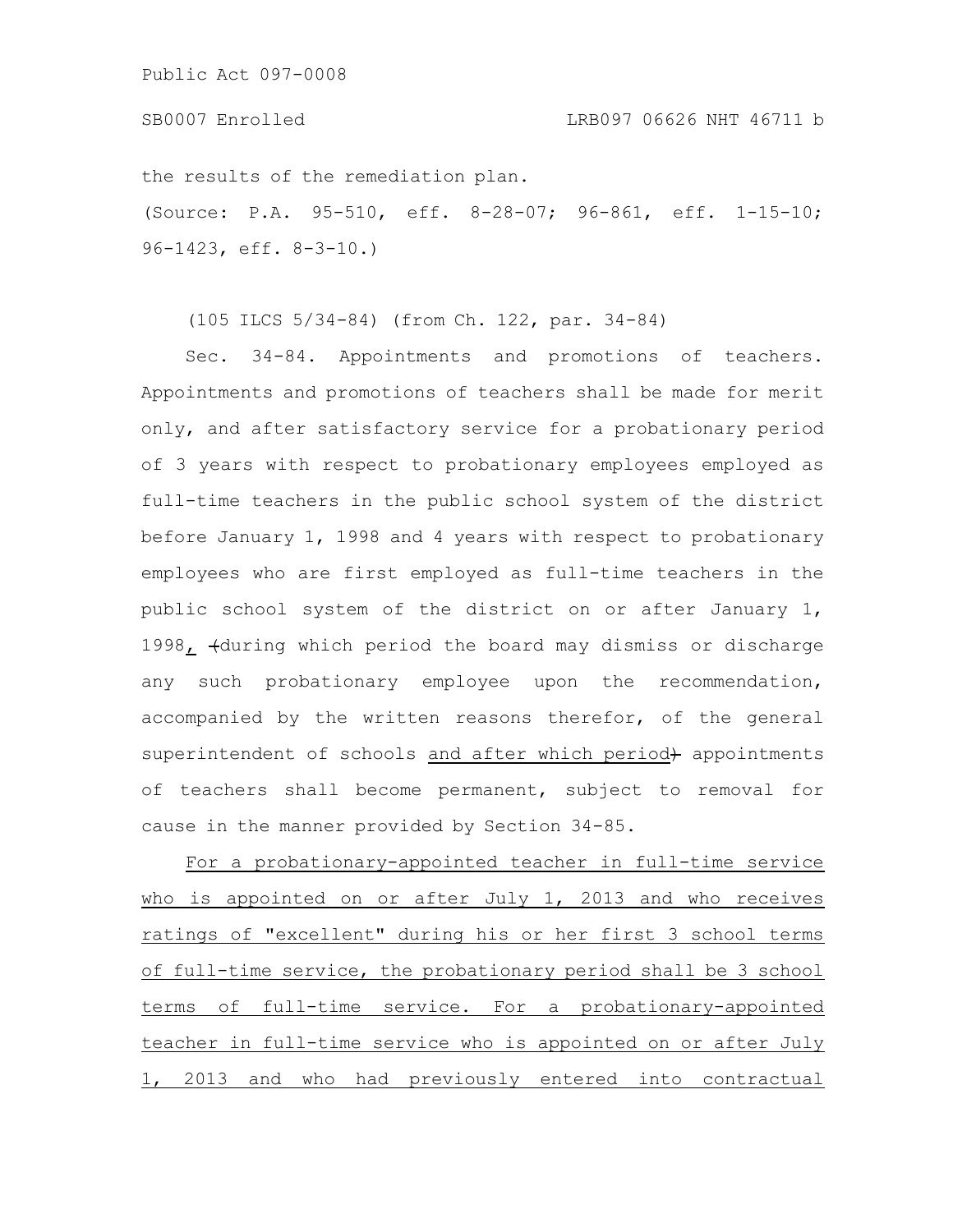continued service in another school district in this State or a program of a special education joint agreement in this State, as defined in Section 24-11 of this Code, the probationary period shall be 2 school terms of full-time service, provided that (i) the teacher voluntarily resigned or was honorably dismissed from the prior district or program within the 3-month period preceding his or her appointment date, (ii) the teacher's last 2 ratings in the prior district or program were at least "proficient" and were issued after the prior district's or program's PERA implementation date, as defined in Section 24-11 of this Code, and (iii) the teacher receives ratings of "excellent" during his or her first 2 school terms of full-time service.

For a probationary-appointed teacher in full-time service who is appointed on or after July 1, 2013 and who has not entered into contractual continued service after 2 or 3 school terms of full-time service as provided in this Section, the probationary period shall be 4 school terms of full-time service, provided that the teacher receives a rating of at least "proficient" in the last school term and a rating of at least "proficient" in either the second or third school term.

As used in this Section, "school term" means the school term established by the board pursuant to Section 10-19 of this Code, and "full-time service" means the teacher has actually worked at least 150 days during the school term. As used in this Article, "teachers" means and includes all members of the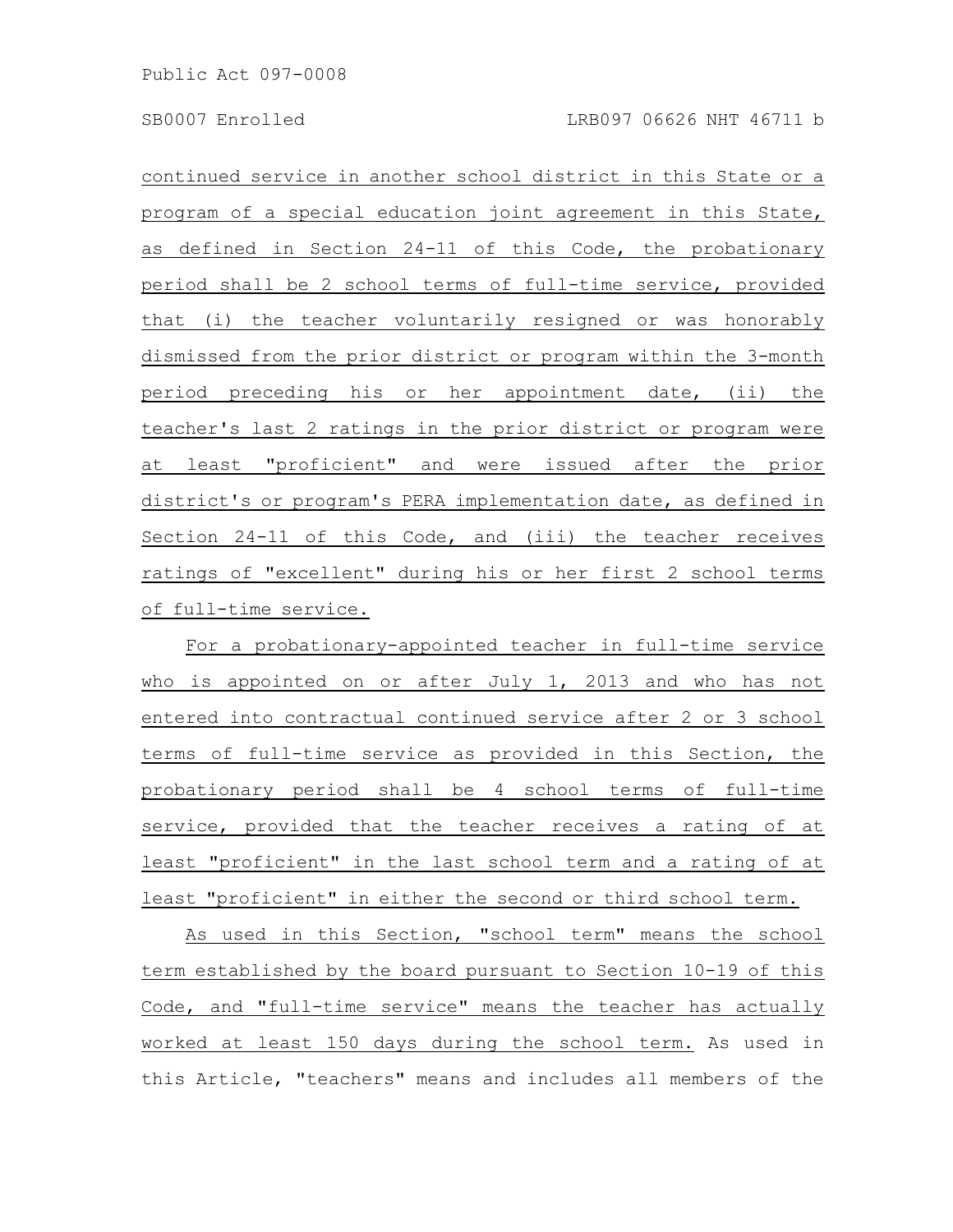teaching force excluding the general superintendent and principals.

There shall be no reduction in teachers because of a decrease in student membership or a change in subject requirements within the attendance center organization after the 20th day following the first day of the school year, except that: (1) this provision shall not apply to desegregation positions, special education positions, or any other positions funded by State or federal categorical funds, and (2) at attendance centers maintaining any of grades 9 through 12, there may be a second reduction in teachers on the first day of the second semester of the regular school term because of a decrease in student membership or a change in subject requirements within the attendance center organization.

The school principal shall make the decision in selecting teachers to fill new and vacant positions consistent with Section 34-8.1.

(Source: P.A. 89-15, eff. 5-30-95; 90-548, eff. 1-1-98.)

(105 ILCS 5/34-85) (from Ch. 122, par. 34-85)

Sec. 34-85. Removal for cause; Notice and hearing; Suspension.

(a) No teacher employed by the board of education shall (after serving the probationary period specified in Section 34-84) be removed except for cause. Teachers (who have completed the probationary period specified in Section 34-84 of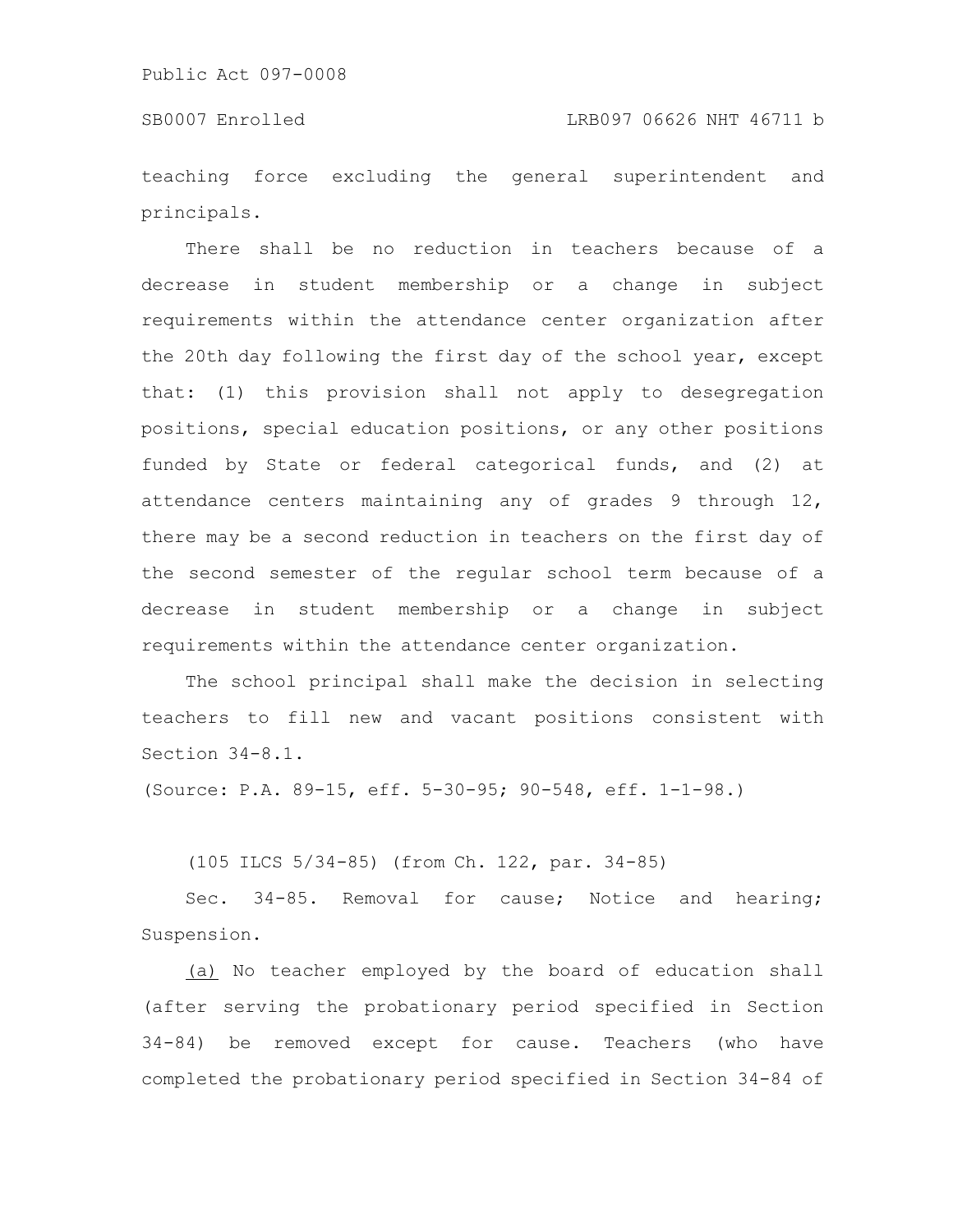this Code) shall be removed for cause in accordance with the procedures set forth in this Section or, at the board's option, the procedures set forth in Section 24-16.5 of this Code or such other procedures established in an agreement entered into between the board and the exclusive representative of the district's teachers under Section 34-85c of this Code for teachers (who have completed the probationary period specified in Section 34-84 of this Code) assigned to schools identified in that agreement. No principal employed by the board of education shall be removed during the term of his or her performance contract except for cause, which may include but is not limited to the principal's repeated failure to implement the school improvement plan or to comply with the provisions of the Uniform Performance Contract, including additional criteria established by the Council for inclusion in the performance contract pursuant to Section 34-2.3.

Before service of notice of charges on account of causes that may be deemed to be remediable, the teacher or principal must be given reasonable warning in writing, stating specifically the causes that, if not removed, may result in charges; however, no such written warning is required if the causes have been the subject of a remediation plan pursuant to Article 24A of this Code or if the board and the exclusive representative of the district's teachers have entered into an agreement pursuant to Section 34-85c of this Code, pursuant to an alternative system of remediation. No written warning shall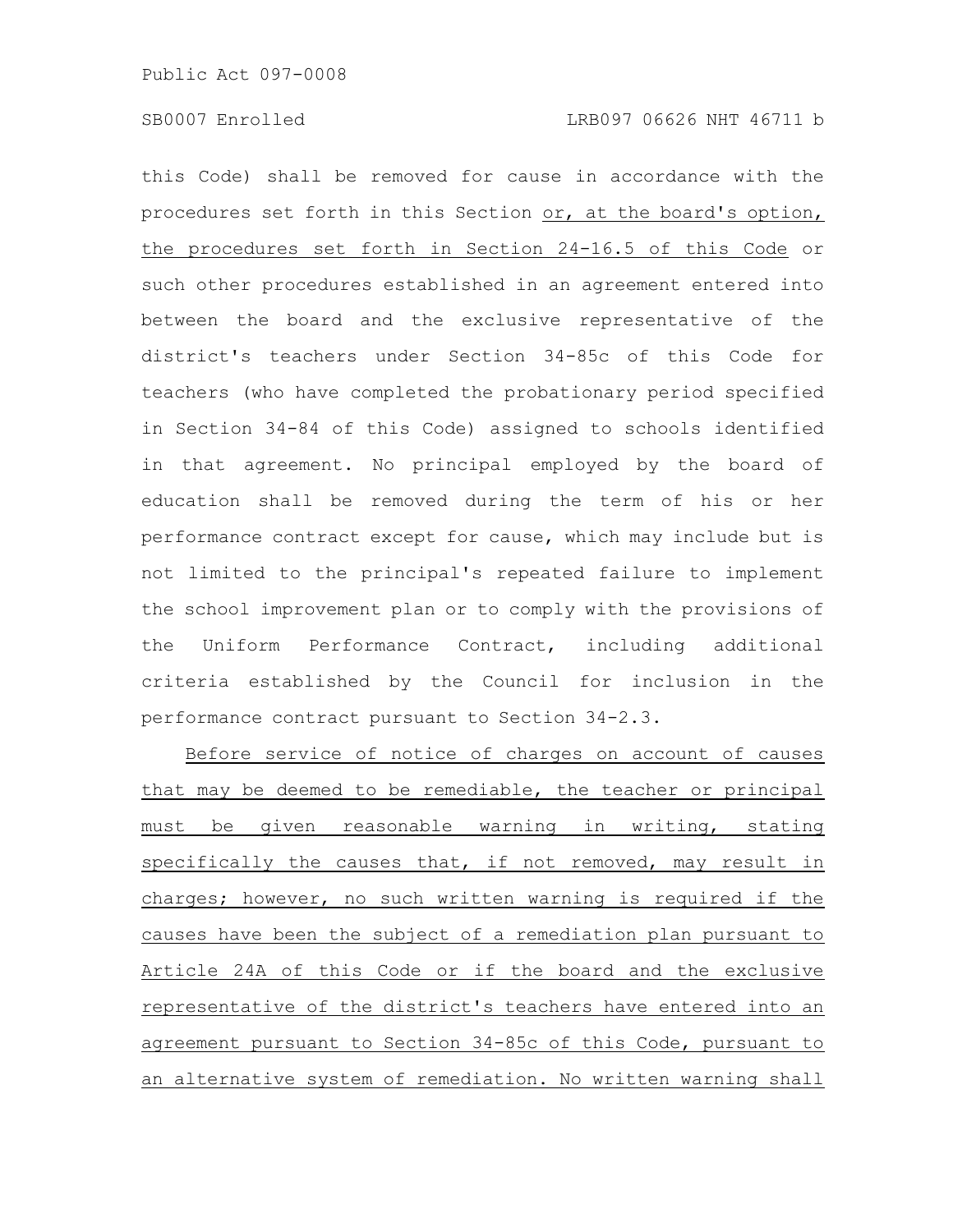be required for conduct on the part of a teacher or principal that is cruel, immoral, negligent, or criminal or that in any way causes psychological or physical harm or injury to a student, as that conduct is deemed to be irremediable. No written warning shall be required for a material breach of the uniform principal performance contract, as that conduct is deemed to be irremediable; provided that not less than 30 days before the vote of the local school council to seek the dismissal of a principal for a material breach of a uniform principal performance contract, the local school council shall specify the nature of the alleged breach in writing and provide a copy of it to the principal.

(1) To initiate dismissal proceedings against a teacher or principal, the The general superintendent must first approve written charges and specifications against the teacher or principal. A local school council may direct the general superintendent to approve written charges against its principal on behalf of the Council upon the vote of 7 members of the Council. The general superintendent must approve those charges within 45 calendar days or provide a written reason for not approving those charges. A written notice of those charges, including specifications, shall be served upon the teacher or principal within 10 business days of the approval of the charges. Any written notice sent on or after July 1, 2012 shall also inform the teacher or principal of the right to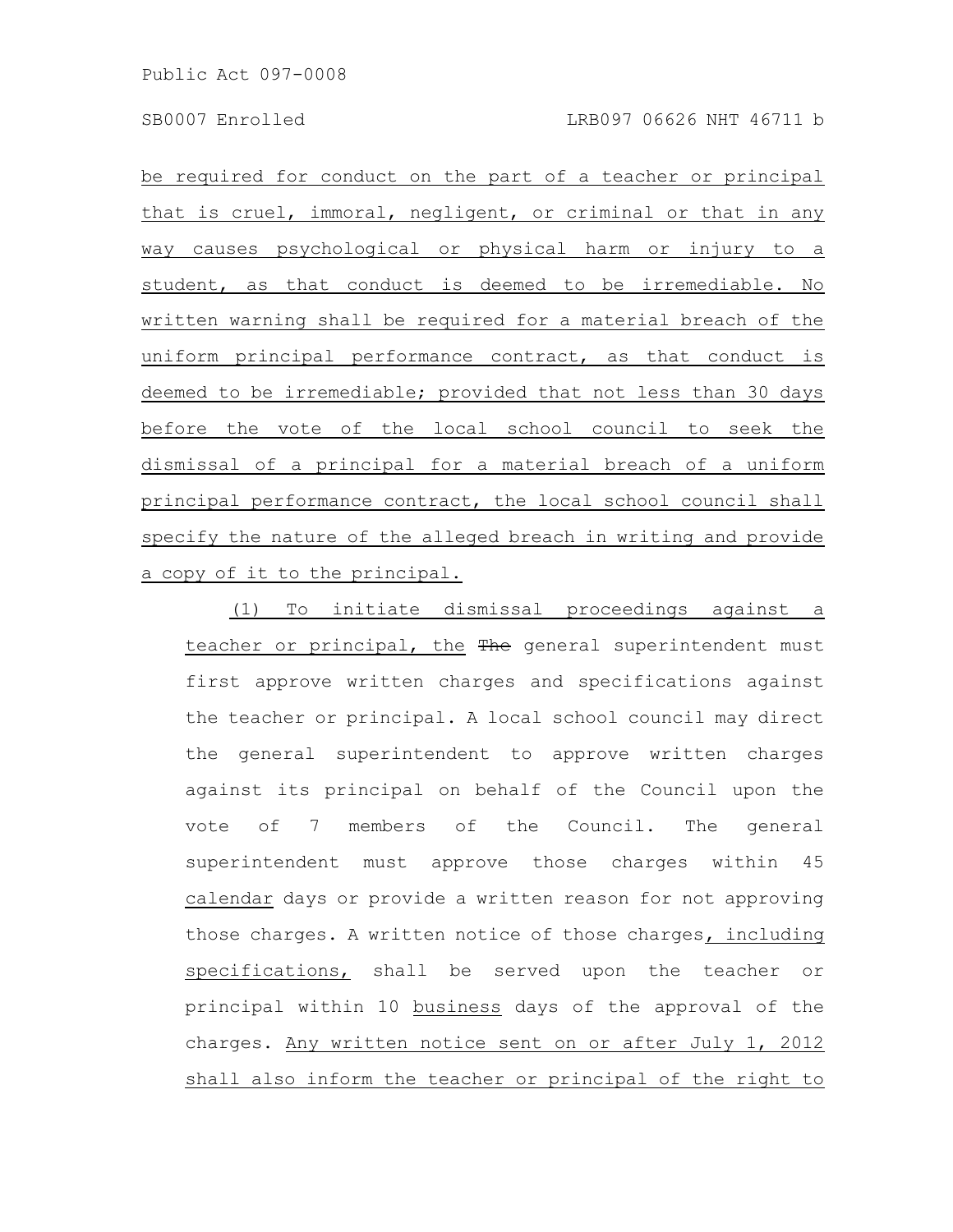request a hearing before a mutually selected hearing officer, with the cost of the hearing officer split equally between the teacher or principal and the board, or a hearing before a qualified hearing officer chosen by the general superintendent, with the cost of the hearing officer paid by the board. If the teacher or principal cannot be found upon diligent inquiry, such charges may be served upon him by mailing a copy thereof in a sealed envelope by prepaid certified mail, return receipt requested, to the teacher's or principal's last known address. A return receipt showing delivery to such address within 20 calendar days after the date of the approval of the charges shall constitute proof of service.

(2) No hearing upon the charges is required unless the teacher or principal within 17 calendar 40 days after receiving notice requests in writing of the general superintendent that a hearing be scheduled, in which case the general superintendent shall schedule a hearing on those charges before a disinterested hearing officer on a date no less than 15 nor more than 30 days after the approval of the charges. Pending the hearing of the charges, the general superintendent or his or her designee may suspend the teacher or principal charged without pay in accordance with rules prescribed by the board, provided that if the teacher or principal charged is not dismissed based on the charges, he or she must be made whole for lost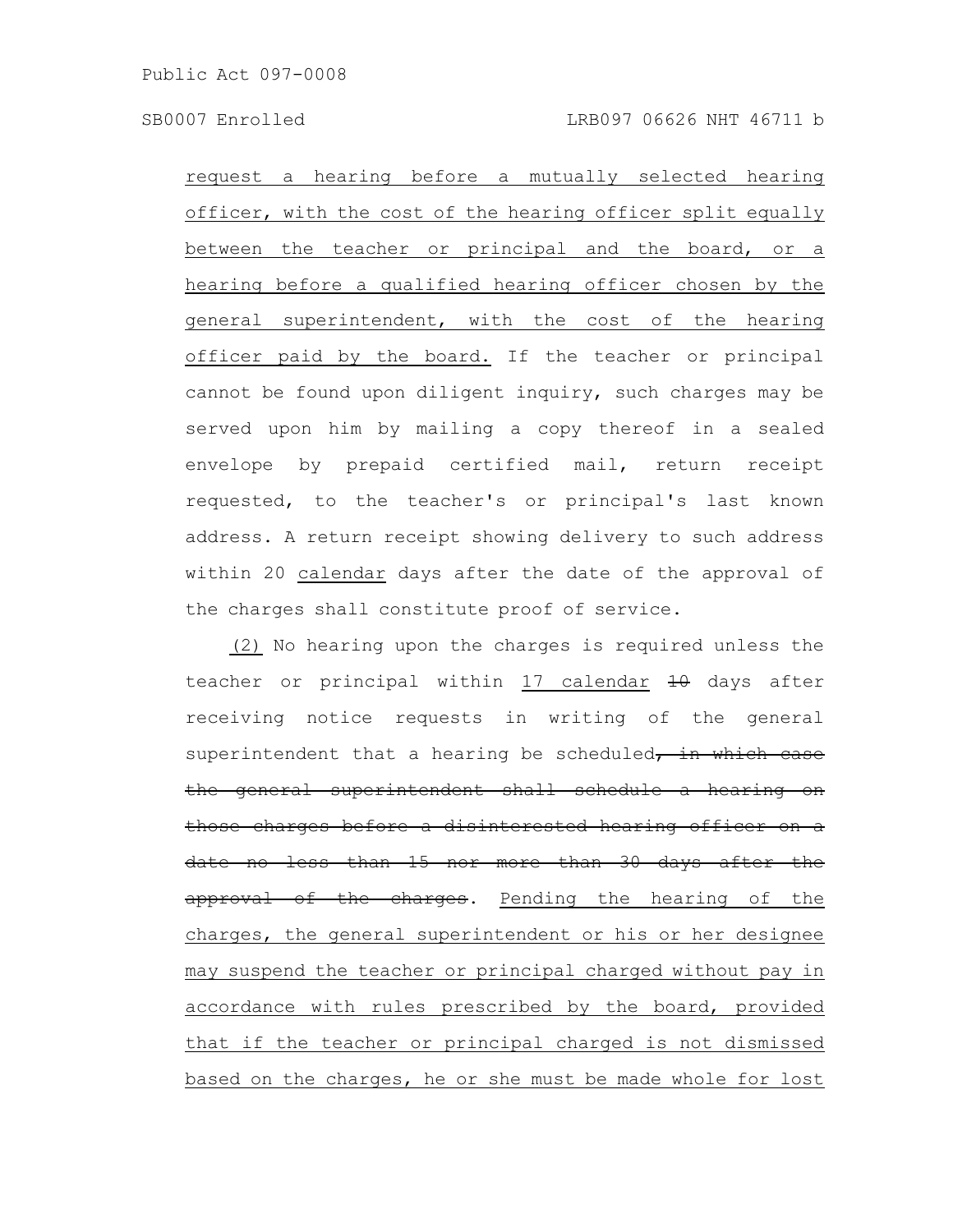earnings, less setoffs for mitigation.

(3) The board shall maintain a list of at least 9 qualified hearing officers who will conduct hearings on charges and specifications. The list must be developed in good faith consultation with the exclusive representative of the board's teachers and professional associations that represent the board's principals. The list may be revised on July 1st of each year or earlier as needed. To be a qualified hearing officer, the person must (i) The general superintendent shall forward a copy of the notice to the State Board of Education within 5 days from the date approval of the charges. Within 10 days after receiving the of hearing, the State Board of Education provide the teacher or principal and the general superintendent with a list of 5 prospective, impartial hearing officers. Each person on the list must be accredited by a national arbitration organization and have had a minimum of 5 years of experience as an arbitrator in cases involving labor and employment relations matters between educational employers and educational employees or their exclusive bargaining representatives and (ii) beginning September 1, 2012, have participated in training provided or approved by the State Board of Education for teacher dismissal hearing officers so that he or she is familiar with issues generally involved in evaluative and non-evaluative dismissals.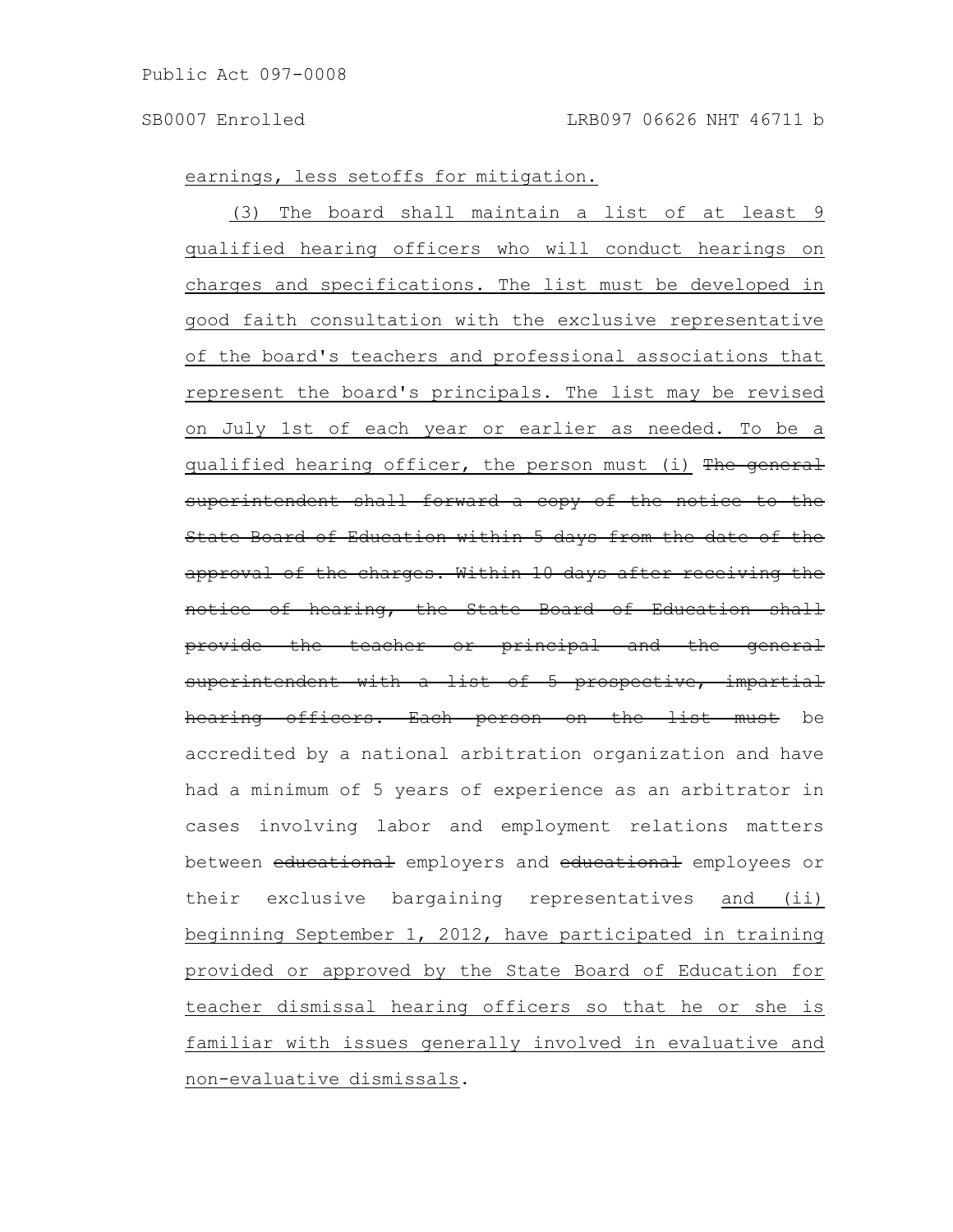(3) Within 5 business days after receiving the notice of request for a hearing, the The general superintendent and the teacher or principal or their legal representatives within 3 days from receipt of the list shall alternately strike one name from the list until only one name remains. Unless waived by the teacher, the teacher or principal shall have the right to proceed first with the striking. If the teacher or principal fails to participate in the striking process, the general superintendent shall either select the hearing officer from the list developed pursuant to this paragraph (3) or select another qualified hearing officer from the master list maintained by the State Board of Education pursuant to subsection (c) of Section 24-12 of this Code. Within 3 days of receipt of the first list provided by the State Board of Education, the general superintendent and the teacher or principal or their legal representatives shall each have the right to reject all prospective hearing officers named on the first list and to require the State Board of Education to provide a second list of 5 prospective, impartial hearing officers, none of whom were named on the first list. Within 5 days after receiving this request for a second list, the State Board Education shall provide the second list of prospective, impartial hearing officers. The procedure selecting a hearing officer from the second list shall the same as the procedure for the first list. Each party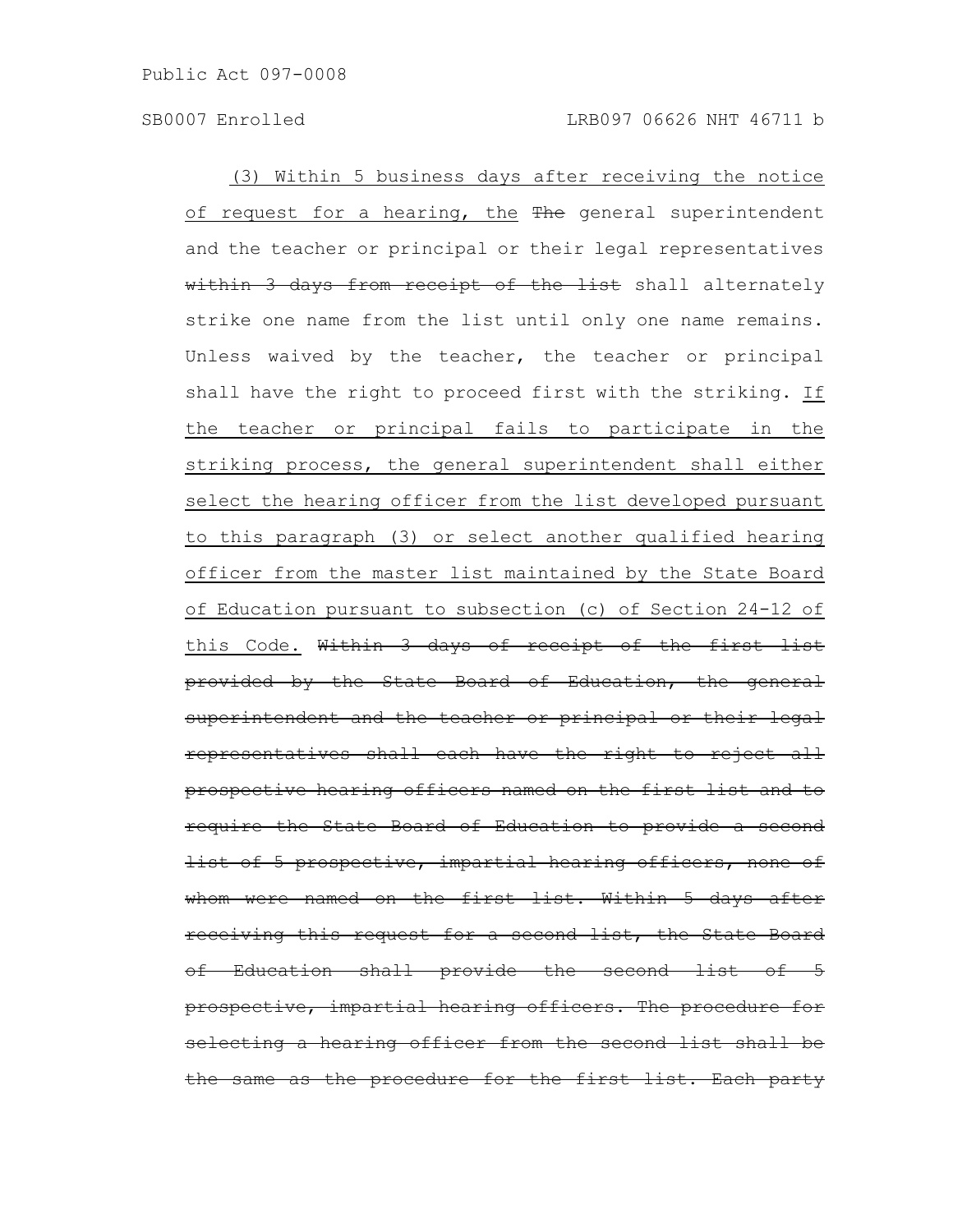shall promptly serve written notice on the other of any name stricken from the list. If the teacher or principal fails to do so, the general superintendent may select the hearing officer from any name remaining on the list. The teacher or principal may waive the hearing at any time prior to the appointment of the hearing officer. Notice of the selection of the hearing officer shall be given to the State Board of Education. The hearing officer shall be notified of his selection by the State Board of Education. A signed acceptance shall be filed with the State Board of Education within 5 days of receipt of notice of the selection. The State Board of Education shall notify the teacher or principal and the board of its appointment of the hearing officer. In the alternative to selecting a hearing officer from the first or second list received from the State Board of Education, the general superintendent and the teacher or principal or their legal representatives may mutually agree to select an impartial hearing officer who is not on a list received from the State Board of Education, either by direct appointment by the parties or by using procedures for the appointment of an arbitrator established by the Federal Mediation and Conciliation Service or the American Arbitration Association. The parties shall notify the State Board of Education of their intent to select a hearing officer using an alternative procedure within 3 days of receipt of a list of prospective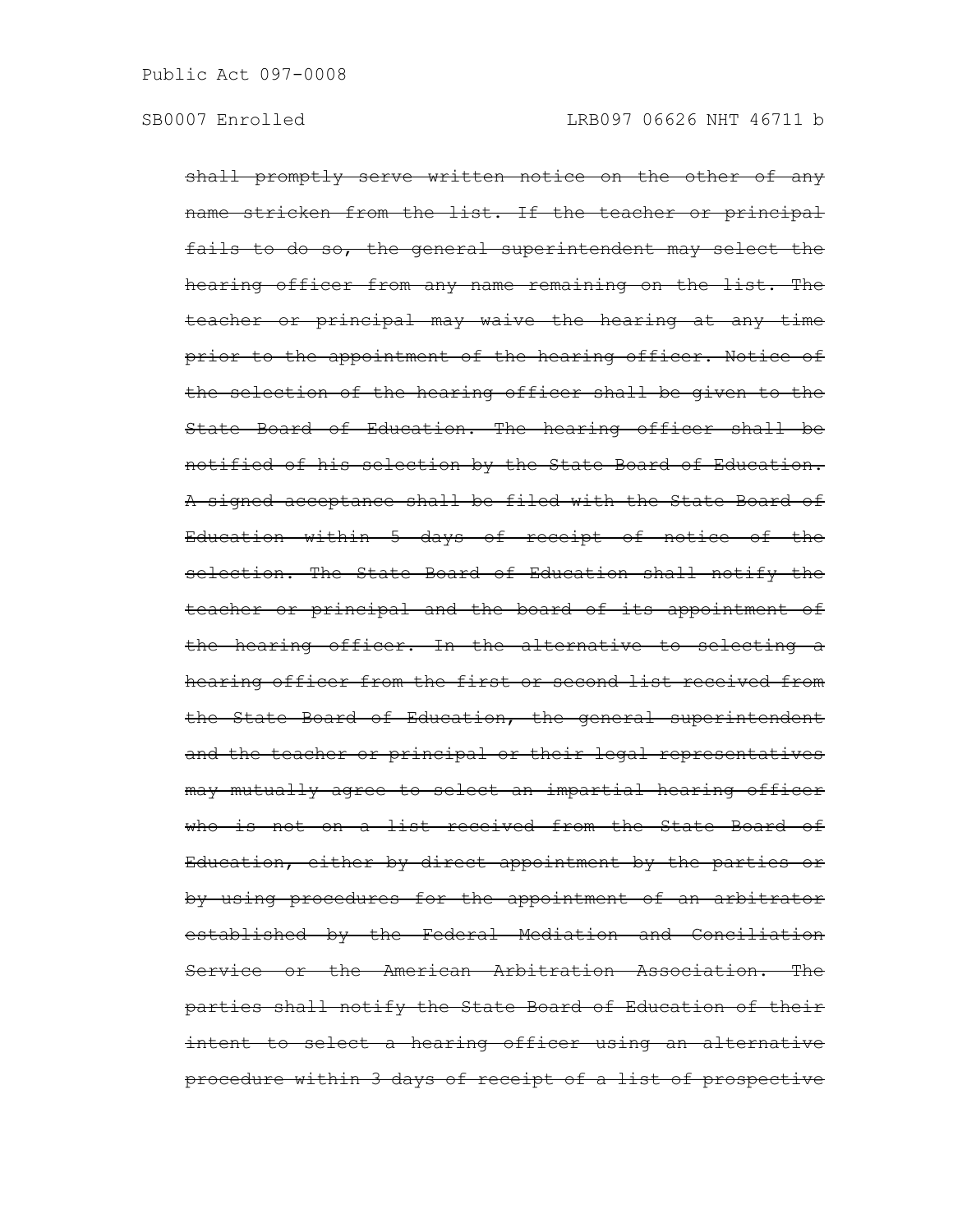hearing officers provided by the State Board of Education. Any person selected by the parties under this alternative procedure for the selection of a hearing officer shall have the same qualifications and authority as a hearing officer selected from a list provided by the State Board of Education. The teacher or principal may waive the hearing at any time prior to the appointment of the hearing officer. The State Board of Education shall promulgate uniform standards and rules of procedure for such hearings, including reasonable rules of discovery.

(4) If the notice of dismissal was sent to the teacher or principal before July 1, 2012, the fees and costs The per diem allowance for the hearing officer shall be paid by the State Board of Education. If the notice of dismissal was sent to the teacher or principal on or after July 1, 2012, the hearing officer's fees and costs must be paid as follows in this paragraph (4). The fees and permissible costs for the hearing officer shall be determined by the State Board of Education. If the hearing officer is mutually selected by the parties through alternate striking in accordance with paragraph (3) of this subsection (a), then the board and the teacher or their legal representative shall each pay 50% of the fees and costs and any supplemental allowance to which they agree. If the hearing officer is selected by The hearing officer shall hold a hearing and render findings of fact and a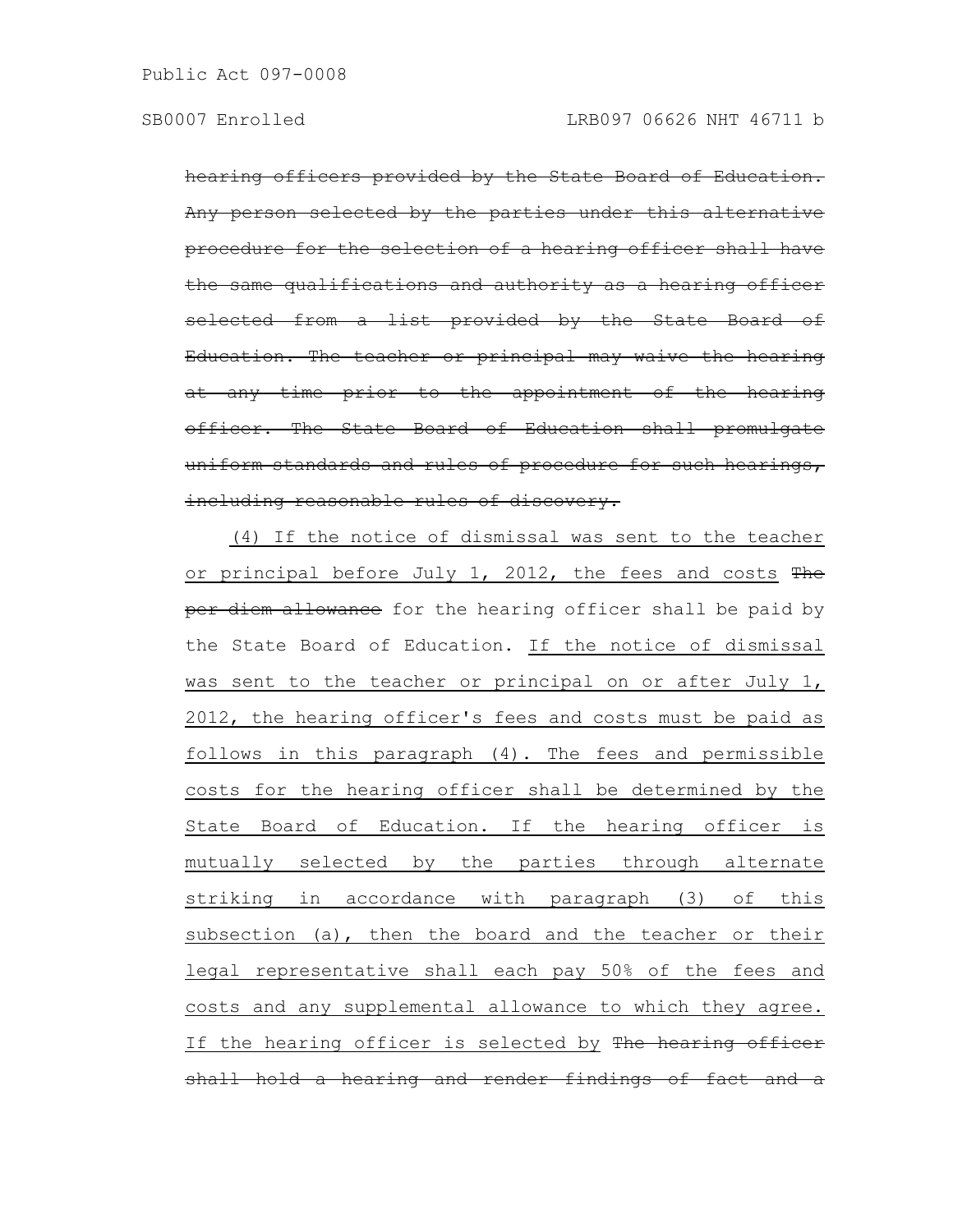recommendation to the general superintendent without the participation of the teacher or principal, then the board shall pay 100% of the hearing officer fees and costs. The hearing officer shall submit for payment a billing statement to the parties that itemizes the charges and expenses and divides them in accordance with this Section.

(5) The teacher or the principal charged is required to answer the charges and specifications and aver affirmative matters in his or her defense, and the time for doing so must be set by the hearing officer. The State Board of Education shall adopt rules so that each party has a fair opportunity to present its case and to ensure that the dismissal proceeding is concluded in an expeditious manner. The rules shall address, without limitation, the teacher or principal's answer and affirmative defenses to the charges and specifications; a requirement that each party make mandatory disclosures without request to the other party and then update the disclosure no later than 10 calendar days prior to the commencement of the hearing, including a list of the names and addresses of persons who may be called as witnesses at the hearing, a summary of the facts or opinions each witness will testify to, and all other documents and materials, including information maintained electronically, relevant to its own as well as the other party's case (the hearing officer may exclude witnesses and exhibits not identified and shared, except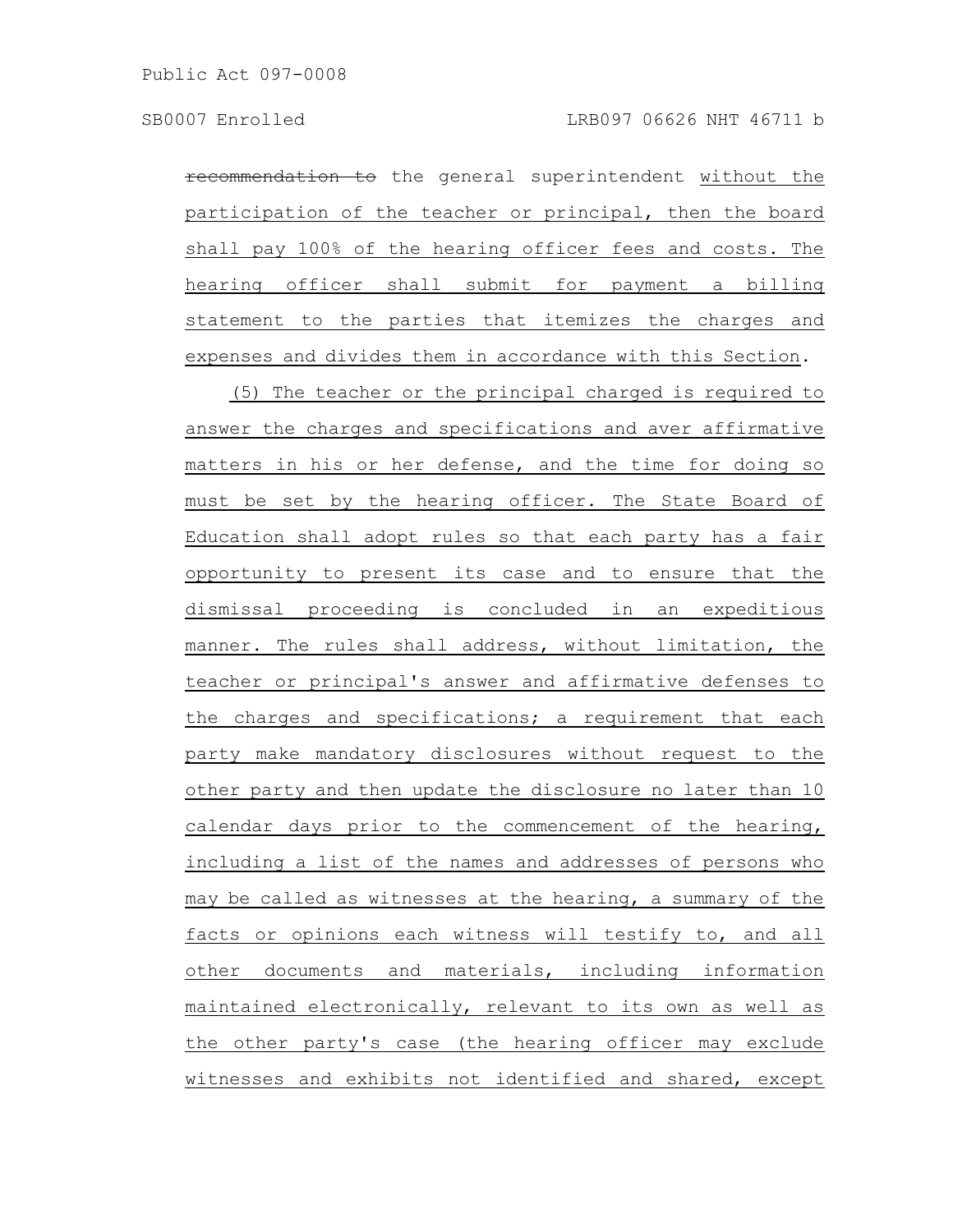those offered in rebuttal for which the party could not reasonably have anticipated prior to the hearing); pre-hearing discovery and preparation, including provision for written interrogatories and requests for production of documents, provided that discovery depositions are prohibited; the conduct of the hearing; the right of each party to be represented by counsel, the offer of evidence and witnesses and the cross-examination of witnesses; the authority of the hearing officer to issue subpoenas and subpoenas duces tecum, provided that the hearing officer may limit the number of witnesses to be subpoenaed in behalf of each party to no more than 7; the length of post-hearing briefs; and the form, length, and content of hearing officers' reports and recommendations to the general superintendent.

The hearing officer shall commence the hearing within 75 calendar days and conclude the hearing within 120 calendar days after being selected by the parties as the hearing officer, provided that these timelines may be modified upon the showing of good cause or mutual agreement of the parties. Good cause for the purposes of this paragraph (5) shall mean the illness or otherwise unavoidable emergency of the teacher, district representative, their legal representatives, the hearing officer, or an essential witness as indicated in each party's pre-hearing submission. In a dismissal hearing,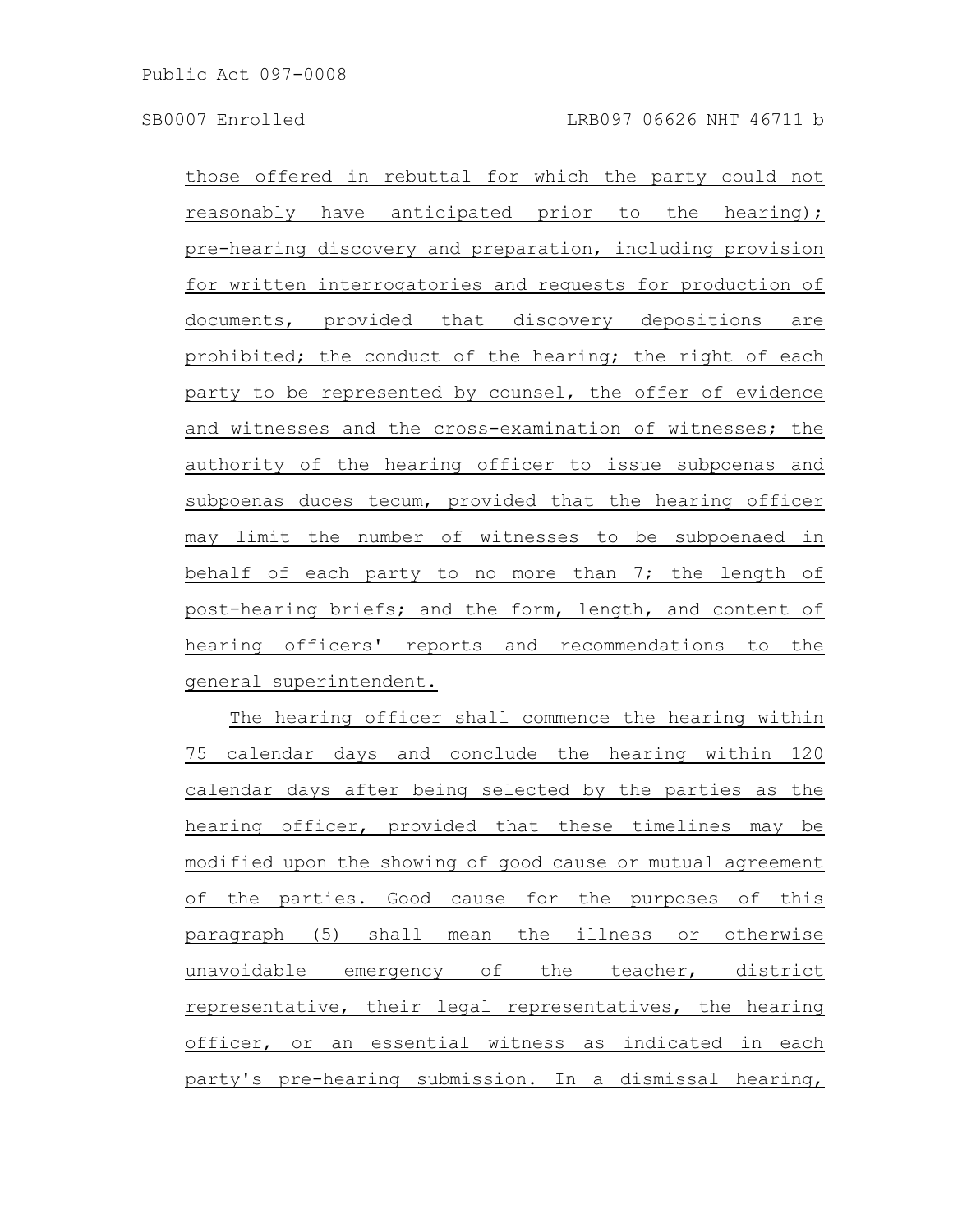the hearing officer shall consider and give weight to all of the teacher's evaluations written pursuant to Article 24A that are relevant to the issues in the hearing. The teacher or principal has the privilege of being present at the hearing with counsel and of cross-examining witnesses and may offer evidence and witnesses and present defenses to the charges. Each party shall have no more than 3 days to present its case, unless extended by the hearing officer to enable a party to present adequate evidence and testimony, including due to the other party's cross-examination of the party's witnesses, for good cause or by mutual agreement of the parties. The State Board of Education shall define in rules the meaning of "day" for such purposes. The hearing officer may issue subpoenas requiring the attendance of witnesses and, at the request of the teacher or principal against whom a charge or the general superintendent, shall issue such subpoenas, but the hearing officer may limit the number of witnesses to be subpoenaed in behalf of the teacher or principal or the general superintendent to not more than 10 each. All testimony at the hearing shall be taken under oath administered by the hearing officer. The hearing officer shall cause a record of the proceedings to be kept and shall employ a competent reporter to take stenographic or stenotype notes of all the testimony. The costs of the reporter's attendance and services at the hearing shall be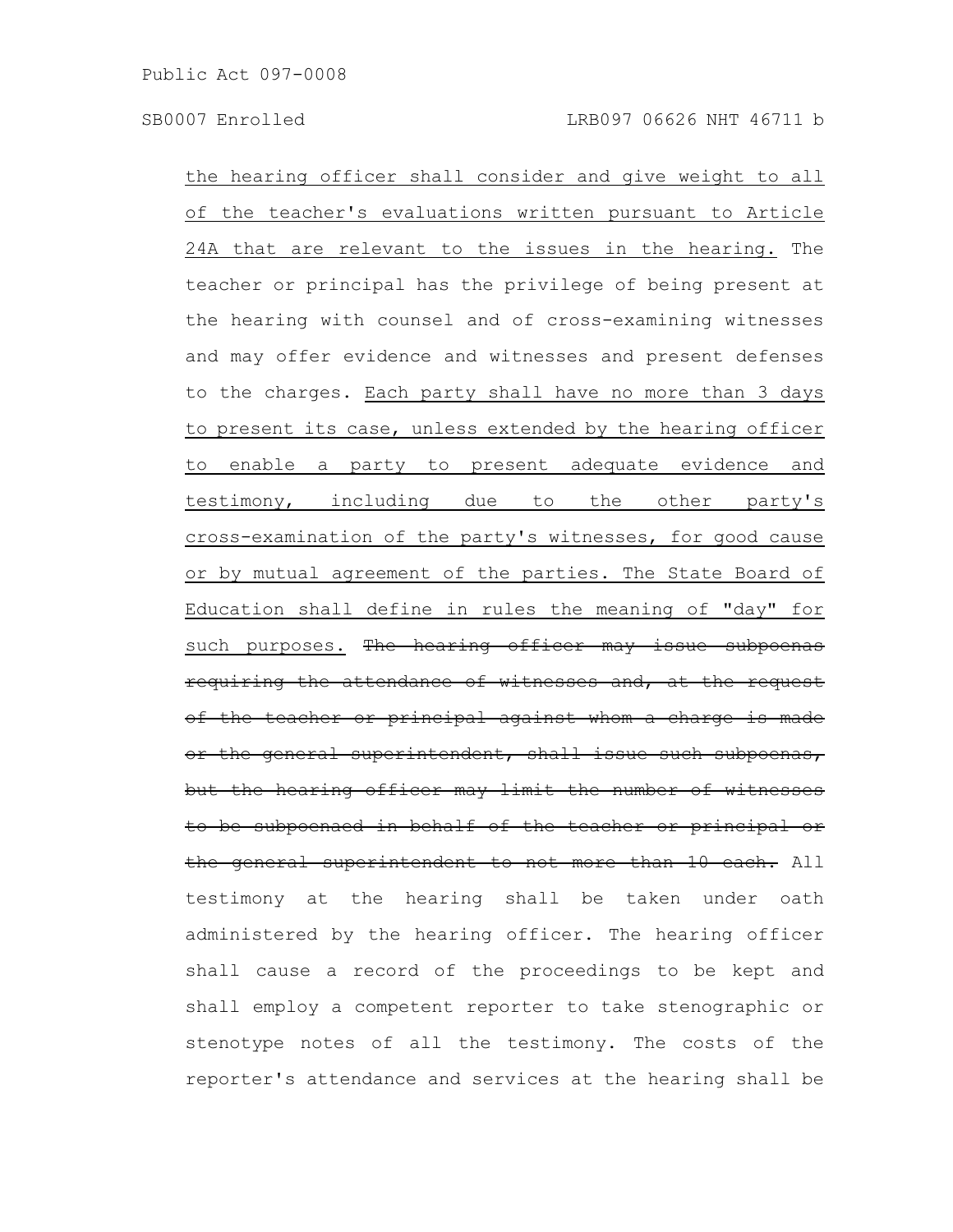paid by the party or parties who are paying the fees and costs of the hearing officer State Board of Education. Either party desiring a transcript of the hearing shall pay for the cost thereof. At the close of the hearing, the hearing officer shall direct the parties to submit post-hearing briefs no later than 21 calendar days after receipt of the transcript. Either or both parties may waive submission of briefs.

Pending the hearing of the charges, the person charged may be suspended in accordance with rules prescribed by the board but such person, if acquitted, shall not suffer any loss of salary by reason of the suspension.

Before service of notice of charges on account of causes that may be deemed to be remediable, the teacher or principal shall be given reasonable warning in writing, stating specifically the causes which, if not removed, may result in charges; however, no such written warning shall be required if the causes have been the subject of remediation plan pursuant to Article 24A or where the board of education and the exclusive representative of the district's teachers have entered into an agreement pursuant to Section 34-85c of this Code, pursuant to an alternative system of remediation. No written warning shall be required for conduct on the part of a teacher principal which is cruel, immoral, negligent, or criminal or which in any way causes psychological or physical harm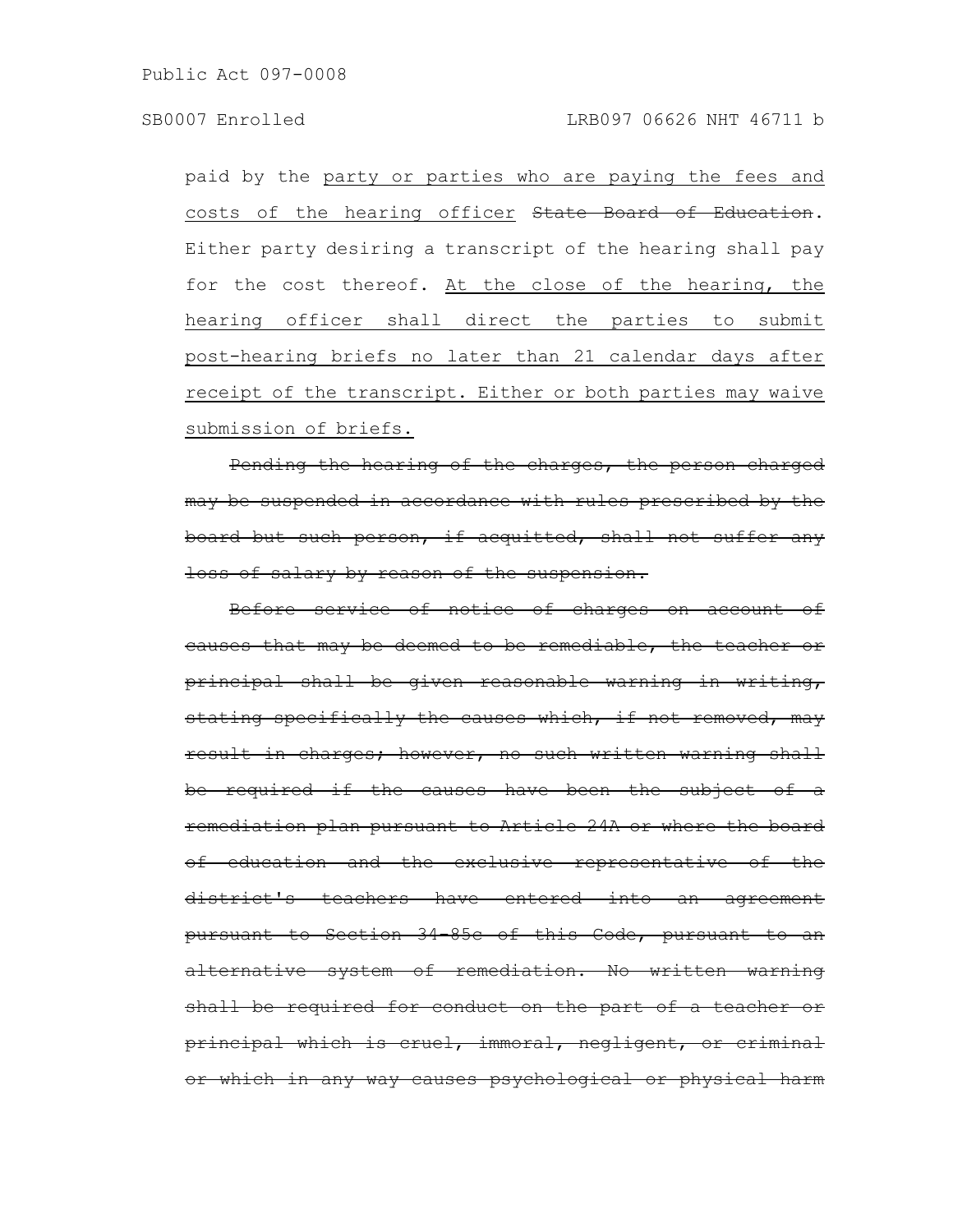injury to a student as that conduct is deemed rremediable. No written warning shall be required for. naterial breach of the uniform principal perfo as that conduct is deemed provided however, that not less than 30 days before the vote of the local school council to seek the dismissal principal for a material breach of a uniform principal performance contract, the local school council specify the nature of the alleged breach in writing and provide a copy of it to the principal.

The hearing officer shall consider and give of the teacher's evaluations written pursuant Article 24A.

(6) The hearing officer shall within 30 calendar 45 days from the conclusion of the hearing report to the general superintendent findings of fact and a recommendation as to whether or not the teacher or principal shall be dismissed and shall give a copy of the report to both the teacher or principal and the general superintendent. The State Board of Education shall provide by rule the form of the hearing officer's report and recommendation.

(7) The board, within 45 days of receipt of the hearing officer's findings of fact and recommendation, shall make a decision as to whether the teacher or principal shall be dismissed from its employ. The failure of the board to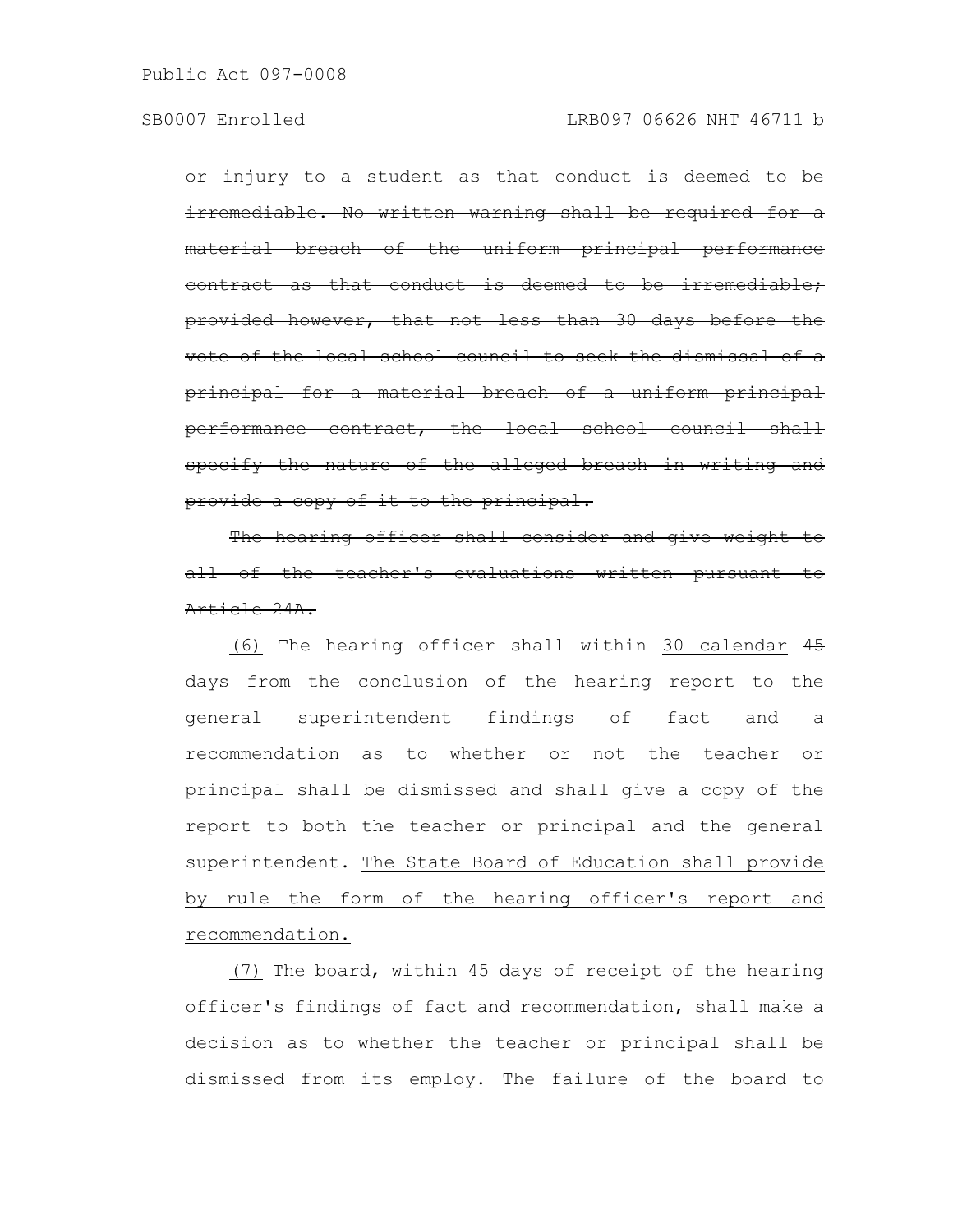strictly adhere to the timeliness contained herein shall not render it without jurisdiction to dismiss the teacher or principal. In the event that the board declines to dismiss the teacher or principal after review of a hearing officer's recommendation, the board shall set the amount of back pay and benefits to award the teacher or principal, which shall include offsets for interim earnings and failure to mitigate losses. The board shall establish procedures for the teacher's or principal's submission of evidence to it regarding lost earnings, lost benefits, mitigation, and offsets. If the hearing officer fails to render a decision within 45 days, the State Board of Education shall communicate with the hearing officer determine the date that the parties can reasonably expect receive the decision. The State Board of Education shall provide copies of all such communications to the parties. In the event the hearing officer fails without good cause to make a decision within the 45 day period, the name of such hearing officer shall be struck for a period not less than 24 months from the master list of hearing officers maintained by the State Board of Education. The board shall not lose jurisdiction to discharge the teacher or principal if the hearing officer fails to render a decision the time specified in this Section. If a hearing officer fails to render a decision within 3 months after hearing is declared closed, the State Board of Education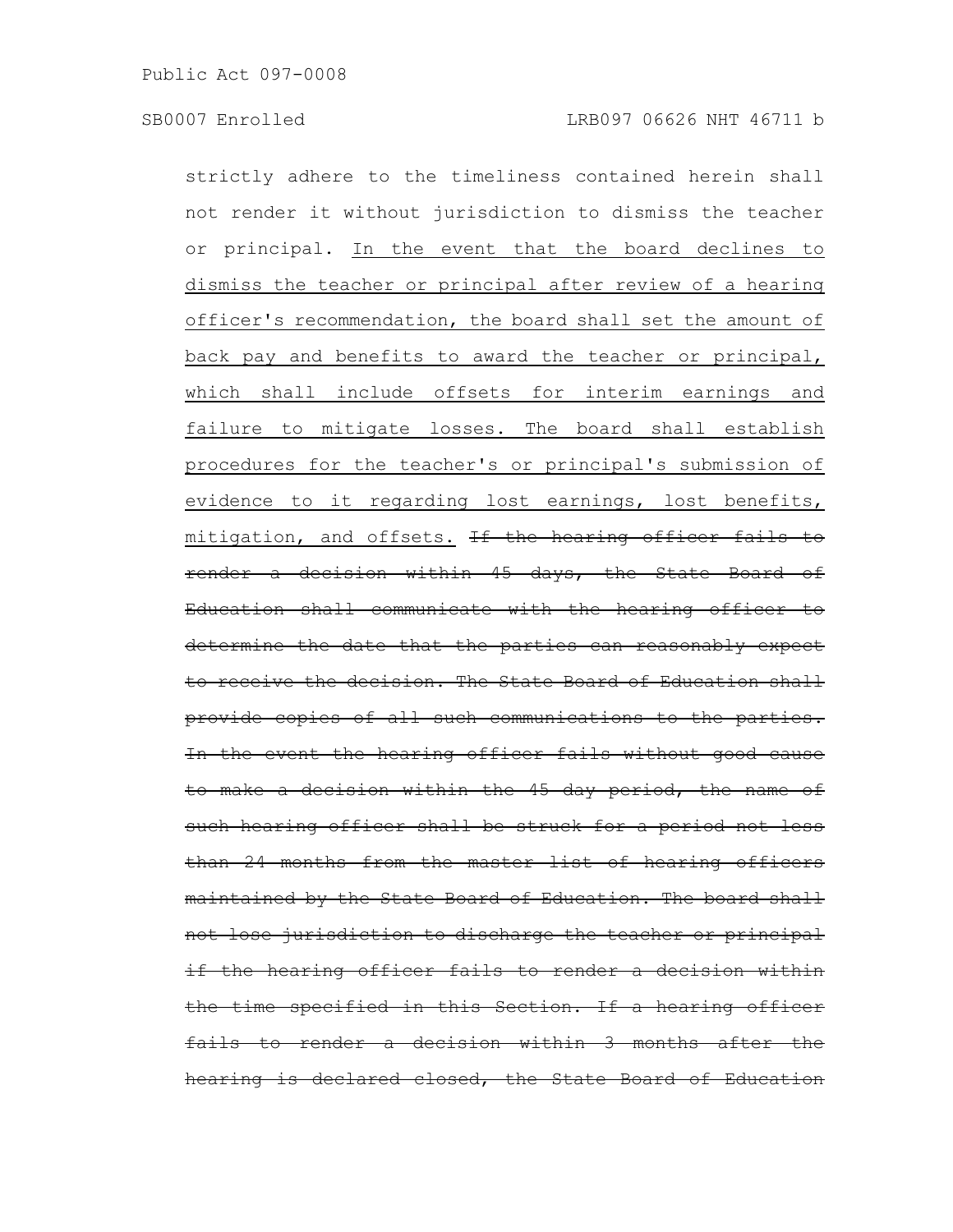shall provide the parties with a new list of prospective, impartial hearing officers, with the same qualifications provided herein, one of whom shall be selected, as provided In this Section, to rehear the charges heard by the hearing officer who failed to render a decision. The parties may also select a hearing officer pursuant to the alternative procedure, as provided in this Section, to rehear the charges heard by the hearing officer who failed to render a decision. A violation of the professional standards set forth in "The Code of Professional Responsibility for Arbitrators of Labor-Management Disputes", of the National Academy of Arbitrators, the American Arbitration Association, and the Federal Mediation and Conciliation Service, or the failure of a hearing officer to render a decision within 3 months after the hearing is declared closed shall be grounds for removal of the hearing officer from the master list of hearing officers maintained by the State Board of Education. The decision of the board is final unless reviewed in accordance with paragraph (8) of this subsection (a) as provided in Section 34-85b of this Act.

(8) The teacher may seek judicial review of the board's decision in accordance with the Administrative Review Law, which is specifically incorporated in this Section, except that the review must be initiated in the Illinois Appellate Court for the First District. In the event judicial review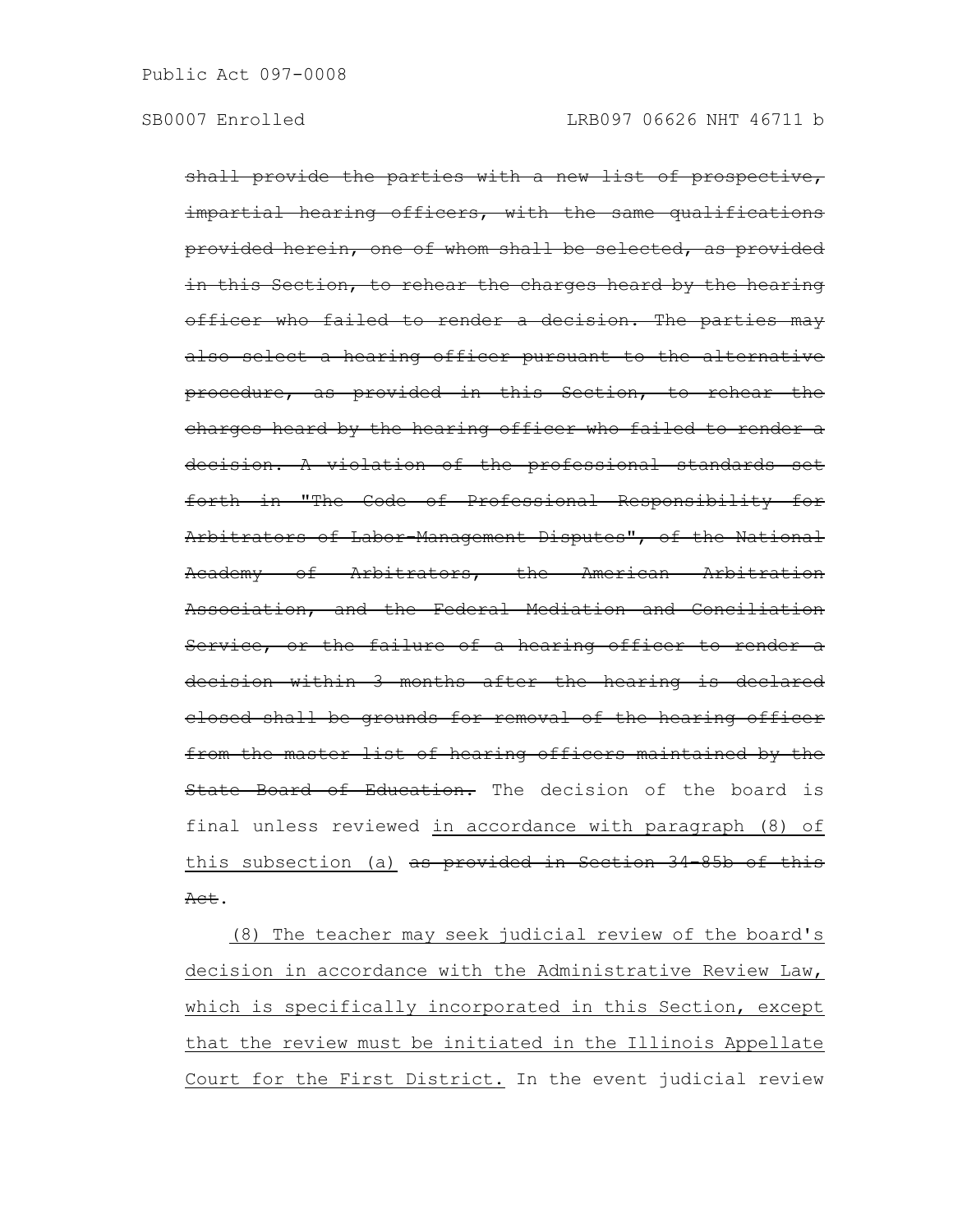is instituted, any costs of preparing and filing the record of proceedings shall be paid by the party instituting the review. In the event the appellate court reverses a board decision to dismiss a teacher or principal and directs the board to pay the teacher or the principal back pay and benefits, the appellate court shall remand the matter to the board to issue an administrative decision as to the amount of back pay and benefits, which shall include a calculation of the lost earnings, lost benefits, mitigation, and offsets based on evidence submitted to the board in accordance with procedures established by the board. If a decision of the board is adjudicated upon or appeal in favor of the teacher or principal the trial court shall order reinstatement ermine the amount for which the board: including but not limited to loss of income and incurred therein.

(b) Nothing in this Section affects the validity of removal for cause hearings commenced prior to the effective date of this amendatory Act of the 97th General Assembly 1978.

The changes made by this amendatory Act of the 97th General Assembly shall apply to dismissals instituted on or after September 1, 2011 or the effective date of this amendatory Act of the 97th General Assembly, whichever is later. Any dismissal instituted prior to the effective date of these changes must be carried out in accordance with the requirements of this Section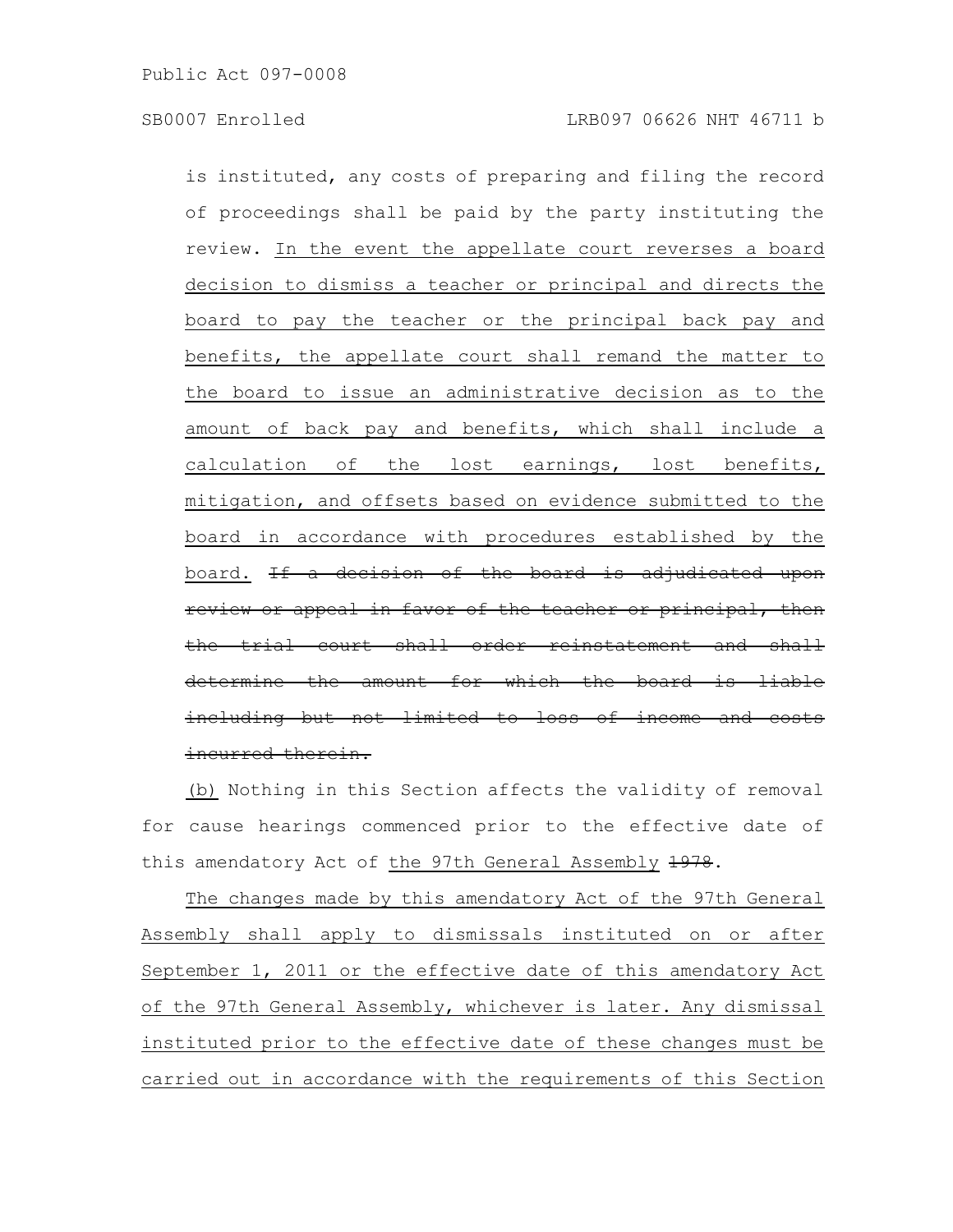prior to amendment by this amendatory Act of 97th General Assembly.

(Source: P.A. 95-510, eff. 8-28-07.)

(105 ILCS 5/34-85c)

Sec. 34-85c. Alternative procedures for teacher evaluation, remediation, and removal for cause after remediation.

(a) Notwithstanding any law to the contrary, the board and the exclusive representative of the district's teachers are hereby authorized to enter into an agreement to establish alternative procedures for teacher evaluation, remediation, and removal for cause after remediation, including an alternative system for peer evaluation and recommendations; provided, however, that no later than September 1, 2012: (i) any alternative procedures must include provisions whereby student performance data is a significant factor in teacher evaluation and (ii) teachers are rated as "excellent", "proficient", "needs improvement" or "unsatisfactory". Pursuant exclusively to that agreement, teachers assigned to schools identified in that agreement shall be subject to an alternative performance evaluation plan and remediation procedures in lieu of the plan and procedures set forth in Article 24A of this Code and alternative removal for cause standards and procedures in lieu of the removal standards and procedures set forth in Section Sections 34-85 and 34 85b of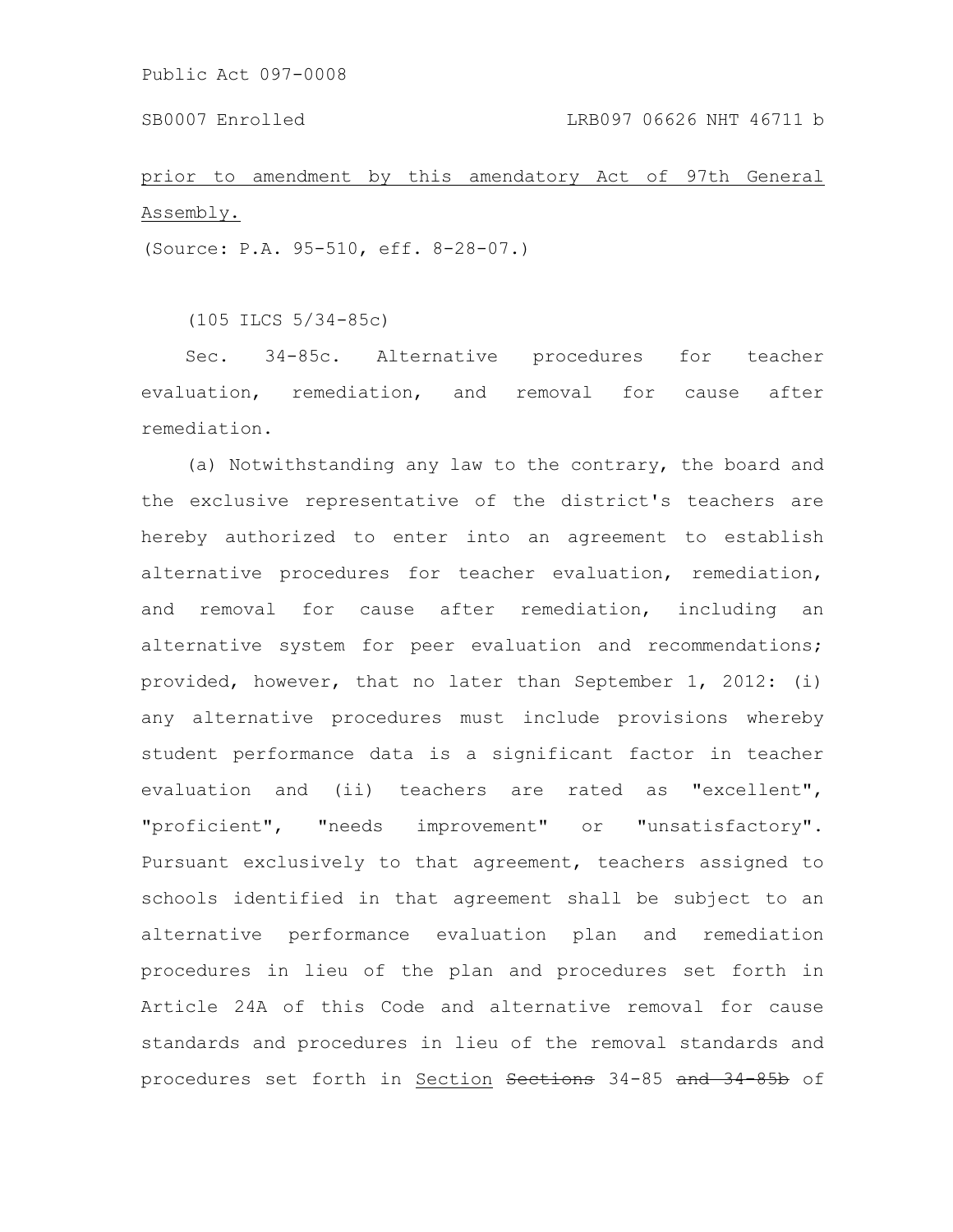# SB0007 Enrolled LRB097 06626 NHT 46711 b

this Code. To the extent that the agreement provides a teacher with an opportunity for a hearing on removal for cause before an independent hearing officer in accordance with Section Sections 34-85 and 34-85b or otherwise, the hearing officer shall be governed by the alternative performance evaluation plan, remediation procedures, and removal standards and procedures set forth in the agreement in making findings of fact and a recommendation.

(b) The board and the exclusive representative of the district's teachers shall submit a certified copy of an agreement as provided under subsection (a) of this Section to the State Board of Education.

(Source: P.A. 95-510, eff. 8-28-07; 96-861, eff. 1-15-10.)

Section 10. The Illinois Educational Labor Relations Act is amended by changing Sections 4.5, 12, and 13 as follows:

(115 ILCS 5/4.5)

Sec. 4.5. Subjects of collective bargaining.

(a) Notwithstanding the existence of any other provision in this Act or other law, collective bargaining between an educational employer whose territorial boundaries are coterminous with those of a city having a population in excess of 500,000 and an exclusive representative of its employees may include any of the following subjects:

(1) (Blank).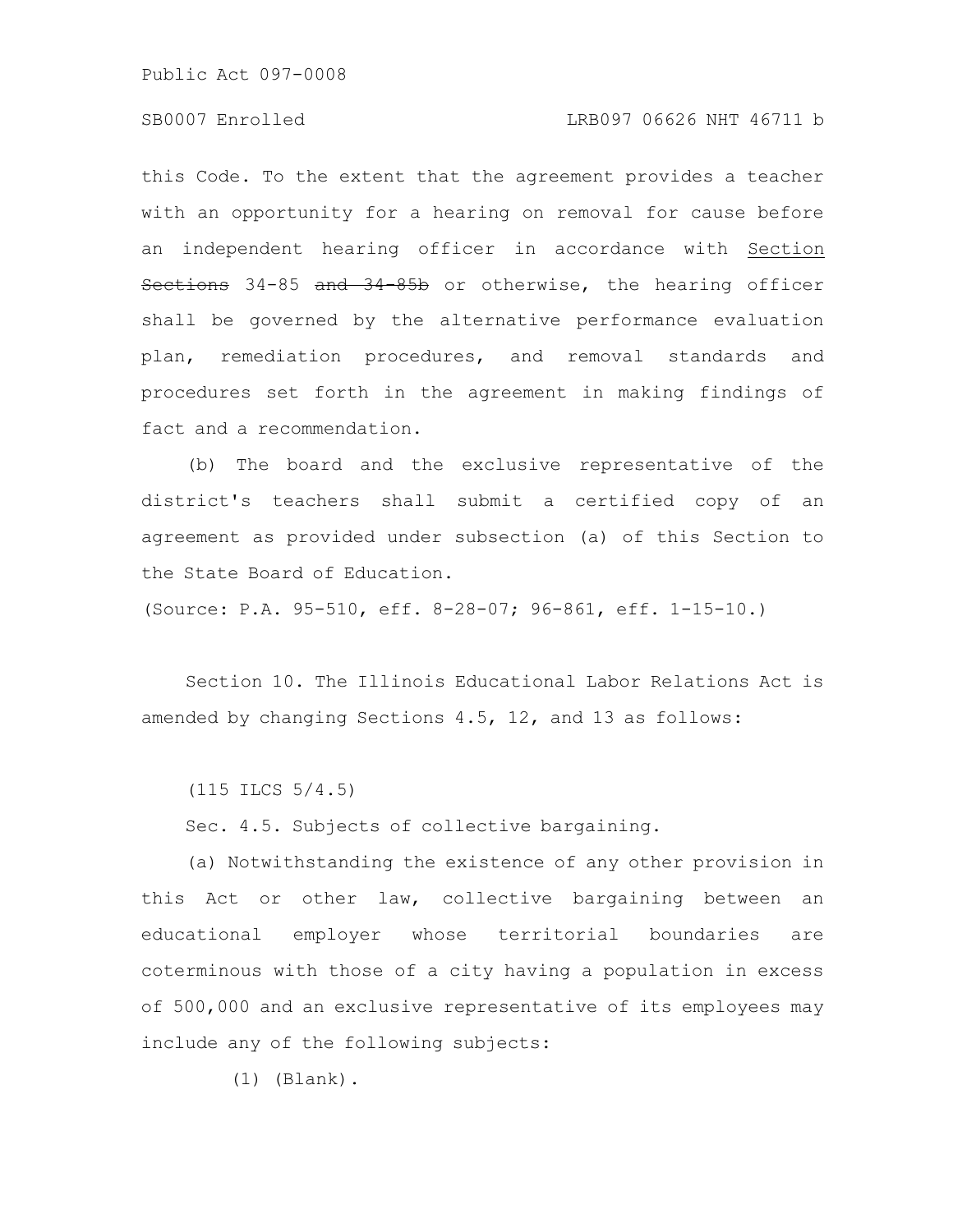(2) Decisions to contract with a third party for one or more services otherwise performed by employees in a bargaining unit and the procedures for obtaining such contract or the identity of the third party.

(3) Decisions to layoff or reduce in force employees.

(4) Decisions to determine class size, class staffing and assignment, class schedules, academic calendar, length of the work and school day, length of the work and school year, hours and places of instruction, or pupil assessment policies.

(5) Decisions concerning use and staffing of experimental or pilot programs and decisions concerning use of technology to deliver educational programs and services and staffing to provide the technology.

(b) The subject or matters described in subsection (a) are permissive subjects of bargaining between an educational employer and an exclusive representative of its employees and, for the purpose of this Act, are within the sole discretion of the educational employer to decide to bargain, provided that the educational employer is required to bargain over the impact of a decision concerning such subject or matter on the bargaining unit upon request by the exclusive representative. During this bargaining, the educational employer shall not be precluded from implementing its decision. If, after a reasonable period of bargaining, a dispute or impasse exists between the educational employer and the exclusive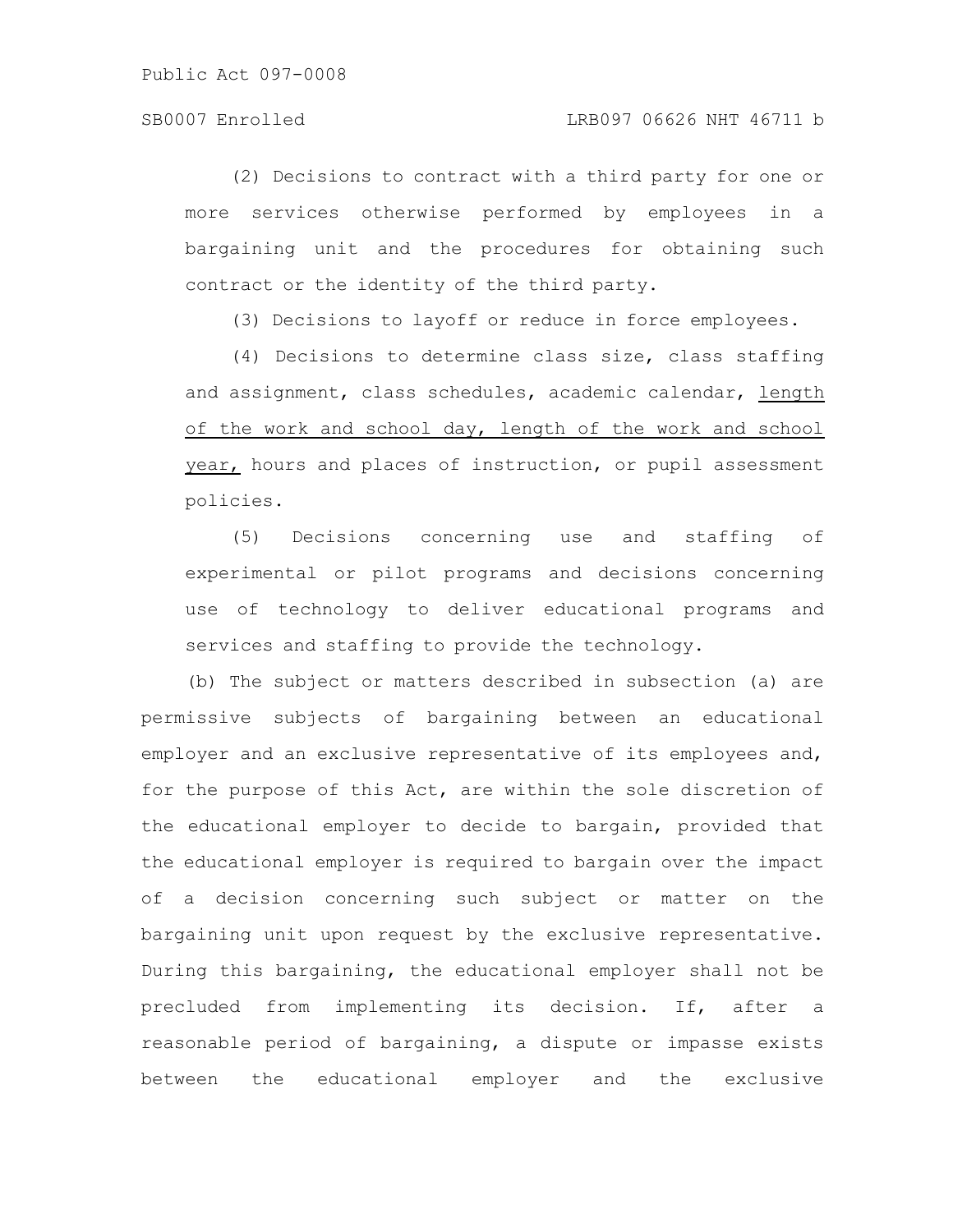representative, the dispute or impasse shall be resolved exclusively as set forth in subsection (b) of Section 12 of this Act in lieu of a strike under Section 13 of this Act.

(c) A provision in a collective bargaining agreement that was rendered null and void because it involved a prohibited subject of collective bargaining under this subsection (c) as this subsection (c) existed before the effective date of this amendatory Act of the 93rd General Assembly remains null and void and shall not otherwise be reinstated in any successor agreement unless the educational employer and exclusive representative otherwise agree to include an agreement reached on a subject or matter described in subsection (a) of this Section as subsection (a) existed before this amendatory Act of the 93rd General Assembly.

(Source: P.A. 93-3, eff. 4-16-03.)

(115 ILCS 5/12) (from Ch. 48, par. 1712)

Sec. 12. Impasse procedures.

(a) This subsection (a) applies only to collective bargaining between an educational employer that is not a public school district organized under Article 34 of the School Code and an exclusive representative of its employees.

If the parties engaged in collective bargaining have not reached an agreement by 90 days before the scheduled start of the forthcoming school year, the parties shall notify the Illinois Educational Labor Relations Board concerning the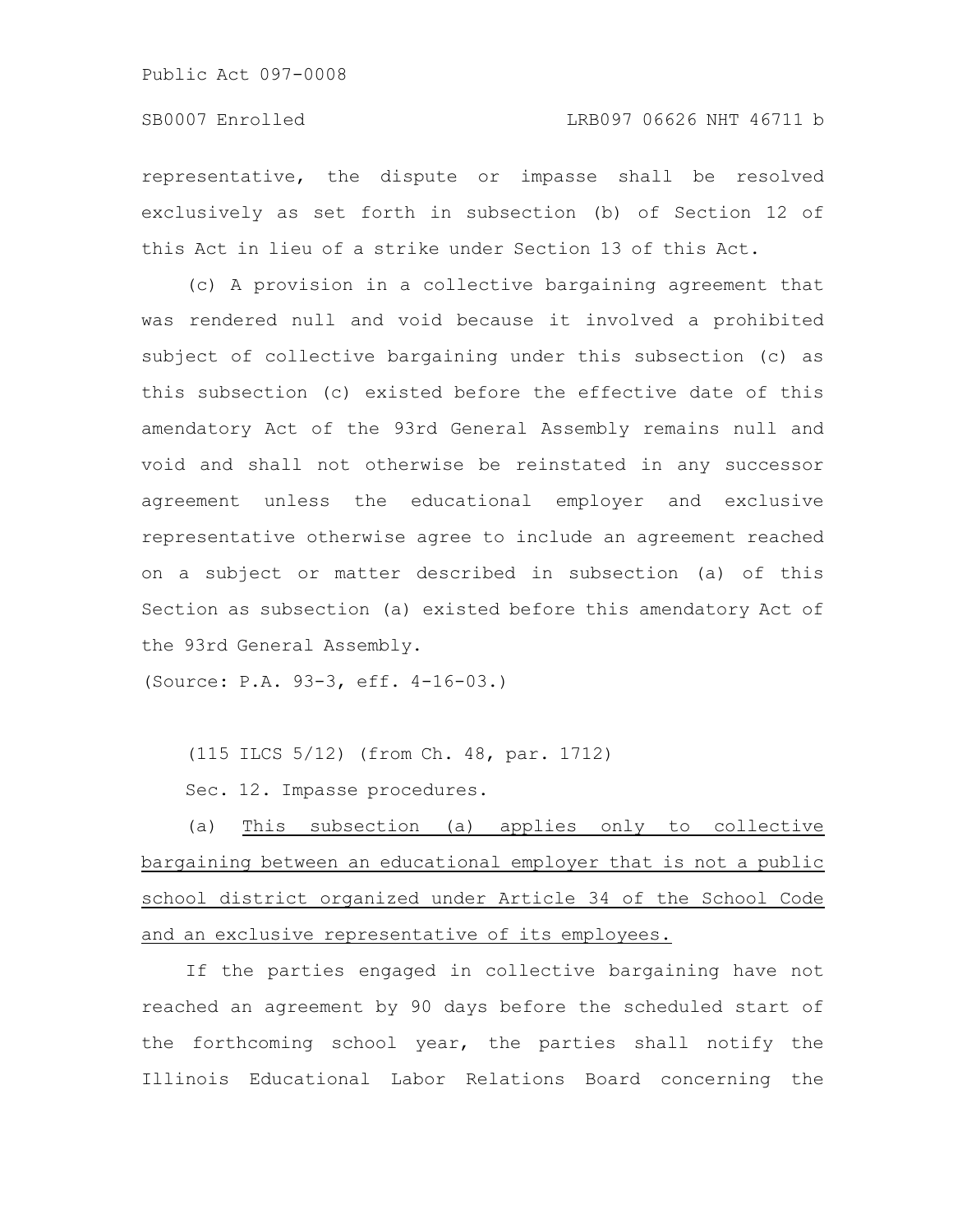status of negotiations. This notice shall include a statement on whether mediation has been used.

Upon demand of either party, collective bargaining between the employer and an exclusive bargaining representative must begin within 60 days of the date of certification of the representative by the Board, or in the case of an existing exclusive bargaining representative, within 60 days of the receipt by a party of a demand to bargain issued by the other party. Once commenced, collective bargaining must continue for at least a 60 day period, unless a contract is entered into.

Except as otherwise provided in subsection (b) of this Section, if after a reasonable period of negotiation and within 90 45 days of the scheduled start of the forth-coming school year, the parties engaged in collective bargaining have reached an impasse, either party may petition the Board to initiate mediation. Alternatively, the Board on its own motion may initiate mediation during this period. However, mediation shall be initiated by the Board at any time when jointly requested by the parties and the services of the mediators shall continuously be made available to the employer and to the exclusive bargaining representative for purposes of arbitration of grievances and mediation or arbitration of contract disputes. If requested by the parties, the mediator may perform fact-finding and in so doing conduct hearings and make written findings and recommendations for resolution of the dispute. Such mediation shall be provided by the Board and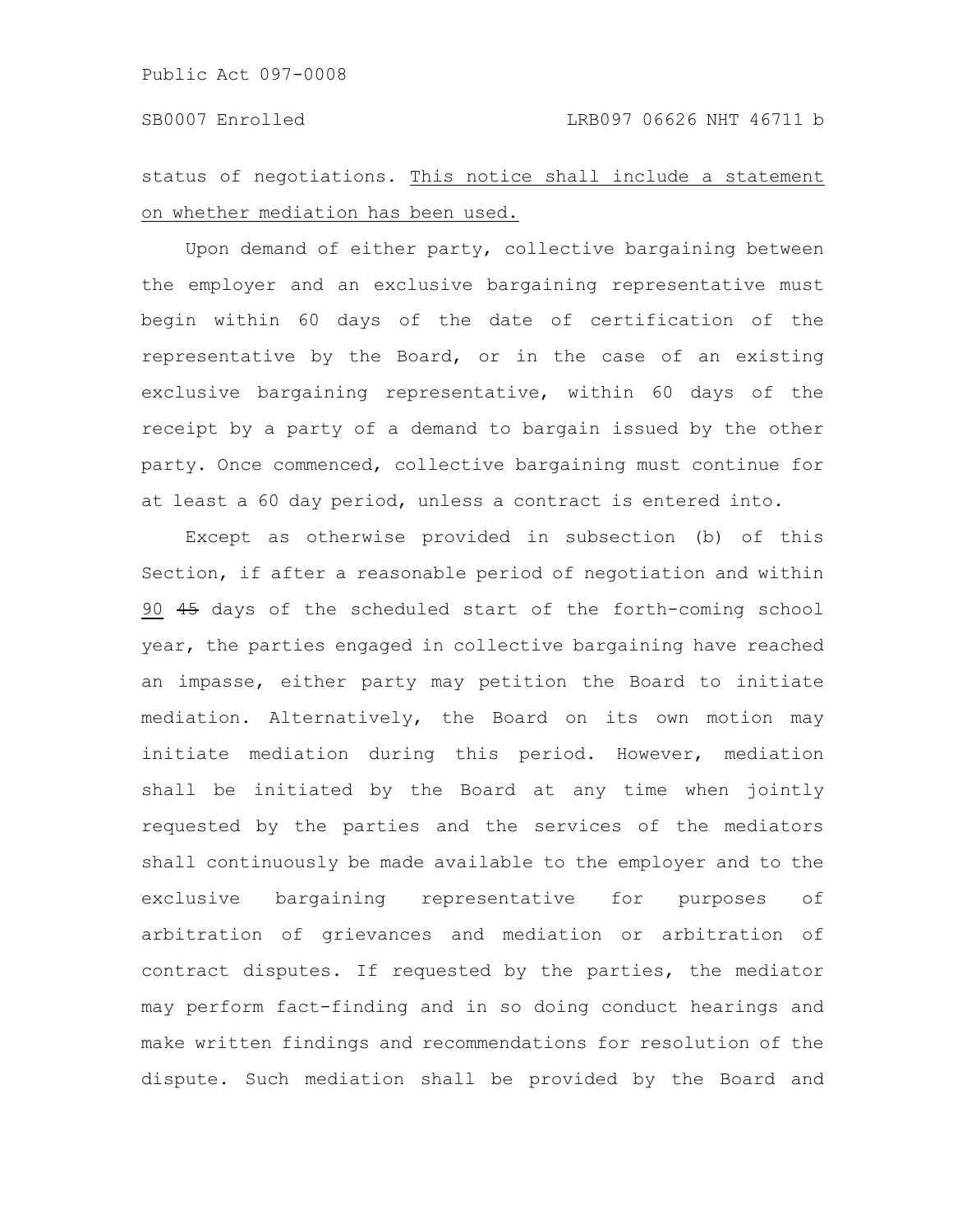shall be held before qualified impartial individuals. Nothing prohibits the use of other individuals or organizations such as the Federal Mediation and Conciliation Service or the American Arbitration Association selected by both the exclusive bargaining representative and the employer.

If the parties engaged in collective bargaining fail to reach an agreement within 45 15 days of the scheduled start of the forthcoming school year and have not requested mediation, the Illinois Educational Labor Relations Board shall invoke mediation.

Whenever mediation is initiated or invoked under this subsection (a), the parties may stipulate to defer selection of a mediator in accordance with rules adopted by the Board.

(a-5) This subsection (a-5) applies only to collective bargaining between a public school district or a combination of public school districts, including, but not limited to, joint cooperatives, that is not organized under Article 34 of the School Code and an exclusive representative of its employees.

(1) Any time after 15 days of mediation, either party may declare an impasse. The mediator may declare an impasse at any time during the mediation process. Notification of an impasse must be filed in writing with the Board, and copies of the notification must be submitted to the parties on the same day the notification is filed with the Board.

(2) Within 7 days after the declaration of impasse, each party shall submit to the mediator and the other party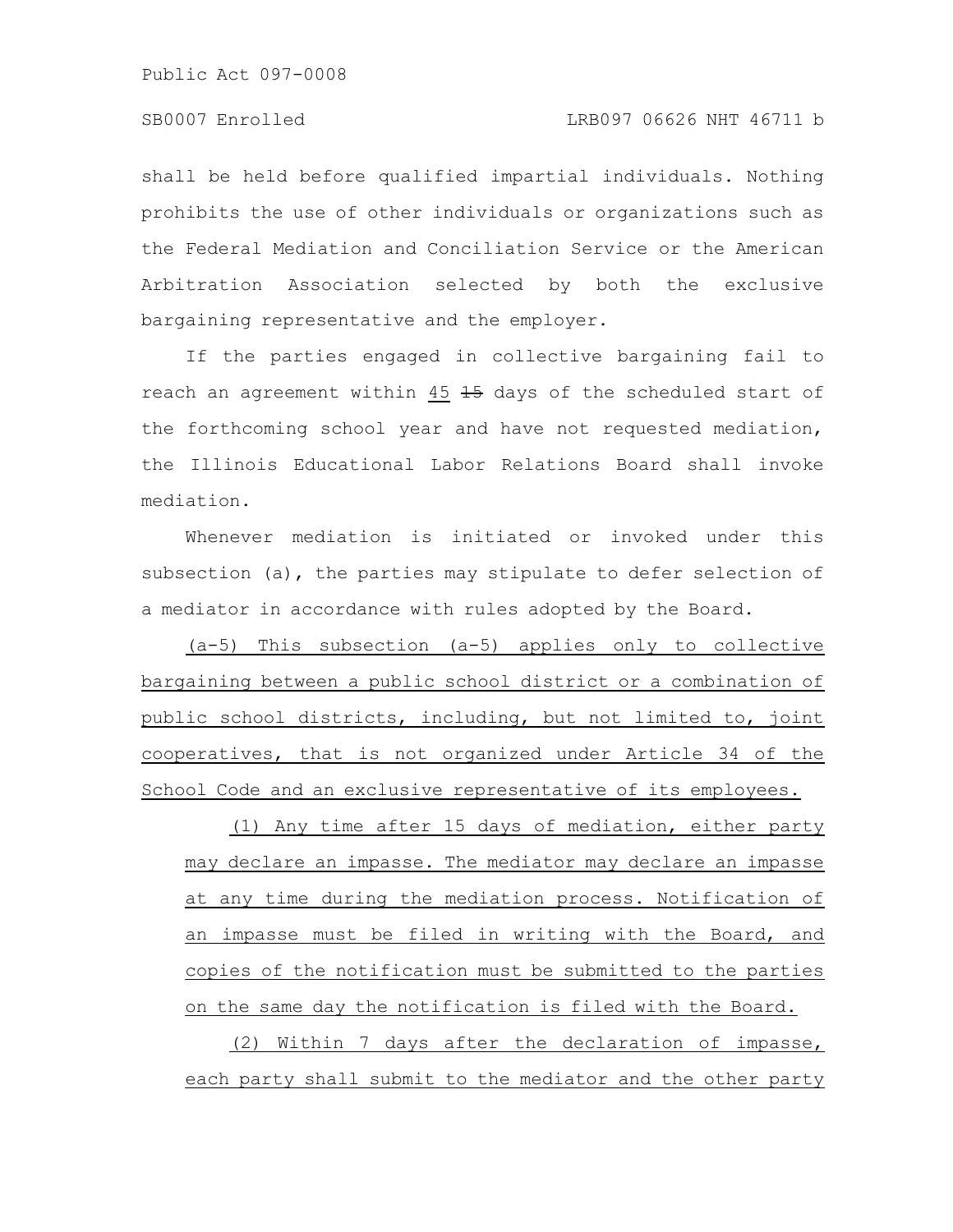in writing the final offer of the party, including a cost summary of the offer. Seven days after receipt of the parties' final offers, the mediator shall make public the final offers and each party's cost summary dealing with those issues on which the parties have failed to reach agreement. The mediator shall make the final offers public by filing them with the Board, which shall immediately post the offers on its Internet website. On the same day of publication by the mediator, at a minimum, the school district shall distribute notice of the availability of the offers on the Board's Internet website to all news media that have filed an annual request for notices from the school district pursuant to Section 2.02 of the Open Meetings Act.

(a-10) This subsection (a-10) applies only to collective bargaining between a public school district organized under Article 34 of the School Code and an exclusive representative of its employees.

(1) For collective bargaining agreements between an educational employer whose territorial boundaries are coterminous with those of a city having a population in excess of 500,000 and an exclusive representative of its employees, if the parties fail to reach an agreement after a reasonable period of mediation, the dispute shall be submitted to fact-finding in accordance with this subsection (a-10). Either the educational employer or the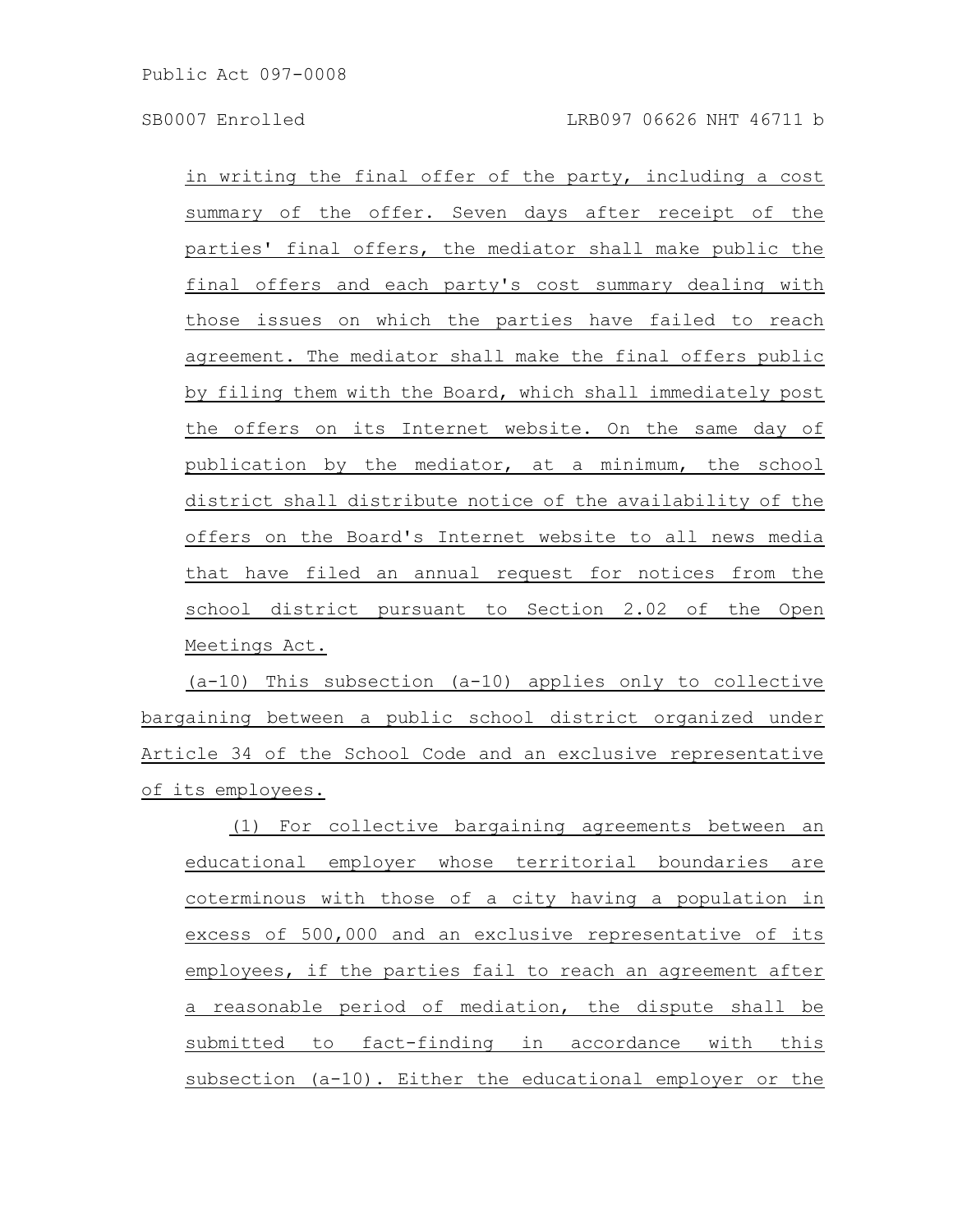exclusive representative may initiate fact-finding by submitting a written demand to the other party with a copy of the demand submitted simultaneously to the Board.

(2) Within 3 days following a party's demand for fact-finding, each party shall appoint one member of the fact-finding panel, unless the parties agree to proceed without a tri-partite panel. Following these appointments, if any, the parties shall select a qualified impartial individual to serve as the fact-finder and chairperson of the fact-finding panel, if applicable. An individual shall be considered qualified to serve as the fact-finder and chairperson of the fact-finding panel, if applicable, if he or she was not the same individual who was appointed as the mediator and if he or she satisfies the following requirements: membership in good standing with the National Academy of Arbitrators, Federal Mediation and Conciliation Service, or American Arbitration Association for a minimum of 10 years; membership on the mediation roster for the Illinois Labor Relations Board or Illinois Educational Labor Relations Board; issuance of at least 5 interest arbitration awards arising under the Illinois Public Labor Relations Act; and participation in impasse resolution processes arising under private or public sector collective bargaining statutes in other states. If the parties are unable to agree on a fact-finder, the parties shall request a panel of fact-finders who satisfy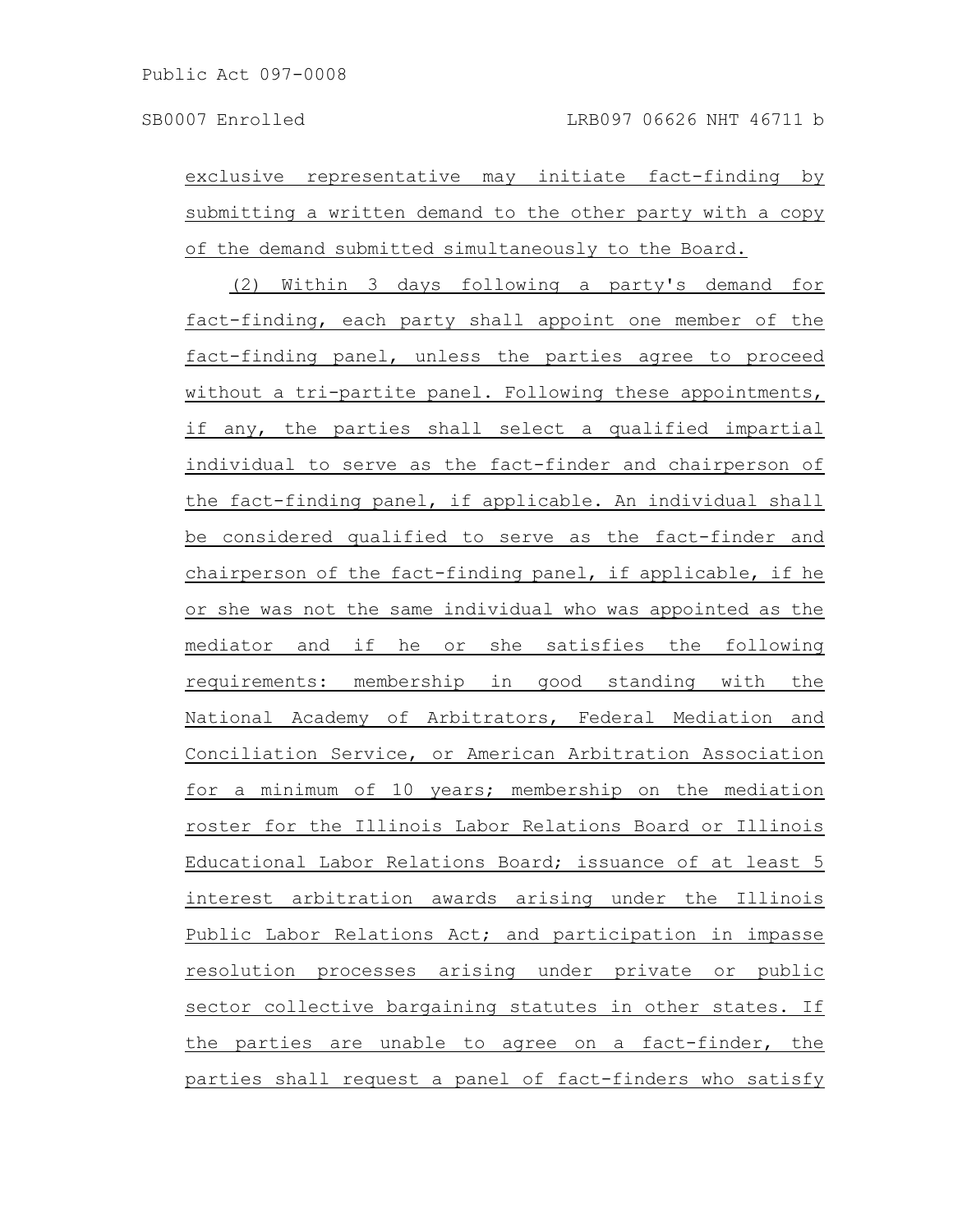the requirements set forth in this paragraph (2) from either the Federal Mediation and Conciliation Service or the American Arbitration Association and shall select a fact-finder from such panel in accordance with the procedures established by the organization providing the panel.

(3) The fact-finder shall have the following duties and powers:

(A) to require the parties to submit a statement of disputed issues and their positions regarding each issue either jointly or separately;

(B) to identify disputed issues that are economic in nature;

(C) to meet with the parties either separately or in executive sessions;

(D) to conduct hearings and regulate the time, place, course, and manner of the hearings;

(E) to request the Board to issue subpoenas requiring the attendance and testimony of witnesses or the production of evidence;

(F) to administer oaths and affirmations;

(G) to examine witnesses and documents;

(H) to create a full and complete written record of the hearings;

(I) to attempt mediation or remand a disputed issue to the parties for further collective bargaining;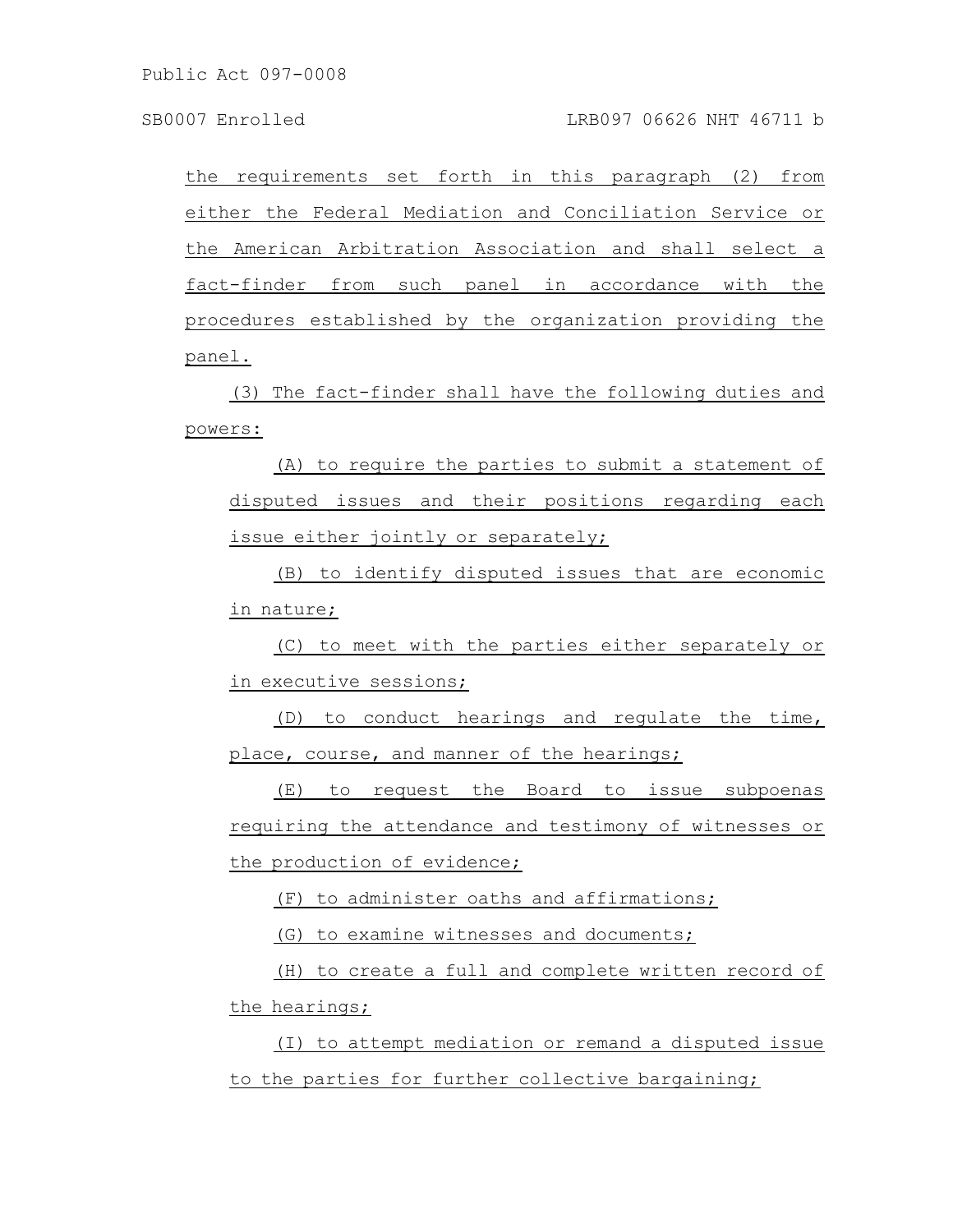(J) to require the parties to submit final offers for each disputed issue either individually or as a package or as a combination of both; and

(K) to employ any other measures deemed appropriate to resolve the impasse.

(4) If the dispute is not settled within 75 days after the appointment of the fact-finding panel, the fact-finding panel shall issue a private report to the parties that contains advisory findings of fact and recommended terms of settlement for all disputed issues and that sets forth a rationale for each recommendation. The fact-finding panel, acting by a majority of its members, shall base its findings and recommendations upon the following criteria as applicable:

(A) the lawful authority of the employer;

(B) the federal and State statutes or local ordinances and resolutions applicable to the employer;

(C) prior collective bargaining agreements and the bargaining history between the parties;

(D) stipulations of the parties;

(E) the interests and welfare of the public and the students and families served by the employer;

(F) the employer's financial ability to fund the proposals based on existing available resources, provided that such ability is not predicated on an assumption that lines of credit or reserve funds are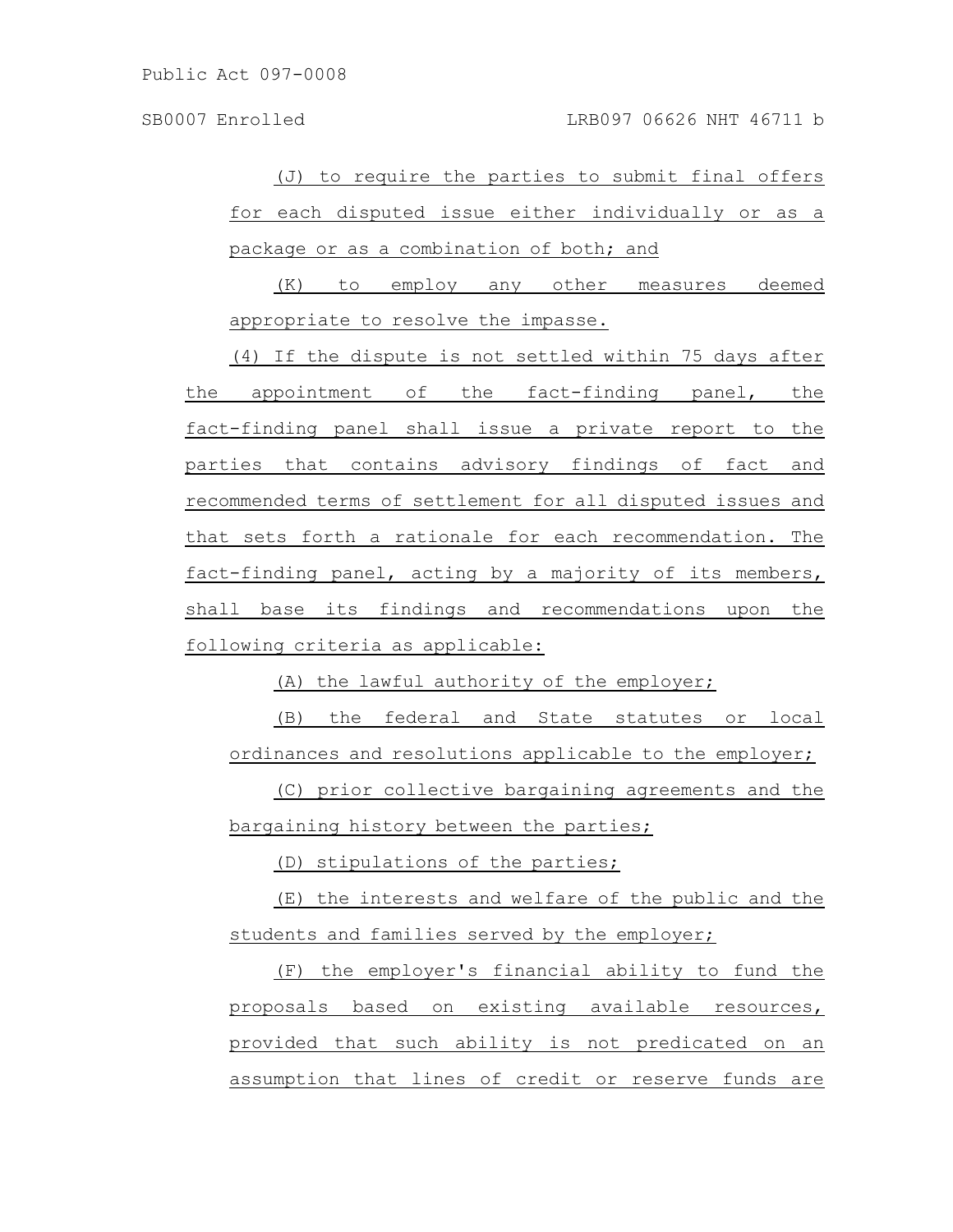available or that the employer may or will receive or develop new sources of revenue or increase existing sources of revenue;

(G) the impact of any economic adjustments on the employer's ability to pursue its educational mission;

(H) the present and future general economic conditions in the locality and State;

(I) a comparison of the wages, hours, and conditions of employment of the employees involved in the dispute with the wages, hours, and conditions of employment of employees performing similar services in public education in the 10 largest U.S. cities;

(J) the average consumer prices in urban areas for goods and services, which is commonly known as the cost of living;

(K) the overall compensation presently received by the employees involved in the dispute, including direct wage compensation; vacations, holidays, and other excused time; insurance and pensions; medical and hospitalization benefits; the continuity and stability of employment and all other benefits received; and how each party's proposed compensation structure supports the educational goals of the district;

(L) changes in any of the circumstances listed in items (A) through (K) of this paragraph (4) during the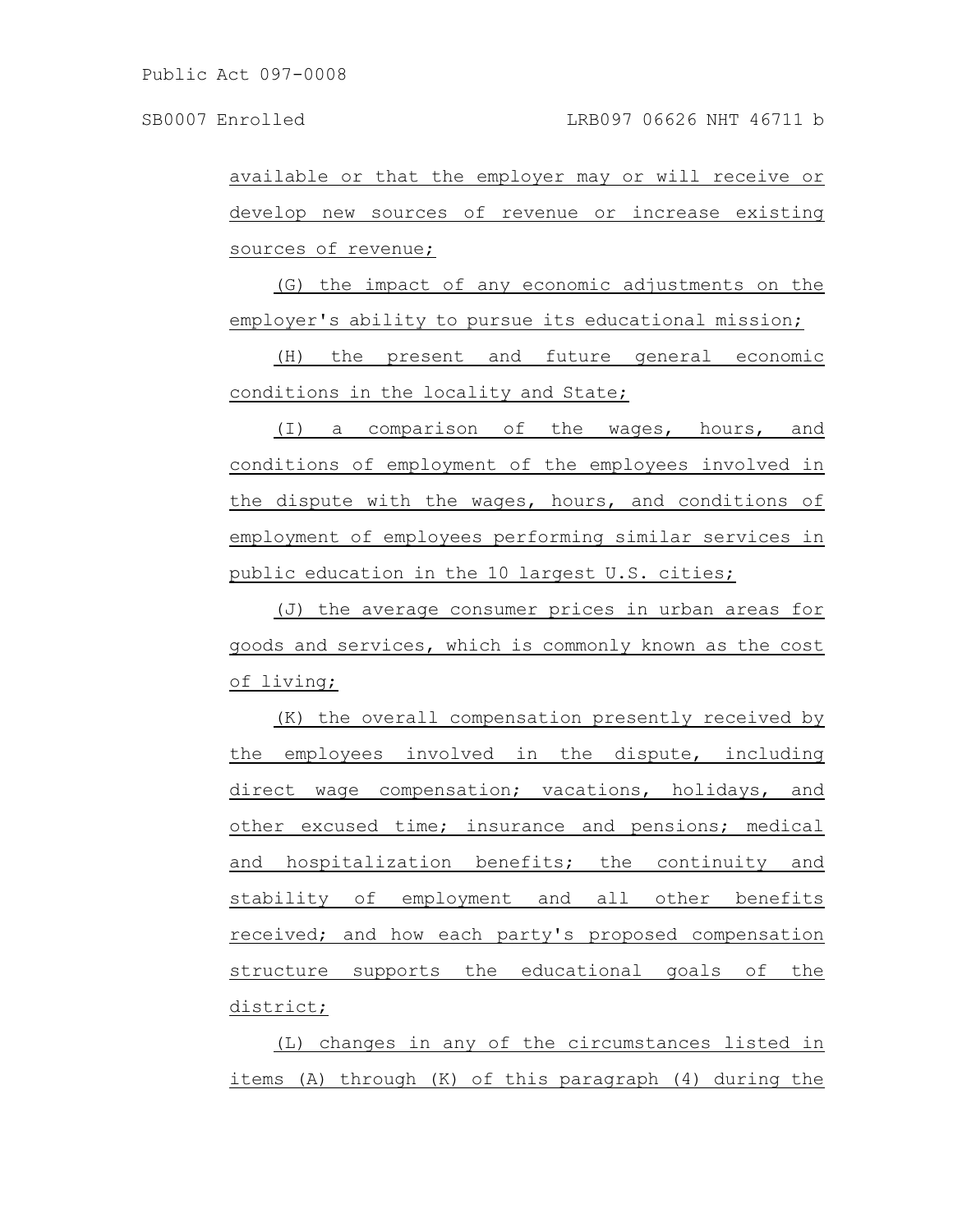fact-finding proceedings;

(M) the effect that any term the parties are at impasse on has or may have on the overall educational environment, learning conditions, and working conditions with the school district; and

(N) the effect that any term the parties are at impasse on has or may have in promoting the public policy of this State.

(5) The fact-finding panel's recommended terms of settlement shall be deemed agreed upon by the parties as the final resolution of the disputed issues and incorporated into the collective bargaining agreement executed by the parties, unless either party tenders to the other party and the chairperson of the fact-finding panel a notice of rejection of the recommended terms of settlement with a rationale for the rejection, within 15 days after the date of issuance of the fact-finding panel's report. If either party submits a notice of rejection, the chairperson of the fact-finding panel shall publish the fact-finding panel's report and the notice of rejection for public information by delivering a copy to all newspapers of general circulation in the community with simultaneous written notice to the parties.

(b) If, after a period of bargaining of at least 60 days, a dispute or impasse exists between an educational employer whose territorial boundaries are coterminous with those of a city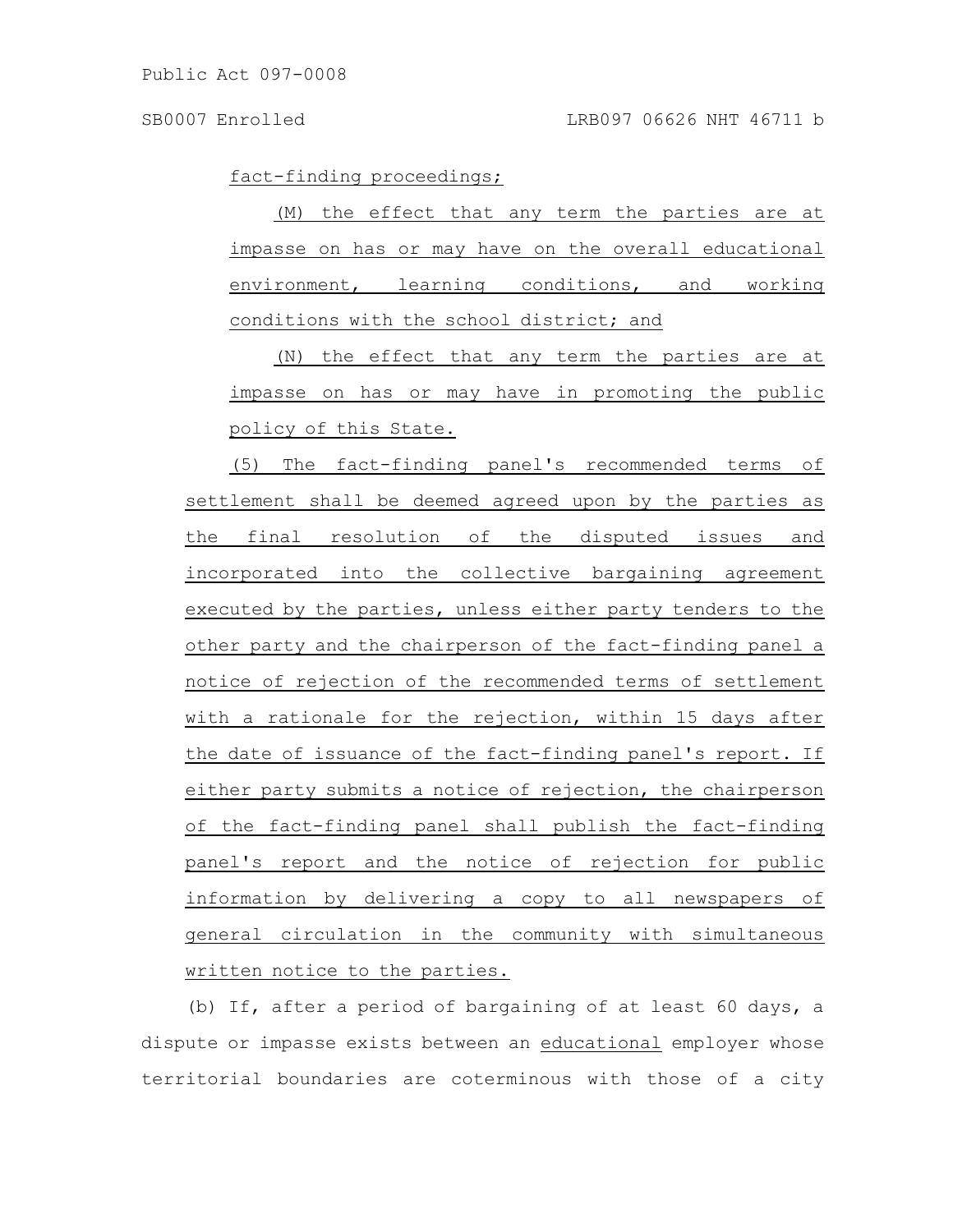# SB0007 Enrolled LRB097 06626 NHT 46711 b

having a population in excess of 500,000 and the exclusive bargaining representative over a subject or matter set forth in Section 4.5 of this Act, the parties shall submit the dispute or impasse to the dispute resolution procedure agreed to between the parties. The procedure shall provide for mediation of disputes by a rotating mediation panel and may, at the request of either party, include the issuance of advisory findings of fact and recommendations. A dispute or impasse over any Section 4.5 subject shall not be resolved through the procedures set forth in this Act, and the Board, mediator, or fact-finder has no jurisdiction over any Section 4.5 subject. The changes made to this subsection (b) by this amendatory Act of the 97th General Assembly are declarative of existing law.

(c) The costs of fact finding and mediation shall be shared equally between the employer and the exclusive bargaining agent, provided that, for purposes of mediation under this Act, if either party requests the use of mediation services from the Federal Mediation and Conciliation Service, the other party shall either join in such request or bear the additional cost of mediation services from another source. All other costs and expenses of complying with this Section must be borne by the party incurring them.

(c-5) If an educational employer or exclusive bargaining representative refuses to participate in mediation or fact finding when required by this Section, the refusal shall be deemed a refusal to bargain in good faith.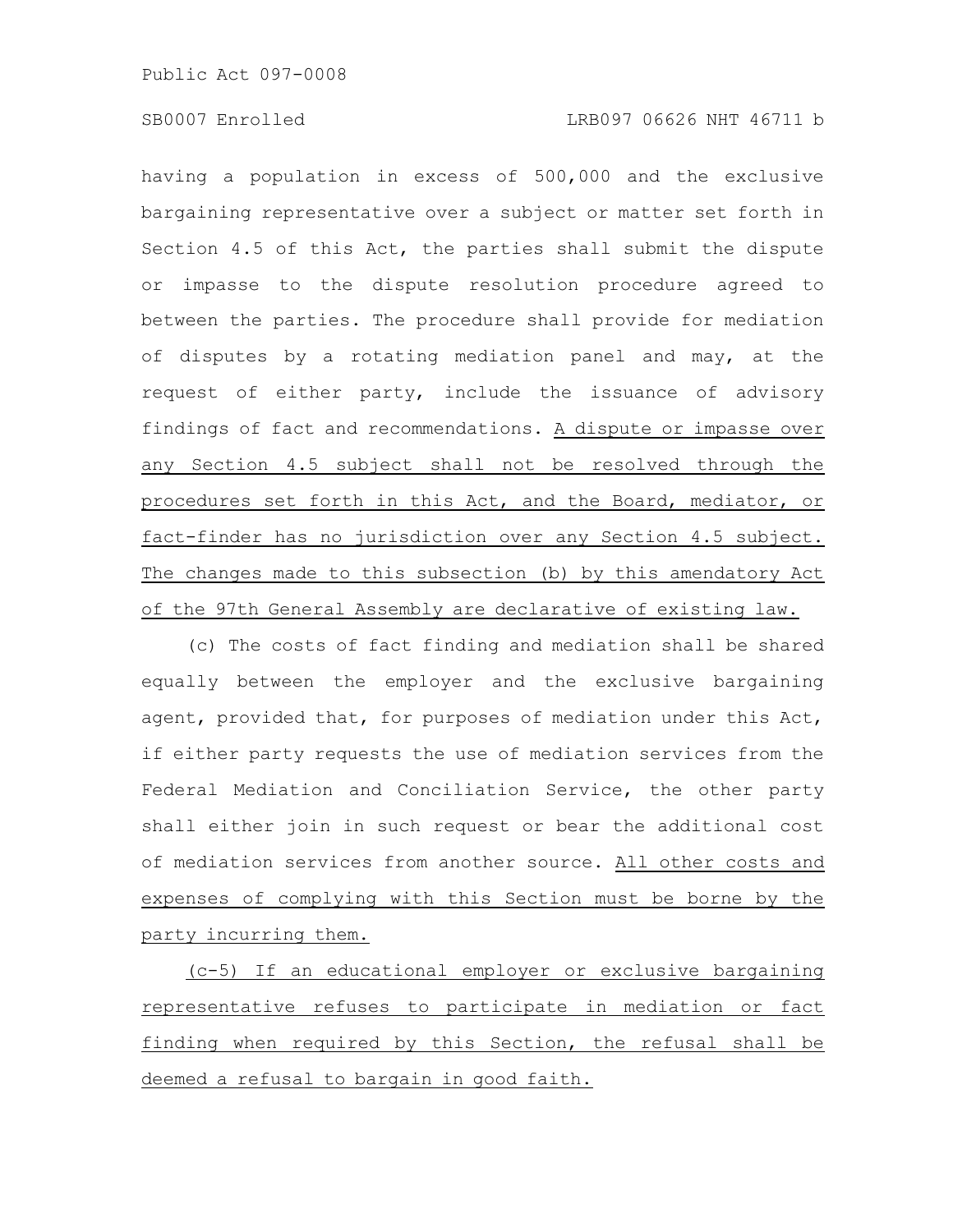## SB0007 Enrolled LRB097 06626 NHT 46711 b

(d) Nothing in this Act prevents an employer and an exclusive bargaining representative from mutually submitting to final and binding impartial arbitration unresolved issues concerning the terms of a new collective bargaining agreement. (Source: P.A. 93-3, eff. 4-16-03.)

(115 ILCS 5/13) (from Ch. 48, par. 1713) Sec. 13. Strikes.

(a) Notwithstanding the existence of any other provision in this Act or other law, educational employees employed in school districts organized under Article 34 of the School Code shall not engage in a strike at any time during the 18 month period that commences on the effective date of this amendatory Act of 1995. An educational employee employed in a school district organized under Article 34 of the School Code who participates in a strike in violation of this Section is subject to discipline by the employer. In addition, no educational employer organized under Article 34 of the School Code may pay or cause to be paid to an educational employee who participates in a strike in violation of this subsection any wages or other compensation for any period during which an educational employee participates in the strike, except for wages or compensation earned before participation in the strike. Notwithstanding the existence of any other provision in this Act or other law, during the 18-month period that strikes are prohibited under this subsection nothing in this subsection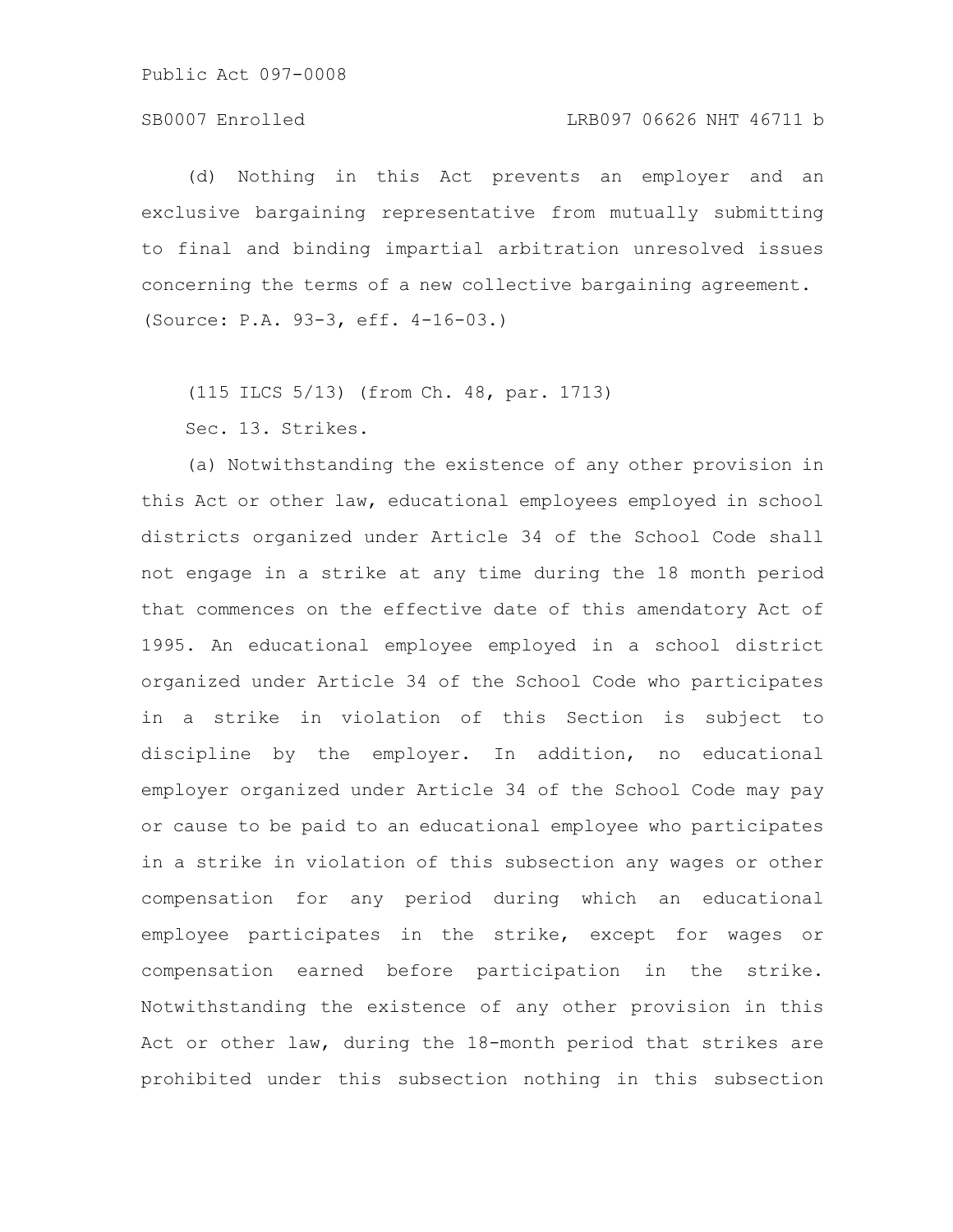shall be construed to require an educational employer to submit to a binding dispute resolution process.

(b) Notwithstanding the existence of any other provision in this Act or any other law, educational employees other than those employed in a school district organized under Article 34 of the School Code and, after the expiration of the 18 month period that commences on the effective date of this amendatory Act of 1995, educational employees in a school district organized under Article 34 of the School Code shall not engage in a strike except under the following conditions:

(1) they are represented by an exclusive bargaining representative;

(2) mediation has been used without success and, if an impasse has been declared under subsection (a-5) of Section 12 of this Act, at least 14 days have elapsed after the mediator has made public the final offers;

(2.5) if fact-finding was invoked pursuant to subsection (a-10) of Section 12 of this Act, at least 30 days have elapsed after a fact-finding report has been released for public information;

(2.10) for educational employees employed in a school district organized under Article 34 of the School Code, at least three-fourths of all bargaining unit members of the exclusive bargaining representative have affirmatively voted to authorize the strike;

(3) at least 10 days have elapsed after a notice of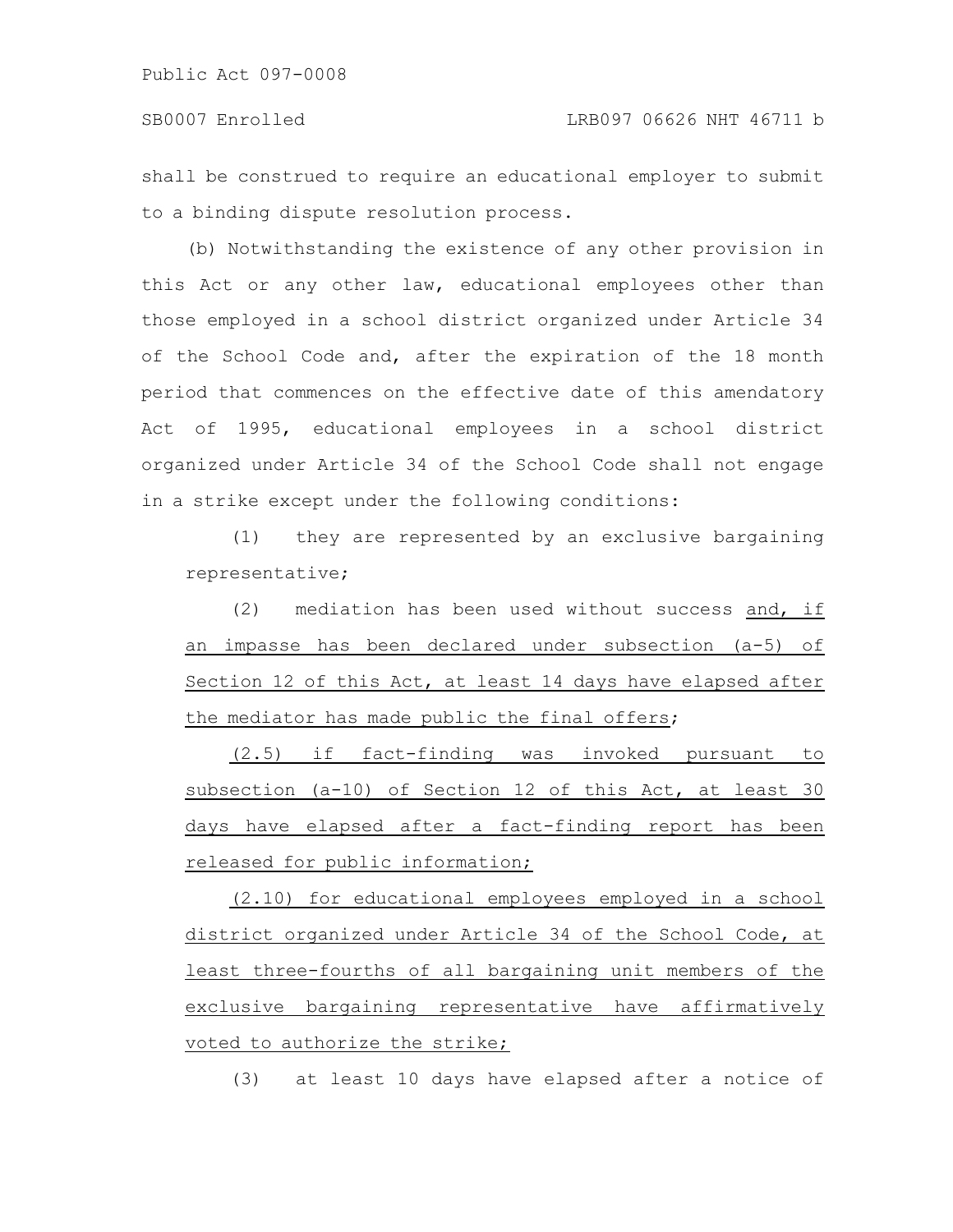intent to strike has been given by the exclusive bargaining representative to the educational employer, the regional superintendent and the Illinois Educational Labor Relations Board;

(4) the collective bargaining agreement between the educational employer and educational employees, if any, has expired or been terminated; and

(5) the employer and the exclusive bargaining representative have not mutually submitted the unresolved issues to arbitration.

If, however, in the opinion of an employer the strike is or has become a clear and present danger to the health or safety of the public, the employer may initiate in the circuit court of the county in which such danger exists an action for relief which may include, but is not limited to, injunction. The court may grant appropriate relief upon the finding that such clear and present danger exists. An unfair practice or other evidence of lack of clean hands by the educational employer is a defense to such action. Except as provided for in this paragraph, the jurisdiction of the court under this Section is limited by the Labor Dispute Act.

(Source: P.A. 89-15, eff. 5-30-95; 90-548, eff. 1-1-98.)

(105 ILCS 5/34-85b rep.)

Section 15. The School Code is amended by repealing Section 34-85b.